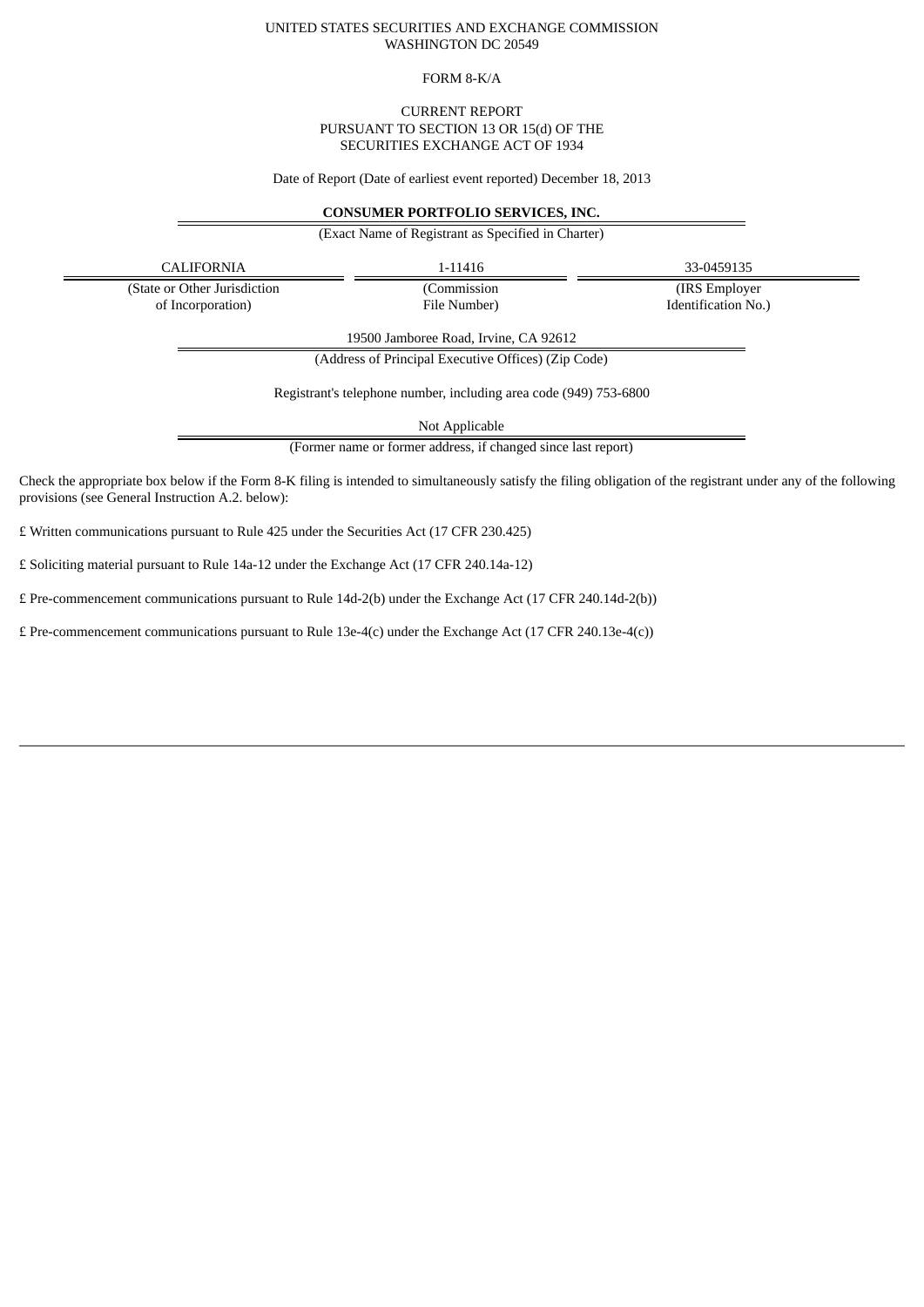Explanatory Note - This report is filed solely to file exhibits that were referenced in this report as "to be filed by amendment." The disclosure previously provided is not changed.

ITEM 9.01. FINANCIAL STATEMENTS AND EXHIBITS.

Three exhibits are included in this filing:

- 4.49 Indenture dated December 1, 2013 re Notes issued by CPS Auto Receivables Trust 2013-D.
- 4.50 Sale and Servicing Agreement dated as of December 1, 2013.<br>99.1 Consumer Portfolio Services, Inc. December 18, 2013 press re
- Consumer Portfolio Services, Inc. December 18, 2013 press release. (previously filed).

# **SIGNATURES**

Pursuant to the requirements of the Securities Exchange Act of 1934, as amended, the registrant has duly caused this report to be signed on its behalf by the undersigned, thereunto duly authorized.

# **CONSUMER PORTFOLIO SERVICES, INC.**

Dated: January 22, 2014 By: /s/ JEFFREY P. FRITZ

Jeffrey P. Fritz Senior Vice President and Chief Financial Officer Signing on behalf of the registrant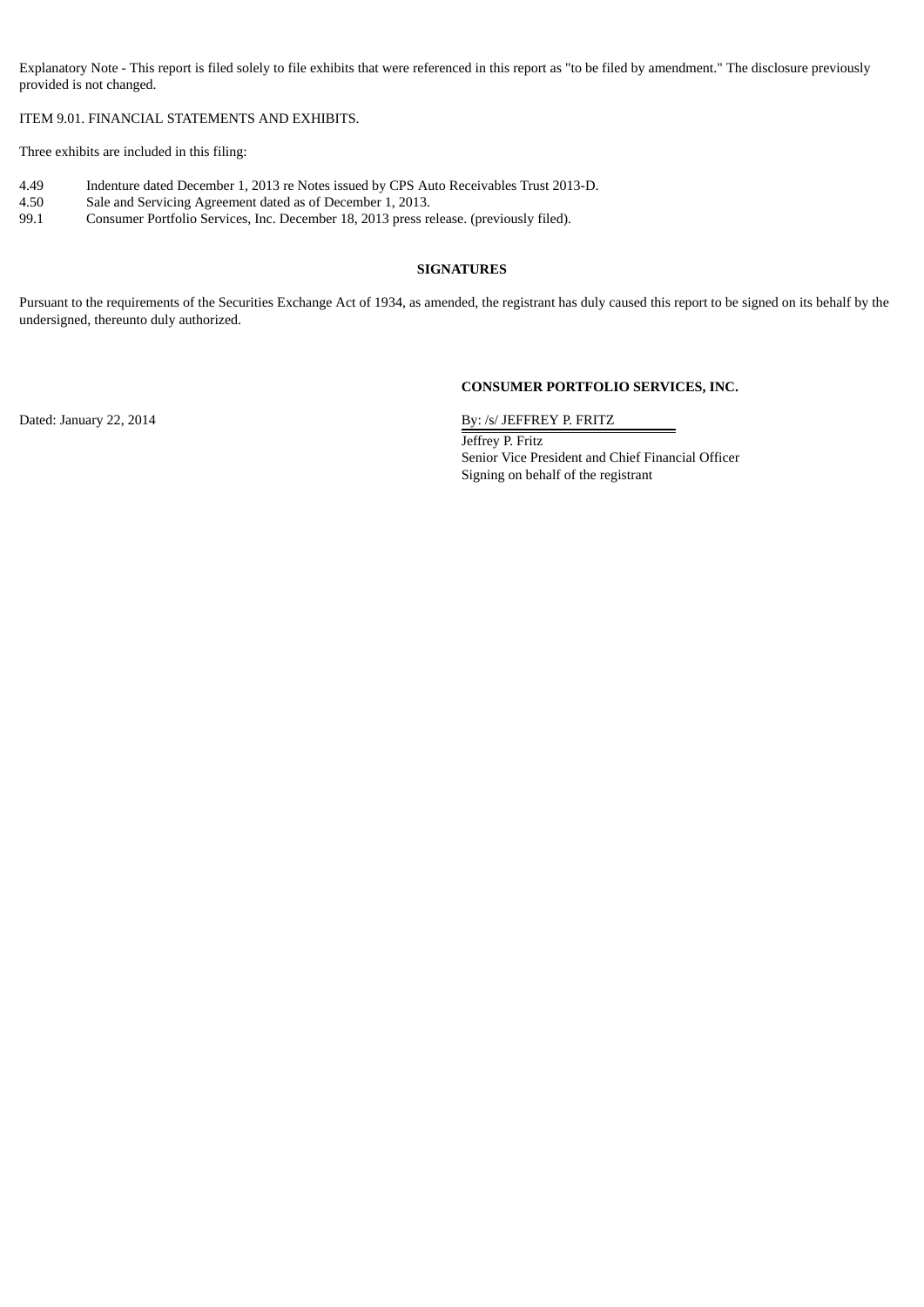### **INDENTURE**

#### **Dated as of December 1, 2013**

#### **between**

### **CPS AUTO RECEIVABLES TRUST 2013-D, as Issuer**

# **and**

# **WELLS FARGO BANK, NATIONAL ASSOCIATION, as Trustee**

INDENTURE dated as of December 1, 2013, between CPS AUTO RECEIVABLES TRUST 2013-D, a Delaware statutory trust (the "Issuer"), and WELLS FARGO BANK, NATIONAL ASSOCIATION, a national banking association, as trustee (the "Trustee").

Each party agrees as follows for the benefit of the other party and for the equal and ratable benefit of the Holders of the Issuer's Class A 1.54% Asset-Backed Notes (the "Class A Notes"), Class B 2.91% Asset-Backed Notes (the "Class B Notes"), Class C 3.97% Asset-Backed Notes (the "Class C Notes"), Class D 5.54% Asset-Backed Notes (the "Class D Notes) and Class E 6.76% Asset-Backed Notes (the "Class E Notes" and, together with the Class A Notes, Class B Notes, Class C Notes and Class D Notes, the "Notes"):

As security for the payment and performance by the Issuer of its obligations under this Indenture and the Notes, the Issuer has agreed to assign the Collateral (as defined below) as collateral to the Trustee for the benefit of the Noteholders.

## **GRANTING CLAUSE**

The Issuer hereby Grants to the Trustee at the Closing Date, for the benefit of the Noteholders, all right, title and interest of the Issuer, whether now existing or hereafter arising, in, to and under the following:

(a) the Initial Receivables listed in Schedule A to the Sale and Servicing Agreement and all monies received thereunder after the Initial Cutoff Date and all Net Liquidation Proceeds and Recoveries received with respect to such Receivables after the Initial Cutoff Date; and (b) the Subsequent Receivables listed in Schedule A to each Subsequent Transfer Agreement and all monies received thereunder after the related Subsequent Cutoff Date and all Net Liquidation Proceeds and Recoveries received with respect to such Subsequent Receivables after the related Subsequent Cutoff Date;

(ii) the security interests in the Financed Vehicles granted by the related Obligors pursuant to the Receivables and any other interest of the Issuer in such Financed Vehicles, including the Lien Certificates with respect to such Financed Vehicles;

(iii) any proceeds from claims on any physical damage, credit life and credit accident and health insurance policies or certificates relating to the Financed Vehicles securing the Receivables or the Obligors thereunder;

(iv) all proceeds from recourse against Dealers or Consumer Lenders with respect to the Receivables;

(v) all of its and the Seller's right, title and interest in its rights and benefits, but none of its obligations or burdens, under the Purchase Agreements (which has been assigned to the Issuer under the Sale and Servicing Agreement), including a direct right to cause CPS to purchase Receivables from the Issuer and to indemnify the Issuer pursuant to the Purchase Agreements under the circumstances specified therein;

(vi) rights and benefits, but none of its obligations or burdens, under the Sale and Servicing Agreement and each Subsequent Transfer Agreement (including all rights of the Seller under the Purchase Agreements);

(vii) refunds for the costs of extended service contracts with respect to Financed Vehicles securing Receivables, refunds of unearned premiums with respect to credit life and credit accident and health insurance policies or certificates covering an Obligor or Financed Vehicle or an Obligor's obligations with respect to a Receivable or a Financed Vehicle and any recourse to Dealers or Consumer Lenders for any of the foregoing;

(viii) the Receivable File related to each Receivable;

(ix) all amounts and property from time to time held in or credited to the Collection Account, the Principal Distribution Account, the Pre-Funding Account, the Series 2013-D Spread Account and the Lockbox Account;

(x) all property (including the right to receive future Net Liquidation Proceeds) that secures a Receivable that has been acquired by or on behalf of CPS, the Seller or the Issuer pursuant to a liquidation of such Receivable; and

(xi) all present and future claims, demands, causes and choses in action in respect of any or all of the foregoing and all payments on or under and all proceeds of every kind and nature whatsoever in respect of any or all of the foregoing, including all proceeds of the conversion, voluntary or involuntary, into cash or other liquid property, all cash proceeds, accounts, accounts receivable, notes, drafts, acceptances, chattel paper, checks, deposit accounts, insurance proceeds, condemnation awards, rights to payment of any and every kind and other forms of obligations and receivables, instruments and other property which at any time constitute all or part of or are included in the proceeds of any of the foregoing (collectively, the property described in this Granting Clause the "Collateral").

The foregoing Grant is made in trust to the Trustee, for the benefit of the Noteholders, as their interests may appear, to secure the payment and performance of the Issuer Secured Obligations and to secure compliance with this Indenture. The Trustee hereby acknowledges such Grant, accepts the trusts under this Indenture in accordance with the provisions of this Indenture and agrees to perform its duties as required in this Indenture to the end that the interests of such parties, recognizing the priorities of their respective interests, may be adequately and effectively protected.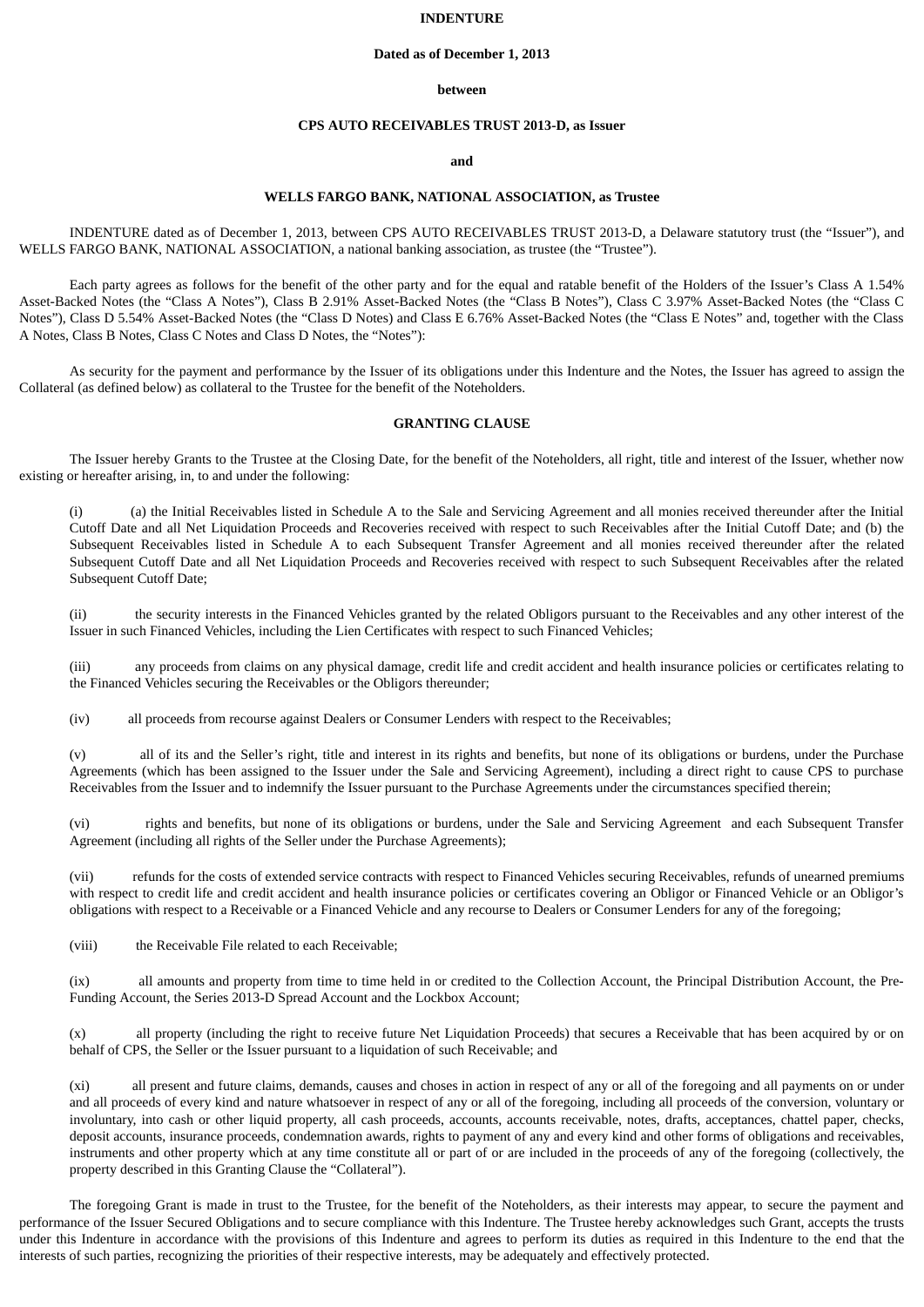#### **ARTICLE I**

# **Definitions and Incorporation by Reference**

SECTION 1.1 Definitions. Except as otherwise specified herein, the following terms have the respective meanings set forth below for all purposes of this Indenture and the definitions of such terms are equally applicable to both the singular and plural forms of such terms and to each gender.

Capitalized terms used herein and not otherwise defined herein shall have the meanings assigned to them in the Sale and Servicing Agreement or, if not defined therein, in the Trust Agreement.

"Act" has the meaning specified in Section 11.3(a).

"Affiliate" of any Person means any Person who directly or indirectly controls, is controlled by, or is under direct or indirect common control with such Person. For purposes of this definition of "Affiliate", the term "control" (including the terms "controlling", "controlled by" and "under common control with") means the possession, directly or indirectly, of the power to direct or cause a direction of the management and policies of a Person, whether through the ownership of voting securities, by contract or otherwise.

"Amount Financed" with respect to a Receivable shall have the meaning specified in the Sale and Servicing Agreement.

"Annual Percentage Rate" or "APR" of a Receivable means the annual percentage rate of finance charges or service charges, as stated in the related Contract.

"Authorized Officer" means, with respect to the Issuer and the Servicer, any officer or agent acting pursuant to a power of attorney of the Owner Trustee or the Servicer, as applicable, who is authorized to act for the Owner Trustee or the Servicer, as applicable, in matters relating to the Issuer and who is identified on the list of Authorized Officers delivered by each of the Owner Trustee and the Servicer to the Trustee on the Closing Date (as such list may be modified or supplemented in writing from time to time thereafter) and, with respect to the Servicer, any officer or agent of the Servicer who is authorized to act for the Servicer and who is identified on the list of Authorized Officers delivered by the Servicer on the Closing Date (as modified or supplemented from time to time).

"Basic Documents" means this Indenture, the Certificate of Trust, the Trust Agreement, the Sale and Servicing Agreement, each Subsequent Transfer Agreement, the Lockbox Agreement, the Receivables Purchase Agreement, each Subsequent Receivables Purchase Agreement, each Assignment, the Placement Agency Agreement, the Notes, the Residual Pass-through Certificates and all other documents and certificates delivered in connection with the foregoing.

"Book-Entry Notes" means a beneficial interest in the Notes, ownership and transfers of which shall be made through book entries by a Clearing Agency as described in Section 2.10.

"Business Day" means any day other than a Saturday, a Sunday or a day on which banking institutions in Wilmington, Delaware, New York, New York, Minneapolis, Minnesota, or the State in which the executive offices of the Servicer are located, shall be authorized or obligated by law, executive order, or governmental decree to be closed.

"Certificate Distribution Account" has the meaning assigned to such term in the Trust Agreement.

"Certificate of Trust" means the certificate of trust of the Issuer substantially in the form of Exhibit B to the Trust Agreement.

"Class A Interest Rate" means 1.54% per annum.

"Class A Notes" means the Class A 1.54% Asset-Backed Notes, substantially in the form of Exhibit A-1.

"Class B Interest Rate" means 2.91% per annum.

"Class B Notes" means the Class B 2.91% Asset-Backed Notes, substantially in the form of Exhibit A-2.

"Class C Interest Rate" means 3.97% per annum.

"Class C Notes" means the Class C 3.97% Asset-Backed Notes, substantially in the form of Exhibit A-3.

"Class D Interest Rate" means 5.54% per annum.

"Class D Notes" means the Class D 5.54% Asset-Backed Notes, substantially in the form of Exhibit A-4.

"Class E Interest Rate" means 6.76% per annum.

"Class E Notes" means the Class E 6.76% Asset-Backed Notes, substantially in the form of Exhibit A-5.

"Clearing Agency" means an organization registered as a "clearing agency" pursuant to Section 17A of the Exchange Act, or any successor provision thereto. The initial Clearing Agency shall be The Depository Trust Company.

"Clearing Agency Participant" means a broker, dealer, bank, other financial institution or other Person for whom from time to time a Clearing Agency effects book-entry transfers and pledges of securities deposited with the Clearing Agency.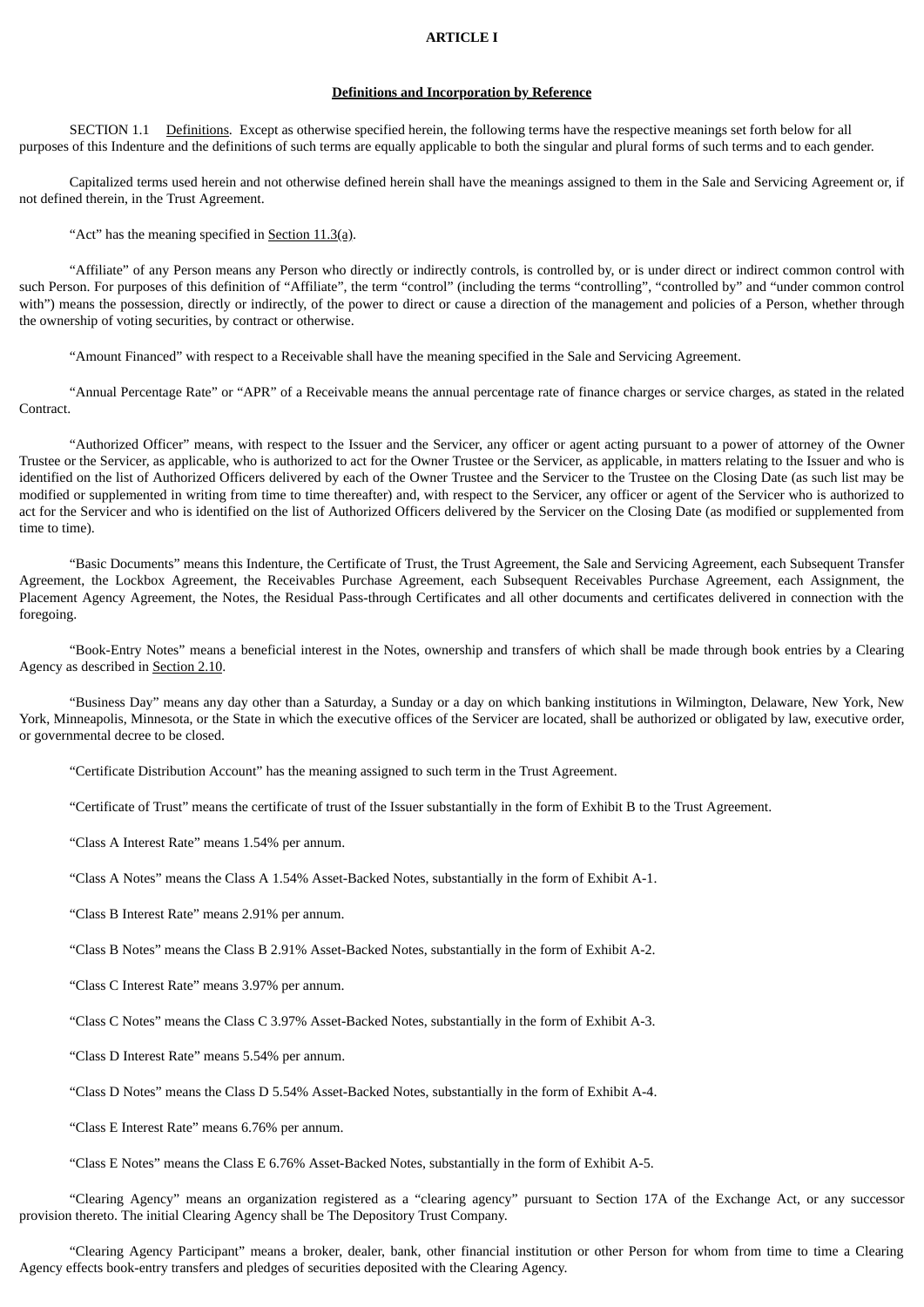"Closing Date" means December 18, 2013.

"Code" means the Internal Revenue Code of 1986, as amended from time to time, and Treasury Regulations promulgated thereunder.

"Collateral" has the meaning specified in the Granting Clause of this Indenture.

"Commission" means the United States Securities and Exchange Commission.

"Controlling Class" means (i) so long as any Class A Notes are Outstanding, the Class A Notes, (ii) after payment in full of the Class A Notes, so long as any Class B Notes are Outstanding, the Class B Notes, (iii) after payment in full of the Class A Notes and the Class B Notes, so long as any Class C Notes are Outstanding, the Class C Notes, (iv) after payment in full of the Class A Notes, the Class B Notes and the Class C Notes, so long as any Class D Notes are Outstanding, the Class D Notes and (v) after payment in full of the Class A Notes, the Class B Notes, the Class C Notes and the Class D Notes, so long as any Class E Notes are Outstanding, the Class E Notes.

"Controlling Party" means, as of any date of determination, Holders constituting a majority (by Outstanding Amount) of the then Controlling Class.

"Corporate Trust Office" means the principal office of the Trustee at which at any particular time its corporate trust business shall be administered which office at date of the execution of this Agreement is located at Sixth Street and Marquette Avenue, MAC N9311-161, Minneapolis, Minnesota 55479, Attention: Corporate Trust Services/Asset Backed Administration - CPS 2013-D, or at such other address as the Trustee may designate from time to time by notice to the Noteholders, the Servicer and the Issuer, or the principal corporate trust office of any successor Trustee (the address of which the successor Trustee will notify the Noteholders and the Issuer).

"Default" means any occurrence that is, or with notice or the lapse of time or both would become, an Event of Default.

"Definitive Notes" has the meaning specified in Section 2.10.

"Depositor" means the Seller, in its capacity as such under the Trust Agreement.

"Event of Default" has the meaning specified in Section 5.1.

"Exchange Act" means the Securities Exchange Act of 1934, as amended.

"Executive Officer" means, with respect to any corporation, the Chief Executive Officer, Chief Operating Officer, Chief Financial Officer, Chief Investment Officer, President, Senior Vice President, any Vice President, the Secretary or the Treasurer of such corporation; with respect to any limited liability company, the manager; and with respect to any partnership, any general partner thereof.

"Grant" means to mortgage, pledge, bargain, sell, warrant, alienate, remise, release, convey, assign, transfer, create, grant a lien upon and a security interest in and right of set-off against, deposit, set over and confirm pursuant to this Indenture. A Grant of the Collateral or of any other agreement or instrument shall include all rights, powers and options (but none of the obligations) of the granting party thereunder, including the immediate and continuing right to claim for, collect, receive and give receipt for principal and interest payments in respect of the Collateral and all other moneys payable thereunder, to give and receive notices and other communications, to make waivers or other agreements, to exercise all rights and options, to bring proceedings in the name of the granting party or otherwise and generally to do and receive anything that the granting party is or may be entitled to do or receive thereunder or with respect thereto.

"Holder" or "Noteholder" means the Person in whose name a Note is registered on the Note Register.

"Indebtedness" means, with respect to any Person at any time, (a) indebtedness or liability of such Person for borrowed money whether or not evidenced by bonds, debentures, notes or other instruments, or for the deferred purchase price of property or services (including trade obligations); (b) obligations of such Person as lessee under leases which should be, in accordance with generally accepted accounting principles, recorded as capital leases; (c) current liabilities of such Person in respect of unfunded vested benefits under plans covered by Title IV of ERISA; (d) obligations issued for or liabilities incurred on the account of such Person; (e) obligations or liabilities of such Person arising under acceptance facilities; (f) obligations of such Person under any guarantees, endorsements (other than for collection or deposit in the ordinary course of business) and other contingent obligations to purchase, to provide funds for payment, to supply funds to invest in any Person or otherwise to assure a creditor against loss; (g) obligations of such Person secured by any lien on property or assets of such Person, whether or not the obligations have been assumed by such Person; or (h) obligations of such Person under any interest rate or currency exchange agreement.

"Indenture" means this Indenture as amended, supplemented or otherwise modified from time to time in accordance with its terms.

"Independent" means, when used with respect to any specified Person, that the person (a) is in fact independent of the Issuer, any other obligor upon the Notes, the Seller and any Affiliate of any of the foregoing persons, (b) does not have any direct financial interest or any material indirect financial interest in the Issuer, any such other obligor, the Seller or any Affiliate of any of the foregoing Persons and (c) is not connected with the Issuer, any such other obligor, the Seller or any Affiliate of any of the foregoing Persons as an officer, employee, promoter, underwriter, trustee, partner, director or Person performing similar functions.

"Insolvency Event" means, with respect to a specified Person, (a) the institution of a proceeding or the filing of a petition against such Person seeking the entry of a decree or order for relief by a court having jurisdiction in the premises in respect of such Person or any substantial part of its property in an involuntary case under any applicable Federal or State bankruptcy, insolvency or other similar law now or hereafter in effect, or the appointment of a receiver, liquidator, assignee, custodian, trustee, sequestrator or similar official for such Person or for any substantial part of its property, or ordering the winding-up or liquidation or such Person's affairs, and such petition, decree or order shall remain unstayed and in effect for a period of 60 consecutive days; or (b) the commencement by such Person of a voluntary case under any applicable Federal or State bankruptcy, insolvency or other similar law now or hereafter in effect, or the consent by such Person to the entry of an order for relief in an involuntary case under any such law, or the consent by such Person to the appointment of or taking possession by, a receiver, liquidator, assignee, custodian, trustee, sequestrator, or similar official for such Person or for any substantial part of its property, or the making by such Person of any general assignment for the benefit of creditors, or the failure by such Person generally to pay its debts as such debts become due, or the taking of action by such Person in furtherance of any of the foregoing.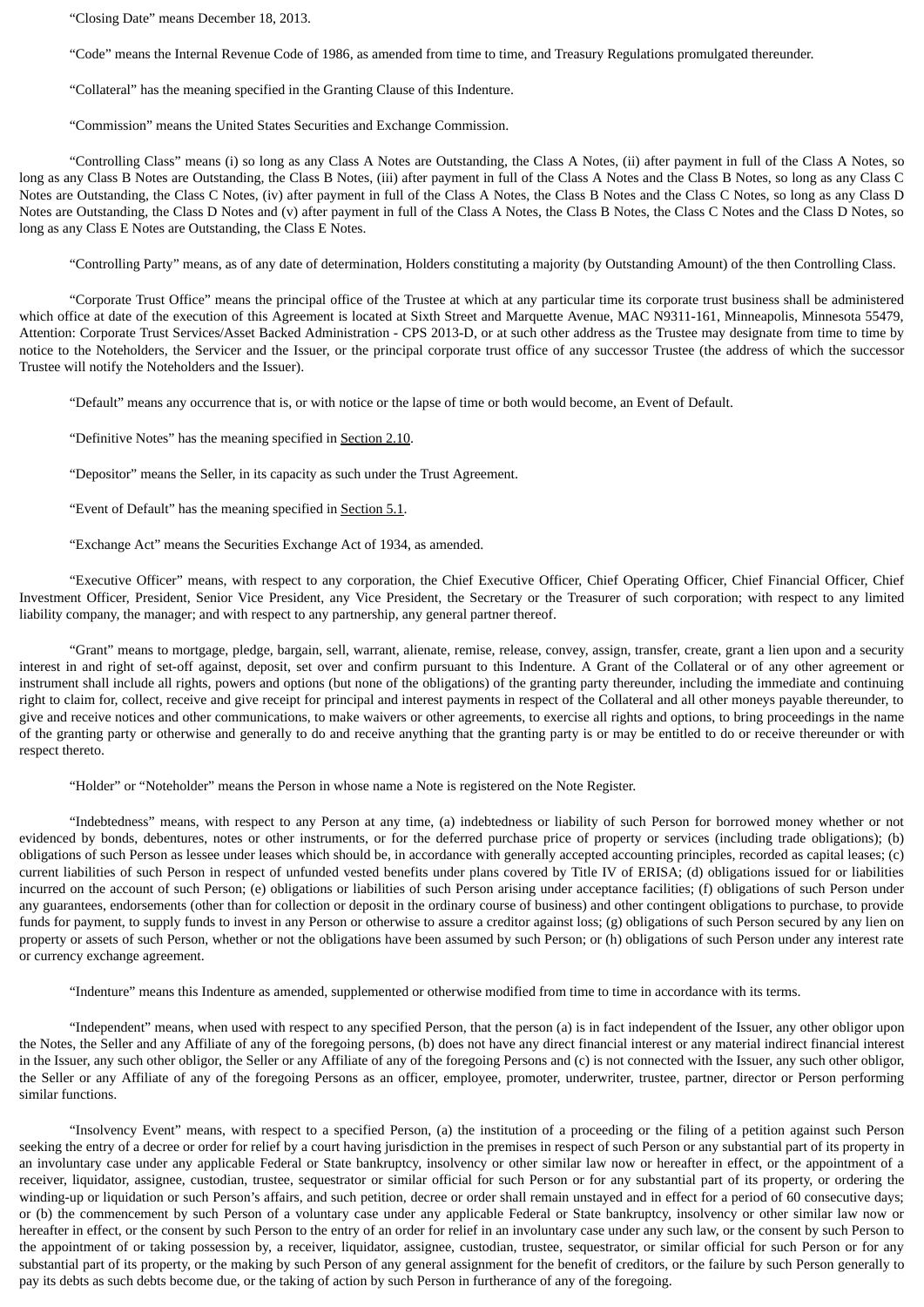"Institutional Accredited Investor" means an "accredited investor" within the meaning of Rule 501(a)(1), (2), (3) or (7) of Regulation D of the Securities Act.

"Interest Rate" means, with respect to (i) the Class A Notes, the Class A Interest Rate, (ii) the Class B Notes, the Class B Interest Rate, (iii) the Class C Notes, the Class C Interest Rate, (iv) the Class D Notes, the Class D Interest Rate and (v) the Class E Notes, the Class E Interest Rate.

"Issuer" means the party named as such in this Indenture until a successor replaces it and, thereafter, means the successor and, for purposes of any provision contained herein, each other obligor on the Notes.

"Issuer Order" and "Issuer Request" means a written order or request signed in the name of the Issuer by any one of its Authorized Officers and delivered to the Trustee.

"Issuer Secured Obligations" means any and all amounts and obligations that the Issuer may at any time owe to the Noteholders or the Trustee for the benefit of the Noteholders under this Indenture, the Notes or any other Basic Document.

"Non-U.S. Person" means a Person other than a U.S. Person.

"Note" means a Class A Note, a Class B Note, a Class C Note, a Class D Note or a Class E Note.

"Note Owner" means, with respect to a Book Entry Note, the person who is the owner of such Book-Entry Note, as reflected on the books of the Clearing Agency, or on the books of a Person maintaining an account with such Clearing Agency (directly as a Clearing Agency Participant or as an indirect participant, in each case in accordance with the rules of such Clearing Agency).

"Note Paying Agent" means the Trustee or any other Person that meets the eligibility standards for the Trustee specified in Section 6.11 and is authorized by the Issuer to make the payments to and distributions from the Collection Account and the Principal Distribution Account, including payment of principal of or interest on the Notes on behalf of the Issuer.

"Note Register" and "Note Registrar" have the respective meanings specified in Section 2.4(a).

"Officer's Certificate" means a certificate signed by any Authorized Officer of the Owner Trustee, under the circumstances described in, and otherwise complying with, the applicable requirements of Section 11.1, and delivered to the Trustee. Unless otherwise specified, any reference in this Indenture to an Officer's Certificate shall be to an Officer's Certificate of any Authorized Officer of the Issuer.

"Opinion of Counsel" means one or more written opinions of counsel who may, except as otherwise expressly provided in this Indenture, be employees of or counsel to the Issuer and who shall be satisfactory to the Trustee, and which shall comply with any applicable requirements of Section 11.1, and shall be in form and substance satisfactory to the Trustee.

"Other Assets" means any assets or interests in any assets (other than Trust Property) conveyed or purported to be conveyed by Depositor to any Person other than the Issuer, whether by way of a sale, capital contribution, the Grant of a Lien or otherwise.

"Outstanding" means, as of the date of determination, all Notes theretofore authenticated and delivered under this Indenture except:

cancellation;

(i) Notes theretofore canceled by the Note Registrar or delivered to the Note Registrar for

(ii) Notes or portions thereof the payment for which money in the necessary amount has been theretofore deposited with the Trustee or any Note Paying Agent in trust for the Holders of such Notes (provided, however, that if such Notes are to be redeemed, notice of such redemption has been duly given pursuant to this Indenture, satisfactory to the Trustee); and

(iii) Notes in exchange for or in lieu of other Notes which have been authenticated and delivered pursuant to this Indenture unless proof satisfactory to the Trustee is presented that any such Notes are held by a bona fide purchaser; provided, further, that in determining whether the Holders of the requisite Outstanding Amount of the Notes have given any request, demand, authorization, direction, notice, consent or waiver hereunder or under any Basic Document, Notes owned by the Issuer, any other obligor upon the Notes, the Seller or any Affiliate of any of the foregoing Persons shall be disregarded and deemed not to be Outstanding, except that, in determining whether the Trustee shall be protected in relying upon any such request, demand, authorization, direction, notice, consent or waiver, only Notes that a Responsible Officer of the Trustee either actually knows to be so owned or has received written notice thereof shall be so disregarded.

"Outstanding Amount" means, with respect to any date of determination, the aggregate principal amount of all Notes, or Class of Notes, as applicable, Outstanding at such date of determination.

"Ownership Interest" means, as to any Note, any ownership or security interest in such Note, including any interest in such Note as the Holder thereof and any other interest therein, whether direct or indirect, legal or beneficial, as owner or as pledgee.

"Owner Trustee" means Wilmington Trust, National Association, not in its individual capacity, but solely as Owner Trustee under the Trust Agreement, and its successors.

"Payment Date" has the meaning specified in the Notes.

"Permanent Regulation S Global Note" shall have the meaning specified in Section  $2.1(d)$ .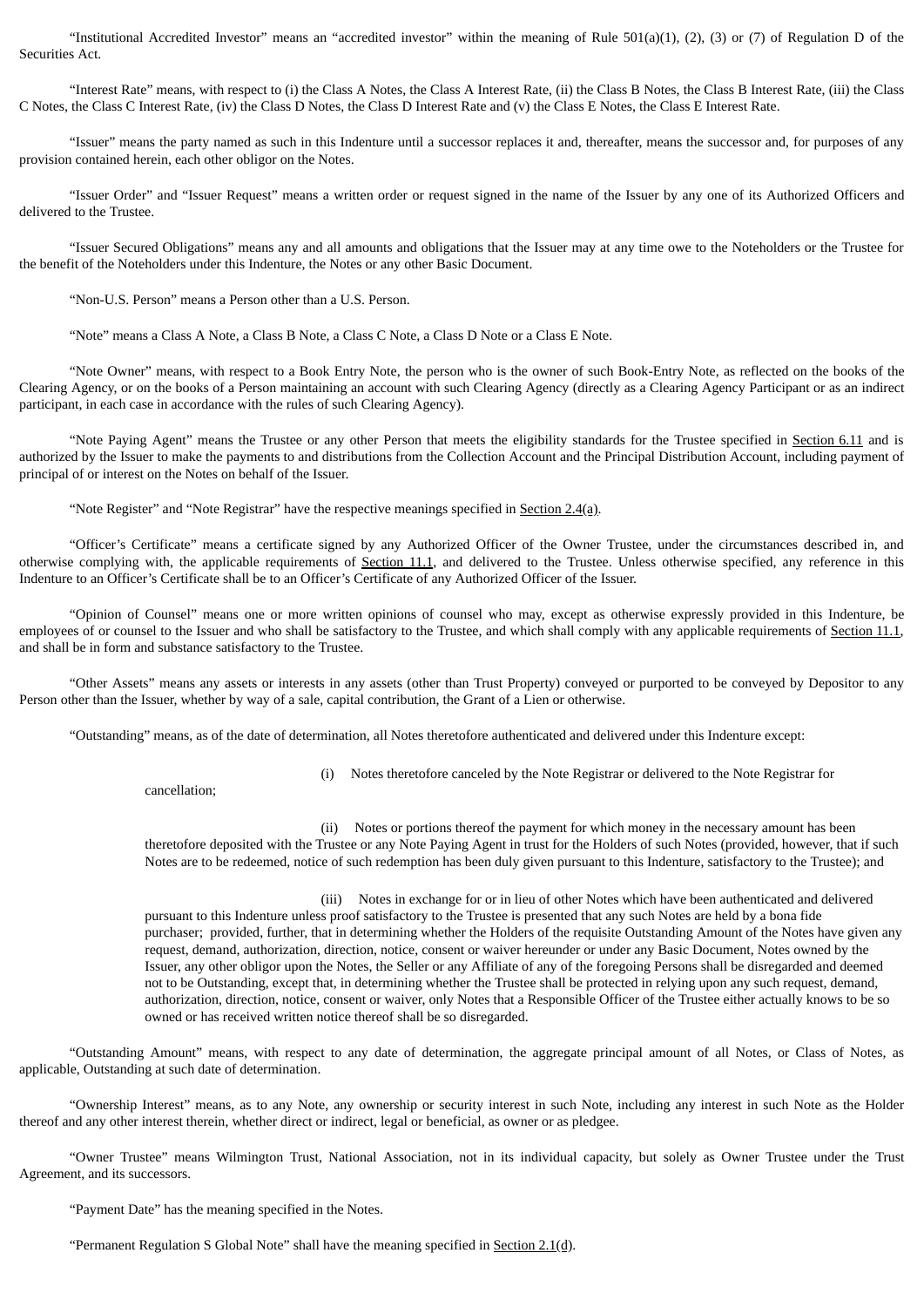"Person" means any individual, corporation, estate, partnership, limited liability company, joint venture, association, joint stock company, trust (including any beneficiary thereof), unincorporated organization or government or any agency or political subdivision thereof.

"Predecessor Note" means, with respect to any particular Note, every previous Note evidencing all or a portion of the same debt as that evidenced by such particular Note; and, for the purpose of this definition, any Note authenticated and delivered under Section 2.5 in lieu of a mutilated, lost, destroyed or stolen Note shall be deemed to evidence the same debt as the mutilated, lost, destroyed or stolen Note.

"Proceeding" means any suit in equity, action at law or other judicial or administrative proceeding.

"Purchase Agreements" means the Receivables Purchase Agreement and each Subsequent Receivables Purchase Agreement, collectively.

"QIB" means a "Qualified Institutional Buyer" as such term is defined under Rule 144A of the Securities Act.

"Rating Agency" means each of Moody's and Standard & Poor's, so long as such Persons maintain a rating on the Notes; and if each of Moody's or Standard & Poor's no longer maintains a rating on the Notes, such other nationally recognized statistical rating organization selected by the Seller.

"Record Date" means, with respect to the Notes and the first Payment Date, the Closing Date, and with respect to any subsequent Payment Date or Redemption Date, the last calendar day of the month preceding the month in which such Payment Date or Redemption Date occurs.

"Redemption Date" means, in the case of a redemption of the Notes pursuant to Section 10.1, the Payment Date specified by the Servicer or the Issuer pursuant to Section 10.1.

"Redemption Price" means, in the case of a redemption of the Notes pursuant to Section 10.1, an amount equal to the unpaid principal amount of each class of Notes (other than the Class E Notes) being redeemed plus accrued and unpaid interest thereon to but excluding the Redemption Date.

"Regulation S" shall have the meaning specified in Section 2.1(d).

"Regulation S Global Note" means a Temporary Regulation S Global Note or a Permanent Regulation S Global Note.

"Responsible Officer" means, with respect to the Trustee, any officer within the Corporate Trust Office of the Trustee, including any Vice President, Assistant Vice President, Assistant Treasurer, Assistant Secretary, or any other officer of the Trustee customarily performing functions similar to those performed by any of the above designated officers and also, with respect to a particular matter, any other officer to whom such matter is referred because of such officer's knowledge of and familiarity with the particular subject.

"Rule 144A Global Note" shall have the meaning specified in **Section 2.1(e)**.

"Sale and Servicing Agreement" means the Sale and Servicing Agreement dated as of December 1, 2013, among the Issuer, the Seller, the Servicer, and the Trustee, as Backup Servicer and Trustee, as the same may be amended, supplemented or otherwise modified from time to time in accordance with the terms thereof.

"Securities Act" means the Securities Act of 1933, as amended.

"Seller" means CPS Receivables Five LLC, a Delaware limited liability company, and its successors.

"State" means any one of the 50 states of the United States of America or the District of Columbia.

"Temporary Regulation S Global Note" shall have the meaning specified in Section 2.1(d).

"Termination Date" means the date on which the Trustee and the Noteholders shall have received payment and performance of all Issuer Secured Obligations and disbursed such payments in accordance with the Basic Documents.

"Trust Agreement" means the Trust Agreement dated as of October 1, 2013, between the Seller, as depositor, and the Owner Trustee, as amended and restated by the Amended and Restated Trust Agreement dated as of December 1, 2013, by and between the Seller, as depositor, and the Owner Trustee, as the same may be further amended, supplemented or otherwise modified from time to time in accordance with the terms thereof.

"Trust Paying Agent" has the same meaning as "Paying Agent" as defined in the Trust Agreement.

"Trust Estate" means all money, instruments, rights and other property that are subject or intended to be subject to the lien and security interest of this Indenture for the benefit of the Noteholder (including the Collateral Granted to the Trustee hereunder), including all proceeds thereof.

"Trustee" means Wells Fargo Bank, National Association, a national banking association, not in its individual capacity but as trustee under this Indenture, or any successor trustee under this Indenture.

"UCC" means, unless the context otherwise requires, the Uniform Commercial Code, as in effect in the relevant jurisdiction, as amended from time to time.

"U.S. Person" has the meaning specified in Regulation S of the Securities Act.

SECTION 1.2 Other Definitional Provisions»

. Unless the context otherwise requires: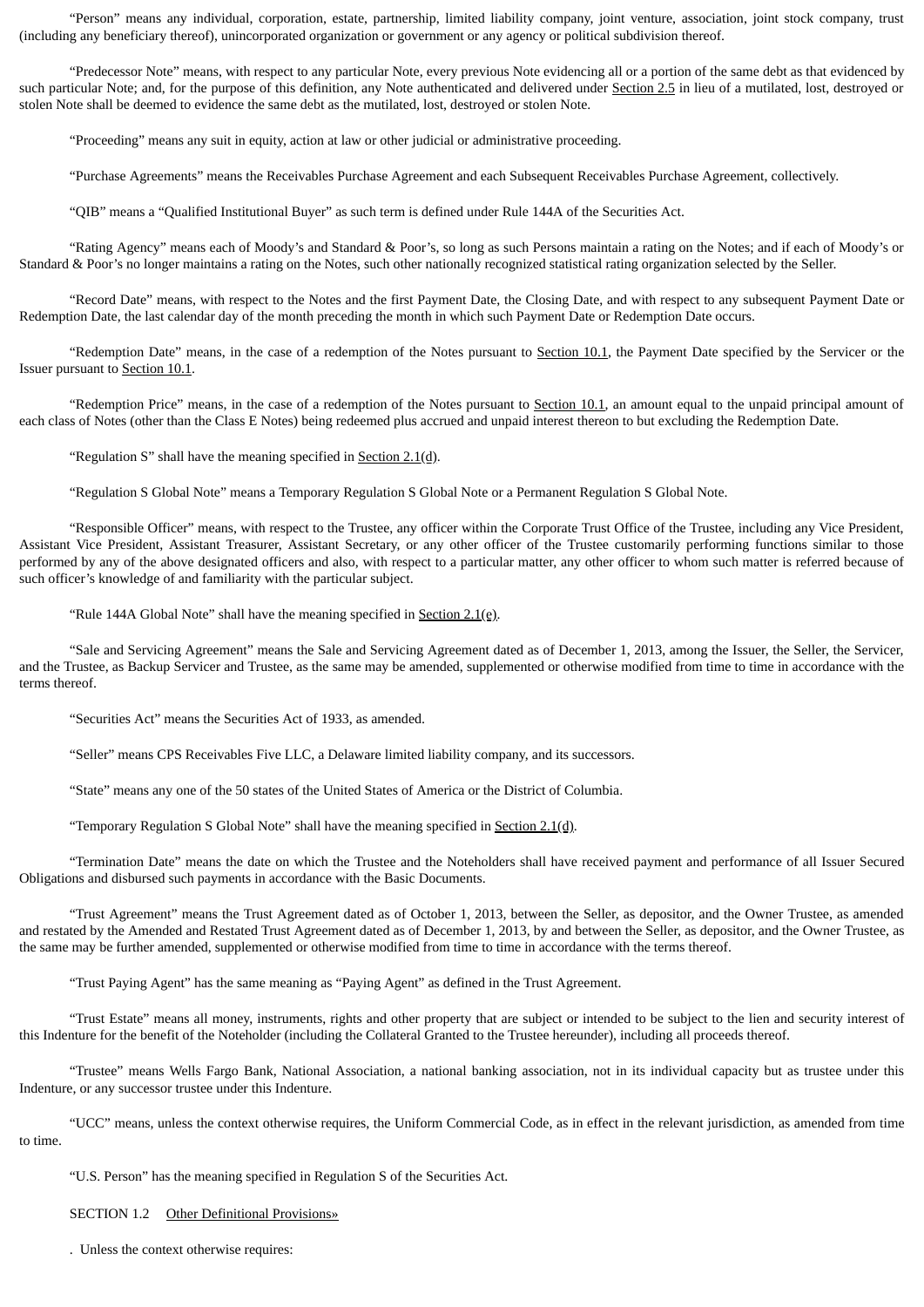(a) All references in this instrument to designated "Articles," "Sections," "Subsections" and other subdivisions are to the designated Articles, Sections, Subsections and other subdivisions of this instrument as originally executed.

(b) The words "herein," "hereof," "hereunder" and other words of similar import refer to this Indenture as a whole and not to any particular Article, Section, Subsection or other subdivision.

(c) an accounting term not otherwise defined herein has the meaning assigned to it in accordance with generally accepted accounting principles as in effect from time to time;

- (d) "or" is not exclusive;
- (e) "including" means including without limitation; and
- (f) words in the singular include the plural and words in the plural include the singular.

## **ARTICLE II**

#### **The Notes**

# SECTION 2.1 Form.

(a) The Class A Notes, Class B Notes, Class C Notes, Class D Notes and Class E Notes, in each case together with the Trustee's certificate of authentication, shall be in substantially the form set forth in Exhibits A-1, A-2, A-3, A-4 and A-5, respectively, with such appropriate insertions, omissions, substitutions and other variations as are required or permitted by this Indenture and may have such letters, numbers or other marks of identification and such legends or endorsements placed thereon as may, consistently herewith, be determined by the officers executing such Notes, as evidenced by their execution of the Notes. Any portion of the text of any Note may be set forth on the reverse thereof, with an appropriate reference thereto on the face of the Note.

(b) The Definitive Notes shall be typewritten, printed, lithographed or engraved or produced by any combination of these methods (with or without steel engraved borders), all as determined by the officers executing such Notes, as evidenced by their execution of such Notes.

(c) Each Note shall be dated the date of its authentication. The terms of the Notes set forth in Exhibits A-1, A-2, A-3, A-4 and A-5 are part of the terms of this Indenture.

(d) Any Class A Note, Class B Note, Class C Note or Class D Note offered and sold outside of the United States to Non-U.S. Persons will be offered and sold in reliance on Regulation S under the Securities Act ("Regulation S") and shall initially be issued in the form of one or more temporary global Notes (each, a "Temporary Regulation S Global Note") in fully registered form without interest coupons substantially in the form set forth in Exhibits A-1, A-2, A-3 and A-4, as applicable, with such legends as may be applicable thereto, registered in the name of the Depository Trust Company ("DTC") or a nominee of DTC, duly executed by the Issuer and authenticated by the Trustee as provided in Section 2.2, for credit to the subscribers' accounts at Morgan Guaranty Trust Company of New York, Brussels Office, or its successor, as operator of the Euroclear System ("Euroclear"), or at Clearstream Luxembourg, société anonyme ("Clearstream"). Class E Notes may not be held by or transferred to a Non-U.S. Person. Until the date that is on or after the 40th day after the completion of the distribution of the Notes (the "Exchange Date"), interests in a Temporary Regulation S Global Note may only be held by the agent members of Euroclear and Clearstream. On and after the Exchange Date, interests in a Temporary Regulation S Global Note will be exchangeable, in whole or in part, for equivalent interests in a permanent global note (a "Permanent Regulation S Global Note") in fully registered form without interest coupons, representing Notes of the same aggregate principal amount, substantially in the form set forth in **Exhibits A-1**,  $A$ -2,  $A$ -3 and  $A$ -4, as applicable, with such legends as may be applicable thereto, in accordance with the provisions of the Temporary Regulation S Global Note and this Indenture. Each transferee of a Regulation S Global Note shall be deemed to have represented and agreed as follows:

> (i) The transferee is a Non-U.S. Person and is purchasing such Notes outside the United States pursuant to Regulation S under the Securities Act;

(ii) The transferee understands that the Notes are being offered in a transaction not involving any public offering in the United States within the meaning of the Securities Act, and that the Notes have not been and will not be registered under the Securities Act;

(iii) The transferee agrees that (A) if in the future it decides to offer, resell, pledge or otherwise transfer the Notes, such Notes may be offered, resold, pledged or otherwise transferred only (i) to the Seller or an Affiliate of the Seller, (ii) to a QIB in accordance with Rule 144A, (iii) outside the United States to a Non-U.S. Person in transactions complying with Rule 903 or Rule 904 of Regulation S under the Securities Act or (iv) to an Institutional Accredited Investor in a transaction exempt from the registration requirements of the Securities Act taking its interest in the form of a Definitive Note, and, in each case, in accordance with any applicable securities laws of any State and other applicable jurisdictions and (B) the transferee will, and each subsequent holder is required to, notify any subsequent purchaser of such Notes from it of the resale restrictions referred to in clause (A) above; and

 $2.13(b)$ .

(iv) The transferee understands that the Notes will bear a legend substantially as referenced in **Section** 

Interests in the Regulation S Global Notes will be exchangeable for (A) Definitive Notes only in accordance with the provisions of Section 2.12 and (B) Rule 144A Global Notes only in accordance with the provisions of Section 2.4.

(e) Each Note offered and sold to QIBs in reliance on Rule 144A will be issued in book-entry form and represented by a permanent global Note in fully registered form without interest coupons (the "Rule 144A Global Note"), substantially in the form set forth in Exhibits A-1, A-2, A-3, A-4 or A-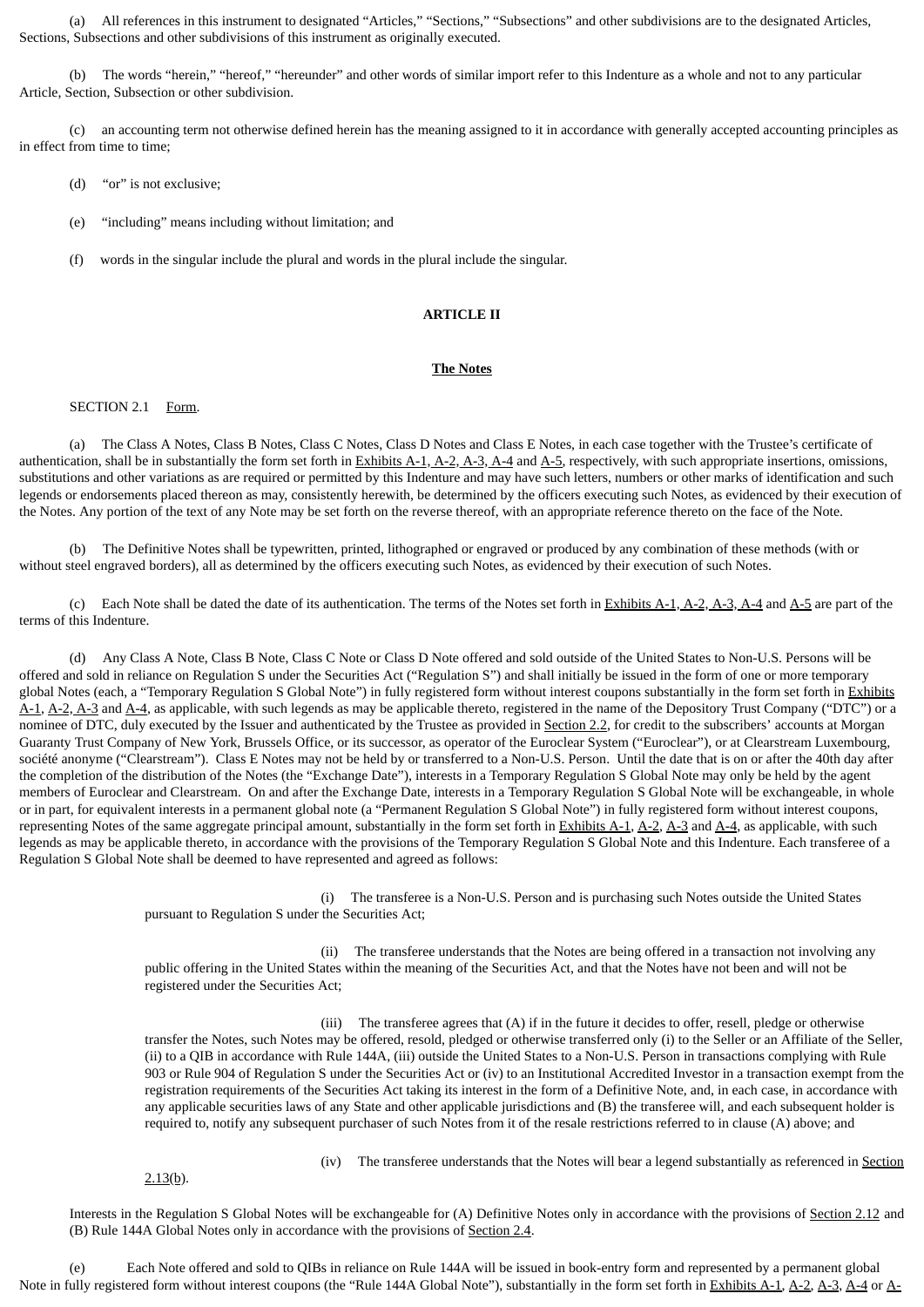5, as applicable, with such legends as may be applicable thereto, and will be sold only to QIBs in reliance on Rule 144A and shall be deposited with a custodian for, and registered in the name of a nominee of DTC, duly executed by the Issuer and authenticated by the Trustee as provided in Section 2.2 for credit to the accounts of DTC participants. The initial principal amount of each Rule 144A Global Note may from time to time be increased or decreased by adjustments made on the records of the custodian for DTC, DTC or its nominee, as the case may be, as hereinafter provided. Interests in a Rule 144A Global Note will be exchangeable for (A) Definitive Notes only in accordance with the provisions of Section 2.12 and (B) Regulation S Global Notes only in accordance with the provisions of Section 2.4.

(f) Notwithstanding the foregoing, one Note of each Class may be issued to the Seller or an Affiliate thereof in the form of a Definitive Note and, subject to Section 11.3(e), the Trustee and the Note Registrar shall recognize the Holder of such Definitive Note as a Noteholder for all purposes hereunder. Notes sold to Institutional Accredited Investors in accordance with Regulation D of the Securities Act will be issued in the form of one or more Definitive Notes substantially in the form set forth in Exhibits A-1, A-2, A-3, A-4 or A-5, as applicable, with such legends as may be applicable thereto.

# SECTION 2.2 Execution, Authentication and Delivery.

(a) The Notes shall be executed on behalf of the Issuer by any of its Authorized Officers. The signature of any such Authorized Officer on the Notes may be manual or facsimile.

(b) Notes bearing the manual or facsimile signature of individuals who were at any time Authorized Officers of the Issuer shall bind the Issuer, notwithstanding that such individuals or any of them have ceased to hold such offices prior to the authentication and delivery of such Notes or did not hold such offices at the date of such Notes.

(c) The Trustee shall upon receipt of the Issuer Order authenticate and deliver Class A Notes for original issue in an aggregate principal amount of \$136,330,000; Class B Notes for original issue in an aggregate principal amount of \$21,500,000; Class C Notes for original issue in an aggregate principal amount of \$10,980,000; Class D Notes for original issue in an aggregate principal amount of \$9,150,000 and Class E Notes for original issue in an aggregate principal amount of \$5,040,000. Class A Notes, Class B Notes, Class C Notes, Class D Notes and Class E Notes outstanding at any time may not exceed such amounts.

(d) Each Note shall be dated the date of its authentication. The Notes shall be issuable as registered Notes in the minimum denomination of \$100,000 (except for one Note of each such Class that may be issued in a lesser denomination) and in integral multiples of \$1,000 (except for one Note of each Class of each type (that is, Rule 144A Global Note, Regulation S Global Note and Definitive Note) that may be issued in other than an \$1,000 integral multiples in excess of the minimum denominations).

(e) No Note shall be entitled to any benefit under this Indenture or be valid or obligatory for any purpose, unless there appears on such Note a certificate of authentication substantially in the form provided for herein, executed by the Trustee by the manual signature of one of its authorized signatories, and such certificate upon any Note shall be conclusive evidence, and the only evidence, that such Note has been duly authenticated and delivered hereunder.

# SECTION 2.3 Temporary Notes.

(a) Pending the preparation of Definitive Notes, the Issuer may execute, and, upon receipt of an Issuer Order, the Trustee shall authenticate and deliver, temporary Notes which are printed, lithographed, typewritten, mimeographed or otherwise produced, of the tenor of the Definitive Notes in lieu of which they are issued and with such variations not inconsistent with the terms of this Indenture as the officers executing such Notes may determine, as evidenced by their execution of such Notes.

(b) If temporary Notes are issued, the Issuer will cause Definitive Notes to be prepared without unreasonable delay. After the preparation of Definitive Notes, the temporary Notes shall be exchangeable without charge to the Holder for Definitive Notes upon surrender of the temporary Notes at the office or agency of the Issuer to be maintained as provided in Section 3.2. Upon surrender for cancellation of any one or more temporary Notes, the Issuer shall execute and the Trustee shall authenticate and deliver in exchange therefor a like principal amount of Definitive Notes of authorized denominations. Until so exchanged, the temporary Notes shall in all respects be entitled to the same benefits under this Indenture as Definitive Notes.

## SECTION 2.4 Registration; Registration of Transfer and Exchange.

(a) The Issuer shall cause to be kept a register (the "Note Register") in which, subject to such reasonable regulations as it may prescribe, the Issuer shall provide for the registration of Notes (and, prior to a Holder's exchange of interests in the Temporary Regulation S Global Note for Definitive Notes or an interest in a Permanent Regulation S Global Note, registration of the beneficial owners of interests in such Temporary Regulation S Global Note) and the registration of transfers of Notes. The Trustee is hereby initially appointed "Note Registrar" for the purpose of registering Notes and transfers of Notes as herein provided. Upon any resignation or removal of any Note Registrar, the Issuer shall promptly appoint a successor or, in the absence of such an appointment, assume the duties of Note Registrar.

(b) If a Person other than the Trustee is appointed by the Issuer as Note Registrar, the Issuer will give the Trustee prompt written notice of the appointment of such Note Registrar and of the location, and any change in the location, of the Note Register, and the Trustee shall have the right to inspect the Note Register at all reasonable times and to obtain copies thereof, and the Trustee shall have the right to rely upon a certificate executed on behalf of the Note Registrar by an Executive Officer thereof as to the names and addresses of the Holders of the Notes and the principal amounts and number of such Notes.

(c) Subject to Section 2.13, upon surrender for registration of transfer of any Note at the office or agency of the Issuer to be maintained as provided in Section 3.2, if the requirements of Section 8-401(a) of the UCC are met, the Issuer shall execute, and upon request by the Issuer the Trustee shall authenticate, and the Noteholder shall obtain from the Trustee, in the name of the designated transferee or transferees, one or more new Notes in any authorized denominations of the same class and a like aggregate principal amount. Notwithstanding anything to the contrary in this Indenture or any other Basic Document, (i) the transfer of a Note, including the right to receive principal and any stated interest thereon, may be effected only by surrender of the old Note (or satisfactory evidence of the destruction, loss or theft of such Note) to the Note Registrar, and the issuance by the Issuer (through the Note Registrar) of a new Note to the new Holder, and (ii) each Note must be registered in the name of the Holder thereof as to both principal and any stated interest with the Note Registrar.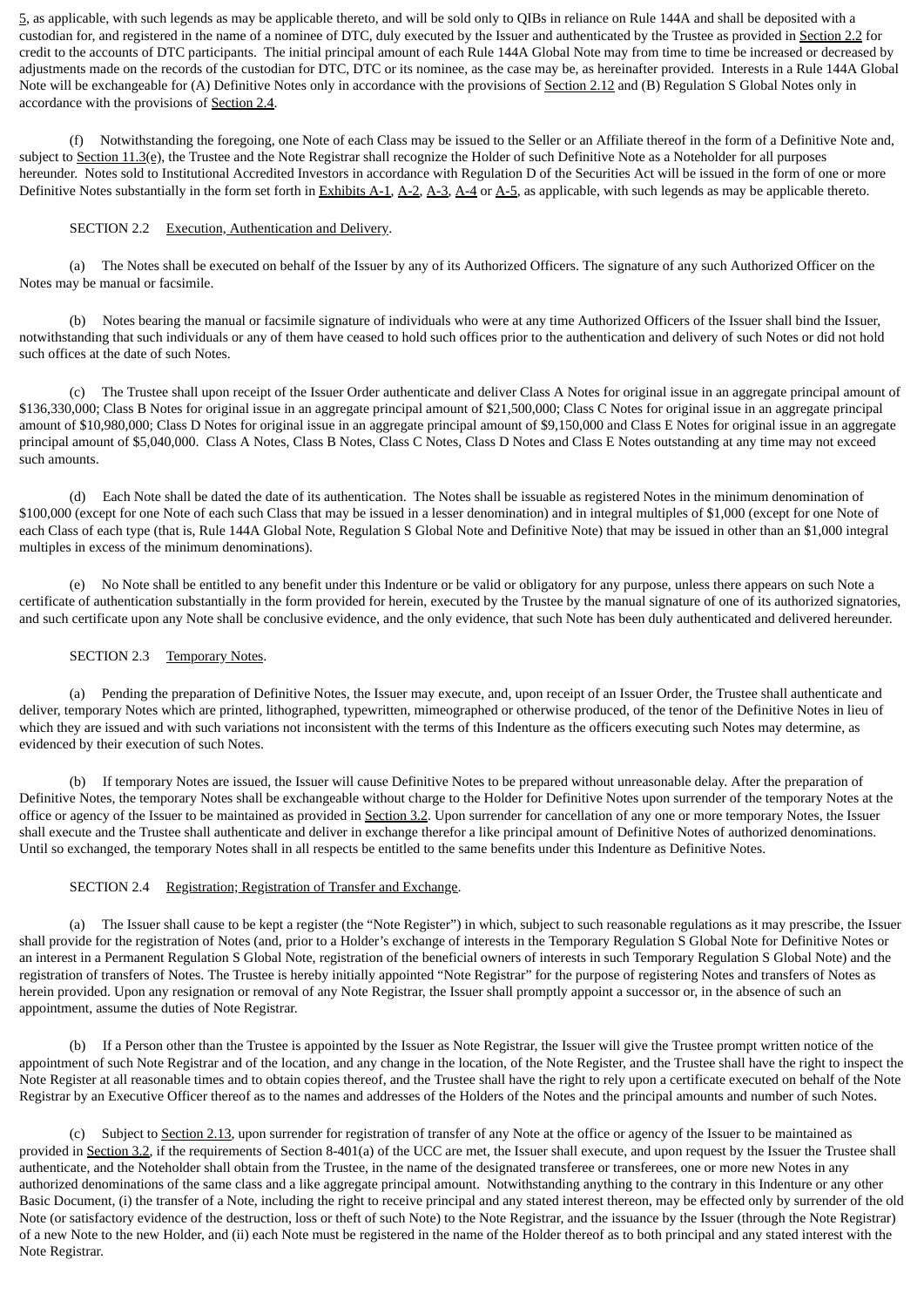(d) At the option of the Holder, Notes may be exchanged for other Notes in any authorized denominations, of the same class and a like aggregate principal amount, upon surrender of the Notes to be exchanged at the office or agency of the Issuer to be maintained as provided in Section 3.2. Whenever any Notes are so surrendered for exchange, subject to Section 2.13, if the requirements of Section 8-401(a) of the UCC are met the Issuer shall execute, and upon request by the Issuer, the Trustee shall authenticate, and the Noteholder shall obtain from the Trustee, the Notes which the Noteholder making the exchange is entitled to receive; provided, however, that the Notes presented or surrendered for registration of transfer or exchange (a) shall be duly endorsed by, or be accompanied by a written instrument of transfer in form satisfactory to the Issuer and the Trustee, duly executed by the Holder thereof or such Holder's attorney duly authorized in writing and (b) shall be transferred or exchanged in compliance with the following provisions:

## (i) Temporary Regulation S Global Note to Permanent Regulation S Global Note. Interests in a

Temporary Regulation S Global Note as to which the Trustee has received from Euroclear or Clearstream, as the case may be, a certificate substantially in the form of Exhibit C-1 to the effect that Euroclear or Clearstream, as applicable, has received a certificate substantially in the form of Exhibit C-2 from the holder of a beneficial interest in such Note, will be exchanged, on or after the Exchange Date, for interests in a Permanent Regulation S Global Note. To effect such exchange the Issuer shall execute and the Trustee shall authenticate and deliver to the Clearing Agency or its custodian, for credit to the respective accounts of the holders of Notes, a duly executed and authenticated Permanent Regulation S Global Note, representing the principal amount of interests in the Temporary Regulation S Global Note initially exchanged for interests in the Permanent Regulation S Global Note. The delivery of the certificate or certificates referred to above to the Trustee by Euroclear or Clearstream may be relied upon by the Issuer and the Trustee as conclusive evidence that the certificate or certificates referred to therein has or have been delivered to Euroclear or Clearstream pursuant to the terms of this Indenture and the Temporary Regulation S Global Note. Upon any exchange of interests in a Temporary Regulation S Global Note for interests in a Permanent Regulation S Global Note, the Trustee shall endorse the Temporary Regulation S Global Note to reflect the reduction in the principal amount represented thereby by the amount so exchanged and shall endorse the Permanent Regulation S Global Note to reflect the corresponding increase in the amount represented thereby. The Temporary Regulation S Global Note or the Permanent Regulation S Global Note shall also be endorsed upon any cancellation of principal amounts upon surrender of Notes purchased by the Issuer or upon any repayment of the principal amount represented thereby or any payment of interest in respect of such Notes.

(ii) Rule 144A Global Note to Temporary Regulation S Global Note During the Restricted Period. If, prior to the Exchange Date, a holder of a beneficial interest in the Rule 144A Global Note registered in the name of the Clearing Agency or its nominee wishes at any time to exchange its interest in such Rule 144A Global Note for an interest in the Temporary Regulation S Global Note, or to transfer its interest in such Rule 144A Global Note to a Person who wishes to take delivery thereof in the form of an interest in the Temporary Regulation S Global Note, such holder may, subject to the rules and procedures of Clearing Agency, exchange or cause the exchange or transfer of such interest for an equivalent beneficial interest in the Temporary Regulation S Global Note. Upon receipt by the Note Registrar of (l) instructions given in accordance with Clearing Agency's procedures from an agent member directing the Note Registrar to credit or cause to be credited a beneficial interest in the Temporary Regulation S Global Note in an amount equal to the beneficial interest in the Rule 144A Global Note to be exchanged or transferred, (2) a written order given in accordance with the Clearing Agency's procedures containing information regarding the Euroclear or Clearstream account to be credited with such increase and the name of such account, and (3) a certificate in the form of Exhibit C-3 attached hereto given by the holder of such beneficial interest stating that the exchange or transfer of such interest has been made in compliance with the transfer restrictions applicable to the Notes and pursuant to and in accordance with Regulation S, the Note Registrar shall instruct the Clearing Agency to reduce the Rule 144A Global Note by the aggregate principal amount of the beneficial interest in the Temporary Regulation S Global Note to be so exchanged or transferred and the Note Registrar shall instruct the Clearing Agency, concurrently with such reduction, to increase the principal amount of the Temporary Regulation S Global Note by the aggregate principal amount of the beneficial interest in the Rule 144A Global Note to be so exchanged or transferred, and to credit or cause to be credited to the account of the person specified in such instructions (who shall be the agent member of Euroclear or Clearstream, or both, as the case may be) a beneficial interest in the Temporary Regulation S Global Note equal to the reduction in the principal amount of the Rule 144A Global Note.

# (iii) Rule 144A Global Note to Permanent Regulation S Global Note After the Exchange Date. If,

after the Exchange Date, a holder of a beneficial interest in the Rule 144A Global Note registered in the name of the Clearing Agency or its nominee wishes at any time to exchange its interest in such Rule 144A Global Note for an interest in the Permanent Regulation S Global Note, or to transfer its interest in such Rule 144A Global Note to a Person who wishes to take delivery thereof in the form of an interest in the Permanent Regulation S Global Note, such holder may, subject to the rules and procedures of the Clearing Agency, exchange or cause the exchange or transfer of such interest for an equivalent beneficial interest in the Permanent Regulation S Global Note. Upon receipt by the Note Registrar of (1) instructions given in accordance with the Clearing Agency's procedures from an agent member directing the Note Registrar to credit or cause to be credited a beneficial interest in the Permanent Regulation S Global Note in an amount equal to the beneficial interest in the Rule 144A Global Note to be exchanged or transferred, (2) a written order given in accordance with the Clearing Agency's procedures containing information regarding the participant account of Clearing Agency and, in the case of a transfer pursuant to and in accordance with Regulation S, the Euroclear or Clearstream account to be credited with such increase and (3) a certificate in the form of Exhibit C-4 attached hereto given by the holder of such beneficial interest stating that the exchange or transfer of such interest has been made in compliance with the transfer restrictions applicable to the Notes and pursuant to and in accordance with Regulation S or Rule 144A, the Note Registrar shall instruct the Clearing Agency to reduce the Rule 144A Global Note by the aggregate principal amount of the beneficial interest in the Rule 144A Global Note to be so exchanged or transferred and the Note Registrar shall instruct the Clearing Agency, concurrently with such reduction, to increase the principal amount of the Permanent Regulation S Global Note by the aggregate principal amount of the beneficial interest in the Rule 144A Global Note to be so exchanged or transferred, and to credit or cause to be credited to the account of the person specified in such instructions a beneficial interest in the Permanent Regulation S Global Note equal to the reduction in the principal amount of the Rule 144A Global Note.

(iv) Temporary Regulation S Global Note to Rule 144A Global Note. If a holder of a beneficial interest in the Temporary Regulation S Global Note registered in the name of the Clearing Agency or its nominee wishes at any time to exchange its interest in such Temporary Regulation S Global Note for an interest in the Rule 144A Global Note, or to transfer its interest in such Temporary Regulation S Global Note to a Person who wishes to take delivery thereof in the form of an interest in the Rule 144A Global Note, such holder may, subject to the rules and procedures of Euroclear or Clearstream and the Clearing Agency, as the case may be, exchange or cause the exchange or transfer of such interest for an equivalent beneficial interest in the Rule 144A Global Note. Upon receipt by the Note Registrar of (1) instructions from Euroclear or Clearstream or the Clearing Agency, as the case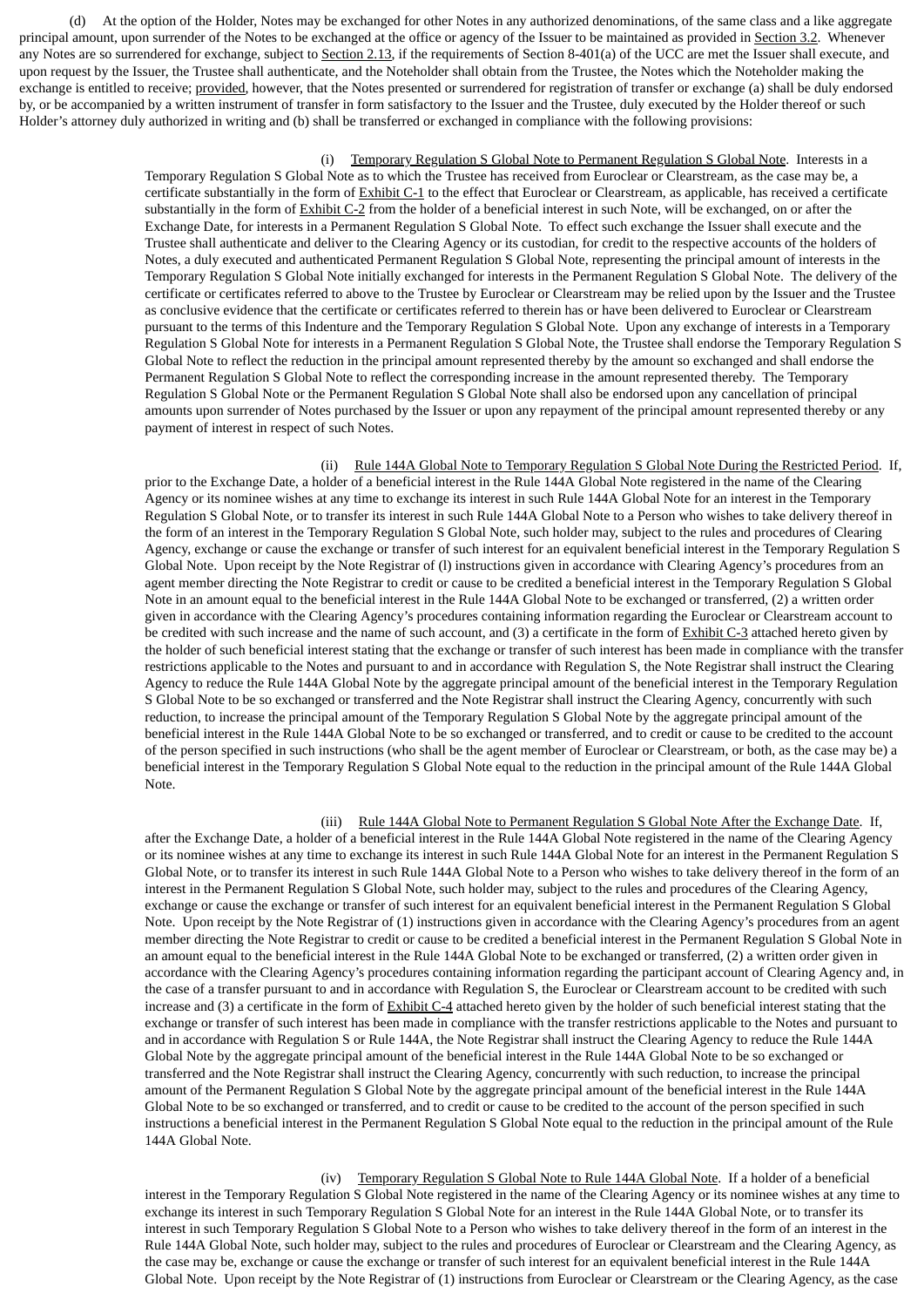may be, directing the Note Registrar to credit or cause to be credited a beneficial interest in the Rule 144A Global Note equal to the beneficial interest in the Temporary Regulation S Global Note to be exchanged or transferred, such instructions to contain information regarding the agent member's account with the Clearing Agency to be credited with such increase, and, with respect to an exchange or transfer of an interest in the Temporary Regulation S Global Note after the Exchange Date, information regarding the agent member's account with the Clearing Agency to be debited with such decrease, and (2) with respect to an exchange or transfer of an interest in the Temporary Regulation S Global Note for an interest in the Rule 144A Global Note prior to the Exchange Date, a certificate in the form of Exhibit C-5 attached hereto given by the holder of such beneficial interest and stating that the Person transferring such interest in the Temporary Regulation S Global Note reasonably believes that the Person acquiring such interest in the Rule 144A Global Note is a QIB and is obtaining such beneficial interest in a transaction meeting the requirements of Rule 144A, Euroclear or Clearstream or the Note Registrar, as the case may be, shall instruct the Clearing Agency to reduce the Temporary Regulation S Global Note by the aggregate principal amount of the beneficial interest in the Temporary Regulation S Global Note to be exchanged or transferred, and the Note Registrar shall instruct the Clearing Agency, concurrently with such reduction, to increase the principal amount of the Rule 144A Global Note by the aggregate principal amount of the beneficial interest in the Temporary Regulation S Global Note to be so exchanged or transferred, and to credit or cause to be credited to the account of the Person specified in such instructions a beneficial interest in the Rule 144A Global Note equal to the reduction in the principal amount of the Temporary Regulation S Global Note.

(v) Permanent Regulation S Global Note to Rule 144A Global Note. If a holder of a beneficial interest in the Permanent Regulation S Global Note registered in the name of the Clearing Agency or its nominee wishes at any time to exchange its interest in such Permanent Regulation S Global Note for an interest in the Rule 144A Global Note, or to transfer its interest in such Permanent Regulation S Global Note to a Person who wishes to take delivery thereof in the form of an interest in the Rule 144A Global Note, such holder may, subject to the rules and procedures of Euroclear or Clearstream and the Clearing Agency, as the case may be, exchange or cause the exchange or transfer of such interest for an equivalent beneficial interest in the Rule 144A Global Note. Upon receipt by the Note Registrar of (1) instructions from Euroclear or Clearstream or the Clearing Agency, as the case may be, directing the Note Registrar to credit or cause to be credited a beneficial interest in the Rule 144A Global Note equal to the beneficial interest in the Permanent Regulation S Global Note to be exchanged or transferred, such instructions to contain information regarding the agent member's account with the Clearing Agency to be credited with such increase, and (2) a certificate in the form of Exhibit C-5 attached hereto given by the holder of such beneficial interest and stating that the Person transferring such interest in the Permanent Regulation S Global Note reasonably believes that the Person acquiring such interest in the Rule 144A Global Note is a QIB and is obtaining such beneficial interest in a transaction meeting the requirements of Rule 144A, Euroclear or Clearstream or the Note Registrar, as the case may be, shall instruct the Clearing Agency to reduce the Permanent Regulation S Global Note by the aggregate principal amount of the beneficial interest in the Permanent Regulation S Global Note to be exchanged or transferred, and the Note Registrar shall instruct the Clearing Agency, concurrently with such reduction, to increase the principal amount of the Rule 144A Global Note by the aggregate principal amount of the beneficial interest in the Permanent Regulation S Global Note to be so exchanged or transferred, and to credit or cause to be credited to the account of the Person specified in such instructions a beneficial interest in the Rule 144A Global Note equal to the reduction in the principal amount of the Permanent Regulation S Global Note.

(vi) Definitive Note to Rule 144A Global Note or Regulation S Global Note. If a Holder of a Definitive Note wishes at any time to exchange such Definitive Note for an interest in a Rule 144A Global Note or, with respect to any Class other than the Class E Notes, a Regulation S Global Note of the same Class, or to transfer a Definitive Note to a Person who wishes to take delivery thereof in the form of an interest in a Rule 144A Global Note or, with respect to any Class other than the Class E Notes, Regulation S Global Note of the same Class, such holder may, subject to the rules and procedures of the Clearing Agency, and any requirements of the Trustee, exchange or cause the exchange or transfer of such Definitive Note for an equivalent beneficial interest in a Rule 144A Global Note or Regulation S Global Note; provided, however, that any Noteholder wishing to make such exchange in a Rule 144A Global Note or Regulation S Global Note or such transferee of a Rule 144A Global Note or a Regulation S Global Note shall execute and deliver to the Note Registrar a letter in substantially the form of Exhibit B hereto. Any Noteholder requesting such an exchange shall pay the reasonable fees and expenses relating to such exchange, including registration of such Rule 144A Global Note or Regulation S Global Note with the Clearing Agency, if applicable, and the reasonable expenses of the Note Registrar and Trustee and the Clearing Agency. In addition, any Noteholder requesting such an exchange shall deliver to the Trustee such security or indemnity as may be reasonably required by it to hold the Issuer and the Trustee harmless with respect to such exchange.

(vii) Rule 144A Global Note or Permanent Regulation S Global Note to Definitive Note. If a holder of a beneficial interest in a Rule 144A Global Note or a Permanent Regulation S Global Note registered in the name of the Clearing Agency or its nominee wishes at any time to exchange its interest in such Rule 144A Global Note or Permanent Regulation S Global Note for a Definitive Note, or to transfer its interest in such Rule 144A Global Note or Permanent Regulation S Global Note to a Person who wishes to take delivery thereof in the form of a Definitive Note (including in connection with a transfer of such Note to an Institutional Accredited Investor), such holder may, subject to the rules and procedures of the Clearing Agency, the provisions of Section 2.12 and any requirements of the Trustee, exchange or cause the exchange or transfer of such Rule 144A Global Note or Permanent Regulation S Global Note for one or more Definitive Notes (that in the aggregate represent an equivalent interest in such Rule 144A Global Note or Permanent Regulation S Global Note).

(e) All Notes issued upon any registration of transfer or exchange of Notes shall be the valid obligations of the Issuer, evidencing the same debt, and entitled to the same benefits under this Indenture, as the Notes surrendered upon such registration of transfer or exchange.

(f) Every Note presented or surrendered for registration of transfer or exchange shall be (i) duly endorsed by, or accompanied by a written instrument of transfer in the form attached to Exhibits A-1, A-2, A-3, A-4 and A-5 and duly executed by, the Holder thereof or such Holder's attorney, duly authorized in writing, with such signature guaranteed by an "eligible guarantor institution" meeting the requirements of the Note Registrar which requirements include membership or participation in Securities Transfer Agents Medallion Program ("STAMP") or such other "signature guarantee program" as may be determined by the Note Registrar in addition to, or in substitution for, STAMP, all in accordance with the Exchange Act and (ii) accompanied by such other documents as the Trustee may require.

(g) Unless the acquisition and holding of Notes will be covered by Prohibited Transaction Class Exemption ("PTCE") 84-14, PTCE 90-1, PTCE 91-38, PTCE 95-60, PTCE 96-23 or a similar U.S. Department of Labor class exemption or other similar exemption, no Noteholder may acquire any Notes with the assets of any "employee benefit plan" as defined in Section 3(3) of ERISA which is subject to Title I of ERISA or any "plan" as defined in Section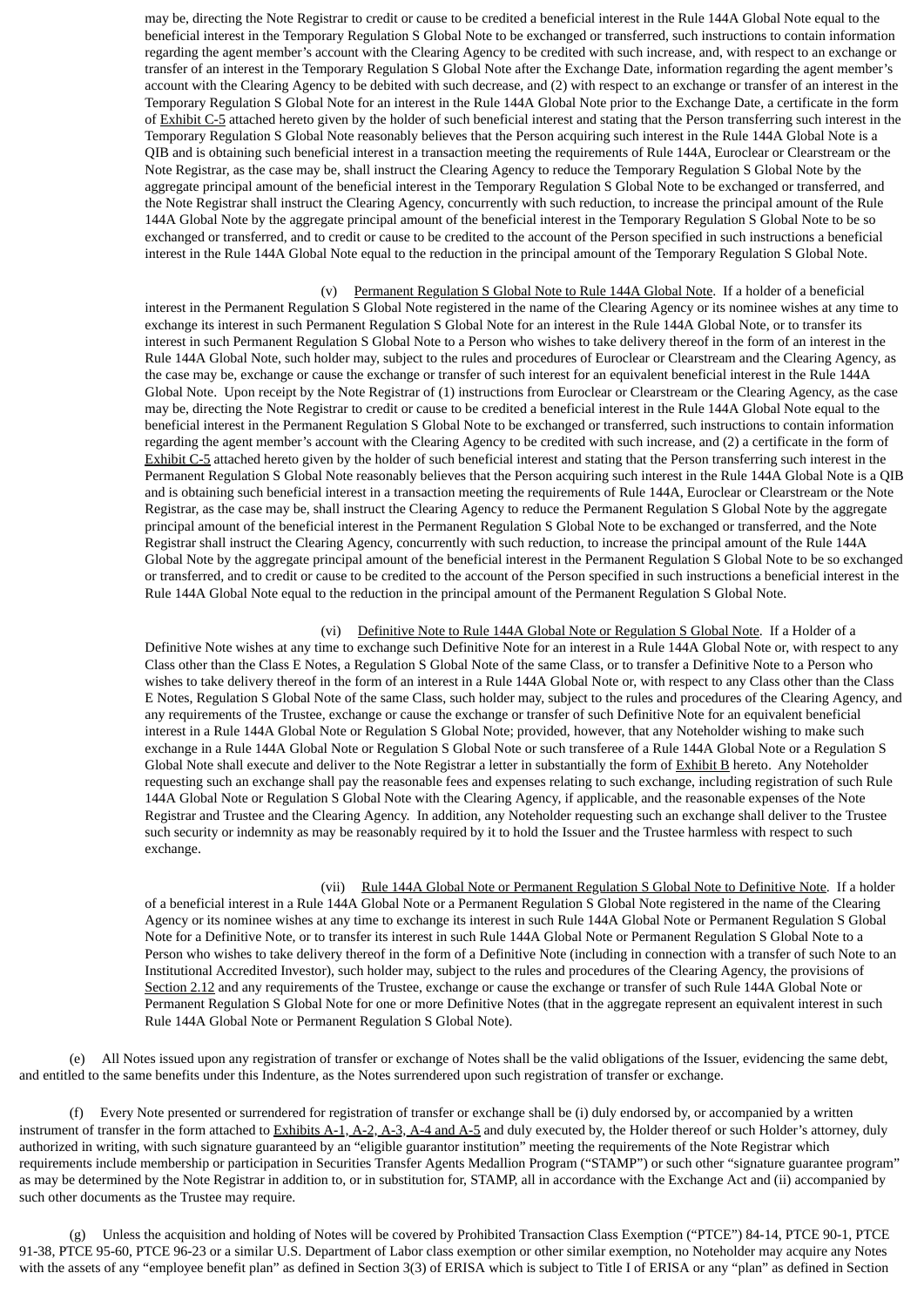4975 of the Internal Revenue Code (each, a "Benefit Plan"); provided, however, that no Holder of a Class D Note or a Class E Note may acquire a Class D Note or Class E Note with the assets of a Benefit Plan regardless of the availability of a PTCE.

(h) No service charge shall be made to a Holder for any registration of transfer or exchange of Notes, but the Note Registrar may require payment of a sum sufficient to cover any tax or other governmental charge that may be imposed in connection with any registration of transfer or exchange of Notes, other than exchanges or issuances pursuant to Section 2.3 or Section 9.6 not involving any transfer.

(i) The preceding provisions of this Section 2.4 notwithstanding, the Issuer shall not be required to make and the Note Registrar shall not register transfers or exchanges of Notes selected for redemption or of any Note for a period of 15 days preceding the due date for any payment with respect to the Notes.

(j) Transfers between participants of Euroclear and Clearstream, and between participants in the Clearing Agency, will be effected in the ordinary manner in accordance with their respective rules and operating procedures.

(k) The Issuer shall provide to any Noteholder and any prospective transferee designated by any such Noteholder, information regarding the Notes, the Trust Estate and such other information as shall be necessary to satisfy the condition to eligibility set forth in Rule 144A(d)(4) for transfer of any such Note without registration thereof under the Securities Act pursuant to the registration exemption provided by Rule 144A. The Trustee and the Servicer shall cooperate with the Issuer in providing the Rule 144A information referenced in the preceding sentence, including providing to the Issuer such information regarding the Notes, the Trust Estate and other matters as the Issuer shall reasonably request to meet its obligation under the preceding sentence. Each Noteholder desiring to effect such transfer shall, and does hereby agree to, indemnify the Issuer, the Trustee and the Servicer against any liability that may result if the transfer is not so exempt or is not made in accordance with such Federal and State securities laws.

## SECTION 2.5 Mutilated, Destroyed, Lost or Stolen Notes.

(a) If (i) any mutilated Note is surrendered to the Trustee, or the Trustee receives evidence to its satisfaction of the destruction, loss or theft of any Note, and (ii) there is delivered to the Trustee such security or indemnity as may be required by it to hold the Issuer and the Trustee harmless, then, in the absence of notice to the Issuer, the Note Registrar or the Trustee that such Note has been acquired by a bona fide purchaser, and, provided that the requirements of Section 8-405 and 8-406 of the UCC are met, the Issuer shall execute, and upon request by the Issuer, the Trustee shall authenticate and deliver in exchange for or in lieu of any such mutilated, destroyed, lost or stolen Note, a replacement Note; provided, however, that if any such destroyed, lost or stolen Note, but not a mutilated Note, shall have become, or within seven days shall be, due and payable or shall have been called for redemption, instead of issuing a replacement Note, the Issuer may direct the Trustee, in writing, to pay such destroyed, lost or stolen Note when so due or payable or upon the Redemption Date without surrender thereof. If, after the delivery of such replacement Note or payment of a destroyed, lost or stolen Note pursuant to the proviso to the preceding sentence, a bona fide purchaser of the original Note in lieu of which such replacement Note was issued, presents for payment such original Note, the Issuer and the Trustee shall be entitled to recover such replacement Note (or such payment) from the Person to whom it was delivered or any Person taking such replacement Note from such Person to whom such replacement Note was delivered or any assignee of such Person, except a bona fide purchaser, and shall be entitled to recover upon the security or indemnity provided therefor to the extent of any loss, damage, cost or expense incurred by the Issuer or the Trustee in connection therewith.

(b) Upon the issuance of any replacement Note under this Section, the Issuer may require the payment by the Holder of such Note of a sum sufficient to cover any tax or other governmental charge that may be imposed in relation thereto and any other reasonable expenses (including the fees and expenses of the Trustee) connected therewith.

(c) Every replacement Note issued pursuant to this Section in replacement of any mutilated, destroyed, lost or stolen Note shall constitute an original additional contractual obligation of the Issuer, whether or not the mutilated, destroyed, lost or stolen Note shall be at any time enforceable by anyone, and shall be entitled to all the benefits of this Indenture equally and proportionately with any and all other Notes duly issued hereunder.

(d) The provisions of this Section are exclusive and shall preclude (to the extent lawful) all other rights and remedies with respect to the replacement or payment of mutilated, destroyed, lost or stolen Notes.

### SECTION 2.6 Persons Deemed Owner»

. Prior to due presentment for registration of transfer of any Note, the Issuer, the Trustee and any agent of the Issuer and the Trustee may treat the Person in whose name any Note is registered (as of the applicable Record Date) as the owner of such Note for the purpose of receiving payments of principal of and interest, if any, on such Note, for all other purposes whatsoever subject to Section 11.3(e) and whether or not such Note be overdue, and none of the Issuer, the Trustee nor any agent of the Issuer or the Trustee shall be affected by notice to the contrary.

### SECTION 2.7 Payment of Principal and Interest; Defaulted Interest.

(a) The Notes shall accrue interest as provided in the forms of the Class A Note, Class B Note, Class C Note, Class D Note and Class E Note attached hereto as Exhibits A-1, A-2, A-3, A-4 and A-5, respectively, and such interest shall be payable on each Payment Date as specified therein. Any installment of interest or principal, if any, or any other amount payable on any Note which is punctually paid or duly provided for by the Issuer on the applicable Payment Date shall be paid to the Person in whose name such Note (or one or more Predecessor Notes) is registered on the related Record Date, by check mailed first-class, postage prepaid, to such Person's address as it appears on the Note Register on such Record Date, or by wire transfer in immediately available funds to the account designated in writing to the Trustee by such Person at least five Business Days prior to the related Record Date, except that, unless Definitive Notes have been issued pursuant to Section 2.12, with respect to Notes registered on the related Record Date in the name of the nominee of the Clearing Agency (initially, such nominee to be Cede & Co.), payment will be made by wire transfer in immediately available funds to the account designated by such nominee, except for the final installment of principal payable with respect to such Note on a Payment Date or on the Final Scheduled Payment Date therefor (and except for the Redemption Price for any Note called for redemption pursuant to Section 10.1), which shall be payable as provided below. The funds represented by any such checks returned undelivered shall be held in accordance with Section 3.3.

(b) The principal of each Note shall be payable in installments on each Payment Date as provided in the forms of the Class A Note, Class B Note, Class C Note, Class D Note and Class E Note attached hereto as  $\frac{Exhibits A-1, A-2, A-3, A-4}{2}$  and  $A-5$ , respectively. Notwithstanding the foregoing, the entire unpaid principal amount of the Notes shall be due and payable, if not previously paid, on the date on which an Event of Default shall have occurred and be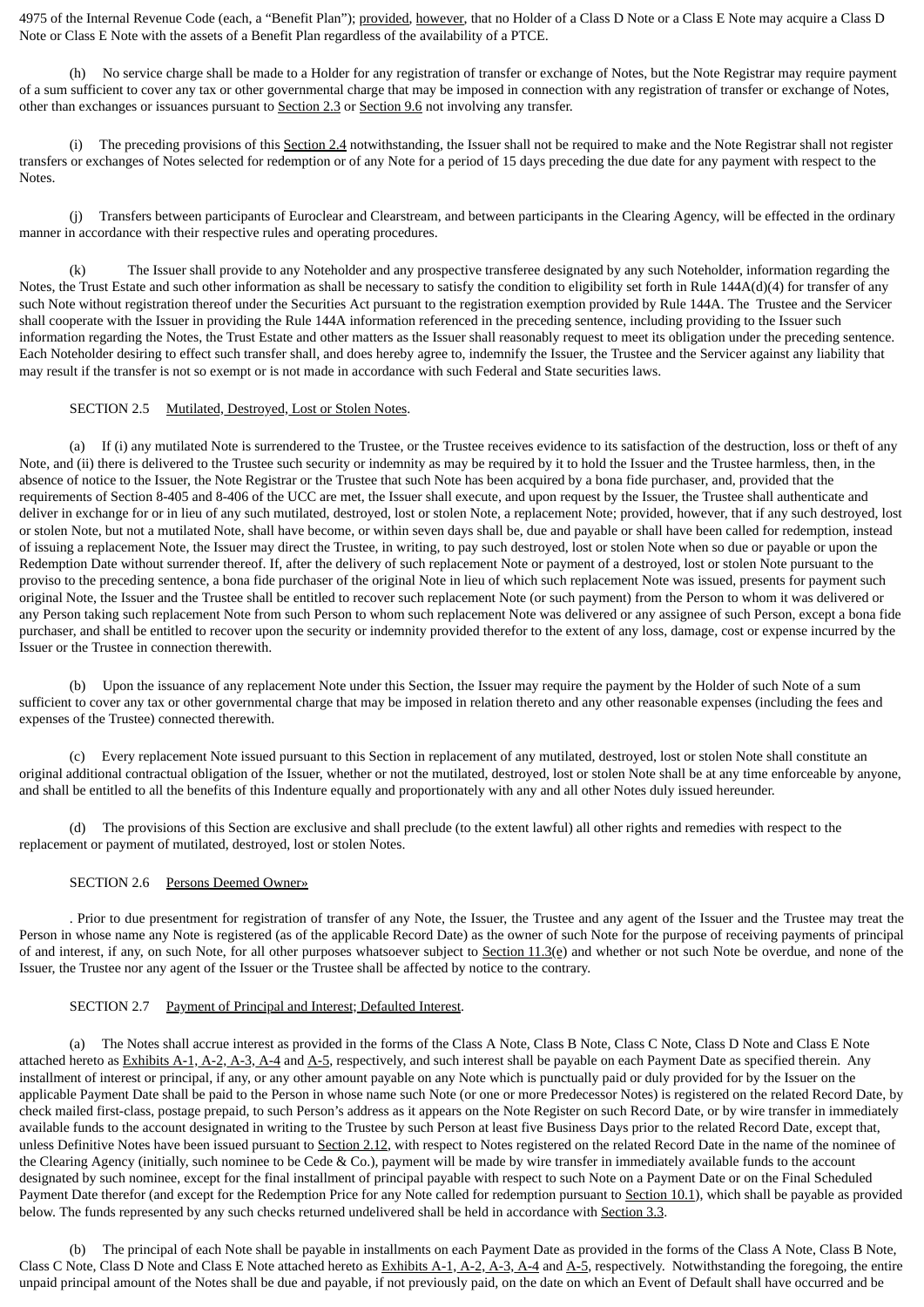continuing in the manner and under the circumstances provided in **Section 5.2**. All principal payments on a Class of Notes shall be made pro rata to the Noteholders of such Class entitled thereto. Upon written notice from the Issuer, the Trustee shall notify the Person in whose name a Note is registered at the close of business on the Record Date preceding the Payment Date on which the Issuer expects that the final installment of principal of and interest on (or any other amount in respect of) such Note will be paid. Such notice shall be mailed or transmitted by facsimile prior to such final Payment Date and shall specify that such final installment will be payable only upon presentation and surrender of such Note and shall specify the place where such Note may be presented and surrendered for payment of such installment. Notices in connection with redemptions of Notes shall be mailed to Noteholders as provided in Section 10.2.

(c) If the Issuer defaults in a payment of interest on any Class of Notes entitled thereto, the Issuer shall pay defaulted interest (plus interest on such defaulted interest to the extent lawful) at the applicable Interest Rate in any lawful manner. The Issuer may pay such defaulted interest to the Persons who are Noteholders on a subsequent special record date, which date shall be at least five Business Days prior to the Payment Date. The Issuer shall fix or cause to be fixed any such special record date and Payment Date, and, at least 15 days before any such special record date, the Issuer shall mail to each Noteholder of each affected Class and the Trustee a notice that states the special record date, the Payment Date and the amount of defaulted interest to be paid.

(d) All distributions in respect of Notes represented by a Temporary Regulation S Global Note will be made only with respect to that portion of the Temporary Regulation S Global Note in respect of which Euroclear or Clearstream shall have delivered to the Trustee a certificate or certificates substantially in the form of Exhibit C-1. The delivery to the Trustee by Euroclear or Clearstream of the certificate or certificates referred to above may be relied upon by the Issuer and the Trustee as conclusive evidence that the certificate or certificates referred to therein has or have been delivered to Euroclear or Clearstream pursuant to the terms of this Indenture and the Temporary Regulation S Global Note.

SECTION 2.8 Cancellation. All Notes surrendered for payment, registration of transfer, exchange or redemption shall, if surrendered to any Person other than the Trustee, be delivered to the Trustee and shall be promptly canceled by the Trustee. The Issuer may at any time deliver to the Trustee for cancellation any Notes previously authenticated and delivered hereunder that the Issuer may have acquired in any manner whatsoever, and all Notes so delivered shall be promptly canceled by the Trustee. No Notes shall be authenticated in lieu of or in exchange for any Notes canceled as provided in this Section, except as expressly permitted by this Indenture. All canceled Notes may be held or disposed of by the Trustee in accordance with its standard retention or disposal policy as in effect at the time unless the Issuer shall direct by an Issuer Order that they be destroyed or returned to it; provided that such Issuer Order is timely and the Notes have not been previously disposed of by the Trustee.

SECTION 2.9 Release of Collateral. The Trustee shall, on or after the later of (i) the Termination Date and (ii) the date upon which all Issuer Secured Obligations have been satisfied, release any remaining portion of the Trust Estate from the lien created by this Indenture and deposit in the Collection Account any funds then on deposit in any other Trust Account. The Trustee shall release property from the lien created by this Indenture pursuant to this Section 2.9 only upon receipt of an Issuer Request accompanied by an Officer's Certificate and an Opinion of Counsel meeting the applicable requirements of Section 11.1.

# SECTION 2.10 Book-Entry Notes.

(a) Notes sold to QIBs pursuant to Rule 144A and to Non-U.S. Persons in offers and sales that occur outside of the United States, upon original issuance, will be issued in the form of typewritten Notes representing the Book-Entry Notes, to be delivered to DTC or to the Trustee as custodian for the initial Clearing Agency, by, or on behalf of, the Issuer. Such Notes shall initially be registered on the Note Register in the name of Cede & Co., the nominee of the initial Clearing Agency, and no Note Owner of such Notes will receive a Definitive Note representing such Note Owner's interest in such Note, except as provided in Section 2.12. Unless and until definitive, fully registered Notes (the "Definitive Notes") have been issued pursuant to Section 2.12:

(i) the provisions of this Section shall be in full force and effect;

(ii) the Note Registrar and the Trustee shall be entitled to deal with the Clearing Agency for all purposes of this Indenture (including the payment of principal of and interest on the Notes and the giving of instructions or directions hereunder) as the sole Holder of the Notes, and shall have no obligation to the Note Owners;

(iii) to the extent that the provisions of this Section conflict with any other provisions of this Indenture, the provisions of this Section shall control;

(iv) the rights of Note Owners shall be exercised only through the Clearing Agency and shall be limited to those established by law and agreements between such Note Owners and the Clearing Agency and/or the Clearing Agency Participants. Unless and until Definitive Notes are issued pursuant to Section 2.12, the Clearing Agency will make book-entry transfers among the Clearing Agency Participants and receive and transmit payments of principal of and interest on the Notes to such Clearing Agency Participants;

(v) whenever this Indenture requires or permits actions to be taken based upon instructions or directions of Holders of Notes evidencing a specified percentage of the Outstanding Amount of the Notes or any Class thereof, the Clearing Agency shall be deemed to represent such percentage only to the extent that it has received instructions to such effect from Note Owners and/or Clearing Agency Participants owning or representing, respectively, such required percentage of the beneficial interest in the Notes of such Class and has delivered such instructions to the Trustee; and

(vi) Note Owners may receive copies of any reports sent to Noteholders pursuant to this Indenture, upon written request, together with a certification that they are Note Owners and payment of reproduction and postage expenses associated with the distribution of such reports, from the Trustee at the Corporate Trust Office.

(b) Subject to Section 2.4(i), the provisions of the "Operating Procedures of the Euroclear System" and the "Terms and Conditions Governing Use of Euroclear" and the "Management Regulations" and "Instructions to Participants" of Clearstream, respectively, shall be applicable to a Global Note insofar as interests in such Global Note are held by the agent members of Euroclear or Clearstream (which shall only occur in the case of the Temporary Regulation S Global Note and the Permanent Regulation S Global Note). Account holders or participants in Euroclear and Clearstream shall have no rights under this Indenture with respect to such Global Note and the registered holder may be treated by the Issuer, the Indenture, any Agent and any agent of the Issuer or the Trustee as the owner of such Global Note for all purposes whatsoever.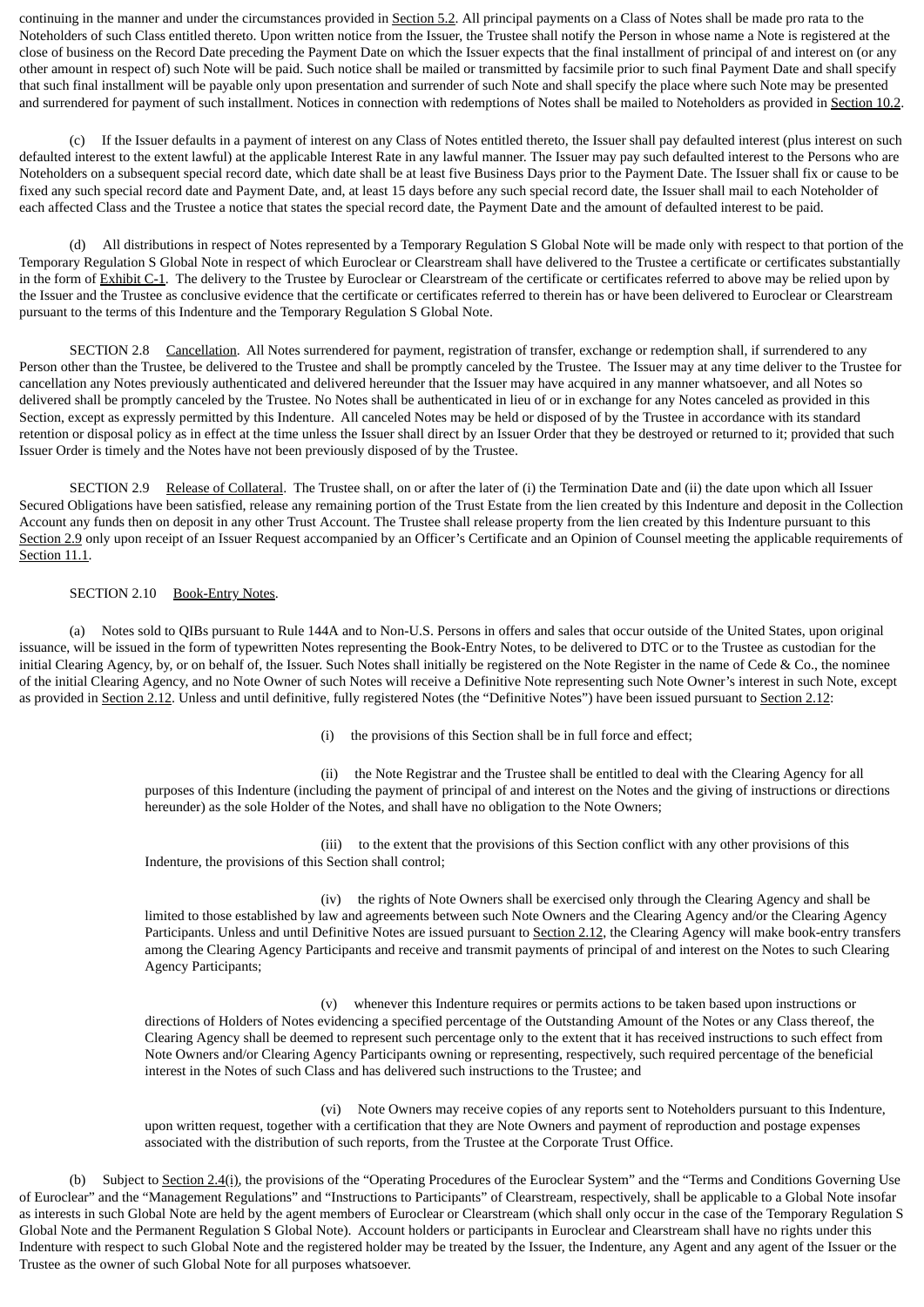SECTION 2.11 Notices to Clearing Agency. Whenever a notice or other communication to the Noteholders is required under this Indenture, unless and until Definitive Notes shall have been issued to Note Owners pursuant to Section 2.12, the Trustee shall give all such notices and communications specified herein to be given to Holders of the Book-Entry Notes to the Clearing Agency and shall have no obligation to deliver such notices or communications to the Note Owners.

# SECTION 2.12 Definitive Notes.

(a) Notes issued to Institutional Accredited Investor pursuant to Regulation D will be issued only as Definitive Notes. If a holder of a Note in the form of a Rule 144A Global Note or, with respect to any Class other than the Class E Notes, a Regulation S Global Note wishes at any time to exchange its interest in such Rule 144A Global Note or Regulation S Global Note for an equivalent interest in a Definitive Note, or to transfer its interest in such Rule 144A Global Note or Regulation S Global Note to a Person who wishes to take delivery thereof in the form of a Definitive Note, such holder may, subject to the rules and procedures of the Clearing Agency, and any requirements of the Trustee, exchange or cause the exchange or transfer of such 144A Global Note or Regulation S Global Note for an equivalent interest in a Definitive Note; provided that, the holder wishing to make such exchange or the transferee taking delivery of a Definitive Note is an Institutional Accredited Investor and has executed and delivered to the Note Registrar a letter substantially in the form of Exhibit B hereto.

(b) If (i) the Servicer advises the Trustee in writing that the Clearing Agency is no longer willing or able to properly discharge its responsibilities with respect to the Book-Entry Notes, and the Servicer is unable to locate a qualified successor, (ii) the Servicer at its option advises the Trustee in writing that it elects to terminate the book-entry system through the Clearing Agency or (iii) after the occurrence of an Event of Default, Note Owners representing beneficial interests aggregating at least a majority of the Outstanding Amount of such Book-Entry Notes advise the Trustee through the Clearing Agency in writing that the continuation of a book entry system through the Clearing Agency is no longer in the best interests of such Note Owners, then the Clearing Agency shall notify all such Note Owners and the Trustee of the occurrence of any such event and of the availability of Definitive Notes to Note Owners requesting the same. Upon surrender to the Trustee of the typewritten Note or Notes representing the Book-Entry Notes by the Clearing Agency, accompanied by registration instructions, the Issuer shall execute and the Trustee shall authenticate the Definitive Notes in accordance with the instructions of the Clearing Agency. None of the Issuer, the Note Registrar or the Trustee shall be liable for any delay in delivery of such instructions and may conclusively rely on, and shall be protected in relying on, such instructions. Upon the issuance of Definitive Notes, the Trustee and the Note Registrar shall recognize the Holders of the Definitive Notes as Noteholders.

(c) Interests in a Temporary Regulation S Note may only be exchanged for Definitive Notes upon the receipt by the Trustee from Euroclear or Clearstream, as the case may be, of a certificate substantially in the form of Exhibit C-1 to the effect that Euroclear or Clearstream, as applicable, has received a certificate substantially in the form of Exhibit C-2 from the holder of a beneficial interest in such Note. Notwithstanding the foregoing, Definitive Notes shall not be issued in exchange for Temporary Regulation S Notes until on or after the Exchange Date.

### SECTION 2.13 Restrictions on Transfer of Notes

(a) The Notes have not been registered or qualified under the Securities Act, or any State securities laws or "Blue Sky" laws, and the Notes are being offered and sold in reliance upon exemptions from the registration requirements of the Securities Act and such Blue Sky or State securities laws. No transfer, sale, pledge or other disposition of any Note shall be made unless such disposition is made (1) to the Seller or an Affiliate of the Seller, (2) to a QIB in a transaction pursuant to Rule 144A, (3) with respect to the Class A Notes, Class B Notes, Class C Notes and Class D Notes, to a Non-U.S. Person in a transaction pursuant to Regulation S or (4) to an Institutional Accredited Investor in a transaction exempt from the registration requirements of the Securities Act. In the event that a transfer of an Ownership Interest in a Book-Entry Note is to be made in reliance upon (2) or (3) in the preceding sentence, the transferee will be deemed to have made the same representations and warranties as required of an initial purchaser of such Ownership Interest as set forth in Section 2.13(b) below. The Trustee or the Note Registrar shall require, in order to assure compliance with the Securities Act and the other terms of the Basic Documents, that the prospective transferee of a Holder of a Definitive Note desiring to effect a transfer certify to the Trustee or the Note Registrar in writing the facts surrounding such disposition pursuant to a letter, substantially in the form of Exhibit B hereto. None of the Seller, the Issuer or the Trustee is obligated under this Indenture to register the Notes under the Securities Act or any other securities law or to take any action not otherwise required under this Indenture to permit the transfer of such Notes without such registration or qualification.

(b) Each Person (other than the Seller or an Affiliate of the Seller) who has or who acquires an Ownership Interest in the Notes shall be deemed by the acceptance or acquisition of such Ownership Interest to have represented and agreed, as follows:

> (i) Such Person either (A)(I) is a QIB purchasing for its own account or for the account of another QIB and (II) is aware that the sale of the Notes to such Person is being made in reliance on Rule 144A under the Securities Act, (B) is an Institutional Accredited Investor or (C) with respect to Holders of any class of Notes other than the Class E Notes, is a Non-U.S. Person and is acquiring such Notes pursuant to an offer and sale that occur outside of the United States in compliance with Regulation S under the Securities Act.

> (ii) Such Person understands that the Notes have not been and will not be registered under the Securities Act, and are being sold to it in a transaction that is exempt from the registration requirements of the Securities Act, and that, if in the future it decides to offer, resell, pledge or otherwise transfer the Notes, the Notes may be offered, sold, pledged or otherwise transferred only (A) to the Seller or an Affiliate of the Seller, (B) to a person whom the seller reasonably believes is a QIB in a transaction meeting the requirements of Rule 144A, (C) to a Non-U.S. Person pursuant to an offer and sale that occurs outside of the United States in compliance with Regulation S under the Securities Act or (D) with respect to Holders of any Class of Notes other than the Class E Notes (the transferee of which takes delivery thereof in the form of a Definitive Note), to an Institutional Accredited Investor, in each case in a transaction otherwise exempt from the registration requirements of the Securities Act and applicable securities laws of any state of the United States or any other territory or jurisdiction, and in compliance with the Indenture. Such Person further understands that no representation is made as to the availability of the exemption provided by Rule 144A for resales of the Notes.

> (iii) Such Person further understands that a Rule 144A Global Note and a Regulation S Global Note for each class of Notes (other than with respect to the Class E Notes for which there is no Regulation S Global Note) has been registered in the name of the nominee of the Clearing Agency, or, in the case of Definitive Notes, such Definitive Notes have been registered in the name of such Person or its nominee, and each Note bears a legend to as to the transfer restrictions therefor as reflected on the face of such Note, forms of which are attached hereto as Exhibits A-1, A-2, A-3 and A-4.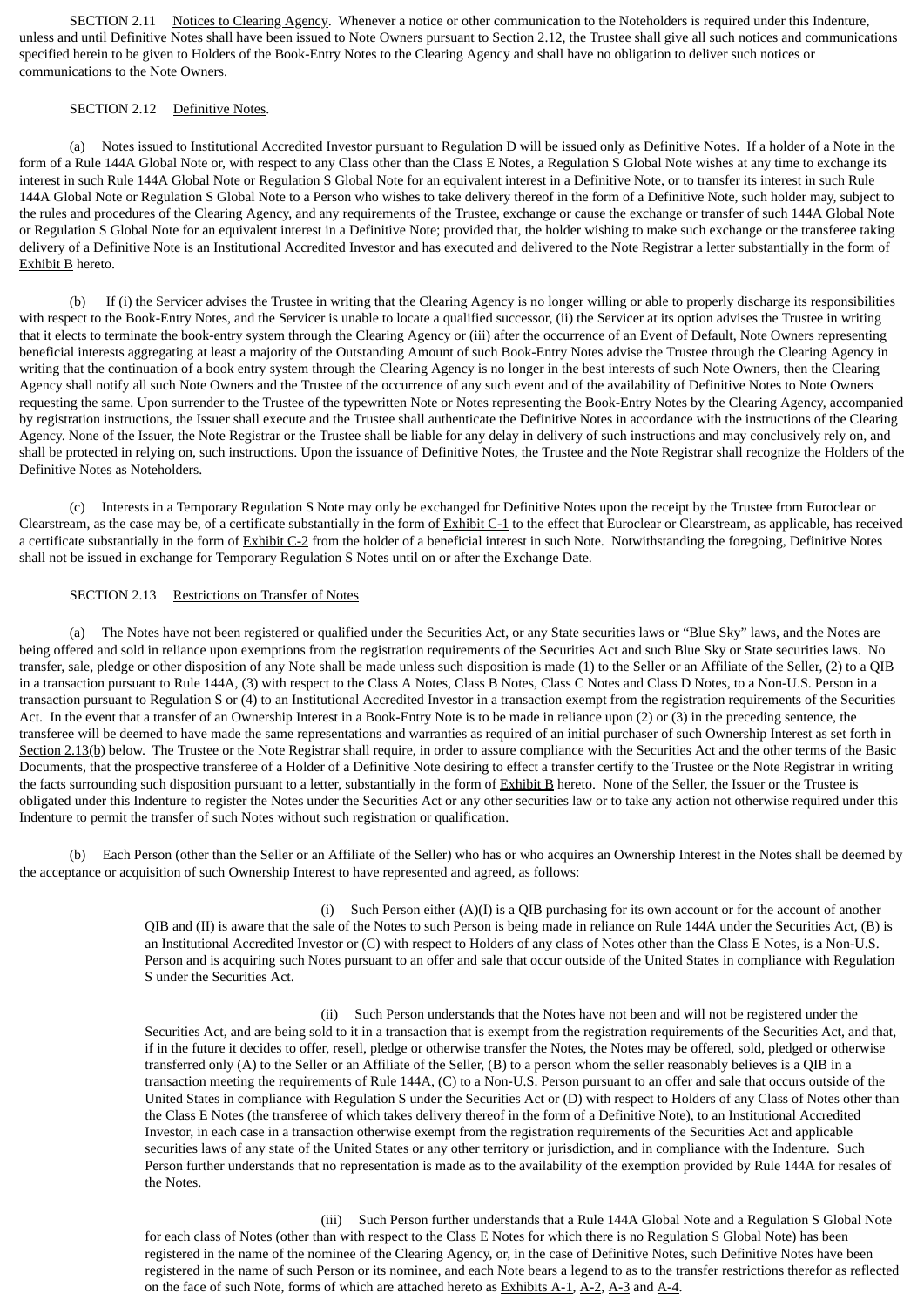(iv) Such Person is either (i) not acquiring the Notes with the assets of any "employee benefit plan" as defined in Section 3(3) of ERISA which is subject to Title I of ERISA or any "plan" as defined in Section 4975 of the Internal Revenue Code or (ii) it is acquiring a Class A Note, a Class B Note or a Class C Note and the acquisition and holding of such Class A Note, Class B Note or Class C Note, as applicable, will be covered by Prohibited Transaction Class Exemption ("PTCE") 84-14, PTCE 90-1, PTCE 91-38, PTCE 95-60, PTCE 96-23 or a similar U.S. Department of Labor class exemption or other similar exemption.

# **ARTICLE III**

#### **Covenants**

SECTION 3.1 Payment of Principal and Interest. The Issuer will duly and punctually pay the principal of and interest on the Notes in accordance with the terms of the Notes, the Sale and Servicing Agreement and this Indenture. Without limiting the foregoing, the Issuer will cause to be distributed on each Payment Date all amounts deposited in the Collection Account and the Principal Distribution Account pursuant to the Sale and Servicing Agreement (i) for the benefit of the Class A Notes, to the Class A Noteholders, (ii) for the benefit of the Class B Notes, to the Class B Noteholders, (iii) for the benefit of the Class C Notes, to the Class C Noteholders, (iv) for the benefit of the Class D Notes, to the Class D Noteholders and (v) for the benefit of the Class E Notes, to the Class E Noteholders. Amounts properly withheld under the Code or any applicable State law by any Person from a payment to any Noteholder of interest and/or principal shall be considered as having been paid by the Issuer to such Noteholder for all purposes of this Indenture.

SECTION 3.2 Maintenance of Office or Agency. The Issuer will maintain in Minneapolis, Minnesota, an office or agency where Notes may be surrendered for registration of transfer or exchange, and where notices and demands to or upon the Issuer in respect of the Notes and this Indenture may be served. The Issuer hereby initially appoints the Trustee to serve as its agent for the foregoing purposes. The Issuer will give prompt written notice to the Trustee of the location, and of any change in the location, of any such office or agency. If at any time the Issuer shall fail to maintain any such office or agency or shall fail to furnish the Trustee with the address thereof, such surrenders, notices and demands may be made or served at the Corporate Trust Office, and the Issuer hereby appoints the Trustee as its agent to receive all such surrenders, notices and demands.

#### SECTION 3.3 Money for Payments to be Held in Trust.

(a) On or before each Payment Date and Redemption Date, the Issuer shall deposit or cause to be deposited in the Principal Distribution Account from the Collection Account an aggregate sum sufficient to pay principal then becoming due under the Notes, such sum to be held in trust for the benefit of the Persons entitled thereto and (unless the Note Paying Agent is the Trustee) shall promptly notify the Trustee of its action or failure so to act.

(b) The Issuer shall cause each Note Paying Agent other than the Trustee to execute and deliver to the Trustee an instrument in which such Note Paying Agent shall agree with the Trustee (and if the Trustee acts as Note Paying Agent, it hereby so agrees), subject to the provisions of this Section, that such Note Paying Agent shall:

> (i) hold all sums held by it for the payment of amounts due with respect to the Notes in trust for the benefit of the Persons entitled thereto until such sums shall be paid to such Persons or otherwise disposed of as herein provided and pay such sums to such Persons as herein provided;

> (ii) give the Trustee notice of any default by the Issuer (or any other obligor upon the Notes) of which it has actual knowledge in the making of any payment required to be made with respect to the Notes;

(iii) at any time during the continuance of any such default, upon the written request of the Trustee, forthwith pay to the Trustee all sums so held in trust by such Note Paying Agent;

(iv) immediately resign as a Note Paying Agent and forthwith pay to the Trustee all sums held by it in trust for the payment of Notes if at any time it ceases to meet the standards required to be met by a Note Paying Agent at the time of its appointment; and

(v) comply with all requirements of the Code with respect to the withholding from any payments made by it on any Notes of any applicable withholding taxes imposed thereon and with respect to any applicable reporting requirements in connection therewith.

(c) The Issuer may at any time, for the purpose of obtaining the satisfaction and discharge of this Indenture or for any other purpose, by Issuer Order direct any Note Paying Agent to pay to the Trustee all sums held in trust by such Note Paying Agent, such sums to be held by the Trustee upon the same trusts as those upon which the sums were held by such Note Paying Agent; and upon such a payment by any Note Paying Agent to the Trustee, such Note Paying Agent shall be released from all further liability with respect to such money.

(d) Subject to applicable laws with respect to the escheat of funds, any money held by the Trustee or any Note Paying Agent in trust for the payment of any amount due with respect to any Note and remaining unclaimed for two years after such amount has become due and payable shall be discharged from such trust and be paid to the Issuer on Issuer Request and shall be deposited by the Trustee in the Collection Account; and the Holder of such Note shall thereafter, as an unsecured general creditor, look only to the Issuer for payment thereof (but only to the extent of the amounts so paid to the Issuer), and all liability of the Trustee or such Note Paying Agent with respect to such trust money shall thereupon cease; provided, however, that the Trustee or such Note Paying Agent, before being required to make any such repayment, shall at the expense of the Issuer cause to be published once, in a newspaper published in the English language, customarily published on each Business Day and of general circulation in the City of New York, notice that such money remains unclaimed and that, after a date specified therein, which shall not be less than 30 days from the date of such publication, any unclaimed balance of such money then remaining will be repaid to the Issuer. The Trustee shall also adopt and employ, at the expense of the Issuer, any other reasonable means of notification of such repayment (including mailing notice of such repayment to Holders whose Notes have been called but have not been surrendered for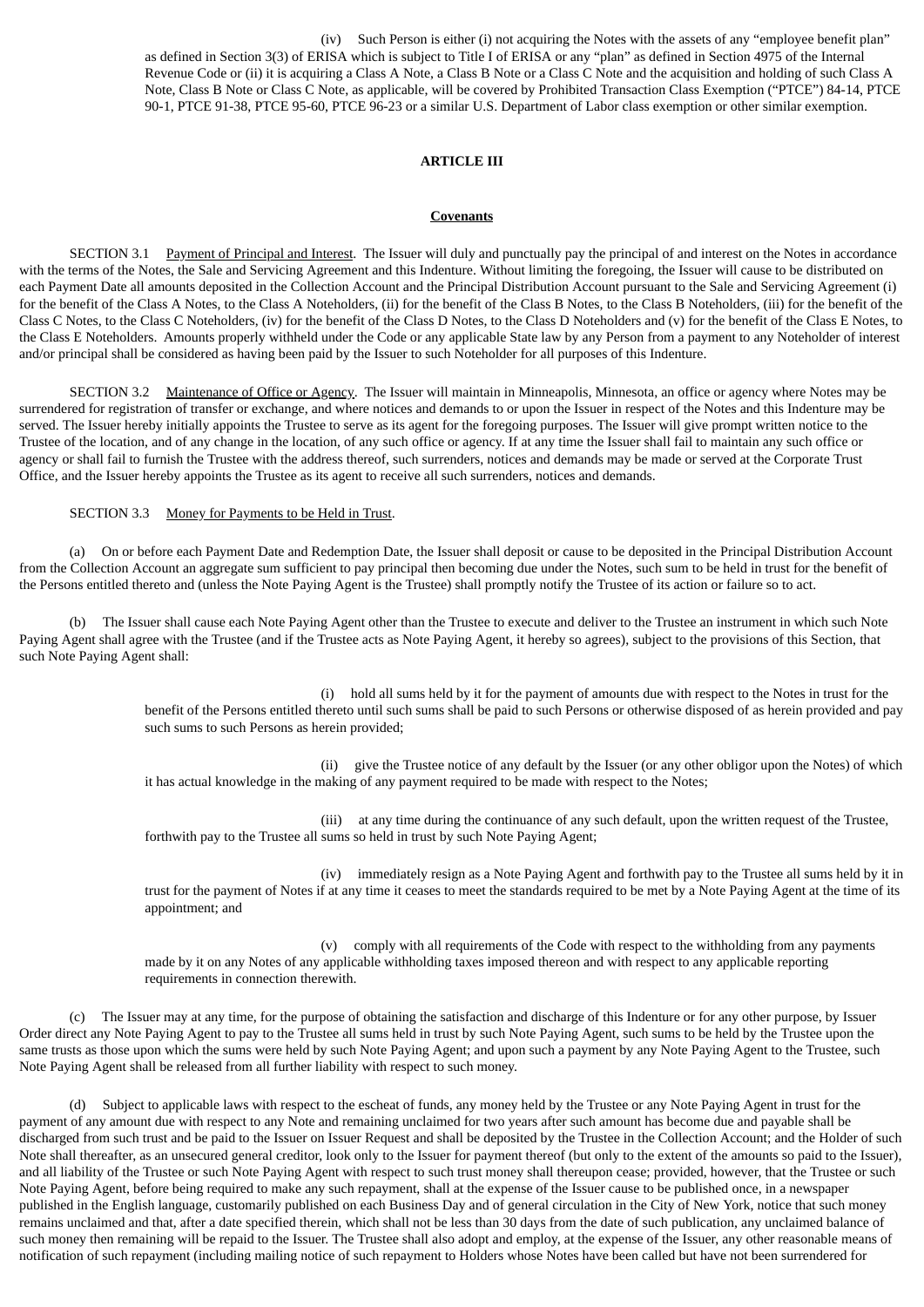redemption or whose right to or interest in moneys due and payable but not claimed is determinable from the records of the Trustee or of any Note Paying Agent, at the last address of record for each such Holder).

SECTION 3.4 Existence. Except as otherwise permitted by the provisions of Section 3.10, the Issuer will keep in full effect its existence, rights and franchises as a statutory trust under the laws of the State of Delaware (unless it becomes, or any successor Issuer hereunder is or becomes, organized under the laws of any other State or of the United States of America, in which case the Issuer will keep in full effect its existence, rights and franchises under the laws of such other jurisdiction) and will obtain and preserve its qualification to do business in each jurisdiction in which such qualification is or shall be necessary to protect the validity and enforceability of this Indenture, the Notes, the Collateral, the Sale and Servicing Agreement and each other instrument or agreement included in the Trust Estate.

SECTION 3.5 Protection of Trust Estate. The Issuer intends the security interest Granted pursuant to this Indenture in favor of the Trustee for the benefit of the Noteholders to be prior to all other liens in respect of the Trust Estate, and the Issuer shall take all actions necessary to obtain and maintain, in favor of the Trustee, for the benefit of the Noteholders, a first lien on and a first priority, perfected security interest in the Trust Estate. The Issuer will from time to time prepare (or shall cause to be prepared), execute and deliver all such supplements and amendments hereto and all such financing statements, continuation statements, instruments of further assurance and other instruments, and will take such other action necessary or advisable to:

(i) Grant more effectively all or any portion of the Trust Estate;

(ii) maintain or preserve the lien and security interest (and the priority thereof) in favor of the Trustee for the benefit of the Noteholders created by this Indenture or carry out more effectively the purposes hereof;

(iii) perfect, publish notice of or protect the validity of any Grant made or to be made by this

Indenture;

(iv) enforce any of the Collateral;

(v) preserve and defend title to the Trust Estate and the rights of the Trustee in such Trust Estate against the claims of all persons and parties; and

(vi) pay all taxes or assessments levied or assessed upon the Trust Estate when due.

The Issuer hereby designates the Trustee its agent and attorney-in-fact to execute any financing statement, continuation statement or other instrument required by the Trustee pursuant to this Section.

The Issuer hereby authorizes the filing, transmitting, or communicating, as applicable, financing statements and amendments thereto describing the Collateral in which the Issuer has granted a security interest to the Trustee as "all personal property of debtor" or "all assets of debtor" or words of similar effect, including all proceeds thereof.

### SECTION 3.6 Opinions as to Trust Estate.

(a) On the Closing Date, and on the date of execution of each indenture supplemental hereto, the Issuer shall furnish to the Trustee an Opinion of Counsel either stating that, in the opinion of such counsel, such action has been taken with respect to the recording and filing of this Indenture, any indentures supplemental hereto, and any other requisite documents, and with respect to the filing of any financing statements and continuation statements, as are necessary to perfect and make effective the first priority lien and security interest in favor of the Trustee in the Receivables, for the benefit of the Noteholders, created by this Indenture and reciting the details of such action, or stating that, in the opinion of such counsel, no such action is necessary to make such lien and security interest effective.

(b) Within 90 days after the beginning of each calendar year, commencing in January 2015, the Issuer shall furnish to the Trustee an Opinion of Counsel either stating that, in the opinion of such counsel, such action has been taken with respect to the recording, filing, re-recording and re-filing of this Indenture, any indentures supplemental hereto and any other requisite documents and with respect to the filing of any financing statements and continuation statements as are necessary to maintain the first priority lien and security interest created by this Indenture in the Receivables and reciting the details of such action or stating that in the opinion of such counsel no such action is necessary to maintain such lien and security interest. Such Opinion of Counsel shall also describe any action necessary (as of the date of such opinion) to be taken in the following year to maintain the lien and security interest of this Indenture.

# SECTION 3.7 Performance of Obligations; Servicing of Receivables.

(a) The Issuer will not take any action and will use its best efforts not to permit any action to be taken by others that would release any Person from any of such Person's material covenants or obligations under any instrument or agreement included in the Trust Estate or that would result in the amendment, hypothecation, subordination, termination or discharge of or impair the validity or effectiveness of, any such instrument or agreement, except as ordered by any bankruptcy or other court or as expressly provided in this Indenture, the Basic Documents or such other instrument or agreement.

(b) The Issuer may contract with other Persons to assist it in performing its duties under this Indenture, and any performance of such duties by a Person identified to the Trustee in an Officer's Certificate of the Issuer shall be deemed to be action taken by the Issuer. Initially, the Issuer has contracted with the Servicer to assist the Issuer in performing its duties under this Indenture.

(c) The Issuer will punctually perform and observe all of its obligations and agreements contained in this Indenture, the Basic Documents and in the instruments and agreements included in the Trust Estate, including preparing (or causing to be prepared) and filing (or causing to be filed) all UCC financing statements and continuation statements required to be filed by the terms of this Indenture and the Sale and Servicing Agreement in accordance with and within the time periods provided for herein and therein.

(d) If a responsible officer of the Owner Trustee shall have written notice or actual knowledge of the occurrence of a Servicer Termination Event under the Sale and Servicing Agreement, the Issuer shall promptly notify the Trustee and the Rating Agencies thereof in accordance with Section 11.4, and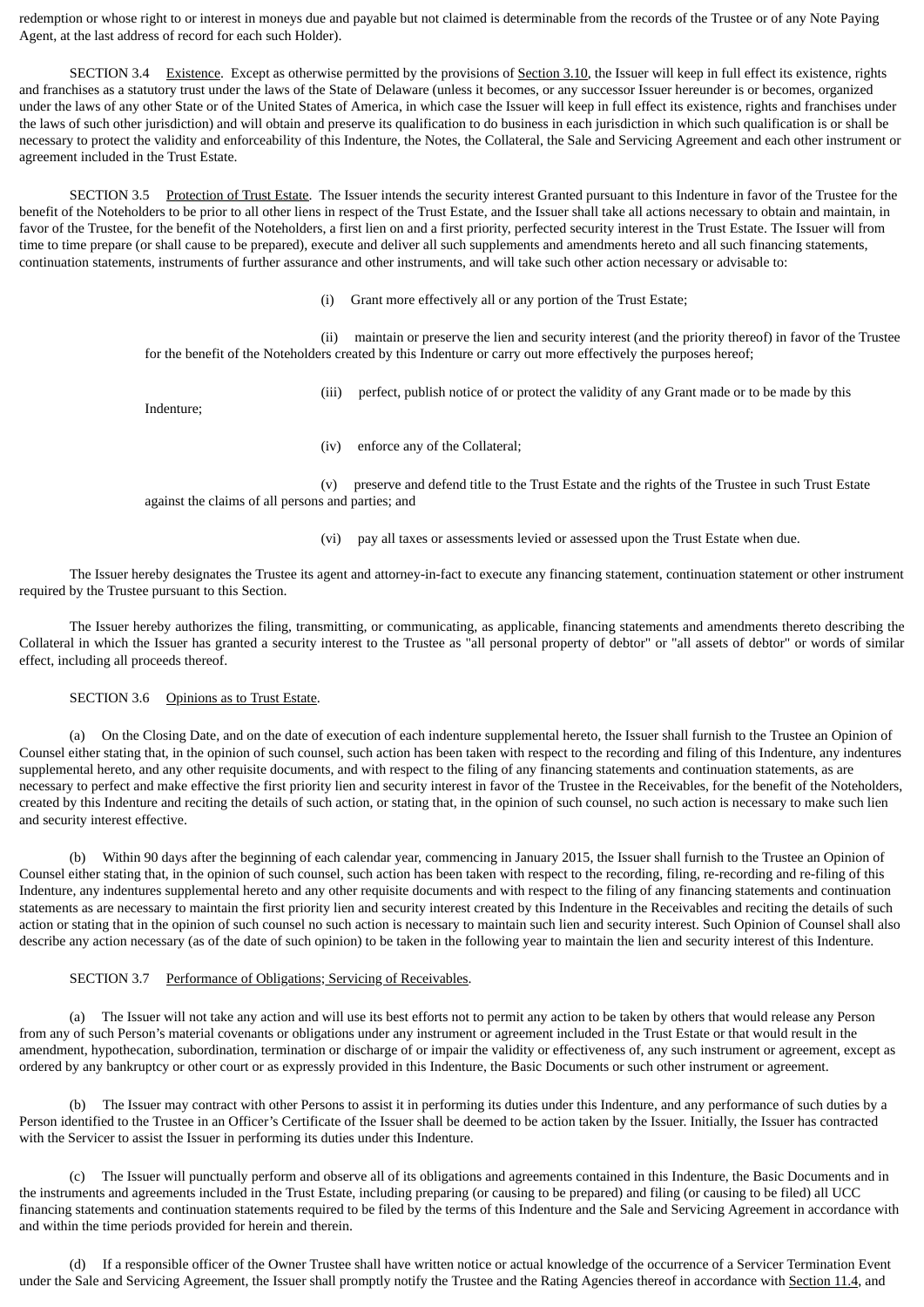shall specify in such notice the action, if any, the Issuer is taking in respect of such default. If a Servicer Termination Event shall arise from the failure of the Servicer to perform any of its duties or obligations under the Sale and Servicing Agreement with respect to the Receivables, the Issuer shall take all reasonable steps available to it to remedy such failure.

(e) The Issuer agrees that it will not waive timely performance or observance by the Servicer or the Seller of their respective duties under the Basic Documents if the effect thereof would adversely affect the Holders of the Notes.

SECTION 3.8 Negative Covenants. So long as any Notes are Outstanding, the Issuer shall not:

(i) except as expressly permitted by this Indenture or the Basic Documents, without the consent of the Controlling Party and the satisfaction of the Rating Agency Condition, sell, transfer, exchange or otherwise dispose of any of the properties or assets of the Issuer, including those included in the Trust Estate, unless directed to do so in writing by the Trustee in accordance with the terms of the Basic Documents;

(ii) claim any credit on, or make any deduction from the principal or interest payable in respect of, the Notes (other than amounts properly withheld from such payments under the Code) or assert any claim against any present or former Noteholder by reason of the payment of the taxes levied or assessed upon any part of the Trust Estate; or

(iii) (A) permit the validity or effectiveness of this Indenture to be impaired, or permit the lien in favor of the Trustee created by this Indenture to be amended, hypothecated, subordinated, terminated or discharged, or permit any Person to be released from any covenants or obligations with respect to the Notes under this Indenture or any other Basic Document except as may be expressly permitted hereby or thereby, (B) permit any lien, charge, excise, claim, security interest, mortgage or other encumbrance (other than the lien of this Indenture) to be created on or extend to or otherwise arise upon or burden the Trust Estate, any Collateral or any part thereof or any interest therein or the proceeds thereof (other than tax liens, mechanics' liens and other liens that arise by operation of law, in each case on a Financed Vehicle and arising solely as a result of an action or omission of the related Obligor), (C) permit the lien of this Indenture not to constitute a valid first priority (other than with respect to any such tax, mechanics' or other lien) perfected security interest in the Trust Estate or any Collateral, (D) except as otherwise provided in the Basic Documents, amend, modify or fail to comply with the provisions of the Basic Documents without the prior written consent of the Controlling Party, and if such amendments or modifications would adversely affect the interests of any Noteholder in any material respect, the consent of such Noteholder or the satisfaction of the Rating Agency Condition with respect to the applicable Class of Notes; or

(iv) engage in any business or activity other than as permitted by the Trust Agreement; or

(v) incur or assume any indebtedness or guarantee any indebtedness of any Person, except for such indebtedness incurred pursuant to Section 3.15; or

(vi) dissolve or liquidate in whole or in part or merge or consolidate with any other Person, other than in compliance with Section 3.10; or

(vii) take any action that would result in the Issuer becoming taxable as a corporation for federal income tax purposes or for the purposes of any applicable State tax.

SECTION 3.9 Annual Statement as to Compliance. The Issuer will deliver to the Trustee on or before March 31 of each year, beginning March 31, 2014, an Officer's Certificate, dated as of December 31 of the preceding calendar year, stating, as to the Authorized Officer signing such Officer's Certificate, that

> (i) a review of the activities of the Issuer during such preceding year (or, in the case of the first such Officer's Certificate, since the Closing Date) and of its performance under this Indenture has been made under such Authorized Officer's supervision; and

(ii) to the best of such Authorized Officer's knowledge, based on such review, the Issuer has complied with all conditions and covenants under this Indenture throughout such year (or, in the case of the first such Officer's Certificate, since the Closing Date), or, if there has been a default in the compliance of any such condition or covenant, specifying each such default known to such Authorized Officer and the nature and status thereof.

SECTION 3.10 Asset Sale; Merger or Consolidation of Issuer . The Issuer shall not consolidate or merge with or into any other Person, or convey or transfer all or substantially all of its properties or assets, including those included in the Trust Estate, to any Person without Controlling Party consent and unless the Rating Agency Condition shall have been satisfied with respect to such transaction.

SECTION 3.11 Successor or Transferee.

(a) Upon any consolidation or merger of the Issuer in accordance with Section 3.10 and upon satisfaction of each of the conditions specified in Section 3.10, the Person formed by or surviving such consolidation or merger (if other than the Issuer) shall succeed to, and be substituted for, and may exercise every right and power of, the Issuer under this Indenture with the same effect as if such Person had been named as the Issuer herein.

(b) Upon a conveyance or transfer of all the assets and properties of the Issuer pursuant to Section 3.10 and upon satisfaction of each of the conditions specified in Section 3.10, CPS Auto Receivables Trust 2013-D will be released from every covenant and agreement of this Indenture to be observed or performed on the part of the Issuer with respect to the Notes immediately upon the delivery of written notice to the Trustee stating that CPS Auto Receivables Trust 2013-D is to be so released.

SECTION 3.12 No Other Business. The Issuer shall not engage in any business other than financing, purchasing, owning, selling and managing the Receivables in the manner contemplated by this Indenture and the Basic Documents and activities incidental thereto. After the end of the Funding Period,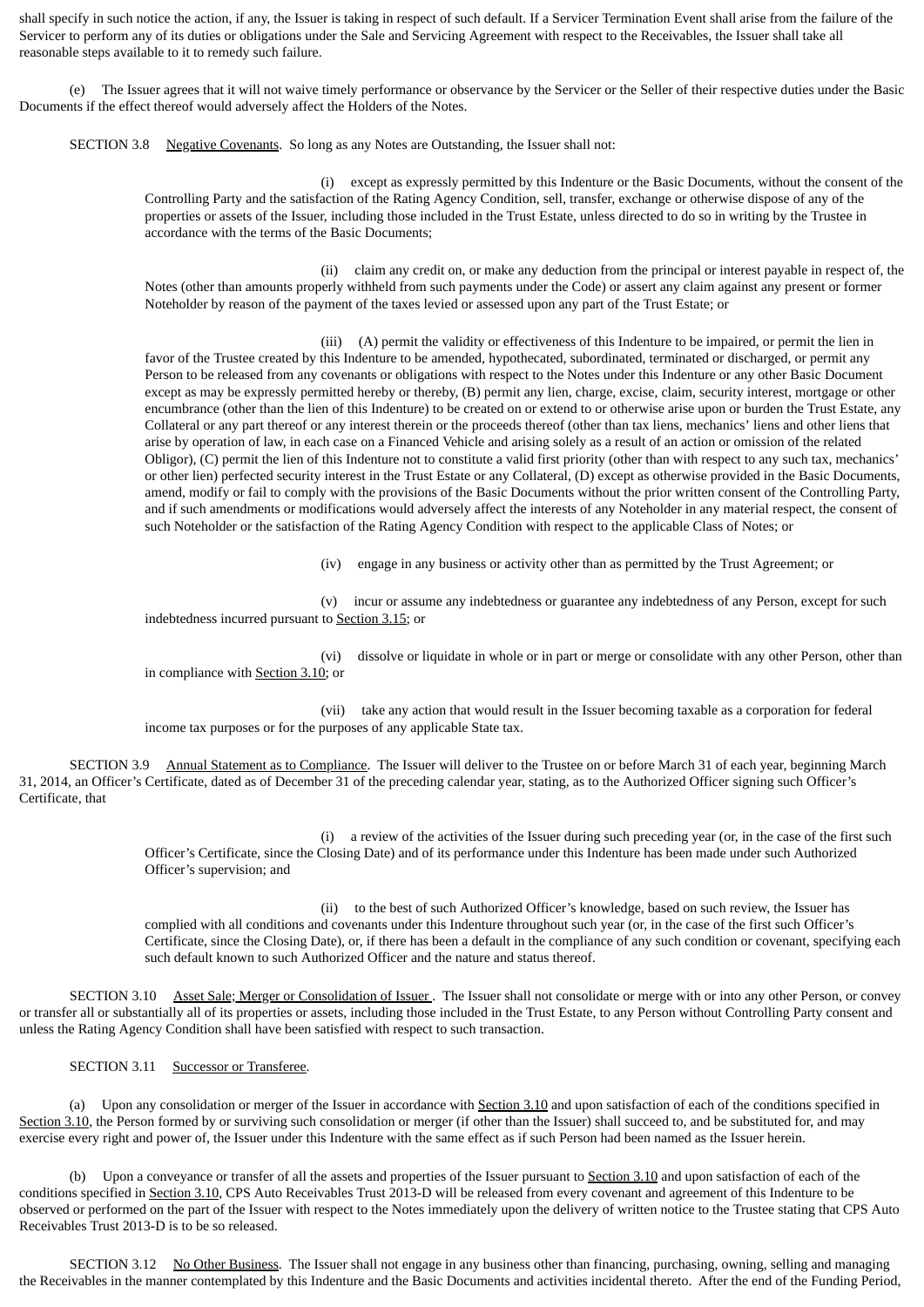the Issuer will not purchase any additional Receivables.

SECTION 3.13 No Borrowing. The Issuer shall not issue, incur, assume, guarantee or otherwise become liable, directly or indirectly, for any Indebtedness except for (i) the Notes and (ii) any other Indebtedness permitted by or arising under the Basic Documents. The proceeds of the Notes shall be used exclusively to fund the Issuer's purchase of the Receivables and the other assets specified in the Sale and Servicing Agreement, to fund (on behalf of the Seller) the Pre-Funding Account and the Series 2013-D Spread Account and to pay the Issuer's organizational, transactional and start-up expenses.

SECTION 3.14 Servicer's Obligations. The Issuer shall cause the Servicer to comply with Sections 4.9, 4.10, 4.11, 5.11 and 12.1 of the Sale and Servicing Agreement.

SECTION 3.15 Guarantees, Loans, Advances and Other Liabilities. Except as contemplated by the Basic Documents, the Issuer shall not make any loan or advance or credit to, or guarantee (directly or indirectly or by an instrument having the effect of assuring another's payment or performance on any obligation or capability of so doing or otherwise), endorse or otherwise become contingently liable, directly or indirectly, in connection with the obligations, stocks or dividends of, or own, purchase, repurchase or acquire (or agree contingently to do so) any stock, obligations, assets or securities of, or any other interest in, or make any capital contribution to, any other Person.

SECTION 3.16 Capital Expenditures. The Issuer shall not make any expenditure (by long-term or operating lease or otherwise) for capital assets (either realty or personalty).

SECTION 3.17 Compliance with Laws. The Issuer shall comply with the requirements of all applicable laws.

SECTION 3.18 Restricted Payments. The Issuer shall not, directly or indirectly, (i) pay any dividend or make any distribution (by reduction of capital or otherwise), whether in cash, property, securities or a combination thereof, to the Owner Trustee or any owner of a beneficial interest in the Issuer or otherwise with respect to any ownership or equity interest or security in or of the Issuer or to the Servicer, (ii) redeem, purchase, retire or otherwise acquire for value any such ownership or equity interest or security or (iii) set aside or otherwise segregate any amounts for any such purpose; provided, however, that the Issuer may make, or cause to be made, distributions to the Servicer, the Owner Trustee, the Trustee, the Backup Servicer, the Noteholders and the Certificateholders as permitted by, and to the extent funds are available for such purpose under, the Sale and Servicing Agreement, the Trust Agreement or any other Basic Document. The Issuer will not, directly or indirectly, make payments to or distributions from the Collection Account except in accordance with this Indenture and the Basic Documents.

SECTION 3.19 Notice of Events of Default. Upon a responsible officer of the Owner Trustee having notice or actual knowledge thereof, the Issuer agrees to give the Trustee and the Rating Agencies prompt written notice of each Event of Default hereunder and each default on the part of the Servicer or the Seller of its obligations under any of the Basic Documents.

SECTION 3.20 Further Instruments and Acts. Upon request of the Trustee or the Controlling Party, the Issuer will execute and deliver such further instruments and do such further acts as may be reasonably necessary or proper to carry out more effectively the purpose of this Indenture.

SECTION 3.21 Amendments of Sale and Servicing Agreement and Trust Agreement. The Issuer shall not agree to any amendment to Section 13.1 of the Sale and Servicing Agreement or Section 11.1 of the Trust Agreement to eliminate the requirements thereunder that the Trustee or the Holders of the Notes consent to amendments thereto as provided therein.

SECTION 3.22 Income Tax Characterization. For purposes of federal income tax, State and local income tax, franchise tax and any other income taxes, the Issuer and each Noteholder, by its acceptance of its Note or in the case of a Note Owner, by its acceptance of a beneficial interest in a Note, will treat such Note as indebtedness of the Issuer and hereby instructs the Trustee to treat the Notes as indebtedness of the Issuer for federal and State tax reporting purposes.

SECTION 3.23 Separate Existence of the Issuer. During the term of this Indenture, the Issuer shall observe the applicable legal requirements for the recognition of the Issuer as a legal entity separate and apart from its Affiliates, including as follows:

- (a) The Issuer shall maintain business records and books of account separate from those of its Affiliates;
- (b) Except as otherwise provided in the Basic Documents, the Issuer shall not commingle its assets and funds with those of its Affiliates;
- (c) The Issuer shall at all times hold itself out to the public under the Issuer's own name as a legal entity separate and distinct from its Affiliates;
- and
- (d) All transactions and dealings between the Issuer and its Affiliates will be conducted on an arm's-length basis.
- SECTION 3.24 Representations and Warranties of the Issuer.

The Issuer hereby makes the following representations and warranties as to the Trust Estate to the Trustee for the benefit of the Noteholders:

(i) Creation of Security Interest. This Indenture creates a valid and continuing security interest (as defined in the UCC) in the Trust Estate in favor of the Trustee for the benefit of the Noteholders, which security interest is prior to all other Liens (except, as to priority, for any tax liens or mechanics' lien which may arise after the Closing Date or as a result of an Obligor's failure to pay its obligations, as applicable) and is enforceable as such as against creditors of and purchasers from the Issuer.

(ii) Perfection of Security Interest in Trust Property. The Issuer has caused, on or prior to the Closing Date, the filing of all appropriate financing statements in the proper filing office in the appropriate jurisdictions under applicable law in order to perfect the security interest in the Trust Estate Granted to the Trustee for the benefit of the Noteholders hereunder.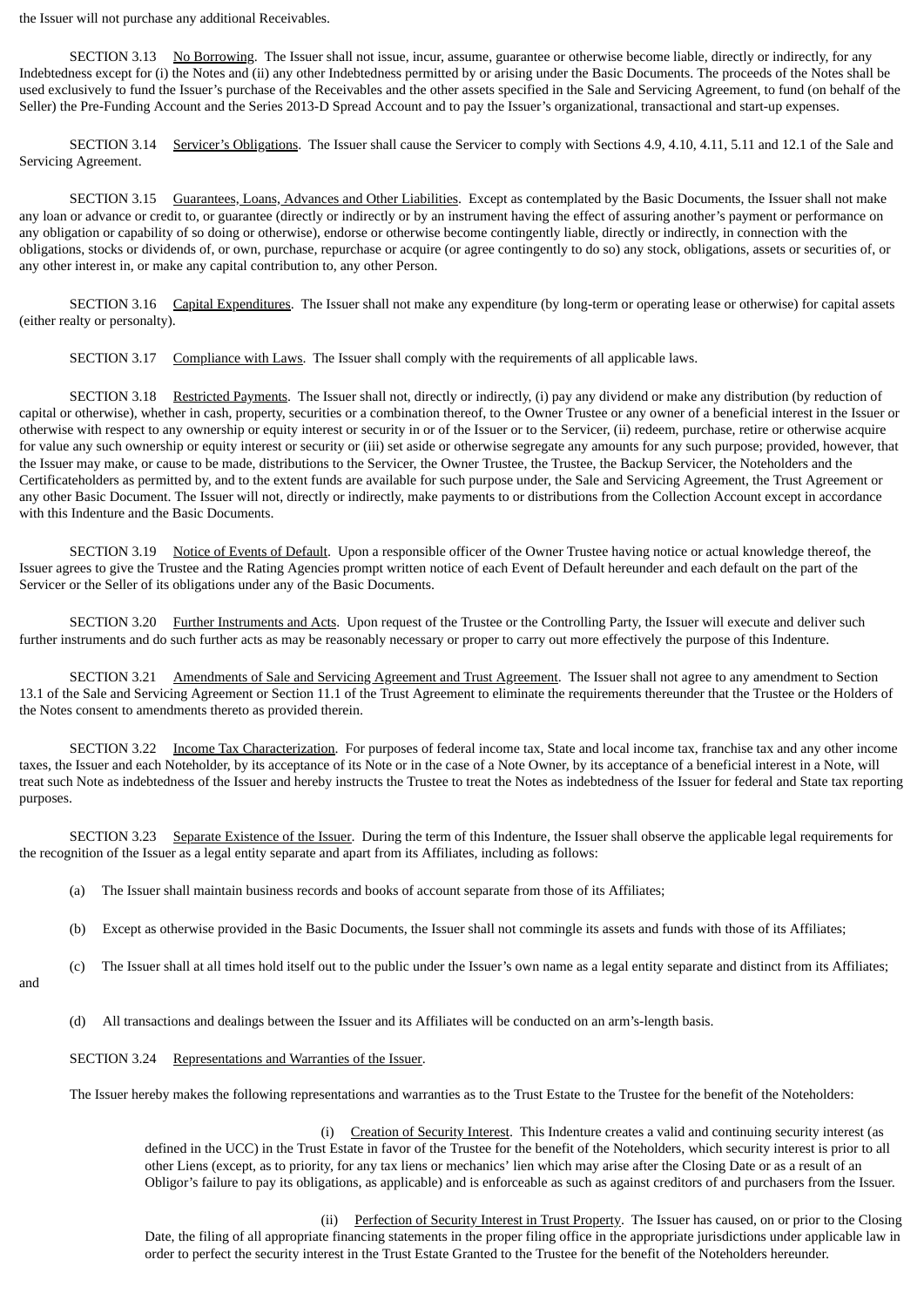(iii) No other Security Interests. Other than the security interest Granted to the Trustee for the benefit of the Noteholders hereunder, the Issuer has not pledged, assigned, sold, granted a security interest in, or otherwise conveyed any of the Trust Estate. The Issuer has not authorized the filing of and is not aware of any financing statements filed against the Issuer that include a description of collateral covering the Trust Estate other than any financing statement relating to the security interest Granted to the Trustee for the benefit of the Noteholders hereunder or that has been terminated. The Issuer is not aware of any judgment or tax lien filings against the Issuer.

(iv) Notations on Contracts; Financing Statement Disclosure. The Servicer has in its possession copies of all the original Contracts that constitute or evidence the Initial Receivables and, from and after each Subsequent Transfer Date, will have in its possession copies of all the original Contracts that constitute or evidence the related Subsequent Receivables. The Contracts that constitute or evidence the Receivables do not and will not have any marks or notations indicating that they have been pledged, assigned or otherwise conveyed to any Person other than the Issuer and/or the Trustee for the benefit of the Noteholders. All financing statements filed or to be filed against the Issuer in favor of the Trustee in connection herewith describing the Trust Estate contain a statement to the following effect: "A purchase of or security interest in any collateral described in this financing statement will violate the rights of Wells Fargo Bank, National Association, as Trustee and secured party."

(v) Title. Immediately prior to the Grant herein contemplated, the Issuer had good and marketable title to each Receivable and the other property Granted hereunder and was the sole owner thereof, free and clear of all liens, claims, encumbrances, security interests, and rights of others, and, immediately upon the transfer thereof, the Trustee for the benefit of the Noteholders shall have good and marketable title to each such Receivable and other property and will be the sole owner thereof, free and clear of all liens, encumbrances, security interests, and rights of others, and the transfer has been perfected under the UCC.

The representations and warranties of the Issuer in this Section 3.24 may not be waived, modified or amended in any material respect without the prior written consent of the Trustee and satisfaction of the Rating Agency Condition with respect to each Class of Notes then rated, and shall survive the satisfaction and discharge of this Indenture.

# **ARTICLE IV**

### **Satisfaction and Discharge**

SECTION 4.1 Satisfaction and Discharge of Indenture. This Indenture shall cease to be of further effect with respect to the Notes except as to (i) rights of registration of transfer and exchange, (ii) substitution of mutilated, destroyed, lost or stolen Notes, (iii) rights of Noteholders to receive payments of principal thereof and interest thereon, (iv) Sections 2.9, 3.3, 3.4, 3.5, 3.8, 3.10, 3.12, 3.13, 3.20, 3.21, 3.22 and 11.17, (v) the rights, obligations and immunities of the Trustee hereunder (including the rights of the Trustee under Section 6.7 and the obligations of the Trustee under Section 4.2) and (vi) the rights of Noteholders as beneficiaries hereof with respect to the property so deposited with the Trustee payable to all or any of them, and the Trustee, on demand of and at the expense of the Issuer, shall execute proper instruments acknowledging satisfaction and discharge of this Indenture with respect to the Notes, when

(a) all Notes theretofore authenticated and delivered (other than (i) Notes that have been destroyed, lost or stolen and that have been replaced or paid as provided in Section 2.5 and (ii) Notes for whose payment money has theretofore been deposited in trust or segregated and held in trust by the Issuer and thereafter repaid to the Issuer or discharged from such trust, as provided in Section 3.3) have been delivered to the Trustee for cancellation;

(b) the Issuer has paid or caused to be paid all Issuer Secured Obligations; and

(c) the Issuer has delivered to the Trustee an Officer's Certificate and an Opinion of Counsel, each meeting the applicable requirements of Section 11.1(a) and each stating that all conditions precedent herein provided for relating to the satisfaction and discharge of this Indenture have been complied with.

SECTION 4.2 Application of Trust Money. All moneys deposited with the Trustee pursuant to Section 4.1 hereof shall be held in trust and applied by it, in accordance with the provisions of the Notes and this Indenture, to the payment, either directly or through any Note Paying Agent, as the Trustee may determine, to the Holders of the particular Notes for the payment or redemption of which such moneys have been deposited with the Trustee, of all sums due and to become due thereon for principal and interest; but such moneys need not be segregated from other funds except to the extent required herein or in the Sale and Servicing Agreement or required by law.

SECTION 4.3 Repayment of Moneys Held by Note Paying Agent. In connection with the satisfaction and discharge of this Indenture with respect to the Notes, all moneys then held by any Note Paying Agent other than the Trustee under the provisions of this Indenture with respect to such Notes shall, upon demand of the Issuer, be paid to the Trustee to be held and applied according to Section 3.3 and thereupon such Note Paying Agent shall be released from all further liability with respect to such moneys.

### **ARTICLE V**

## **Remedies**

### SECTION 5.1 Events of Default.

(a) "Event of Default", wherever used herein, means any one of the following events (whatever the reason for such Event of Default and whether it shall be voluntary or involuntary or be effected by operation of law or pursuant to any judgment, decree or order of any court or any order, rule or regulation of any administrative or governmental body):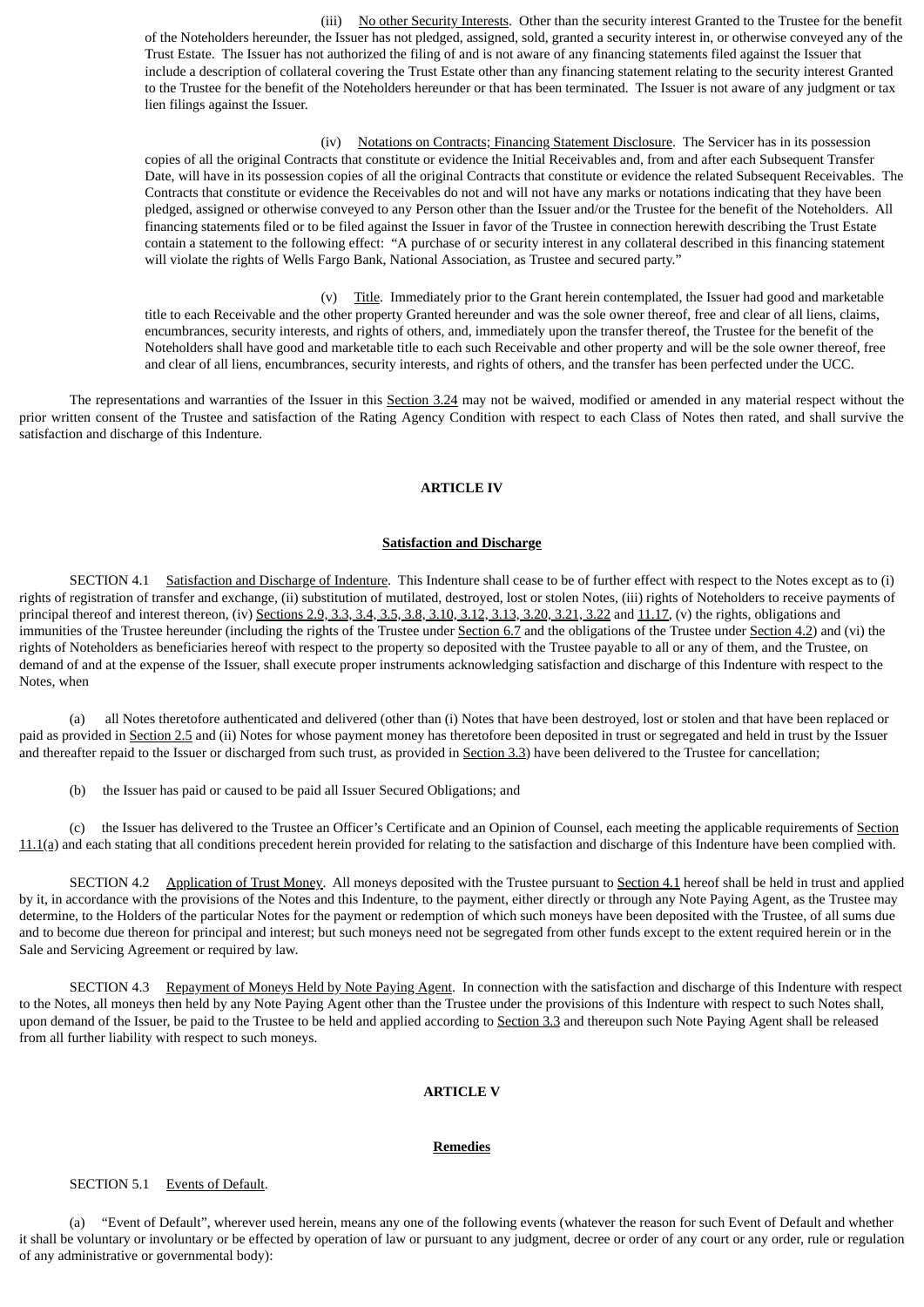(i) default in the payment of any interest on (A) any Class A Note, or (B) if no Class A Note remains Outstanding, any Class B Note, or (C) if no Class A Note or Class B Note remains Outstanding, any Class C Note, or (D) if no Class A Note or Class B Note or Class C Note remains Outstanding, any Class D Note, or (E) if no Class A Note or Class B Note or Class C Note or Class D Note remains Outstanding, any Class E Note in each case when the same becomes due and payable, and such default shall continue for a period of five days (solely for purposes of this clause, a payment on the Notes funded from the Series 2013-D Spread Account shall be deemed to be a payment made by the Issuer); or

(ii) default in the payment of the principal of any Note on the Final Scheduled Payment Date therefor and such default shall continue for a period of five days (solely for purposes of this clause, a payment on the Notes funded from the Series 2013-D Spread Account shall be deemed to be a payment made by the Issuer); or

(iii) a default in the observance or performance in any material respect of any covenant or agreement of the Issuer, the Seller or the Servicer made in this Indenture or any other Basic Document (other than a covenant or agreement, a default in the observance or performance of which is elsewhere in this Section specifically dealt with), or any representation or warranty or statement of the Issuer, the Servicer or the Seller made in this Indenture or in any other Basic Document or in any certificate, report or other writing delivered in connection with the Basic Documents proving to have been incorrect in any material respect as of the time when the same shall have been made, which default materially and adversely affects the rights of the Noteholders, and such default shall continue or not be cured, or the circumstance or condition in respect of which such misrepresentation or warranty was incorrect shall not have been eliminated or otherwise cured, for a period of 30 days (or such longer period not in excess of 90 days as is reasonably necessary to cure such default; provided that such default is capable of remedy within 90 days or less and the Servicer on behalf of the Owner Trustee delivers an officer's certificate to the Trustee to the effect that the Issuer has commenced, or will promptly commence and diligently pursue, all reasonable efforts to remedy such default) after written notice thereof shall have been given to the Issuer by the Trustee or to the Issuer and the Trustee by the Holders of at least 25% of the Outstanding Amount of each class of Notes, specifying such default or incorrect representation or warranty and requiring it to be remedied and stating that such notice is a "Notice of Default" hereunder; or

(iv) the occurrence of an Insolvency Event with respect to the Issuer.

(b) The Issuer shall deliver to the Trustee, within five days after the occurrence thereof, written notice in the form of an Officer's Certificate of any event which with the giving of notice or the lapse of time or both would become an Event of Default under clause (iii), its status and what action the Issuer is taking or proposes to take with respect thereto.

SECTION 5.2 Rights Upon Event of Default.

(a) If an Event of Default shall have occurred and be continuing, the Trustee, at the written direction of the Controlling Party, shall declare by written notice to the Issuer that the Notes have become immediately due and payable, and upon any such declaration the unpaid principal amount of the Notes, together with accrued and unpaid interest thereon, shall become immediately due and payable; provided, however, the occurrence of an Event of Default of the type described in clause (iv) of Section 5.1 shall, without any further action by any Person, automatically result in the Notes becoming immediately due and payable as of the occurrence of such Event of Default.

(b) At any time after such declaration of acceleration of maturity has been made and before a judgment or decree for payment of the money due has been obtained by the Trustee as hereinafter provided in this Article V, the Controlling Party, in their sole discretion, by written notice to the Issuer and the Trustee, may rescind and annul such declaration and its consequences if:

(i) the Issuer has paid or deposited with the Trustee a sum sufficient to pay:

(A) all payments of principal of and interest on all Notes and all other amounts that would then be due hereunder or upon such Notes if the Event of Default giving rise to such acceleration had not occurred; and

(B) all sums paid or advanced by the Trustee hereunder and the reasonable compensation, expenses, disbursements and advances of the Trustee and its agents and counsel; and

(ii) all Events of Default, other than the nonpayment of the principal of the Notes that has become due solely by such acceleration, have been cured or waived as provided in Section 5.13.

No such rescission shall affect any subsequent default or impair any right consequent thereto.

SECTION 5.3 Collection of Indebtedness and Suits for Enforcement by Trustee.

(a) The Issuer covenants that if (i) default is made in the payment of any interest on any Note when the same becomes due and payable, and such default continues for a period of five days, or (ii) default is made in the payment of the principal of or any installment of the principal of any Note when the same becomes due and payable and such default continues for a period of five days, the Issuer will, upon demand of the Trustee, pay to it, for the benefit of the Holders of the Notes, the whole amount then due and payable on such Notes for principal and interest, with interest upon the overdue principal, and, to the extent payment at such rate of interest shall be legally enforceable, upon overdue installments of interest, at the applicable Interest Rate and in addition thereto such further amount as shall be sufficient to cover the costs and expenses of collection, including the reasonable compensation, expenses, disbursements and advances of the Trustee and its agents and counsel.

(b) Each Noteholder by its acceptance of a Note irrevocably and unconditionally appoints the Controlling Party, to the extent the Controlling Party is granted rights under this Indenture or any other Basic Document to direct the Trustee or consent to or take any action hereunder or under the other Basic Documents, as the true and lawful attorney-in-fact of such Noteholder with respect to such consent or action and for so long as such Noteholder is not the Controlling Party, with full power of substitution, to execute, acknowledge and deliver any notice, document, certificate, paper, pleading or instrument and to do in the name of the Controlling Party as well as in the name, place and stead of such Noteholder such acts, things and deeds for or on behalf of and in the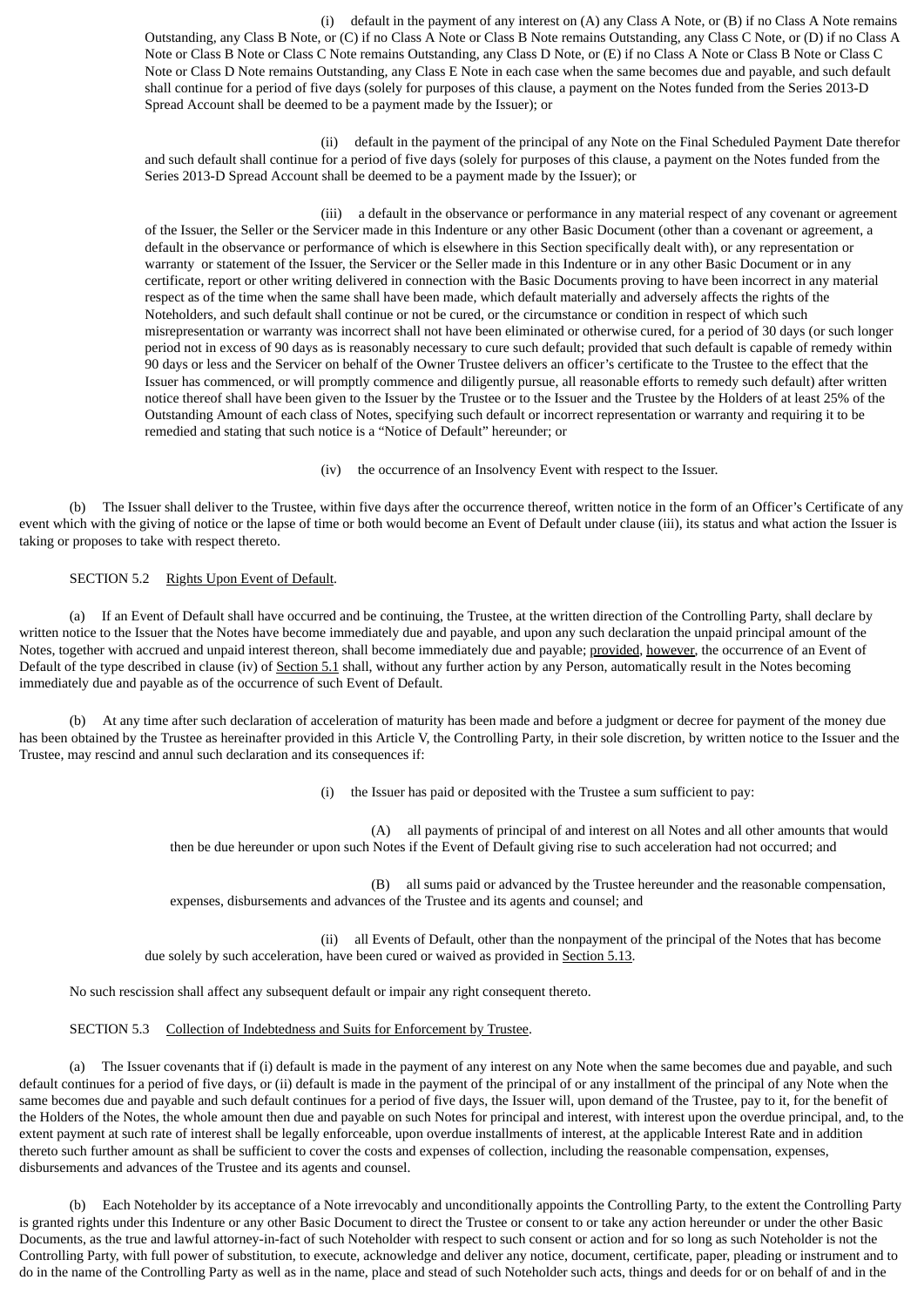name of such Noteholder under this Indenture (including specifically under Section 5.4) and under the Basic Documents which such Noteholder could or might do or that may be necessary, desirable or convenient in such Controlling Party's sole discretion to effect the purposes contemplated hereunder and under the Basic Documents and, without limitation, following the occurrence of an Event of Default, exercise full right, power and authority to take, or defer from taking, any and all acts with respect to the administration, maintenance or disposition of the Trust Estate.

(c) If an Event of Default occurs and is continuing, the Trustee may in its discretion, and at the direction of the Controlling Party shall, proceed to protect and enforce its rights and the rights of the Noteholders by such appropriate Proceedings as the Trustee, in its discretion or as directed by the Controlling Party, shall deem most effective to protect and enforce any such rights, whether for the specific enforcement of any covenant or agreement in this Indenture or in aid of the exercise of any power granted herein, or to enforce any other proper remedy or legal or equitable right vested in the Trustee by this Indenture or by law.

(d) In case there shall be pending, relative to the Issuer or any other obligor upon the Notes or any Person having or claiming an ownership interest in the Trust Estate, proceedings under Title 11 of the United States Code or any other applicable Federal or State bankruptcy, insolvency or other similar law, or in case a receiver, assignee or trustee in bankruptcy or reorganization, liquidator, sequestrator or similar official shall have been appointed for or taken possession of the Issuer or its property or such other obligor or Person, or in case of any other comparable judicial proceedings relative to the Issuer or other obligor upon the Notes, or to the creditors or property of the Issuer or such other obligor, the Trustee, irrespective of whether the principal of any Notes shall then be due and payable as therein expressed or by declaration or otherwise and irrespective of whether the Trustee shall have made any demand pursuant to the provisions of this Section, subject to the direction of the Controlling Party, shall be entitled and empowered, by intervention in such proceedings or otherwise:

> (i) to file and prove a claim or claims for the whole amount of principal and interest owing and unpaid in respect of the Notes and to file such other papers or documents as may be necessary or advisable in order to have the claims of the Trustee (including any claim for reasonable compensation to the Trustee and each predecessor Trustee, and their respective agents, attorneys and counsel, and for reimbursement of all expenses and liabilities incurred, and all advances made, by the Trustee and each predecessor Trustee, except as a result of negligence, bad faith or willful misconduct) and of the Noteholders allowed in such proceedings;

(ii) unless prohibited by applicable law and regulations, to vote on behalf of the Holders of Notes in any election of a trustee, a standby trustee or person performing similar functions in any such Proceedings;

(iii) to collect and receive any moneys or other property payable or deliverable on any such claims and to distribute all amounts received with respect to the claims of the Noteholders and of the Trustee on their behalf; and

(iv) to file such proofs of claim and other papers or documents as may be necessary or advisable in order to have the claims of the Trustee or the Holders of Notes allowed in any judicial proceedings relative to the Issuer, its creditors and its property;

and any trustee, receiver, liquidator, custodian or other similar official in any such proceeding is hereby authorized by each of such Noteholders to make payments to the Trustee, and, in the event that the Trustee shall consent to the making of payments directly to such Noteholders, to pay to the Trustee such amounts as shall be sufficient to cover reasonable compensation to the Trustee, each predecessor Trustee and their respective agents, attorneys and counsel, and all other expenses and liabilities incurred, and all advances made, by the Trustee and each predecessor Trustee except as a result of negligence or bad faith.

(e) Nothing herein contained shall be deemed to authorize the Trustee to authorize or consent to or vote for or accept or adopt on behalf of any Noteholder any plan of reorganization, arrangement, adjustment or composition affecting the Notes or the rights of any Holder thereof or to authorize the Trustee to vote in respect of the claim of any Noteholder in any such proceeding except, as aforesaid, to vote for the election of a trustee in bankruptcy or similar person.

(f) All rights of action and of asserting claims under this Indenture, any other Basic Document or under any of the Notes, may be enforced by the Trustee without the possession of any of the Notes or the production thereof in any trial or other proceedings relative thereto, and any such action or proceedings instituted by the Trustee shall be brought in its own name as trustee of an express trust, and any recovery of judgment, subject to the payment of the expenses, disbursements and compensation of the Trustee, each predecessor Trustee and their respective agents and attorneys, shall be for the ratable benefit of the Holders of the Notes.

(g) In any Proceedings brought by the Trustee (and also any proceedings involving the interpretation of any provision of this Indenture or any other Basic Document), the Trustee shall be held to represent all the Holders of the Notes, and it shall not be necessary to make any Noteholder a party to any such proceedings.

SECTION 5.4 Remedies. If an Event of Default shall have occurred and be continuing, the Trustee, at the direction of the Controlling Party, shall do one or more of the following (subject to Section 5.5):

> (i) institute Proceedings in its own name and as trustee of an express trust for the collection of all amounts then payable on the Notes or under this Indenture with respect thereto, whether by declaration or otherwise, enforce any judgment obtained, and collect from the Issuer and any other obligor upon such Notes moneys adjudged due;

with respect to the Trust Estate;

(ii) institute Proceedings from time to time for the complete or partial foreclosure of this Indenture

(iii) exercise any remedies of a secured party under the UCC and take any other appropriate action to protect and enforce the rights and remedies of the Trustee and Holders of the Notes; and

(iv) sell the Trust Estate or any portion thereof or rights or interest therein, at one or more public or private sales called and conducted in any manner permitted by law; provided that, the Trustee may not sell or otherwise liquidate the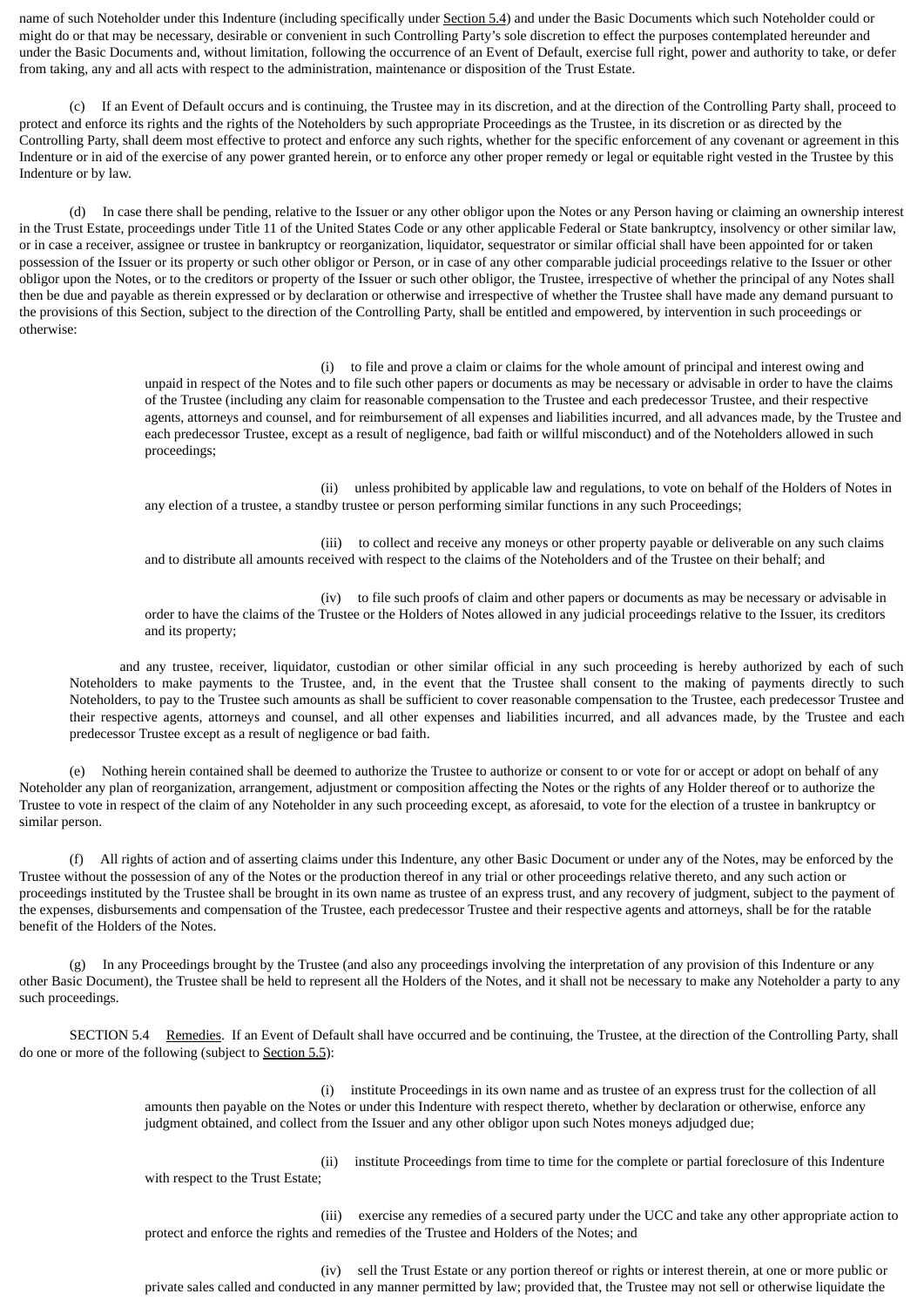Trust Estate following an Event of Default unless (A) such Event of Default is of the type described in Section 5.1(a)(i) or (a)(ii) or (B) either (x) the Holders of 100% of the Outstanding Amount of the Notes consent thereto, or (y) the proceeds of such sale or liquidation distributable to the Noteholders are sufficient to discharge in full all amounts then due and unpaid upon such Notes for principal and interest.

In determining such sufficiency or insufficiency with respect to clause (y) of subsection (iv), the Trustee may, but need not, obtain and rely upon an opinion of an Independent investment banking or accounting firm of national reputation as to the feasibility of such proposed action and as to the sufficiency of the Trust Estate for such purpose.

SECTION 5.5 Optional Preservation of the Receivables. If the Notes have been declared to be due and payable under Section 5.2 following an Event of Default and such declaration and its consequences have not been rescinded and annulled, the Trustee may, but need not, elect to maintain possession of the Trust Estate. It is the desire of the parties hereto and the Noteholders that there be at all times sufficient funds for the payment of principal of and interest and any other amounts on the Notes and the Trustee shall take such desire into account when determining whether or not to maintain possession of the Trust Estate. In determining whether to maintain possession of the Trust Estate, the Trustee may, but need not, obtain and rely upon an opinion of an Independent investment banking or accounting firm of national reputation as to the feasibility of such proposed action and as to the sufficiency of the Trust Estate for such purpose.

## SECTION 5.6 Priorities.

(a) Following the acceleration of principal of and interest on the Notes upon or after the occurrence of an Event of Default pursuant to Section 5.2, the Total Distribution Amount, including any money or property collected pursuant to Section 5.4 shall be applied by the Trustee on the related Payment Date in the following order of priority:

> FIRST: amounts due and owing and required to be distributed pursuant to priorities (i) through (iv) of Section 5.7(a) of the Sale and Servicing Agreement and not previously distributed to the Persons set forth therein, in the order of such priorities and without preference or priority of any kind within such priorities, and, if applicable, subject to the monetary limitations set forth therein;

> SECOND: to the Holders of the Class A Notes for amounts due and unpaid on the Class A Notes for interest, ratably, without preference or priority of any kind, according to the amounts due and payable on the Class A Notes for interest;

> THIRD: to the Holders of the Class A Notes for amounts due and unpaid on the Class A Notes for principal, ratably and without preference or priority of any kind, according to the amounts due and payable on the Class A Notes in respect of principal, until the Class A Note Balance has been reduced to zero;

> FOURTH: to the Holders of the Class B Notes for amounts due and unpaid on the Class B Notes for interest, ratably, without preference or priority of any kind, according to the amounts due and payable on the Class B Notes for interest;

> FIFTH: to the Holders of the Class B Notes for amounts due and unpaid on the Class B Notes for principal, ratably and without preference or priority of any kind, according to the amounts due and payable on the Class B Notes in respect of principal, until the Class B Note Balance has been reduced to zero;

> SIXTH: to the Holders of the Class C Notes for amounts due and unpaid on the Class C Notes for interest, ratably, without preference or priority of any kind, according to the amounts due and payable on the Class C Notes for interest;

> SEVENTH: to the Holders of the Class C Notes for amounts due and unpaid on the Class C Notes for principal, ratably and without preference or priority of any kind, according to the amounts due and payable on the Class C Notes in respect of principal, until the Class C Note Balance has been reduced to zero;

> EIGHTH: to the Holders of the Class D Notes for amounts due and unpaid on the Class D Notes for interest, ratably, without preference or priority of any kind, according to the amounts due and payable on the Class D Notes for interest;

> NINTH: to the Holders of the Class D Notes for amounts due and unpaid on the Class D Notes for principal, ratably and without preference or priority of any kind, according to the amounts due and payable on the Class D Notes in respect of principal, until the Class D Note Balance has been reduced to zero;

> TENTH: to the Holders of the Class E Notes for amounts due and unpaid on the Class E Notes for interest, ratably, without preference or priority of any kind, according to the amounts due and payable on the Class E Notes for interest;

> ELEVENTH: to the Holders of the Class E Notes for amounts due and unpaid on the Class E Notes for principal, ratably and without preference or priority of any kind, according to the amounts due and payable on the Class E Notes in respect of principal, until the Class E Note Balance has been reduced to zero;

> TWELFTH: any remaining amounts due and owing and required to be distributed to pursuant to priorities (i) through (iv) of Section 5.7(a) of the Sale and Servicing Agreement and not previously distributed to the Persons set forth therein, in the order of such priorities and without preference or priority of any kind within such priorities without regard to the monetary limitations therein; and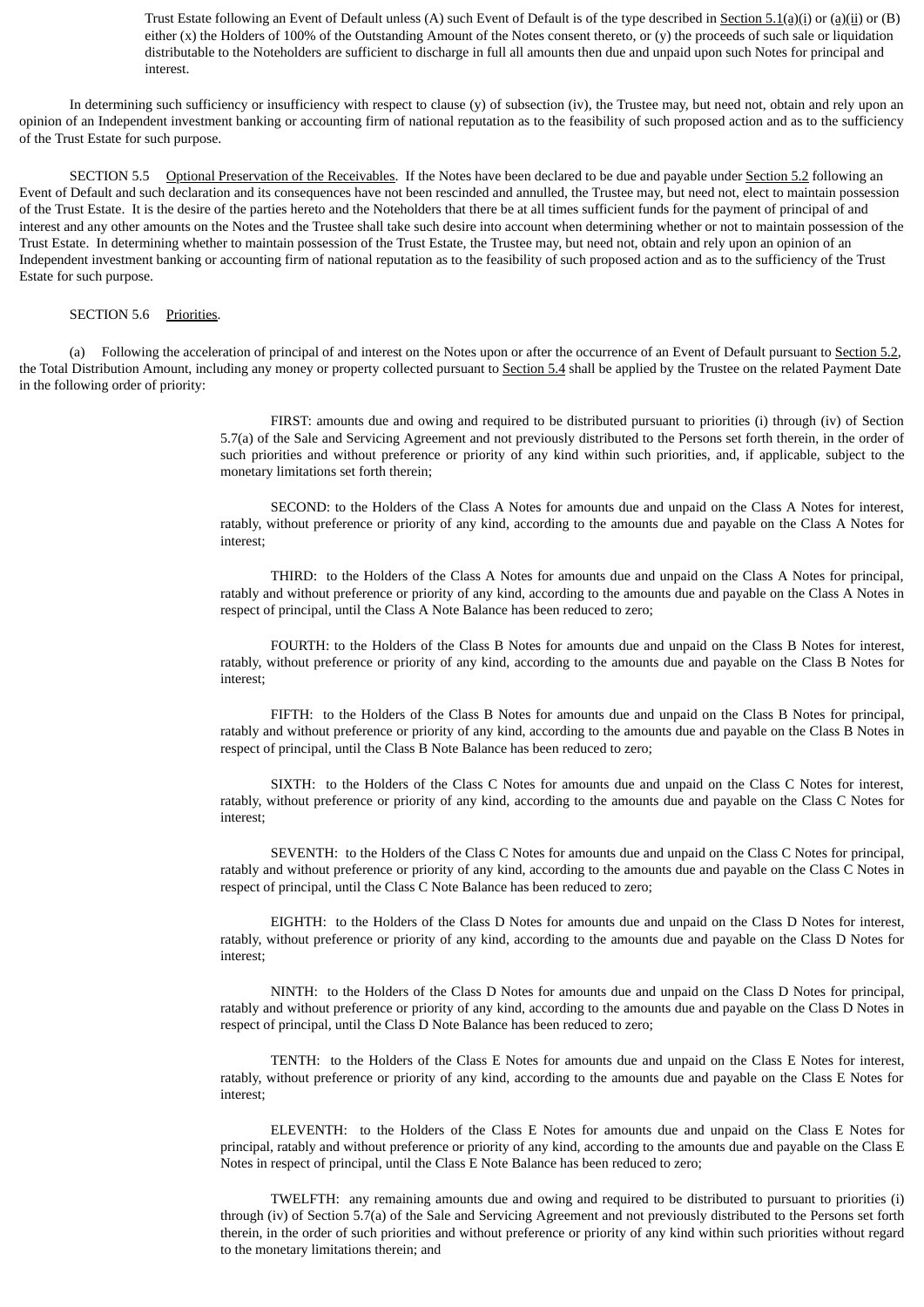THIRTEENTH: to the Certificate Distribution Account, for distribution by the Trust Paying Agent in accordance with the provisions of the Trust Agreement, any remaining amount.

(b) The Trustee may fix a record date and payment date for any payment to Noteholders pursuant to this Section. At least 15 days before such record date the Issuer shall mail to each Noteholder and the Trustee a notice that states such record date, the payment date and the amount to be paid.

SECTION 5.7 Limitation of Suits. No Residual Certificateholder shall have any right to institute any proceeding, judicial or otherwise, with respect to this Indenture, or for the appointment of a receiver or trustee, or for any other remedy hereunder while any Issuer Secured Obligations remain outstanding. No Holder of any Note shall have any right to institute any proceeding, judicial or otherwise, with respect to this Indenture, or for the appointment of a receiver or trustee, or for any other remedy hereunder, unless:

(i) such Holder has previously given written notice to the Trustee of a continuing Event of Default;

(ii) the Holders of not less than 25% of the Outstanding Amount of each class of Notes have made written request to the Trustee to institute such proceeding in respect of such Event of Default in its own name as Trustee hereunder;

(iii) such Holder or Holders have offered to the Trustee indemnity reasonably satisfactory to it against the costs, expenses and liabilities to be incurred in complying with such request;

(iv) the Trustee for 60 days after its receipt of such notice, request and offer of indemnity has failed to institute such proceedings; and

(v) no direction inconsistent with such written request has been given to the Trustee during such 60-

it being understood and intended that no one or more Holders of Notes shall have any right in any manner whatever by virtue of, or by availing of, any provision of this Indenture to affect, disturb or prejudice the rights of any other Holders of Notes or to obtain or to seek to obtain priority or preference over any other Holders or to enforce any right under this Indenture, except in the manner herein provided.

SECTION 5.8 Unconditional Rights of Noteholders To Receive Principal and Interest. Notwithstanding any other provisions of this Indenture, the Holder of any Note shall have the right, which is absolute and unconditional, to receive payment of the principal of and interest, if any, on such Note on or after the respective due dates thereof expressed in such Note or in this Indenture (or, in the case of redemption, on or after the Redemption Date) and to institute suit for the enforcement of any such payment, and such right shall not be impaired without the consent of such Holder.

SECTION 5.9 Restoration of Rights and Remedies. If the Controlling Party or any Noteholder has instituted any proceeding to enforce any right or remedy under this Indenture and such proceeding has been discontinued or abandoned for any reason or has been determined adversely to the Trustee or to such Noteholder, then and in every such case the Issuer, the Trustee and the Noteholders shall, subject to any determination in such Proceeding, be restored severally and respectively to their former positions hereunder, and thereafter all rights and remedies of the Trustee and the Noteholders shall continue as though no such proceeding had been instituted.

SECTION 5.10 Rights and Remedies Cumulative. No right or remedy herein conferred upon or reserved to the Controlling Party or to the Noteholders is intended to be exclusive of any other right or remedy, and every right and remedy shall, to the extent permitted by law, be cumulative and in addition to every other right and remedy given hereunder or now or hereafter existing at law or in equity or otherwise. The assertion or employment of any right or remedy hereunder, or otherwise, shall not prevent the concurrent assertion or employment of any other appropriate right or remedy.

SECTION 5.11 Delay or Omission Not a Waiver. No delay or omission of the Trustee, the Controlling Party or any Holder of any Note to exercise any right or remedy accruing upon any Default or Event of Default shall impair any such right or remedy or constitute a waiver of any such Default or Event of Default or an acquiescence therein. Every right and remedy given by this Article V or by law to the Trustee, the Controlling Party or to the Noteholders may be exercised from time to time, and as often as may be deemed expedient, by the Trustee, the Controlling Party or by the Noteholders, as the case may be.

SECTION 5.12 Control by Noteholders. The Controlling Party shall have the right to direct the time, method and place of conducting any proceeding for any remedy available to the Trustee or the Noteholders with respect to the Notes or exercising any trust or power conferred on the Trustee or the Controlling Party; provided that

(i) such direction shall not be in conflict with any rule of law or with this Indenture;

(ii) any direction to the Trustee to sell or liquidate the Trust Estate shall be subject to the express

terms of Section 5.4;

day period by the Controlling Party;

(iii) if the conditions set forth in Section 5.5 have been satisfied and the Trustee elects to retain the Trust Estate pursuant to such Section, then any direction to the Trustee by Holders of Notes representing less than 100% of the Outstanding Amount of each class of Notes to sell or liquidate the Trust Estate shall be of no force and effect; and

such direction;

(iv) the Trustee may take any other action deemed proper by the Trustee that is not inconsistent with

provided, however, that, subject to Section 6.1, the Trustee need not take any action that it determines might involve it in liability or might materially adversely affect the rights of any Noteholders not consenting to such action.

SECTION 5.13 Waiver of Past Defaults. Prior to the declaration of the acceleration of the maturity of the Notes as provided in Section 5.2, the Controlling Party may waive any past Default or Event of Default and its consequences except a Default or Event of Default (i) in payment of principal of or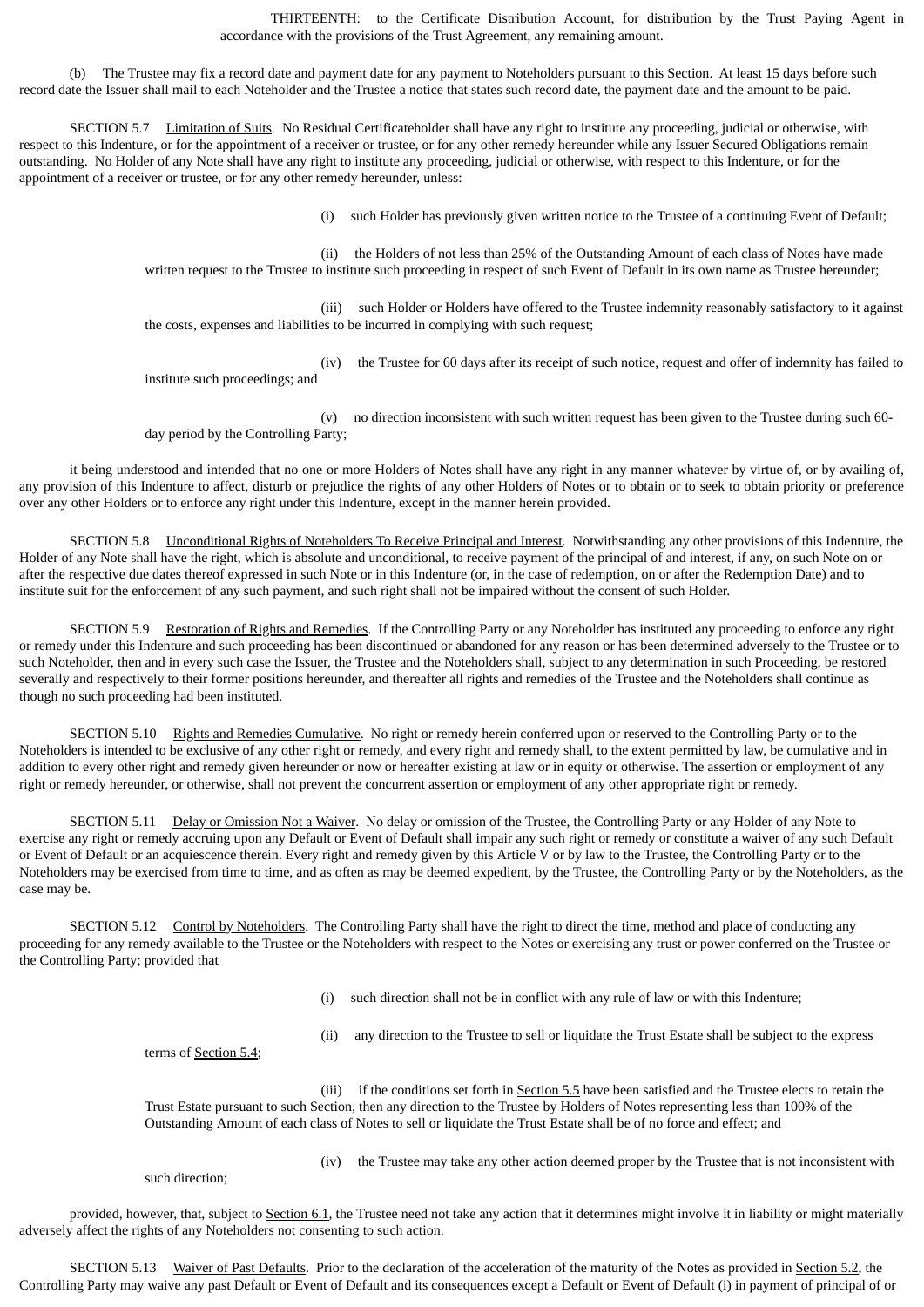interest on any of the Notes or (ii) in respect of a covenant or provision hereof which cannot be modified or amended without the consent of the Holder of each Note. In the case of any such waiver, the Issuer, the Trustee and the Holders of the Notes shall be restored to their former positions and rights hereunder, respectively; but no such waiver shall extend to any subsequent or other Default or Event of Default or impair any right consequent thereto.

Upon any such waiver, such Default or Event of Default shall cease to exist and be deemed to have been cured and not to have occurred, and any Event of Default arising therefrom shall be deemed to have been cured and not to have occurred, for every purpose of this Indenture; but no such waiver shall extend to any subsequent or other Default or Event of Default or impair any right consequent thereto.

SECTION 5.14 **Undertaking for Costs**. All parties to this Indenture agree, and each Holder of any Note by such Holder's acceptance thereof shall be deemed to have agreed, that any court may in its discretion require, in any suit for the enforcement of any right or remedy under this Indenture, or in any suit against the Trustee for any action taken, suffered or omitted by it as Trustee, the filing by any party litigant in such suit of an undertaking to pay the costs of such suit, and that such court may in its discretion assess reasonable costs, including reasonable attorneys' fees, against any party litigant in such suit, having due regard to the merits and good faith of the claims or defenses made by such party litigant; but the provisions of this Section shall not apply to (a) any suit instituted by the Trustee, (b) any suit instituted by any Noteholder, or group of Noteholders, in each case holding in the aggregate more than 10% of the Outstanding Amount of each class of Notes or (c) any suit instituted by any Noteholder for the enforcement of the payment of principal of or interest on any Note on or after the respective due dates expressed in such Note and in this Indenture (or, in the case of redemption, on or after the Redemption Date).

SECTION 5.15 Waiver of Stay or Extension Laws. The Issuer covenants (to the extent that it may lawfully do so) that it will not at any time insist upon, or plead or in any manner whatsoever, claim or take the benefit or advantage of, any stay or extension law wherever enacted, now or at any time hereafter in force, that may affect the covenants or the performance of this Indenture; and the Issuer (to the extent that it may lawfully do so) hereby expressly waives all benefit or advantage of any such law, and covenants that it will not hinder, delay or impede the execution of any power granted to the Trustee herein and any right of the Issuer to take such action shall be suspended.

# **ARTICLE VI**

## **The Trustee**

## SECTION 6.1 Duties of Trustee.

(a) If an Event of Default has occurred and is continuing, the Trustee shall exercise the rights and powers vested in it by this Indenture and the Basic Documents and use the same degree of care and skill in their exercise as a prudent person would exercise or use under the circumstances in the conduct of such person's own affairs.

(b) Except during the continuance of an Event of Default:

(i) the Trustee undertakes to perform such duties and only such duties as are specifically set forth in this Indenture and no implied covenants or obligations shall be read into this Indenture against the Trustee; and

(ii) in the absence of bad faith on its part, the Trustee may conclusively rely, as to the truth of the statements and the correctness of the opinions expressed therein, upon certificates or opinions furnished to the Trustee and conforming to the requirements of this Indenture; however, the Trustee shall examine the certificates and opinions to determine whether or not they conform on their face to the requirements of this Indenture.

(c) The Trustee may not be relieved from liability for its own negligent action, its own negligent failure to act or its own willful misconduct, except that:

(i) this paragraph does not limit the effect of paragraph (b) of this Section;

(ii) the Trustee shall not be liable for any error of judgment made in good faith by a Responsible Officer unless it is proved that the Trustee was negligent in ascertaining the pertinent facts; and

(iii) the Trustee shall not be liable with respect to any action it takes or omits to take in good faith in accordance with a direction received by it pursuant to Section 5.12.

(d) The Trustee shall not be liable for interest on any money received by it except as the Trustee may agree in writing with the Issuer.

(e) Money held in trust by the Trustee need not be segregated from other funds except to the extent required by law or the terms of the Basic Documents.

(f) No provision of this Indenture shall require the Trustee in any of its capacities to expend or risk its own funds or otherwise incur financial liability in the performance of any of its duties hereunder or in the exercise of any of its rights or powers, if it shall have reasonable grounds to believe that repayment of such funds or adequate indemnity against such risk or liability is not reasonably assured to it.

(g) Every provision of this Indenture relating to the conduct or affecting the liability of or affording protection to the Trustee shall be subject to the provisions of this Section.

(h) The Trustee shall permit any representative of the Issuer, during the Trustee's normal business hours, to examine all books of account, records, reports and other papers of the Trustee relating to the Notes, to make copies and extracts therefrom and to discuss the Trustee's affairs and actions, as such affairs and actions relate to the Trustee's duties with respect to the Notes, with the Trustee's officers and employees responsible for carrying out the Trustee's duties with respect to the Notes.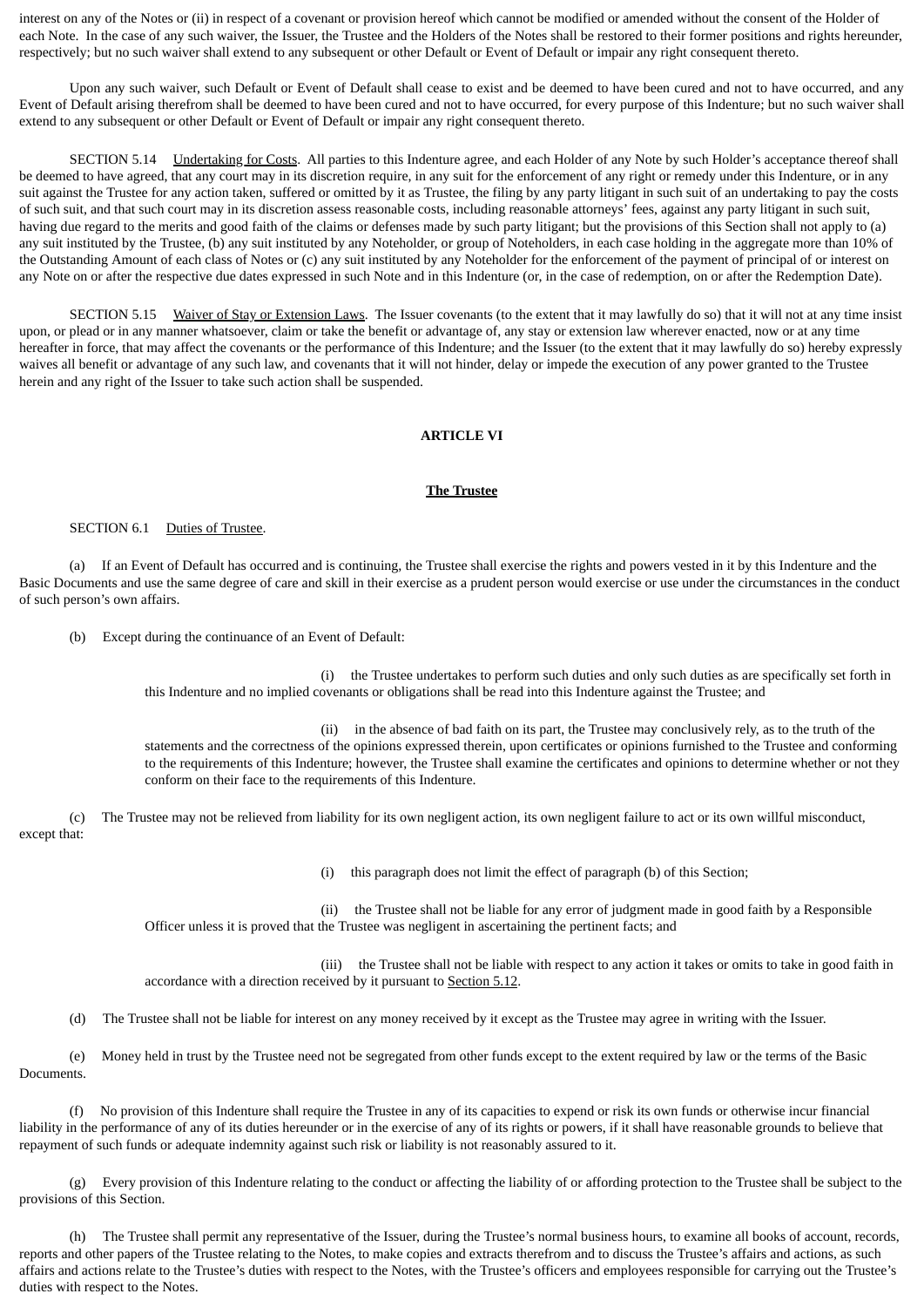(i) The Trustee shall, and hereby agrees that it will, perform all of the obligations and duties required of it under the Basic Documents.

(j) In no event shall Wells Fargo Bank, National Association, in any of its capacities hereunder, be deemed to have assumed any duties of the Owner Trustee under the Delaware Statutory Trust Statute, common law, or the Trust Agreement.

(k) Except for actions expressly authorized by this Indenture, the Trustee shall take no action reasonably likely to impair the security interests created or existing under any Receivable or Financed Vehicle or to impair the value of any Receivable or Financed Vehicle.

(l) All information obtained by the Trustee regarding the Obligors and the Receivables, whether upon the exercise of its rights under this Indenture or otherwise, shall be maintained by the Trustee in confidence and shall not be disclosed to any other Person, other than the Trustee's attorneys, accountants and agents unless such disclosure is required by this Indenture or any applicable law or regulation.

## SECTION 6.2 Rights of Trustee.

(a) Subject to Section 6.1 and other provisions of this Section 6.2, the Trustee shall be protected and shall incur no liability to the Issuer or any Issuer Secured Party in relying upon the accuracy, acting in reliance upon the contents, and assuming the genuineness of any notice, demand, certificate, signature, instrument or other document reasonably believed by the Trustee to be genuine and to have been duly executed by the appropriate signatory, and, except to the extent the Trustee has actual knowledge to the contrary or as required pursuant to  $Section 6.1$  or  $Section 6.2(g)$  the Trustee shall not be required to make any independent investigation with respect thereto.

(b) Before the Trustee acts or refrains from acting, it may require an Officer's Certificate. Subject to Section  $6.1(c)$ , the Trustee shall not be liable for any action it takes or omits to take in good faith in reliance on the Officer's Certificate.

(c) The Trustee may execute any of the trusts or powers hereunder or perform any duties hereunder either directly or by or through agents or attorneys or a custodian or nominee, and the Trustee shall not be responsible for any misconduct or negligence on the part of, or for the supervision of Consumer Portfolio Services, Inc., or any other such agent, attorney, custodian or nominee appointed with due care by it hereunder.

(d) The Trustee shall not be liable for any action it takes or omits to take in good faith which it believes to be authorized or within its rights or powers; provided, however, that the Trustee's conduct does not constitute willful misconduct, negligence or bad faith.

(e) The Trustee may consult with counsel, and the advice of such counsel or any opinion of counsel with respect to legal matters relating to the Basic Documents and the Notes shall be full and complete authorization and protection from liability in respect to any action taken, omitted or suffered by it hereunder in good faith and in accordance with the advice or opinion of such counsel.

(f) The Trustee shall be under no obligation to institute, conduct or defend any litigation under this Indenture or in relation to this Indenture or any of the Basic Documents, at the request, order or direction of any of the Holders of Notes, pursuant to the provisions of this Indenture, unless such Holders of Notes shall have offered to the Trustee reasonable security or indemnity against the costs, expenses and liabilities that may be incurred therein or thereby; provided, however, that the Trustee shall, upon the occurrence of an Event of Default (that has not been cured or waived), exercise the rights and powers vested in it by this Indenture in accordance with Section 6.1.

(g) The Trustee shall not be bound to make any investigation into the facts or matters stated in any resolution, certificate, statement, instrument, opinion, report, notice, request, consent, order, approval, bond or other paper or document, unless requested in writing to do so by the Controlling Party or Holders of Notes evidencing not less than 25% of the Outstanding Amount of each Class; provided, however, that if the payment within a reasonable time to the Trustee of the costs, expenses or liabilities likely to be incurred by it in the making of such investigation is, in the opinion of the Trustee, not reasonably assured to the Trustee by the security afforded to it by the terms of this Indenture or the Sale and Servicing Agreement, the Trustee may require reasonable indemnity against such cost, expense or liability as a condition to so proceeding; the reasonable expense of every such examination shall be paid by the Person making such request, or, if paid by the Trustee, shall be reimbursed by the Person making such request upon demand.

(h) In no event shall the Trustee be responsible or liable for special, indirect, punitive or consequential loss or damage of any kind whatsoever (including, but not limited to, loss of profit) even if the Trustee has been advised of the likelihood of such loss or damage and regardless of the form of action.

SECTION 6.3 Individual Rights of Trustee. The Trustee in its individual or any other capacity may become the owner or pledgee of Notes and may otherwise deal with the Issuer or its Affiliates with the same rights it would have if it were not the Trustee. Any Note Paying Agent, Note Registrar, coregistrar or co-paying agent may do the same with like rights. However, the Trustee must comply with Section 6.11.

SECTION 6.4 Trustee's Disclaimer. The Trustee shall not be responsible for and makes no representation as to the validity or adequacy of this Indenture, any Basic Documents, the Trust Estate, the Collateral or the Notes, it shall not be accountable for the Issuer's use of the proceeds from the Notes, and it shall not be responsible for any statement of the Issuer in this Indenture or in any document issued in connection with the sale of the Notes or in the Notes other than the Trustee's certificate of authentication.

SECTION 6.5 Notice of Defaults. If an Event of Default occurs and is continuing and if it is either known by, or written notice of the existence thereof has been delivered to, a Responsible Officer of the Trustee, the Trustee shall mail to each Noteholder notice of the Default within 30 days after such knowledge or notice occurs. Except in the case of a Default in payment of principal of or interest on any Note (including payments pursuant to the mandatory redemption provisions of such Note, if any), the Trustee may withhold the notice if and so long as a committee of its Responsible Officers in good faith determines that withholding the notice is in the interests of Noteholders.

SECTION 6.6 Reports by Trustee to Holders. The Trustee shall on behalf of the Issuer deliver to each Noteholder such information as may be reasonably required to enable such Holder to prepare its Federal and State income tax returns.

### SECTION 6.7 Compensation and Indemnity.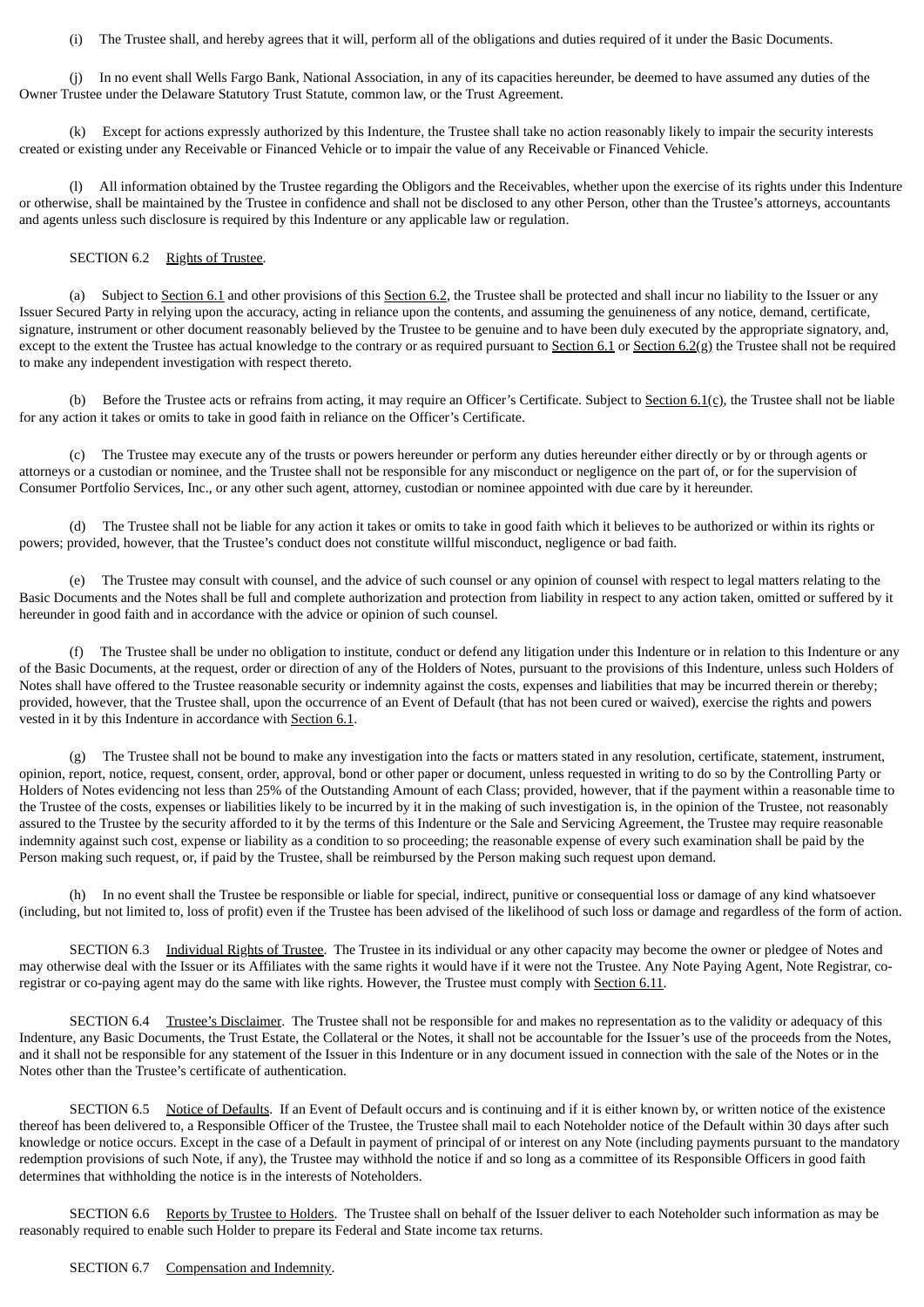(a) Pursuant to Section 5.7(a) of the Sale and Servicing Agreement and Section 5.6 hereof, the Issuer shall pay to the Trustee from time to time compensation for its services, as separately agreed. The Trustee's compensation shall not be limited by any law on compensation of a trustee of an express trust. The Issuer shall reimburse the Trustee, pursuant to Section 5.7(a) of the Sale and Servicing Agreement and Section 5.6 hereof, for all reasonable out-ofpocket expenses incurred or made by it, including costs of collection, in addition to the compensation for its services. Such expenses shall include the reasonable compensation and expenses, disbursements and advances of the Trustee's agents, counsel, accountants and experts. The Issuer shall or shall cause the Servicer to indemnify the Trustee against any and all loss, liability or expense incurred by the Trustee without willful misfeasance, negligence or bad faith on the Trustee's part arising out of or in connection with the acceptance or the administration of this trust and the performance of its duties hereunder, including the costs and expenses of defending itself against any claim or liability in connection therewith and including any loss, liability or expense directly or indirectly incurred (regardless of negligence on the part of the Trustee or the Issuer) by the Trustee as a result of any penalty or other cost imposed by the Internal Revenue Service or other taxing authority (except any penalties arising out of fees paid to the Trustee or as a result of any action taken contrary to the Indenture) related to the tax status of the Issuer or the Notes. The Trustee shall notify the Issuer and the Servicer promptly of any claim for which it may seek indemnity. Failure by the Trustee to so notify the Issuer and the Servicer shall not relieve the Issuer of its obligations hereunder or the Servicer of its obligations under Article XII of the Sale and Servicing Agreement. The Trustee may have separate counsel and the Issuer shall or shall cause the Servicer to pay the fees and expenses of such counsel. Neither the Issuer nor the Servicer need reimburse any expense or indemnify against any loss, liability or expense incurred by the Trustee through the Trustee's own willful misconduct, negligence or bad faith.

(b) The Issuer's payment obligations to the Trustee pursuant to this Section shall survive the discharge of this Indenture. When the Trustee incurs expenses after the occurrence of a Default specified in  $Section 5.1(a)(iv)$  with respect to the Issuer, the expenses are intended to constitute expenses of</u> administration under Title 11 of the United States Code or any other applicable Federal or State bankruptcy, insolvency or similar law. Notwithstanding anything else set forth in this Indenture or the Basic Documents, the recourse of the Trustee hereunder and under the Basic Documents shall be to the Trust Estate only and specifically shall not be recourse to the assets of the Seller, the Depositor, any Noteholder or any Residual Certificateholder. In addition, the Trustee agrees that its recourse to the Trust Estate shall be limited to the right to receive the distributions referred to in Section 5.7(a) of the Sale and Servicing Agreement and **Section 5.6** hereof.

SECTION 6.8 Replacement of Trustee. The Trustee may resign at any time by so notifying the Issuer. The Issuer may remove the Trustee if:

- (i) the Trustee fails to comply with Section 6.11;
- (ii) an Insolvency Event with respect to the Trustee occurs; or
- (iii) the Trustee otherwise becomes incapable of acting.

If the Trustee resigns or is removed or if a vacancy exists in the office of the Trustee for any reason (the Trustee in such event being referred to herein as the retiring Trustee), the Issuer shall promptly appoint a successor Trustee.

A successor Trustee shall deliver a written acceptance of its appointment to the retiring Trustee and the Issuer, whereupon, the resignation or removal of the retiring Trustee shall become effective, and the successor Trustee shall have all the rights, powers and duties of the retiring Trustee under this Indenture, subject to satisfaction of the Rating Agency Condition. The successor Trustee shall mail a notice of its succession to each Noteholder. The retiring Trustee shall promptly transfer all property held by it as Trustee to the successor Trustee.

If a successor Trustee does not take office within 60 days after the retiring Trustee resigns or is removed, the retiring Trustee, the Issuer or the Controlling Party may petition any court of competent jurisdiction for the appointment of a successor Trustee.

Any resignation or removal of the Trustee and appointment of a successor Trustee pursuant to any of the provisions of this Section shall not become effective until acceptance of appointment by the successor Trustee pursuant to Section 6.8.

Notwithstanding the replacement of the Trustee pursuant to this Section, the Issuer's and the Servicer's obligations under Section 6.7 shall continue for the benefit of the retiring Trustee.

# SECTION 6.9 Successor Trustee by Merger.

(a) If the Trustee consolidates with, merges or converts into, or transfers all or substantially all its corporate trust business or assets to, another corporation or banking association, the resulting, surviving or transferee corporation without any further act shall be the successor Trustee. The Trustee shall provide the Rating Agencies with written notice of any such transaction.

(b) In case at the time such successor or successors to the Trustee by merger, conversion or consolidation shall succeed to the trusts created by this Indenture any of the Notes shall have been authenticated but not delivered, any such successor to the Trustee may adopt the certificate of authentication of any predecessor trustee, and deliver such Notes so authenticated; and in case at that time any of the Notes shall not have been authenticated, any successor to the Trustee may authenticate such Notes either in the name of any predecessor hereunder or in the name of the successor to the Trustee; and in all such cases such certificates shall have the full force which it is anywhere in the Notes or in this Indenture provided that the certificate of the Trustee shall have.

### SECTION 6.10 Appointment of Co-Trustee or Separate Trustee.

(a) Notwithstanding any other provisions of this Indenture, at any time, for the purpose of meeting any legal requirement of any jurisdiction in which any part of the Trust Estate may at the time be located, the Trustee shall have the power and may execute and deliver all instruments to appoint one or more Persons to act as a co-trustee or co-trustees, or separate trustee or separate trustees, of all or any part of the Trust Estate, and to vest in such Person or Persons, in such capacity and for the benefit of the Noteholders, such title to the Trust Estate, or any part hereof, and, subject to the other provisions of this Section, such powers, duties, obligations, rights and trusts as the Trustee may consider necessary or desirable. No co-trustee or separate trustee hereunder shall be required to meet the terms of eligibility as a successor trustee under Section 6.11 and no notice to Noteholders of the appointment of any co-trustee or separate trustee shall be required under Section 6.8.

(b) Every separate trustee and co-trustee shall, to the extent permitted by law, be appointed and act subject to the following provisions and conditions: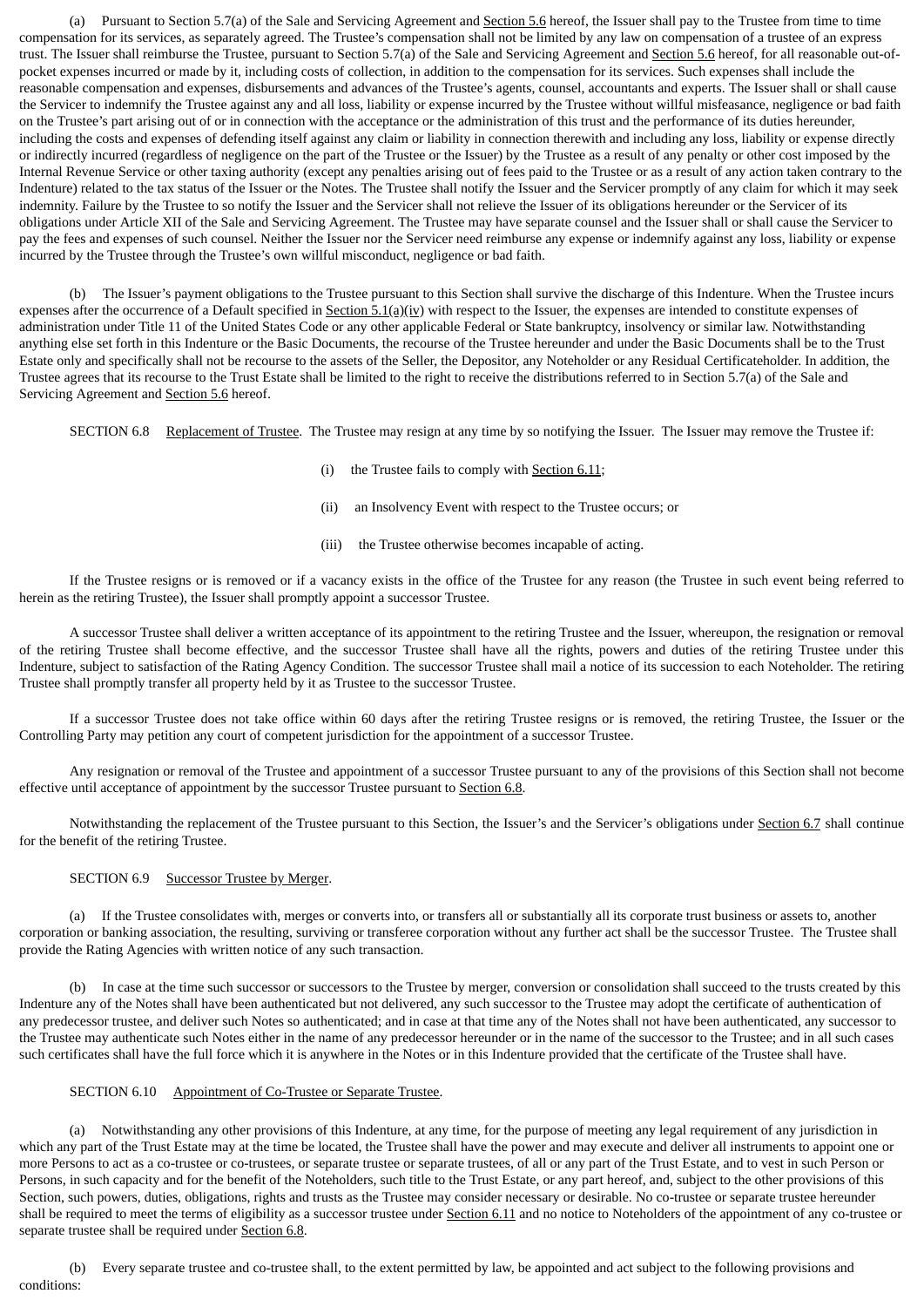(i) all rights, powers, duties and obligations conferred or imposed upon the Trustee shall be conferred or imposed upon and exercised or performed by the Trustee and such separate trustee or co-trustee jointly (it being understood that such separate trustee or co-trustee is not authorized to act separately without the Trustee joining in such act), except to the extent that under any law of any jurisdiction in which any particular act or acts are to be performed the Trustee shall be incompetent or unqualified to perform such act or acts, in which event such rights, powers, duties and obligations (including the holding of title to the Trust or any portion thereof in any such jurisdiction) shall be exercised and performed singly by such separate trustee or co-trustee, but solely at the direction of the Trustee;

(ii) no trustee hereunder shall be personally liable by reason of any act or omission of any other trustee hereunder, including acts or omissions of predecessor or successor trustees; and

(iii) the Trustee may at any time accept the resignation of or remove any separate trustee or co-

trustee.

(c) Any notice, request or other writing given to the Trustee shall be deemed to have been given to each of the then separate trustees and cotrustees, as effectively as if given to each of them. Every instrument appointing any separate trustee or co-trustee shall refer to this Agreement and the conditions of this Article VI. Each separate trustee and co-trustee, upon its acceptance of the trusts conferred, shall be vested with the estates or property specified in its instrument of appointment, either jointly with the Trustee or separately, as may be provided therein, subject to all the provisions of this Indenture, specifically including every provision of this Indenture relating to the conduct of, affecting the liability of, or affording protection to, the Trustee. Every such instrument shall be filed with the Trustee.

(d) Any separate trustee or co-trustee may at any time constitute the Trustee, its agent or attorney-in-fact with full power and authority, to the extent not prohibited by law, to do any lawful act under or in respect of this Agreement on its behalf and in its name. If any separate trustee or co-trustee shall die, dissolve, become insolvent, become incapable of acting, resign or be removed, all of its estates, properties, rights, remedies and trusts shall vest in and be exercised by the Trustee, to the extent permitted by law, without the appointment of a new or successor trustee.

SECTION 6.11 Eligibility: Disqualification. The Trustee, and any successor thereto, shall at all times have a combined capital and surplus of at least \$50,000,000 as set forth in its most recent published annual report of condition and subject to supervision or examination by federal or State authorities; and having a rating, both with respect to long-term and short-term unsecured obligations, of not less than investment grade by the Rating Agencies.

# SECTION 6.12 Reserved.

SECTION 6.13 **Appointment and Powers.** Subject to the terms and conditions hereof, Wells Fargo Bank, National Association is hereby appointed as the Trustee with respect to the Collateral, and Wells Fargo Bank, National Association hereby accepts such appointment and agrees to act as Trustee with respect to the Collateral for the Noteholders, to maintain custody and possession of such Collateral (except as otherwise provided hereunder) and to perform the other duties of the Trustee in accordance with the provisions of this Indenture and the other Basic Documents. Each Issuer Secured Party hereby authorizes the Trustee to take such action on its behalf, and to exercise such rights, remedies, powers and privileges hereunder, as the Controlling Party may direct and as are specifically authorized to be exercised by the Trustee by the terms hereof, together with such actions, rights, remedies, powers and privileges as are reasonably incidental thereto. The Trustee shall act upon and in compliance with the written instructions of the Controlling Party delivered pursuant to this Indenture promptly following receipt of such written instructions; provided that the Trustee shall not act in accordance with any instructions (i) which are not authorized by, or in violation of the provisions of, this Indenture, (ii) which are in violation of any applicable law, rule or regulation or (iii) for which the Trustee has not received reasonable indemnity. Receipt of such instructions shall not be a condition to the exercise by the Trustee of its express duties hereunder, except where this Indenture provides that the Trustee is permitted to act only following and in accordance with such instructions.

## SECTION 6.14 Performance of Duties»

. The Trustee shall have no duties or responsibilities except those expressly set forth in this Indenture and the other Basic Documents to which the Trustee is a party or as directed by the Controlling Party in accordance with this Indenture. The Trustee shall not be required to take any discretionary actions hereunder except at the written direction and with the indemnification of the Controlling Party and as provided in Section 5.12. The Trustee shall, and hereby agrees that it will, perform all of the duties and obligations required of it under the Sale and Servicing Agreement.

SECTION 6.15 Limitation on Liability. Neither the Trustee nor any of its directors, officers or employees shall be liable for any action taken or omitted to be taken by it or them in good faith hereunder, or in connection herewith, except that the Trustee shall be liable for its negligence, bad faith or willful misconduct. Notwithstanding any term or provision of this Indenture, the Trustee shall incur no liability to the Issuer or the Noteholders for any action taken or omitted by the Trustee in connection with the Collateral, except for the negligence, bad faith or willful misconduct on the part of the Trustee, and, further, shall incur no liability to the Noteholder except for negligence, bad faith or willful misconduct in carrying out its duties to the Noteholders. The Trustee shall at all times be free independently to establish to its reasonable satisfaction, but shall have no duty to independently verify, the existence or nonexistence of facts that are a condition to the exercise or enforcement of any right or remedy hereunder or under any of the Basic Documents. The Trustee may consult with counsel, and shall not be liable for any action taken or omitted to be taken by it hereunder in good faith and in accordance with the written advice of such counsel. The Trustee shall not be under any obligation to exercise any of the remedial rights or powers vested in it by this Indenture or to follow any direction from the Controlling Party unless it shall have received reasonable security or indemnity satisfactory to the Trustee against the costs, expenses and liabilities which might be incurred by it.

### SECTION 6.16 Reserved.

## SECTION 6.17 Successor Trustee.

(a) Merger. Any Person into which the Trustee may be converted or merged, or with which it may be consolidated, or to which it may sell or transfer its trust business and assets as a whole or substantially as a whole, or any Person resulting from any such conversion, merger, consolidation, sale or transfer to which the Trustee is a party, shall (provided it is otherwise qualified to serve as the Trustee hereunder) be and become a successor Trustee hereunder and be vested with all of the title to and interest in the Collateral and all of the trusts, powers, discretions, immunities, privileges and other matters as was its predecessor without the execution or filing of any instrument or any further act, deed or conveyance on the part of any of the parties hereto,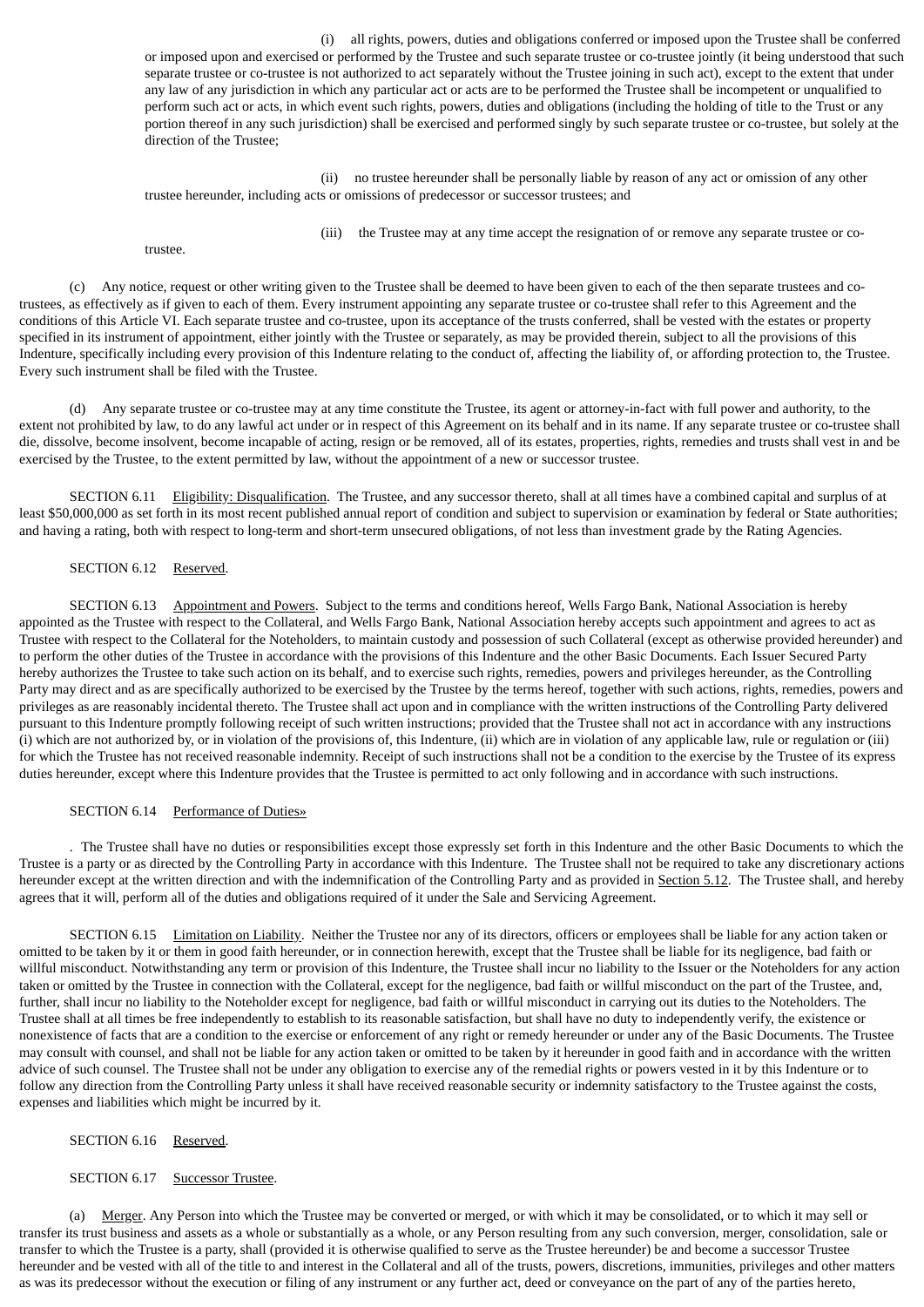anything herein to the contrary notwithstanding, except to the extent, if any, that any such action is necessary to perfect, or continue the perfection of, the security interest of the Noteholders in the Collateral; provided that any such successor shall also be the successor Trustee under Section 6.9.

### (b) [Reserved].

(c) Acceptance by Successor. The Issuer shall have the sole right to appoint each successor Trustee subject to satisfaction of the Rating Agency Condition. Every temporary or permanent successor Trustee appointed hereunder shall execute, acknowledge and deliver to its predecessor and to the Trustee and the Issuer an instrument in writing accepting such appointment hereunder and the relevant predecessor shall execute, acknowledge and deliver such other documents and instruments as will effectuate the delivery of all Collateral to the successor Trustee, whereupon such successor, without any further act, deed or conveyance, shall become fully vested with all the estates, properties, rights, powers, duties and obligations of its predecessor. Such predecessor shall, nevertheless, on the written request of the Issuer, execute and deliver an instrument transferring to such successor all the estates, properties, rights and powers of such predecessor hereunder. In the event that any instrument in writing from the Issuer is reasonably required by a successor Trustee to more fully and certainly vest in such successor the estates, properties, rights, powers, duties and obligations vested or intended to be vested hereunder in the Trustee, any and all such written instruments shall at the request of the temporary or permanent successor Trustee, be forthwith executed, acknowledged and delivered by the Trustee or the Issuer, as the case may be. The designation of any successor Trustee and the instrument or instruments removing any Trustee and appointing a successor hereunder, together with all other instruments provided for herein, shall be maintained with the records relating to the Collateral and, to the extent required by applicable law, filed or recorded by the successor Trustee in each place where such filing or recording is necessary to effect the transfer of the Collateral to the successor Trustee or to protect or continue the perfection of the security interests granted hereunder.

# SECTION 6.18 Reserved.

SECTION 6.19 Representations and Warranties of the Trustee. The Trustee represents and warrants to the Issuer and to each Issuer Secured Party as follows:

(a) Due Organization. The Trustee is a national banking association, duly organized, validly existing and in good standing under the laws of the United States and is duly authorized and licensed under applicable law to conduct its business as presently conducted.

(b) Corporate Power. The Trustee has all requisite right, power and authority to execute and deliver this Indenture and to perform all of its duties as Trustee hereunder.

(c) Due Authorization. The execution and delivery by the Trustee of this Indenture and the other Basic Documents to which it is a party, and the performance by the Trustee of its duties hereunder and thereunder, have been duly authorized by all necessary corporate proceedings and no further approvals or filings, including any governmental approvals, are required for the valid execution and delivery by the Trustee, or the performance by the Trustee, of this Indenture and such other Basic Documents.

(d) Valid and Binding Indenture. The Trustee has duly executed and delivered this Indenture and each other Basic Document to which it is a party, and each of this Indenture and each such other Basic Document constitutes the legal, valid and binding obligation of the Trustee, enforceable against the Trustee in accordance with its terms, except as (i) such enforceability may be limited by bankruptcy, insolvency, reorganization and similar laws relating to or affecting the enforcement of creditors' rights generally and (ii) the availability of equitable remedies may be limited by equitable principles of general applicability.

SECTION 6.20 Waiver of Setoffs. The Trustee hereby expressly waives any and all rights of setoff that the Trustee may otherwise at any time have under applicable law with respect to any Trust Account and agrees that amounts in the Trust Accounts shall at all times be held and applied solely in accordance with the provisions hereof.

## **ARTICLE VII**

#### **Noteholders' Lists and Reports**

SECTION 7.1 Issuer To Furnish To Trustee Names and Addresses of Noteholders. The Issuer will furnish or cause to be furnished to the Trustee (a) not more than five days after the earlier of (i) each Record Date and (ii) three months after the last Record Date, a list, in such form as the Trustee may reasonably require, of the names and addresses of the Holders as of such Record Date, (b) at such other times as the Trustee may request in writing, within 30 days after receipt by the Issuer of any such request, a list of similar form and content as of a date not more than 10 days prior to the time such list is furnished; provided, however, that so long as the Trustee is the Note Registrar, no such list shall be required to be furnished.

SECTION 7.2 Preservation of Information; Communications to Noteholders. The Trustee shall preserve, in as current a form as is reasonably practicable, the names and addresses of the Holders contained in the most recent list furnished to the Trustee as provided in Section 7.1 and the names and addresses of Holders received by the Trustee in its capacity as Note Registrar. The Trustee may destroy any list furnished to it as provided in such Section 7.1 upon receipt of a new list so furnished.

## **ARTICLE VIII**

### **Collection of Money and Releases of Trust Estate**

SECTION 8.1 Collection of Money. Except as otherwise expressly provided herein, the Trustee may demand payment or delivery of, and shall receive and collect, directly and without intervention or assistance of any fiscal agent or other intermediary, all money and other property payable to or receivable by the Trustee pursuant to this Indenture and the Sale and Servicing Agreement. The Trustee shall apply all such money received by it as provided in this Indenture and the Sale and Servicing Agreement. Except as otherwise expressly provided in this Indenture or in the Sale and Servicing Agreement, if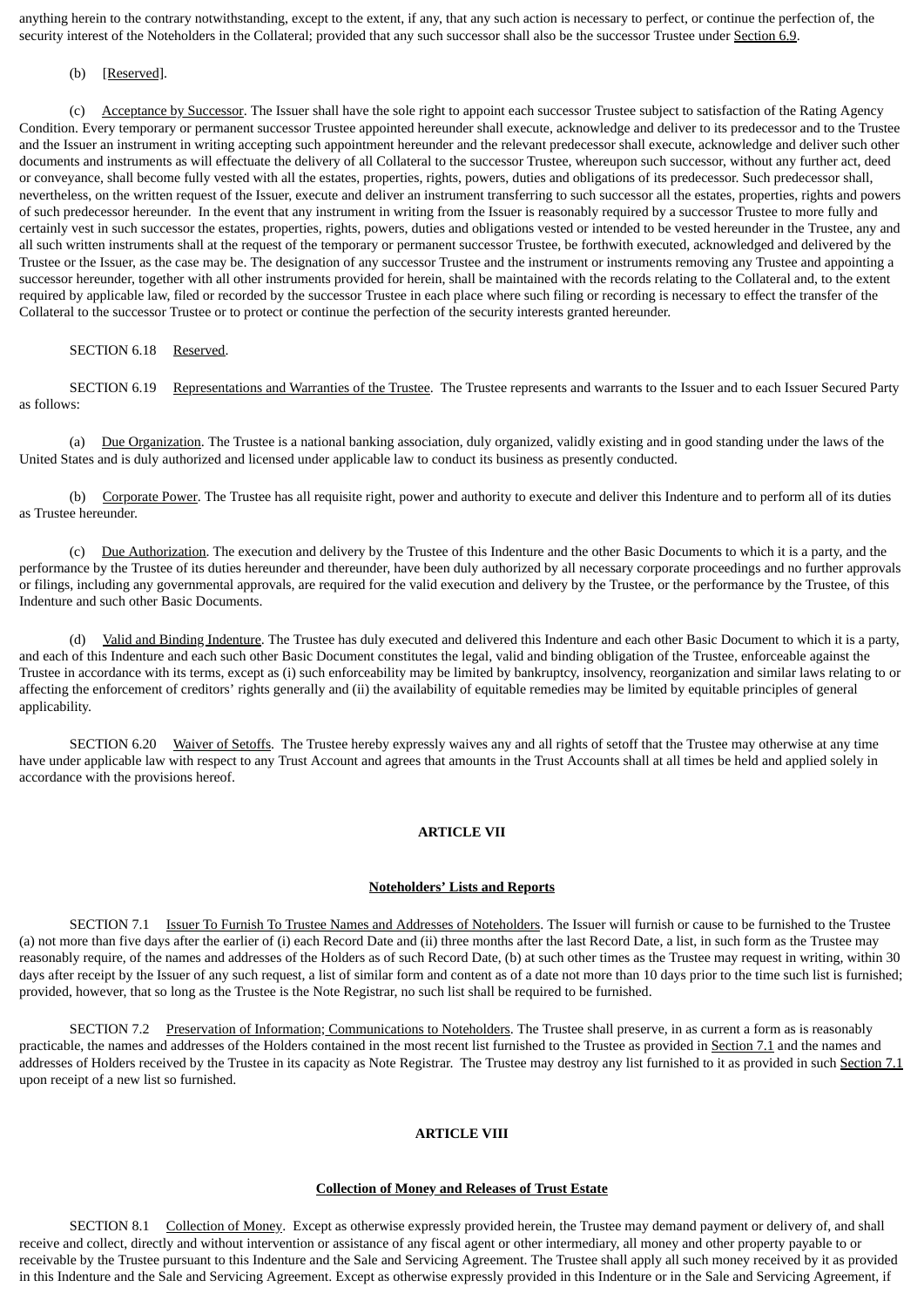any default occurs in the making of any payment or performance under any agreement or instrument that is part of the Trust Estate, the Trustee may take such action as may be appropriate to enforce such payment or performance, including the institution and prosecution of appropriate proceedings. Any such action shall be without prejudice to any right to claim a Default or Event of Default under this Indenture and any right to proceed thereafter as provided in Article V.

### SECTION 8.2 Release of Trust Estate.

(a) Subject to the payment of its fees and expenses pursuant to Section 6.7, the Trustee may, and when required by the provisions of this Indenture shall, execute instruments to release property from the lien of this Indenture, in a manner and under circumstances that are not inconsistent with the provisions of this Indenture. No party relying upon an instrument executed by the Trustee as provided in this Article VIII shall be bound to ascertain the Trustee's authority, inquire into the satisfaction of any conditions precedent or see to the application of any moneys.

(b) The Trustee shall, at such time as there are no Notes outstanding, all Issuer Secured Obligations have been paid in full and all sums due the Trustee pursuant to Section 6.7 have been paid, release any remaining portion of the Trust Estate that secured the Notes from the lien of this Indenture and release to the Issuer or any other Person entitled thereto any funds then on deposit in the Trust Accounts. The Trustee shall release property from the lien of this Indenture pursuant to this Section 8.2(b) only upon receipt of an Issuer Request accompanied by an Officer's Certificate and an Opinion of Counsel meeting the applicable requirements of Section 11.1.

SECTION 8.3 Opinion of Counsel. The Trustee shall receive at least seven days' notice when requested by the Issuer to take any action pursuant to Section 8.2(a), accompanied by copies of any instruments involved, and the Trustee shall also require as a condition to such action, an Opinion of Counsel in form and substance satisfactory to the Trustee, stating the legal effect of any such action, outlining the steps required to complete the same, and concluding that all conditions precedent to the taking of such action have been complied with and such action will not materially and adversely affect the security for the Notes or the rights of the Noteholders in contravention of the provisions of this Indenture; provided, however, that such Opinion of Counsel shall not be required to express an opinion as to the fair value of the Trust Estate. Counsel rendering any such opinion may rely, without independent investigation, on the accuracy and validity of any certificate or other instrument delivered to the Trustee in connection with any such action.

## **ARTICLE IX**

#### **Supplemental Indentures**

## SECTION 9.1 Supplemental Indentures Without Consent of Noteholders.

(a) Without the consent of the Holders of any Notes and with prior notice to the Rating Agencies by the Issuer, the Issuer and the Trustee, when authorized by an Issuer Order, at any time and from time to time, may enter into one or more indentures supplemental hereto (which shall conform to the provisions of the Trust Indenture Act as in force at the date of the execution thereof), in form satisfactory to the Trustee, for any of the following purposes:

> (i) to correct or amplify the description of any property at any time subject to the lien of this Indenture, or better to assure, convey and confirm unto the Trustee any property subject or required to be subjected to the lien of this Indenture, or to subject to the lien of this Indenture additional property;

(ii) to evidence the succession, in compliance with the applicable provisions hereof, of another person to the Issuer, and the assumption by any such successor of the covenants of the Issuer herein and in the Notes contained;

(iii) to add to the covenants of the Issuer, for the benefit of the Holders of the Notes, or to surrender any right or power herein conferred upon the Issuer;

(iv) to convey, transfer, assign, mortgage or pledge any property to or with the Trustee;

(v) to cure any ambiguity, to correct or supplement any provision herein or in any supplemental indenture which may be inconsistent with any other provision herein or in any supplemental indenture or to make any other provisions with respect to matters or questions arising under this Indenture or in any supplemental indenture; provided that such action shall not adversely affect the interests of the Holders of the Notes or the rating of any Class of Notes; or

(vi) to evidence and provide for the acceptance of the appointment hereunder by a successor trustee with respect to the Notes and to add to or change any of the provisions of this Indenture as shall be necessary to facilitate the administration of the trusts hereunder by more than one trustee, pursuant to the requirements of Article VI.

The Trustee is hereby authorized to join in the execution of any such supplemental indenture and to make any further appropriate agreements and stipulations that may be therein contained not inconsistent with the foregoing.

(b) The Issuer and the Trustee, when authorized by an Issuer Order, may, also without the consent of any of the Holders of the Notes but with prior notice to the Rating Agencies by the Issuer, enter into an indenture or indentures supplemental hereto for the purpose of adding any provisions to, or changing in any manner or eliminating any of the provisions of, this Indenture or of modifying in any manner the rights of the Holders of the Notes under this Indenture; provided, however, that such action shall not, as evidenced by an Opinion of Counsel, adversely affect the interests of any Noteholder in any material respect. Any such action shall be deemed to not adversely affect in any material respect the interests of any Noteholder if the Rating Agency Condition with respect to the related Class of Notes has been satisfied.

SECTION 9.2 Supplemental Indentures with Consent of Noteholders. The Issuer and the Trustee, when authorized by an Issuer Order, also may, with prior notice to the Rating Agencies and with the consent of the Controlling Party, by Act of such Holders delivered to the Issuer and the Trustee, enter into an indenture or indentures supplemental hereto for the purpose of adding any provisions to, or changing in any manner or eliminating any of the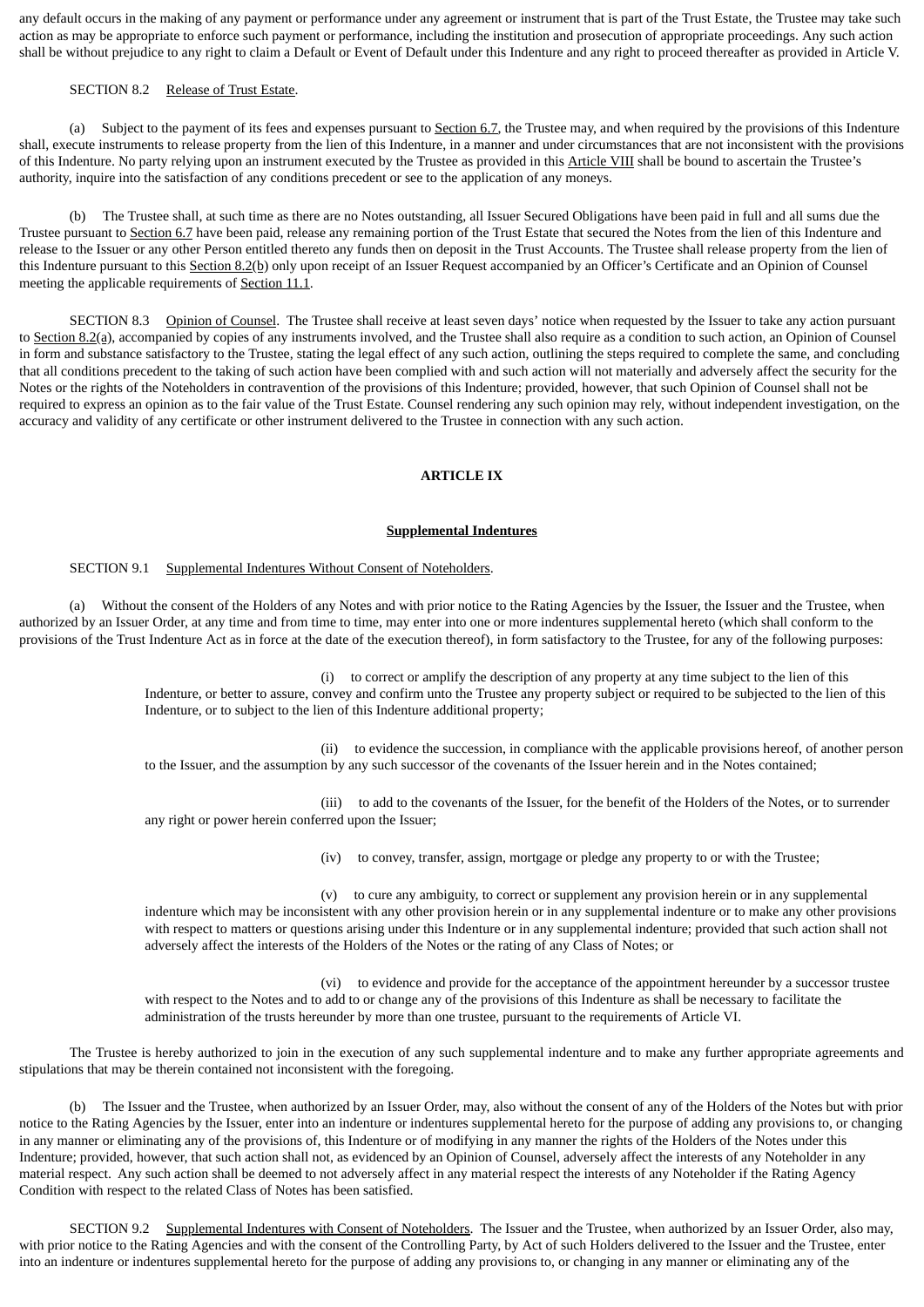provisions of, this Indenture or of modifying in any manner the rights of the Holders of the Notes under this Indenture; provided, however, that, no such supplemental indenture shall, without the consent of the Holder of each Outstanding Note affected thereby:

> (i) change the date of payment of any installment of principal of or interest on any Note, or reduce the principal amount thereof, the interest rate thereon or the Redemption Price with respect thereto, change the provision of this Indenture relating to the application of collections on, or the proceeds of the sale of, the Trust Estate to payment of principal of or interest on the Notes, or change any place of payment where, or the coin or currency in which, any Note or the interest thereon is payable;

> (ii) impair the right to institute suit for the enforcement of the provisions of this Indenture requiring the application of funds available therefor, as provided in Article V, to the payment of any such amount due on the Notes on or after the respective due dates thereof (or, in the case of redemption, on or after the Redemption Date);

> (iii) reduce the percentage of the Outstanding Amount of the Notes, the consent of the Holders of which is required for any such supplemental indenture, or the consent of the Holders of which is required for any waiver of compliance with certain provisions of this Indenture or certain defaults hereunder and their consequences provided for in this Indenture;

(iv) modify or alter the provisions of the proviso to the definition of the term "Outstanding", "Controlling Party" or "Controlling Class";

(v) reduce the percentage of the Outstanding Amount of the Notes required to direct the Trustee to direct the Issuer to sell or liquidate the Trust Estate pursuant to Section 5.4;

(vi) modify any provision of this Section except to increase any percentage specified herein or to provide that certain additional provisions of this Indenture or the Basic Documents cannot be modified or waived without the consent of the Holder of each Outstanding Note affected thereby;

(vii) modify any of the provisions of this Indenture in such manner as to affect the calculation of the amount of any payment of interest or principal due on, or other amount distributable in respect of, any Note on any Payment Date (including the calculation of any of the individual components of such calculation) or as to affect the rights of the Holders of Notes to the benefit of any provisions for the mandatory redemption of the Notes contained herein; or

(viii) permit the creation of any lien ranking prior to or on a parity with the lien of this Indenture with respect to any part of the Trust Estate or, except as otherwise permitted or contemplated herein or in any of the Basic Documents, terminate the lien of this Indenture on any property at any time subject hereto or deprive the Holder of any Note of the security provided by the lien of this Indenture.

It shall not be necessary for any Act of Noteholders under this Section to approve the particular form of any proposed supplemental indenture, but it shall be sufficient if such Act shall approve the substance thereof.

Promptly after the execution by the Issuer and the Trustee of any supplemental indenture pursuant to this Section, the Trustee shall mail to the Holders of the Notes to which such amendment or supplemental indenture relates a notice setting forth in general terms the substance of such supplemental indenture. Any failure of the Trustee to mail such notice, or any defect therein, shall not, however, in any way impair or affect the validity of any such supplemental indenture.

SECTION 9.3 Execution of Supplemental Indentures. In executing, or permitting the additional trusts created by, any supplemental indenture permitted by this Article IX or the modifications thereby of the trusts created by this Indenture, the Trustee shall be entitled to receive, and subject to Sections 6.1 and 6.2, shall be fully protected in relying upon, an Opinion of Counsel stating that the execution of such supplemental indenture is authorized or permitted by this Indenture. The Trustee may, but shall not be obligated to, enter into any such supplemental indenture that affects the Trustee's own rights, duties, liabilities or immunities under this Indenture or otherwise.

SECTION 9.4 Effect of Supplemental Indenture. Upon the execution of any supplemental indenture pursuant to the provisions hereof, this Indenture shall be and be deemed to be modified and amended in accordance therewith with respect to the Notes affected thereby, and the respective rights, limitations of rights, obligations, duties, liabilities and immunities under this Indenture of the Trustee, the Issuer and the Holders of the Notes shall thereafter be determined, exercised and enforced hereunder subject in all respects to such modifications and amendments, and all the terms and conditions of any such supplemental indenture shall be and be deemed to be part of the terms and conditions of this Indenture for any and all purposes.

# SECTION 9.5 Reserved.

SECTION 9.6 Reference in Notes to Supplemental Indentures. Notes authenticated and delivered after the execution of any supplemental indenture pursuant to this Article IX may, and if required by the Issuer shall, bear a notation in form approved by the Issuer as to any matter provided for in such supplemental indenture. If the Issuer shall so determine, new Notes so modified as to conform, in the opinion of the Issuer, to any such supplemental indenture may be prepared and executed by the Issuer and authenticated and delivered by the Trustee in exchange for Outstanding Notes.

# **ARTICLE X**

### **Redemption of Notes**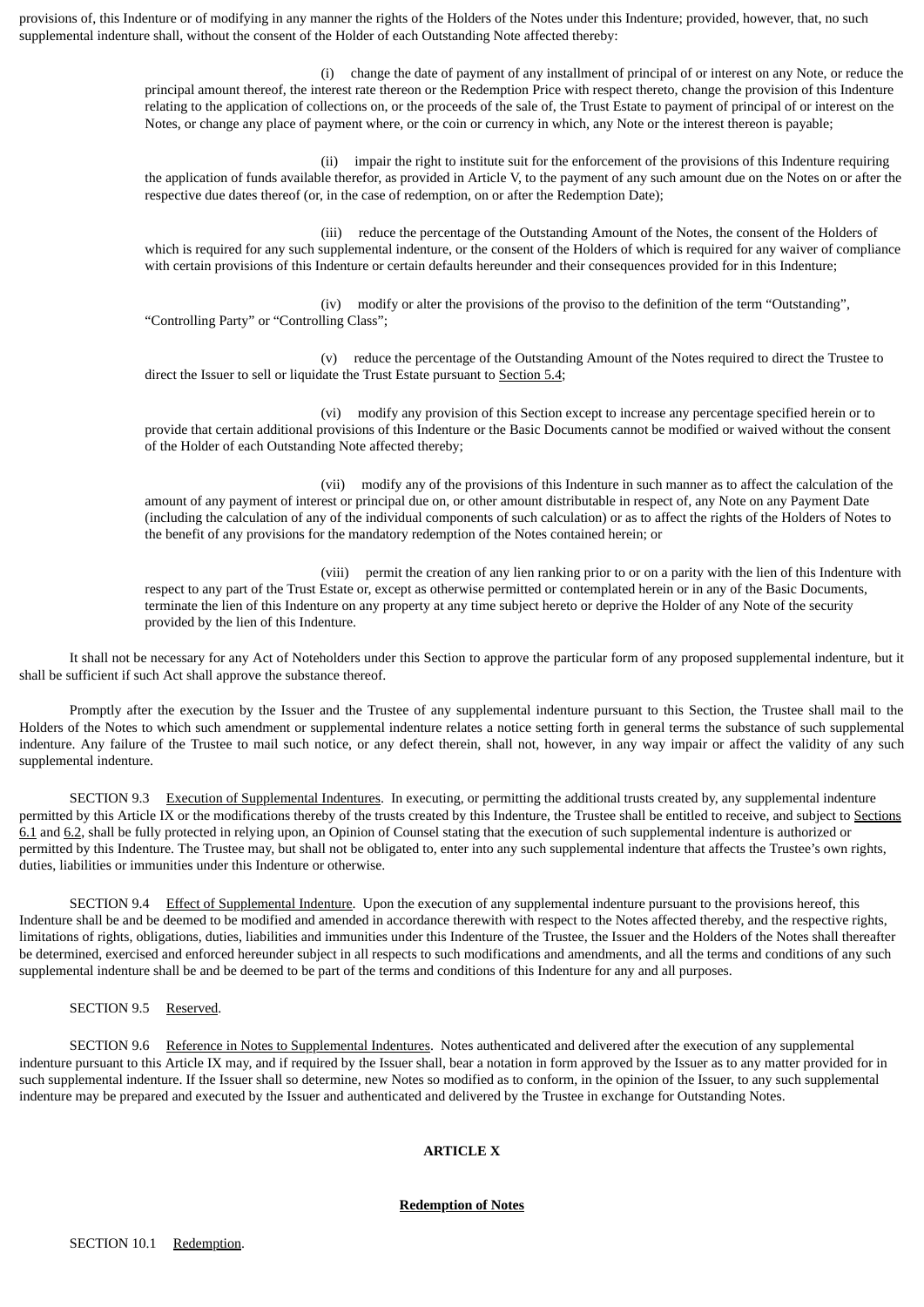(a) The Notes shall be redeemed in whole, but not in part, on any Payment Date upon which the Servicer exercises its option to purchase the Trust Estate (other than the Trust Accounts) pursuant to Section 11.1(a) of the Sale and Servicing Agreement, for a purchase price at least equal to the Redemption Price; provided, however, that no such redemption may be effected unless the Issuer has available funds sufficient to pay the Redemption Price on such Payment Date. Additionally, the Notes may be redeemed by the Issuer in whole, but not in part, on any Payment Date upon which the sum of the amounts in the Spread Account and remaining available funds after the payments under clauses (i) through (xix) of Section 5.7(a) of the Sale and Servicing Agreement would be sufficient to pay in full the Outstanding Amount of all the Notes. In the case of the Issuer exercising its option to redeem the Notes pursuant to this Section 10.1, the Issuer shall furnish notice of such election to the Trustee not later than 35 days prior to the Redemption Date. In the case of the Servicer exercising its option to purchase the Trust Estate (other than the Trust Accounts) pursuant to Section 11.1(a) of the Sale and Servicing Agreement and this Section 10.1, the Servicer shall furnish notice of such election to the Issuer and Trustee not later than 35 days prior to the Redemption Date and deposit the proceeds from the sale of the Receivables into the Collection Account. If the proceeds of such sale are not so deposited into the Collection Account with the Trustee at least one Business Day prior to the Redemption Date, any such redemption shall be deemed to be automatically rescinded and the Noteholders shall receive the payments of interest and principal that would be due to the Noteholders on such Payment Date as if such option to redeem the Notes had never been exercised. For the avoidance of any doubt, no Event of Default shall occur solely as a result of such rescission. The Issuer shall furnish the Rating Agencies notice of any such redemption promptly after the occurrence thereof.

(b) If, on the Mandatory Redemption Date, the Pre-Funded Amount is greater than zero after giving effect to the purchase of all Subsequent Receivables during the Funding Period, including any such purchase on the last day of the Funding Period, certain of the Notes may be redeemed in part pursuant to Section 5.8 of the Sale and Servicing Agreement in an aggregate amount equal to the Note Prepayment Amount.

## SECTION 10.2 Form of Redemption Notice.»

(a) Notice of redemption under Section 10.1 shall be given by the Trustee by facsimile or by first-class mail, postage prepaid, transmitted or mailed prior to the applicable Redemption Date to each Holder of Notes, as of the close of business on the Record Date preceding the applicable Redemption Date, at such Holder's address appearing in the Note Register.

All notices of redemption shall state:

- (i) the Redemption Date;
- (ii) the Redemption Price;

(iii) that the Record Date otherwise applicable to such Redemption Date is not applicable and that payments shall be made only upon presentation and surrender of such Notes and the place where such Notes are to be surrendered for payment of the Redemption Price (which shall be the office or agency of the Issuer to be maintained as provided in Section 3.2); and

(iv) that interest on the Notes shall cease to accrue on the Redemption Date.

Notice of redemption of the Notes shall be given by the Trustee in the name and at the expense of the Issuer. Failure to give notice of redemption, or any defect therein, to any Holder of any Note shall not impair or affect the validity of the redemption of any other Note.

(b) Prior notice of redemption under  $Section 10.1(b)$  is not required to be given to Noteholders.

SECTION 10.3 Notes Payable on Redemption Date. The Notes to be redeemed shall, following notice of redemption as required by Section 10.2 (in the case of redemption pursuant to Section 10.1), on the Redemption Date become due and payable at the Redemption Price and (unless the Issuer shall default in the payment of the Redemption Price) no interest shall accrue on the Redemption Price for any period after the date to which accrued interest is calculated for purposes of calculating the Redemption Price.

# **ARTICLE XI**

### **Miscellaneous**

# SECTION 11.1 Compliance Certificates and Opinions, etc.

(a) Upon any application or request by the Issuer to the Trustee to take any action under any provision of this Indenture, the Issuer shall furnish to the Trustee (i) an Officer's Certificate stating that all conditions precedent, if any, provided for in this Indenture relating to the proposed action have been complied with, and (ii) an Opinion of Counsel stating that in the opinion of such counsel all such conditions precedent, if any, have been complied with except that, in the case of any such application or request as to which the furnishing of such documents is specifically required by any provision of this Indenture, no additional certificate or opinion need be furnished.

Every certificate or opinion with respect to compliance with a condition or covenant provided for in this Indenture shall include:

(i) a statement that each signatory of such certificate or opinion has read or has caused to be read such covenant or condition and the definitions herein relating thereto;

(ii) a brief statement as to the nature and scope of the examination or investigation upon which the statements or opinions contained in such certificate or opinion are based;

(iii) a statement that, in the opinion of each such signatory, such signatory has made such examination or investigation as is necessary to enable such signatory to express an informed opinion as to whether or not such covenant or condition has been complied with; and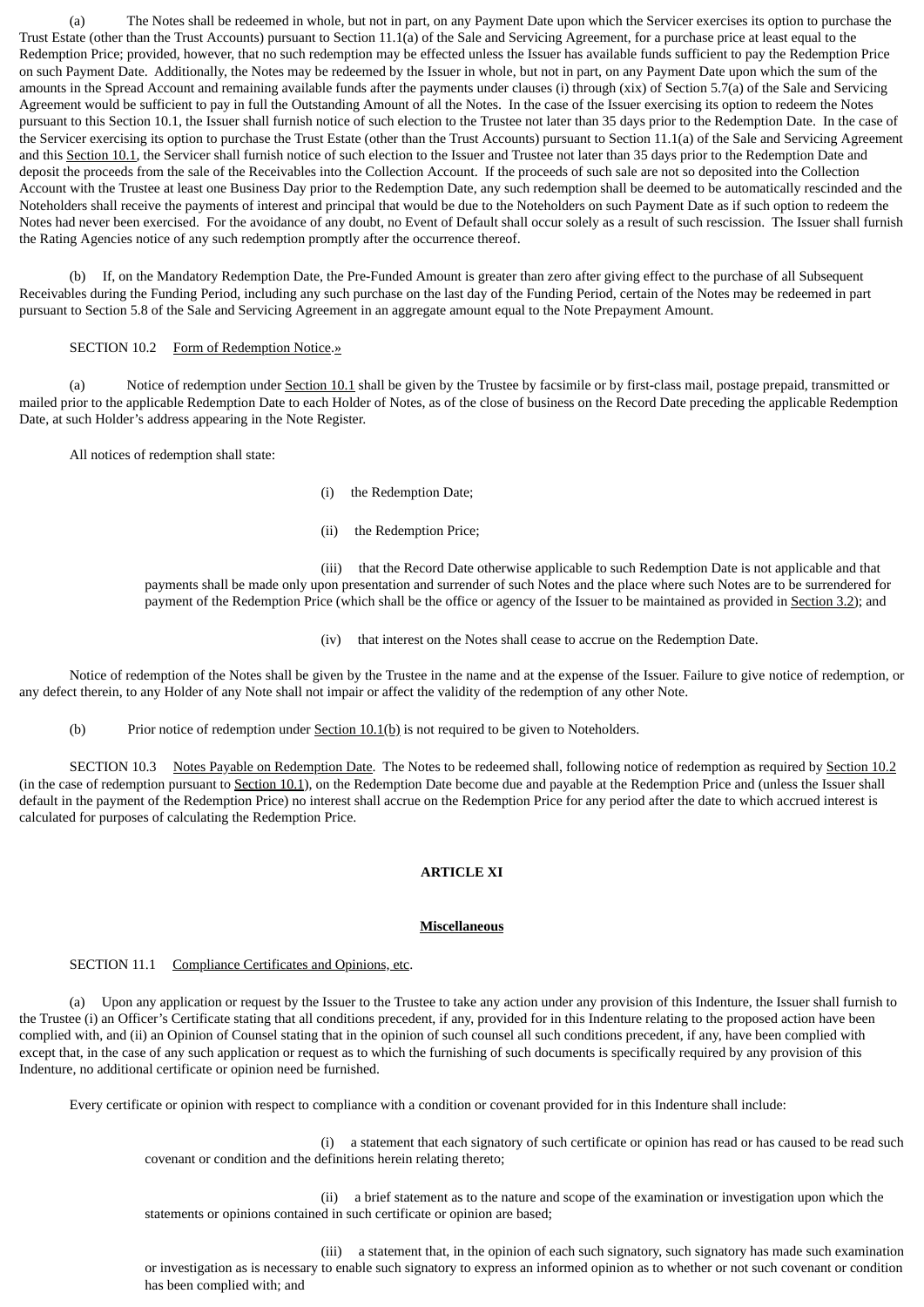been complied with.

(b) (i) Prior to the deposit of any Collateral or other property or securities with the Trustee that is to be made the basis for the release of any property or securities subject to the lien of this Indenture, the Issuer shall, in addition to any obligation imposed in Section 11.1(a) or elsewhere in this Indenture, furnish to the Trustee an Officer's Certificate certifying or stating the opinion of each person signing such certificate as to the fair value (on the date of such deposit) to the Issuer of the Collateral or other property or securities to be so deposited.

> (ii) Whenever the Issuer is required to furnish to the Trustee an Officer's Certificate certifying or stating the opinion of any signer thereof as to the matters described in clause (i) above, the Issuer shall also deliver to the Trustee an Independent Certificate as to the same matters, if the fair value to the Issuer of the securities to be so deposited and of all other such securities made the basis of any such withdrawal or release since the commencement of the then-current fiscal year of the Issuer, as set forth in the certificates delivered pursuant to clause (i) above and this clause (ii) is 10% or more of the Outstanding Amount of the Notes, but such a certificate need not be furnished with respect to any securities so deposited, if the fair value thereof to the Issuer as set forth in the related Officer's Certificate is less than \$25,000 or less than 1% of the Outstanding Amount of the Notes.

> (iii) Other than with respect to the release of any Purchased Receivables, Defaulted Texas Receivables or Liquidated Receivables, whenever any property or securities are to be released from the lien of this Indenture, the Issuer shall also furnish to the Trustee an Officer's Certificate certifying or stating the opinion of each person signing such certificate as to the fair value (within 90 days of such release) of the property or securities proposed to be released and stating that in the opinion of such person the proposed release will not impair the security under this Indenture in contravention of the provisions hereof.

> (iv) Whenever the Issuer is required to furnish to the Trustee an Officer's Certificate certifying or stating the opinion of any signer thereof as to the matters described in clause (iii) above, the Issuer shall also furnish to the Trustee an Independent Certificate as to the same matters if the fair value of the property or securities and of all other property other than Purchased Receivables, Defaulted Texas Receivables and Liquidated Receivables, or securities released from the lien of this Indenture since the commencement of the then current calendar year, as set forth in the certificates required by clause (iii) above and this clause (iv), equals 10% or more of the Outstanding Amount of the Notes, but such certificate need not be furnished in the case of any release of property or securities if the fair value thereof as set forth in the related Officer's Certificate is less than \$25,000 or less than 1% of the then Outstanding Amount of the Notes.

> (v) Notwithstanding Section 2.9 or any provision of this Section, the Issuer may (A) collect, liquidate, sell or otherwise dispose of Receivables as and to the extent permitted or required by the Basic Documents and (B) make cash payments out of the Trust Accounts as and to the extent permitted or required by the Basic Documents.

## SECTION 11.2 Form of Documents Delivered to Trustee.

(a) In any case where several matters are required to be certified by, or covered by an opinion of, any specified Person, it is not necessary that all such matters be certified by, or covered by the opinion of, only one such Person, or that they be so certified or covered by only one document, but one such Person may certify or give an opinion with respect to some matters and one or more other such Persons as to other matters, and any such Person may certify or give an opinion as to such matters in one or several documents.

(b) Any certificate or opinion of an Authorized Officer of the Issuer may be based, insofar as it relates to legal matters, upon a certificate or opinion of, or representations by, counsel, unless such officer knows, or in the exercise of reasonable care should know, that the certificate or opinion or representations with respect to the matters upon which his or her certificate or opinion is based are erroneous. Any such certificate of an Authorized Officer or Opinion of Counsel may be based, insofar as it relates to factual matters, upon a certificate or opinion of, or representations by, an officer or officers of the Servicer, the Seller or the Issuer, stating that the information with respect to such factual matters is in the possession of the Servicer, the Seller or the Issuer, unless such counsel knows, or in the exercise of reasonable care should know, that the certificate or opinion or representations with respect to such matters are erroneous.

(c) Where any Person is required to make, give or execute two or more applications, requests, consents, certificates, statements, opinions or other instruments under this Indenture, they may, but need not, be consolidated and form one instrument.

(d) Whenever in this Indenture, in connection with any application or certificate or report to the Trustee, it is provided that the Issuer shall deliver any document as a condition of the granting of such application, or as evidence of the Issuer's compliance with any term hereof, it is intended that the truth and accuracy, at the time of the granting of such application or at the effective date of such certificate or report (as the case may be), of the facts and opinions stated in such document shall in such case be conditions precedent to the right of the Issuer to have such application granted or to the sufficiency of such certificate or report. The foregoing shall not, however, be construed to affect the Trustee's right to rely upon the truth and accuracy of any statement or opinion contained in any such document as provided in Article VI.

# SECTION 11.3 Acts of Noteholders.

(a) Any request, demand, authorization, direction, notice, consent, waiver or other action provided by this Indenture to be given or taken by Noteholders may be embodied in and evidenced by one or more instruments of substantially similar tenor signed by such Noteholders in person or by agents duly appointed in writing; and except as herein otherwise expressly provided such action shall become effective when such instrument or instruments are delivered to the Trustee, and, where it is hereby expressly required, to the Issuer. Such instrument or instruments (and the action embodied therein and evidenced thereby) are herein sometimes referred to as the "Act" of the Noteholders signing such instrument or instruments. Proof of execution of any such instrument or of a writing appointing any such agent shall be sufficient for any purpose of this Indenture and (subject to Section 6.1) conclusive in favor of the Trustee and the Issuer, if made in the manner provided in this Section.

- (b) The fact and date of the execution by any person of any such instrument or writing may be proved in any customary manner of the Trustee.
- (c) The ownership of Notes shall be proved by the Note Register.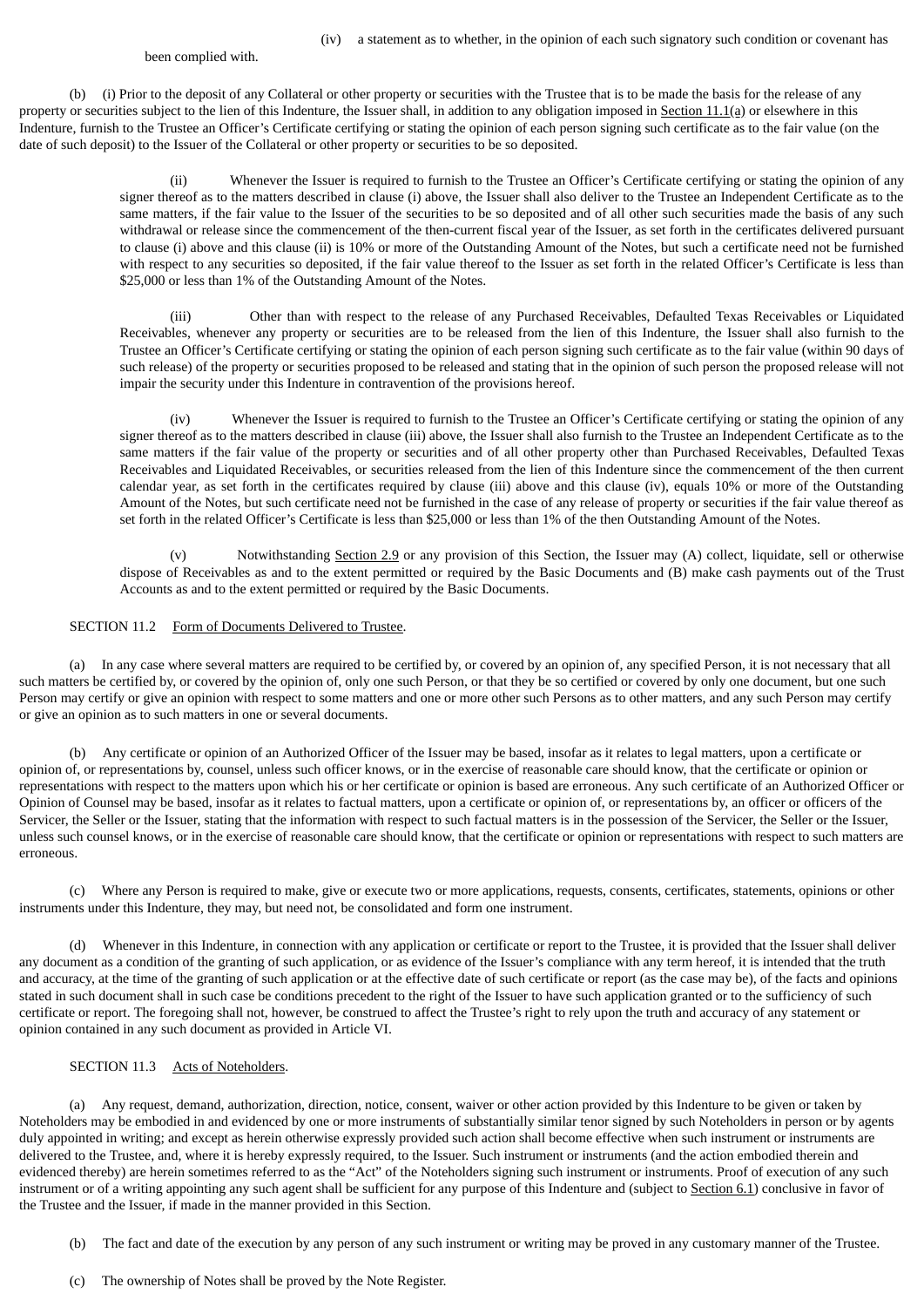(d) Any request, demand, authorization, direction, notice, consent, waiver or other action by the Holder of any Notes shall bind the Holder of every Note issued upon the registration thereof or in exchange therefor or in lieu thereof, in respect of anything done, omitted or suffered to be done by the Trustee or the Issuer in reliance thereon, whether or not notation of such action is made upon such Note.

(e) The Seller and any Affiliate thereof may in its individual or any other capacity become the owner or pledgee of the Notes with the same rights as it would have if it were not the Seller or an Affiliate thereof, except as expressly provided herein or in any Basic Document. Notes so owned by the Seller or such Affiliate shall have an equal and proportionate benefit under the provisions of the Basic Documents, without preference, priority or distinction as among all of the Notes; provided, however, that any Notes owned by the Seller or any Affiliate thereof, during the time such Notes are so owned by them, shall be without voting or consent rights for any purpose set forth in the Basic Documents and such Notes. The Seller shall notify the Trustee promptly after it or any of its Affiliates become the owner of a Note.

## SECTION 11.4 Notices, etc., to Trustee, Issuer, and Rating Agencies.

(a) Any request, demand, authorization, direction, notice, consent, waiver or Act of Noteholders or other documents provided or permitted by this Indenture to be made upon, given or furnished to or filed with:

> (i) the Trustee by any Noteholder or by the Issuer shall be sufficient for every purpose hereunder if personally delivered, delivered by overnight courier or mailed certified mail, return receipt requested and shall be deemed to have been duly given upon receipt to the Trustee at its Corporate Trust Office; or

> (ii) the Issuer by the Trustee or by any Noteholder shall be sufficient for every purpose hereunder if personally delivered, delivered by overnight courier or mailed certified mail, return receipt requested and shall be deemed to have been duly given upon receipt to the Issuer addressed to: CPS Auto Receivables Trust 2013-D, in care of Wilmington Trust, National Association, Rodney Square North, 1100 N. Market Street, Wilmington, Delaware 19890-0001, or at such other address previously furnished in writing to the Trustee by the Issuer. The Issuer shall promptly transmit any notice received by it from the Noteholders to the Trustee.

(b) Notices required to be given to the Rating Agencies by the Issuer, the Trustee or the Owner Trustee shall be in writing, personally delivered, electronically delivered, delivered by overnight courier or mailed certified mail, return receipt requested to (i) Standard & Poor's via electronic delivery to Servicer\_reports@sandp.com; for any information not available in electronic format, send hard copies to: Standard & Poor's Ratings Services, 55 Water Street, 41st Floor, New York, New York 10041-0003, Attention: ABS Surveillance Group; and (ii) Moody's via electronic delivery to Servicerreports@moodys.com; for any information not available in electronic format, send hard copies to: Moody's Investors Service, Inc., ABS Monitoring Department, 7 World Trade Center, 250 Greenwich Street, New York, NY 10007; or as to each of the foregoing, at such other address as shall be designated by written notice to the other parties.

## SECTION 11.5 Notices to Noteholders; Waiver.

(a) Where this Indenture provides for notice to Noteholders of any event, such notice shall be sufficiently given (unless otherwise expressly provided herein) if in writing and mailed, first-class, postage prepaid to each Noteholder affected by such event, at his address as it appears on the Note Register, not later than the latest date, and not earlier than the earliest date, prescribed for the giving of such notice. In any case where notice to Noteholders is given by mail, neither the failure to mail such notice nor any defect in any notice so mailed to any particular Noteholder shall affect the sufficiency of such notice with respect to other Noteholders, and any notice that is mailed in the manner herein provided shall conclusively be presumed to have been duly given.

(b) Where this Indenture provides for notice in any manner, such notice may be waived in writing by any Person entitled to receive such notice, either before or after the event, and such waiver shall be the equivalent of such notice. Waivers of notice by Noteholders shall be filed with the Trustee but such filing shall not be a condition precedent to the validity of any action taken in reliance upon such a waiver.

(c) In case, by reason of the suspension of regular mail service as a result of a strike, work stoppage or similar activity, it shall be impractical to mail notice of any event to Noteholders when such notice is required to be given pursuant to any provision of this Indenture, then any manner of giving such notice as shall be satisfactory to the Trustee shall be deemed to be a sufficient giving of such notice.

(d) Where this Indenture provides for notice to the Rating Agencies, failure to give such notice shall not affect any other rights or obligations created hereunder, and shall not under any circumstance constitute a Default or Event of Default.

SECTION 11.6 Alternate Payment and Notice Provisions. Notwithstanding any provision of this Indenture or any of the Notes to the contrary, the Issuer may enter into any agreement with any Holder of a Note providing for a method of payment, or notice by the Trustee or any Note Paying Agent to such Holder, that is different from the methods provided for in this Indenture for such payments or notices, provided that such methods are reasonable and consented to by the Trustee (which consent shall not be unreasonably withheld). The Issuer will furnish to the Trustee a copy of each such agreement and the Trustee will cause payments to be made and notices to be given in accordance with such agreements.

## SECTION 11.7 Reserved.

SECTION 11.8 Effect of Headings and Table of Contents. The Article and Section headings herein and the Table of Contents are for convenience only and shall not affect the construction hereof.

SECTION 11.9 Successors and Assigns. All covenants and agreements in this Indenture and the Notes by the Issuer shall bind its successors and assigns, whether so expressed or not. All agreements of the Trustee in this Indenture shall bind its successors. All agreements of the Trustee in this Indenture shall bind its successors.

SECTION 11.10 Severability. In case any provision in this Indenture or in the Notes shall be invalid, illegal or unenforceable, the validity, legality, and enforceability of the remaining provisions shall not in any way be affected or impaired thereby.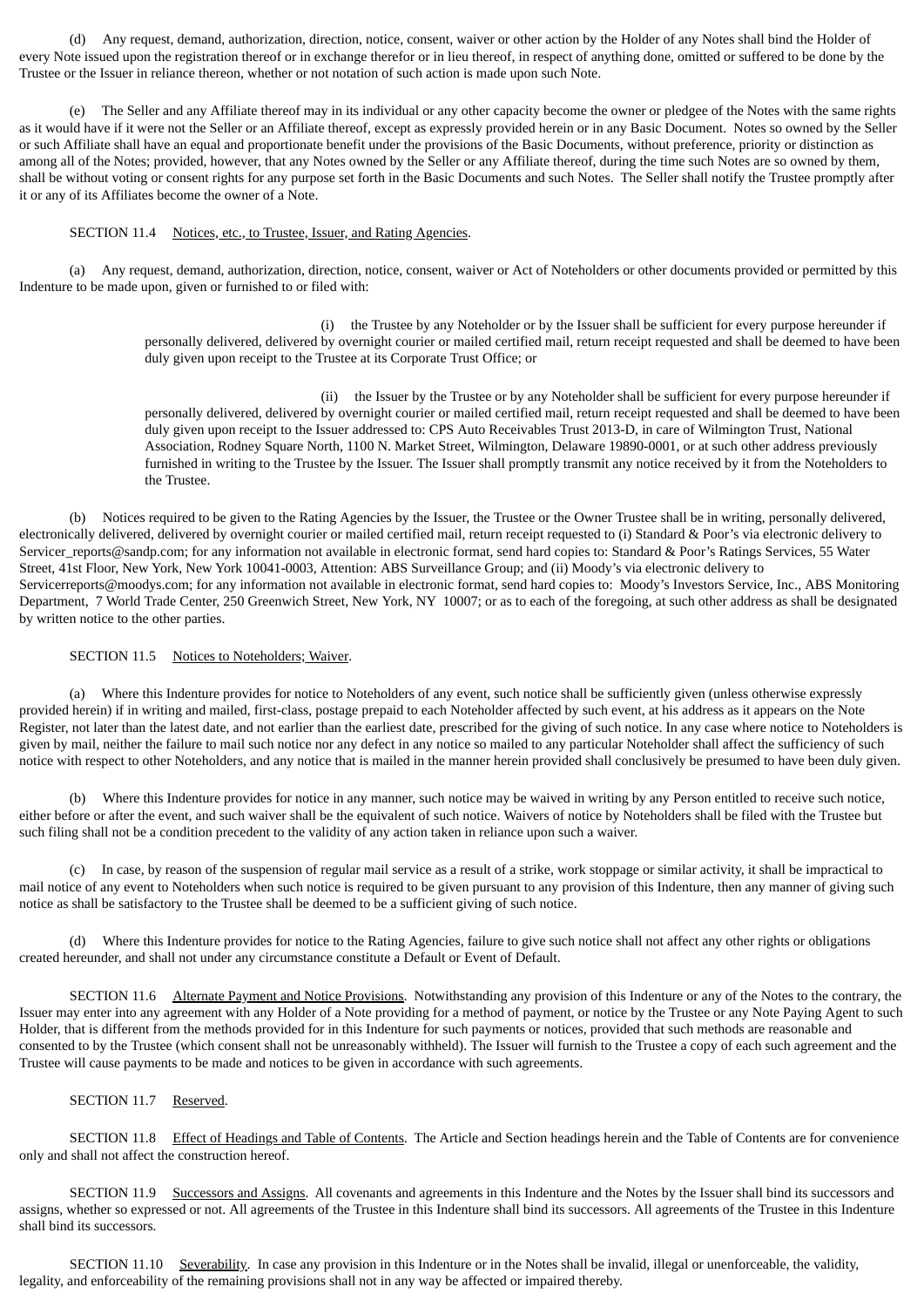SECTION 11.11 Benefits of Indenture. Nothing in this Indenture or in the Notes, express or implied, shall give to any Person, other than the parties hereto and their successors hereunder, and the Noteholders, and any other party secured hereunder, and any other person with an ownership interest in any part of the Trust Estate, any benefit or any legal or equitable right, remedy or claim under this Indenture.

SECTION 11.12 Legal Holidays. In any case where the date on which any payment is due shall not be a Business Day, then (notwithstanding any other provision of the Notes or this Indenture) payment need not be made on such date, but may be made on the next succeeding Business Day with the same force and effect as if made on the date on which nominally due, and no interest shall accrue for the period from and after any such nominal date.

SECTION 11.13 Governing Law. THIS INDENTURE SHALL BE CONSTRUED IN ACCORDANCE WITH, AND THIS INDENTURE AND ALL MATTERS ARISING OUT OF OR RELATING IN ANY WAY TO THIS INDENTURE SHALL BE GOVERNED BY, THE LAWS OF THE STATE OF NEW YORK, WITHOUT REGARD TO CONFLICTS OF LAWS PRINCIPLES.

SECTION 11.14 Counterparts. This Indenture may be executed in any number of counterparts, each of which so executed shall be deemed to be an original, but all such counterparts shall together constitute but one and the same instrument.

SECTION 11.15 Recording of Indenture. If this Indenture is subject to recording in any appropriate public recording offices, such recording is to be effected by the Issuer and at its expense accompanied by an Opinion of Counsel (which may be counsel to the Trustee or any other counsel reasonably acceptable to the Trustee) to the effect that such recording is necessary either for the protection of the Noteholders or any other person secured hereunder or for the enforcement of any right or remedy granted to the Trustee under this Indenture.

SECTION 11.16 Trust Obligation. No recourse may be taken, directly or indirectly, with respect to the obligations of the Issuer, the Seller, the Servicer, the Depositor, the Owner Trustee or the Trustee on the Notes or under this Indenture or any certificate or other writing delivered in connection herewith or therewith, against (i) the Seller, the Servicer, the Depositor, the Trustee or the Owner Trustee in its individual capacity, (ii) any owner of a beneficial interest in the Issuer or (iii) any partner, owner, beneficiary, agent, officer, director, employee or agent of the Seller, the Servicer, the Depositor, the Trustee or the Owner Trustee in its individual capacity, any holder of a beneficial interest in the Issuer, the Seller, the Servicer, the Depositor, the Owner Trustee or the Trustee or of any successor or assign of the Seller, the Servicer, the Depositor, the Trustee or the Owner Trustee in its individual capacity, except as any such Person may have expressly agreed (it being understood that the Trustee and the Owner Trustee have no such obligations in their individual capacity) and except that any such partner, owner or beneficiary shall be fully liable, to the extent provided by applicable law, for any unpaid consideration for stock, unpaid capital contribution or failure to pay any installment or call owing to such entity. For all purposes of this Indenture, in the performance of any duties or obligations of the Issuer hereunder, the Owner Trustee shall be subject to, and entitled to the benefits of, the terms and provisions of Articles VI, VII and VIII of the Trust Agreement.

SECTION 11.17 No Petition. The Trustee, by entering into this Indenture, and each Noteholder and Note Owner, by accepting a Note or a beneficial interest therein, hereby covenant and agree that they will not at any time institute against the Seller, the Depositor, or the Issuer, or join in, or collude or cooperate with, any institution against the Seller, the Depositor, or the Issuer of, any bankruptcy, reorganization, arrangement, insolvency or liquidation proceedings, or other proceedings under any United States Federal or State bankruptcy or similar law in connection with any obligations relating to the Notes, this Indenture or any of the Basic Documents.

SECTION 11.18 Inspection. The Issuer agrees that, on reasonable prior notice, it will permit any representative of the Trustee, during the Issuer's normal business hours, to examine all the books of account, records, reports, and other papers of the Issuer, to make copies and extracts therefrom, to cause such books to be audited by independent certified public accountants, and to discuss the Issuer's affairs, finances and accounts with the Issuer's officers, employees, and independent certified public accountants, all at such reasonable times and as often as may be reasonably requested. The Trustee shall and shall cause its representatives to hold in confidence all such information except to the extent disclosure may be required by law (and all reasonable applications for confidential treatment are unavailing) and except to the extent that the Trustee may reasonably determine that such disclosure is consistent with its Obligations hereunder.

SECTION 11.19 Limitation on Recourse to Seller. The obligations of the Issuer under this Indenture are solely the obligations of the Issuer and do not represent any obligation or interest in any assets of the Depositor. The Trustee, by entering into this Indenture, and each Noteholder and Note Owner, by accepting a Note or a beneficial interest in a Note, acknowledge and agree that they have no right, title or interest in or to any Other Assets of the Depositor. Notwithstanding the preceding sentence, if such Trustee, Noteholder or Note Owner either (i) asserts an interest or claim to, or benefit from, the Other Assets, or (ii) is deemed to have any such interest, claim to, or benefit in or from the Other Assets, whether by operation of law, legal process, pursuant to insolvency laws or otherwise (including by virtue of Section 1111(b) of the United States Bankruptcy Code, 11 U.S.C. §§ 101 et seq., as amended ("Bankruptcy Code")), then such Indenture Trustee, Noteholder or Note Owner further acknowledges and agrees that any such interest, claim or benefit in or from the Other Assets is expressly subordinated to the indefeasible payment in full of the other obligations and liabilities, which, under the relevant documents relating to the securitization or conveyance of such Other Assets, are entitled to be paid from, entitled to the benefits of, or otherwise secured by such Other Assets (whether or not any such entitlement or security interest is legally perfected or otherwise entitled to a priority of distributions or application under applicable law, including insolvency laws, and whether or not asserted against the Depositor), including the payment of post-petition interest on such other obligations and liabilities. This subordination agreement is deemed a subordination agreement within the meaning of Section 510(a) of the Bankruptcy Code. The Trustee, each Noteholder and each Note Owner further acknowledges and agrees that no adequate remedy at law exists for a breach of this Section 11.19 and this Section 11.19 may be enforced by an action for specific performance. This Section 11.19 is for the third party benefit of those entitled to rely on this Section 11.19 and will survive the termination of this Indenture.

## [Rest of page intentionally left blank.]

IN WITNESS WHEREOF, the Issuer and the Trustee have caused this Indenture to be duly executed by their respective officers, hereunto duly authorized, all as of the day and year first above written.

### CPS AUTO RECEIVABLES TRUST 2013-D,

By: WILMINGTON TRUST, NATIONAL ASSOCIATION, not in its individual capacity, but solely as Owner Trustee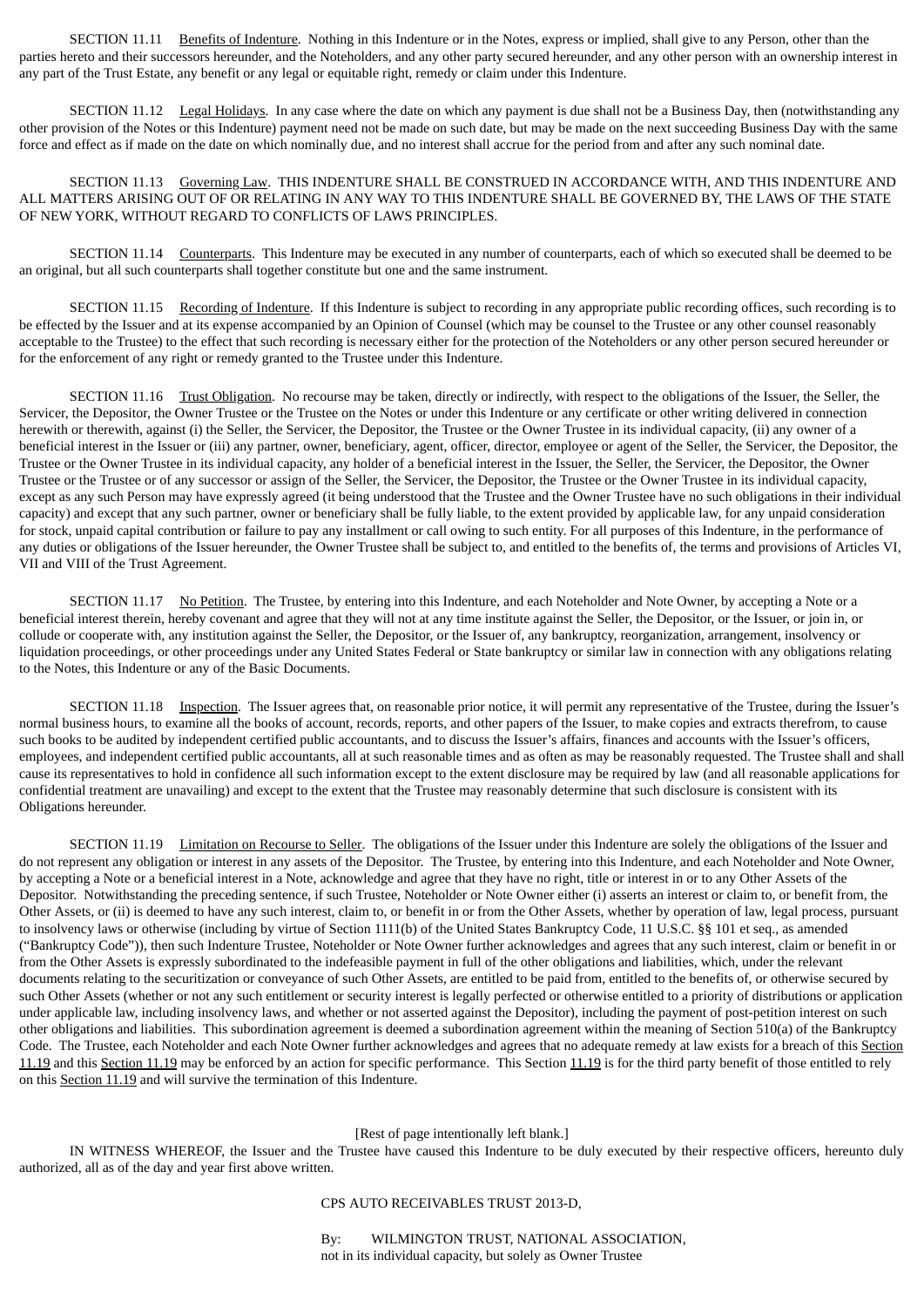By: /s/ DORRI COSTELLO Name: Dorri Costello Title: Assistant Vice President

WELLS FARGO BANK, NATIONAL ASSOCIATION, as Trustee

By: /s/ MARIANNA C. STERSHIC Name: Marianna C. Stershic Title: Vice President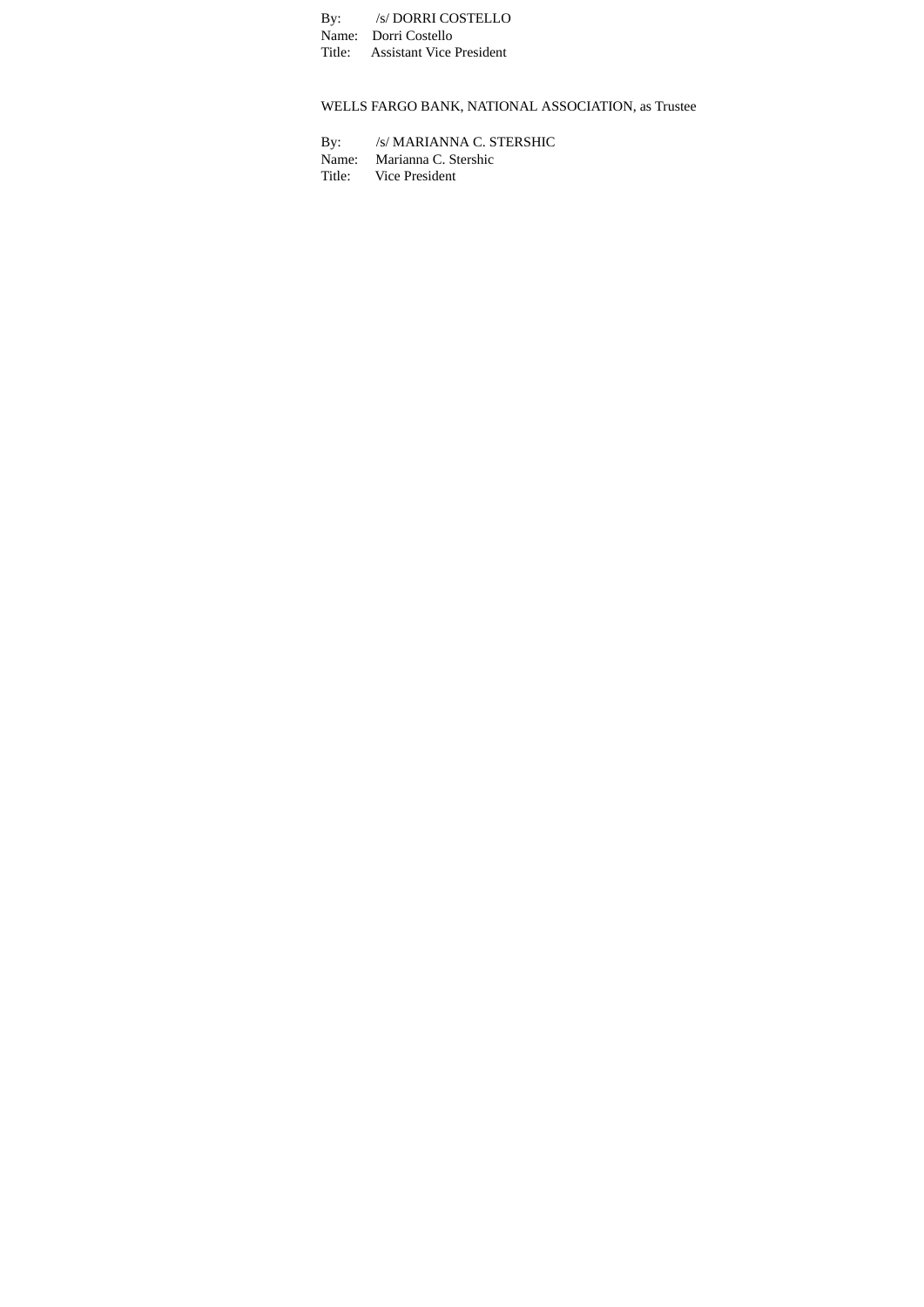## **SALE AND SERVICING**

# **AGREEMENT**

#### **among**

### **CPS AUTO RECEIVABLES TRUST 2013-D, as**

# **Issuer,**

## **CPS RECEIVABLES FIVE LLC, as**

### **Seller,**

### **CONSUMER PORTFOLIO SERVICES, INC.,**

#### **Individually and as Servicer**

**and**

# **WELLS FARGO BANK, NATIONAL ASSOCIATION, as**

**Backup Servicer and Trustee**

**Dated as of December 1, 2013**

SALE AND SERVICING AGREEMENT dated as of December 1, 2013, among CPS AUTO RECEIVABLES TRUST 2013-D, a Delaware statutory trust, as Issuer, CPS RECEIVABLES FIVE LLC, a Delaware limited liability company, as Seller, CONSUMER PORTFOLIO SERVICES, INC., a California corporation, individually and as Servicer, WELLS FARGO BANK, NATIONAL ASSOCIATION, a national banking association, as Backup Servicer and Trustee.

WHEREAS the Issuer desires to purchase a portfolio of receivables arising in connection with motor vehicle retail installment sale contracts and promissory notes and security agreements initially acquired by Consumer Portfolio Services, Inc. through motor vehicle dealers and independent finance companies;

WHEREAS, the Seller has purchased such receivables from Consumer Portfolio Services, Inc. and is willing to sell such receivables to the Issuer;

WHEREAS the Issuer desires to purchase additional receivables arising in connection with motor vehicle retail installment sale contracts and promissory notes and security agreements to be acquired on or after the Closing Date by Consumer Portfolio Services, Inc. through motor vehicle dealers and independent finance companies;

WHEREAS the Seller has agreements to purchase such additional receivables from Consumer Portfolio Services, Inc. and is willing to sell such receivables to the Issuer; and

WHEREAS the Servicer is willing to service all such receivables.

NOW, THEREFORE, in consideration of the premises and the mutual covenants herein contained, the parties hereto agree as follows:

# ARTICLE 1

#### **DEFINITIONS**

SECTION 1.1 Definitions (a) Whenever used in this Agreement, the following words and phrases shall have the following meanings:

"Accountants' Report" means the report of a firm of nationally recognized independent accountants described in Section 4.11.

"Addition Notice" means, with respect to any transfer of Subsequent Receivables to the Trust pursuant to Section 2.2, notice of the Seller's election to transfer Subsequent Receivables to the Trust, such notice to designate the related Subsequent Transfer Date and the approximate principal amount of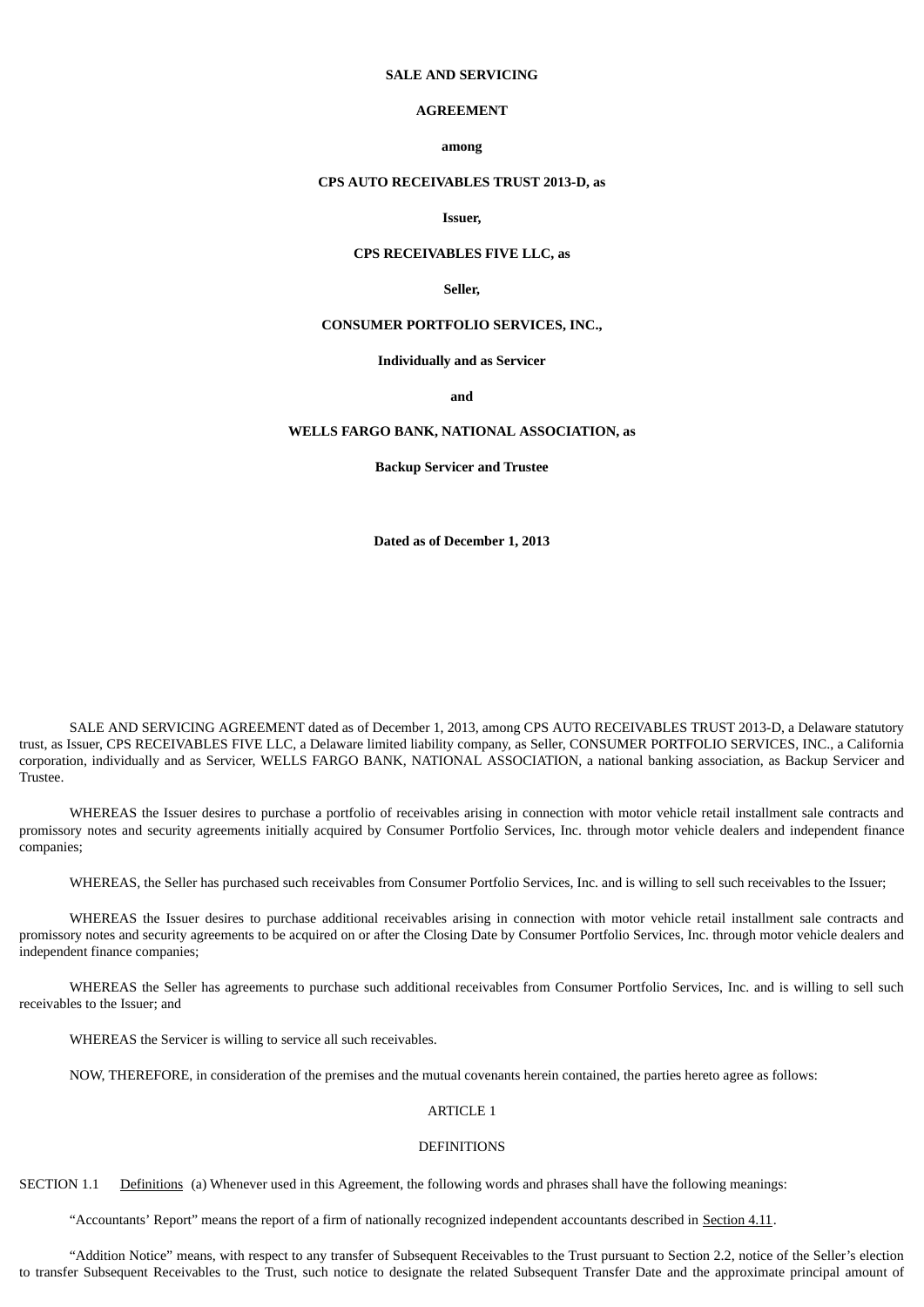Subsequent Receivables to be transferred on such Subsequent Transfer Date.

"Additional Servicing Compensation" shall mean, with respect to a Receivable, any late fees, prepayment charges and other administrative fees or similar charges allowed by applicable law with respect to the Receivables collected (from whatever source) on the Receivables.

"Affiliate" of any Person means any Person who directly or indirectly controls, is controlled by, or is under direct or indirect common control with such Person. For purposes of this definition, the term "control" when used with respect to any Person means the power to direct the management and policies of such Person, directly or indirectly, whether through the ownership of voting securities, by contract or otherwise; and the terms "controlling," "controlled by" and "under common control with" have meanings correlative to the foregoing.

"Aggregate Extension Limitation" has the meaning assigned to such term in Section 4.2.

"Aggregate Note Balance" means, as of any date of determination, the sum of the Class A Note Balance, the Class B Note Balance, the Class C Note Balance, the Class D Note Balance and the Class E Note Balance.

"Agreement" means this Sale and Servicing Agreement, as the same may be amended, supplemented or otherwise modified from time to time in accordance with the terms hereof.

"Amount Financed" means, with respect to a Receivable, the aggregate amount advanced under such Receivable toward the purchase price of the Financed Vehicle and any related costs, including amounts advanced in respect of accessories, insurance premiums, service and warranty contracts, other items customarily financed as part of retail automobile installment sale contracts or promissory notes, and related costs.

"Annual Percentage Rate" or "APR" of a Receivable means the annual percentage rate of finance charges or service charges, as stated in the related Contract.

"Assignment" has the meaning assigned to such term in the Receivables Purchase Agreement.

"Assumption Date" has the meaning specified in Section  $10.3(a)$ .

"Backup Servicer" means Wells Fargo Bank, National Association, in its capacity as Backup Servicer under this Agreement.

"Backup Servicing Fee" means, so long as the Backup Servicer is not then acting as Servicer, the "Monthly Backup Servicing Fee," as reflected on Exhibit H, due and payable on each Payment Date in respect of the immediately preceding Collection Period; provided, however, that on the first Payment Date the Backup Servicer will be entitled to receive an amount equal to Backup Servicing Fee multiplied by a fraction, the numerator of which is the number of days from and including the Closing Date to and including December 31, 2013, and the denominator of which is 360.

"Basic Documents" means this Agreement, each Subsequent Transfer Agreement, the Certificate of Trust, the Trust Agreement, the Indenture, the Receivables Purchase Agreement, each Subsequent Receivables Purchase Agreement, each Assignment, the Lockbox Agreement, the Placement Agency Agreement, the Notes, the Residual Pass-through Certificates and any and all other documents and certificates delivered in connection with the foregoing.

"Business Day" means any day other than a Saturday, a Sunday or a day on which banking institutions in the City of New York, the State of Minnesota, the State of Delaware or the State in which the executive offices of the Servicer are located shall be authorized or obligated by law, executive order, or governmental decree to be closed.

"Casualty" means, with respect to a Financed Vehicle, the total loss or destruction of such Financed Vehicle.

"Certificate Distribution Account" has the meaning assigned to such term in the Trust Agreement.

"Certificate Register" has the meaning assigned to such term in the Trust Agreement.

"Certificate Registrar" has the meaning assigned to such term in the Trust Agreement.

"Class" means the Class A Notes, the Class B Notes, the Class C Notes, the Class D Notes or the Class E Notes as the context requires.

"Class A Final Scheduled Payment Date" means the Payment Date occurring in July 2018.

"Class A Interest Rate" has the meaning assigned to such term in the Indenture.

"Class A Note Balance" on the Closing Date will equal the Original Class A Note Balance and on any date thereafter will equal the Original Class A Note Balance reduced by all distributions of principal previously made in respect of the Class A Notes.

"Class A Notes" has the meaning assigned to such term in the Indenture.

"Class A Parity Deficit Amount" means, with respect to any Payment Date, the excess, if any, of (x) the Class A Note Balance on such Payment Date over (y) the Collateral Balance at the end of the related Collection Period.

"Class B Final Scheduled Payment Date" means the Payment Date occurring in November 2019.

"Class B Interest Rate" has the meaning assigned to such term in the Indenture.

"Class B Note Balance" on the Closing Date will equal the Original Class B Note Balance and on any date thereafter will equal the Original Class B Note Balance reduced by all distributions of principal previously made in respect of the Class B Notes.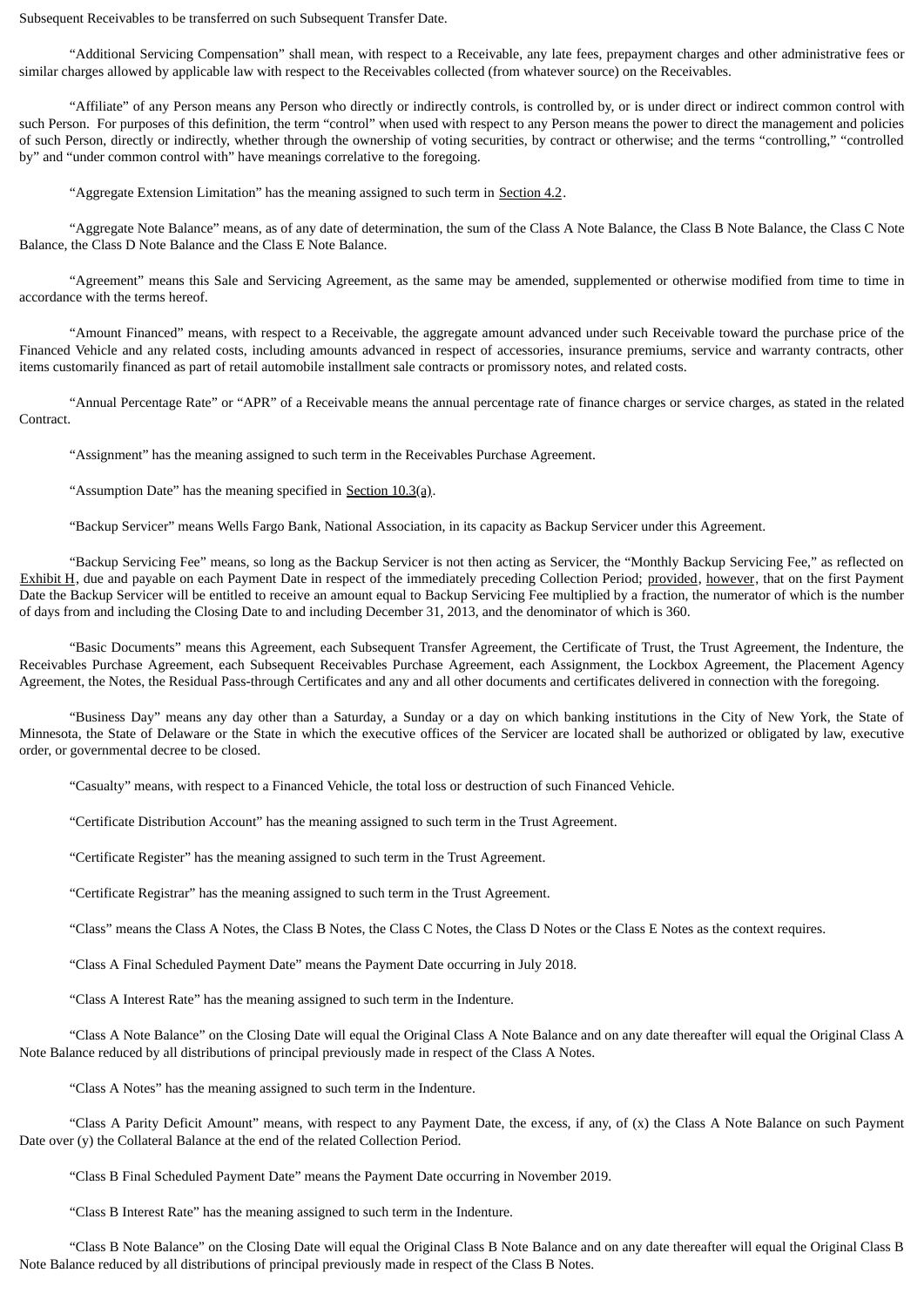"Class B Notes" has the meaning assigned to such term in the Indenture.

"Class B Parity Deficit Amount" means, with respect to any Payment Date, the excess, if any, of (x) the sum of the Class A Note Balance (after giving effect to any reduction thereof to occur on such Payment Date due to any payments of Class A Parity Deficit Amounts on such Payment Date) and the Class B Note Balance on such Payment Date over (y) the Collateral Balance at the end of the related Collection Period.

"Class C Final Scheduled Payment Date" means the Payment Date occurring in November 2019.

"Class C Interest Rate" has the meaning assigned to such term in the Indenture.

"Class C Note Balance" on the Closing Date will equal the Original Class C Note Balance and on any date thereafter will equal the Original Class C Note Balance reduced by all distributions of principal previously made in respect of the Class C Notes.

"Class C Notes" has the meaning assigned to such term in the Indenture.

"Class C Parity Deficit Amount" means, with respect to any Payment Date, the excess, if any, of (x) the sum of the Class A Note Balance and the Class B Note Balance (after giving effect to any reduction thereof to occur on such Payment Date due to any payments of Class A Parity Deficit Amounts and Class B Parity Deficit Amounts on such Payment Date) and the Class C Note Balance on such Payment Date over (y) the Collateral Balance at the end of the related Collection Period.

"Class D Final Scheduled Payment Date" means the Payment Date occurring in November 2019.

"Class D Interest Rate" has the meaning assigned to such term in the Indenture.

"Class D Note Balance" on the Closing Date will equal the Original Class D Note Balance and on any date thereafter will equal the Original Class D Note Balance reduced by all distributions of principal previously made in respect of the Class D Notes.

"Class D Notes" has the meaning assigned to such term in the Indenture.

"Class D Parity Deficit Amount" means, with respect to any Payment Date, the excess, if any, of (x) the sum of the Class A Note Balance, the Class B Note Balance and the Class C Note Balance (after giving effect to any reduction thereof to occur on such Payment Date due to any payments of Class A Parity Deficit Amounts, Class B Parity Deficit Amounts and Class C Parity Deficit Amounts on such Payment Date) and the Class D Note Balance on such Payment Date over (y) the Collateral Balance at the end of the related Collection Period.

"Class E Final Scheduled Payment Date" means the Payment Date occurring in March 2021.

"Class E Interest Rate" has the meaning assigned to such term in the Indenture.

"Class E Note Balance" on the Closing Date will equal the Original Class E Note Balance and on any date thereafter will equal the Original Class E Note Balance reduced by all distributions of principal previously made in respect of the Class E Notes.

"Class E Notes" has the meaning assigned to such term in the Indenture.

"Class E Parity Deficit Amount" means, with respect to any Payment Date, the excess, if any, of (x) the sum of the Class A Note Balance, the Class B Note Balance, the Class C Note Balance and the Class D Note Balance (after giving effect to any reduction thereof to occur on such Payment Date due to any payments of Class A Parity Deficit Amounts, Class B Parity Deficit Amounts, Class C Parity Deficit Amounts and Class D Parity Deficit Amounts on such Payment Date) and the Class E Note Balance on such Payment Date over (y) the Collateral Balance at the end of the related Collection Period.

"Closing Date" means December 18, 2013.

"Code" has the meaning specified in Section  $3.2(b)$ .

"Collateral" has the meaning assigned to such term in the Indenture.

"Collateral Balance" means, as of any date of determination, the sum of (i) the Pool Balance as of such date, and (ii) the Pre-Funded Amount as of such date.

"Collection Account" means the account designated as such, established and maintained pursuant to Section 5.1(a).

"Collection Period" means, with respect to each Payment Date, the calendar month preceding the calendar month in which such Payment Date occurs. Any amount stated "as of the close of business on the last day of a Collection Period" shall give effect to the following calculations as determined as of the end of the day on such last day: (i) all applications of collections, and (ii) all distributions.

"Collection Policy" means the collection policies of the Seller/Servicer, which are the practices and procedures employed in the servicing of Receivables as of the Closing Date, as described in  $Exhibit E$  hereto.

"Consumer Lender" means a Person that is licensed under applicable law to originate loans to natural persons resident in one or more of the States within the United States of America and authorized by CPS to participate in its direct lending program, but shall not include CPS or any of its Affiliates.

"Contract" means a motor vehicle retail installment sale contract or an installment promissory note and security agreement, in each case relating to the sale or refinancing of new or used automobiles, light duty trucks, vans or minivans, and any other documents related thereto from time to time.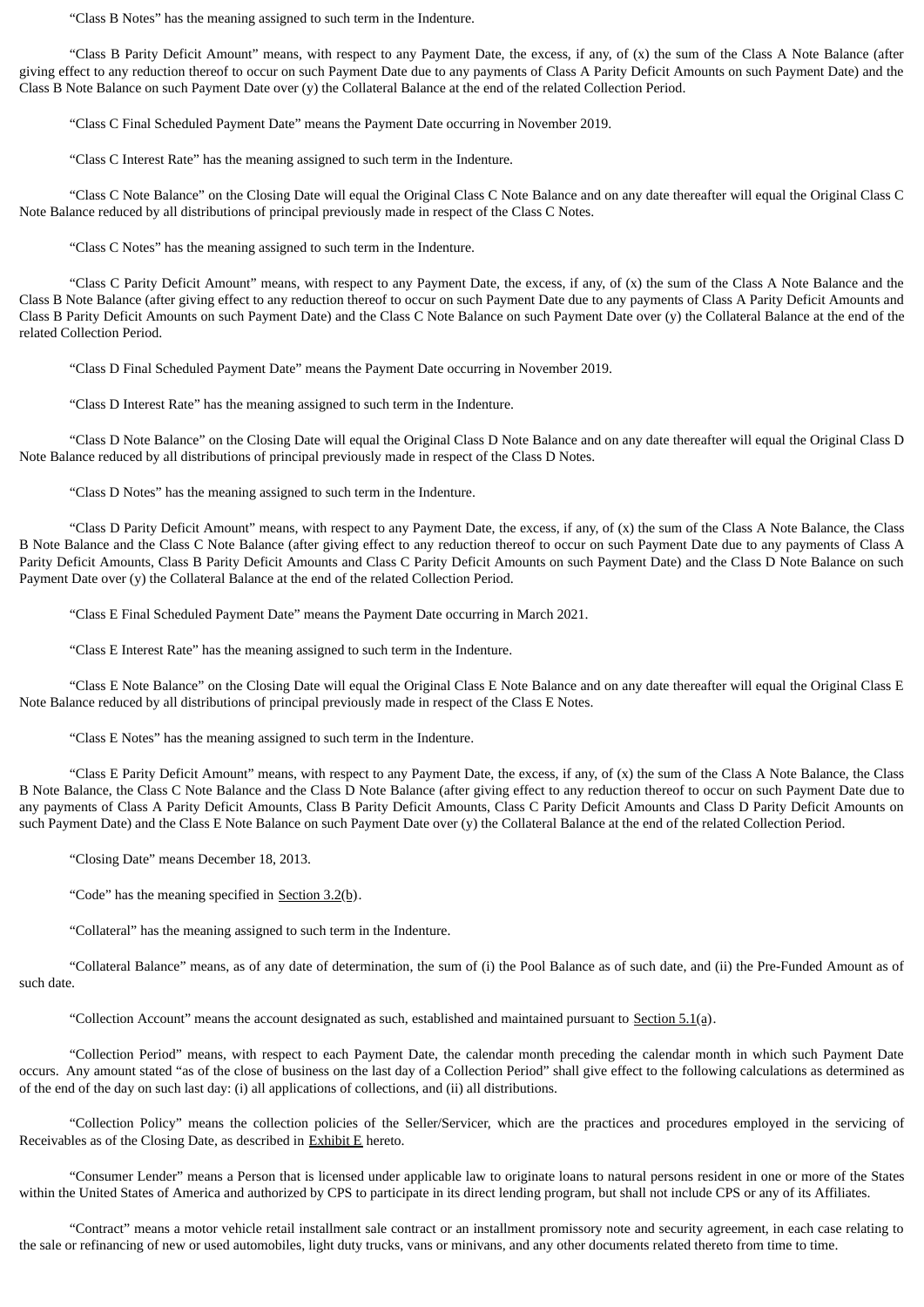"Controlling Class" means (i) so long as any Class A Notes are Outstanding, the Class A Notes, (ii) after payment in full of the Class A Notes, so long as any Class B Notes are Outstanding, the Class B Notes, (iii) after payment in full of the Class A Notes and the Class B Notes, so long as any Class C Notes are Outstanding, the Class C Notes, (iv) after payment in full of the Class A Notes, the Class B Notes and the Class C Notes, so long as any Class D Notes are Outstanding, the Class D Notes and (v) after payment in full of the Class A Notes, the Class B Notes, the Class C Notes and the Class D Notes, so long as any Class E Notes are Outstanding, the Class E Notes.

"Corporate Trust Office" means (i) with respect to the Owner Trustee, the principal corporate trust office of the Owner Trustee, which at the time of execution of this agreement is Rodney Square North, 1100 N. Market Street, Wilmington, Delaware 19890-0001, and (ii) with respect to the Trustee, the principal corporate trust office of the Trustee, which at the time of execution of this agreement is Sixth Street and Marquette Avenue, MAC N9311-161, Minneapolis, Minnesota, 55479, Attention: Corporate Trust Services/Asset Backed Administration – CPS 2013-D.

"CPS" means Consumer Portfolio Services, Inc., a California corporation and its successors.

"Cram Down Loss" means, with respect to a Receivable (other than a Liquidated Receivable), if a court of appropriate jurisdiction in an insolvency proceeding issues a ruling that reduces the amount owed on a Receivable or otherwise modifies or restructures the Scheduled Receivable Payments to be made thereon, an amount equal to the sum of (a) the Principal Balance of the Receivable immediately prior to such order minus the Principal Balance of such Receivable as so reduced, modified or restructured, plus (b) if such court shall have issued an order reducing the effective rate of interest on such Receivable, an amount equal to the excess of (i) the net present value (using as a discount rate a rate equal to the adjusted APR on such Receivable) of the Scheduled Receivable Payments as so modified or restructured over (ii) the net present value (using as a discount rate a rate equal to the original APR on such Receivable) of the Scheduled Receivable Payments as so modified or restructured. A Cram Down Loss will be deemed to have occurred on the date of issuance of such order.

"Cumulative Net Losses" means, as of any date of determination, the aggregate cumulative principal amount of all Receivables that have become Liquidated Receivables since the Initial Cutoff Date, net of all Net Liquidation Proceeds and Recoveries with respect to such Receivables as of last day of the most recently ended Collection Period.

"Cumulative Net Loss Rate" means, as of any date of determination, a rate expressed as a percentage equal to a fraction (I) the numerator of which is the Cumulative Net Losses with respect to all Receivables and (II) the denominator of which is the Original Pool Balance.

"Cutoff Date" means the Initial Cutoff Date (in the case of the Initial Receivables) or the applicable Subsequent Cutoff Date (in the case of a Subsequent Receivable), as applicable.

"Dealer" means, with respect to a Receivable, the seller of the related Financed Vehicle, who originated and assigned such Receivable to CPS.

"Defaulted Texas Receivables" means Receivables the related Obligors of which reside in the State of Texas or the related Financed Vehicles of which are located in the State of Texas and as to which more than 10% of a Scheduled Receivable Payment of more than ten dollars shall have become 90 or more days delinquent as of the end of a Collection Period, and which are subject to repurchase pursuant to Section 4.16.

"Deficiency Claim Amount" has the meaning set forth in Section  $5.5(a)$ .

"Deficiency Notice" has the meaning set forth in  $Section 5.5(a)$ .

"Delinquency Ratio" means, as of any date of determination, a rate expressed as a percentage equal to a fraction (I) the numerator of which is the aggregate Principal Balance of all Receivables that are Delinquent Receivables as of the last day of the most recently ended Collection Period and (II) the denominator of which is the aggregate Principal Balance of all Receivables as of the last day of the most recently ended Collection Period.

"Delinquent Receivable" means any Contract as to which more than ten percent (10%) of the Scheduled Receivable Payment is more than 30 days contractually delinquent as of the last day of the most recently ended Collection Period, including any Contract for which the related Financed Vehicle has been repossessed and the proceeds thereof have not yet been realized by the Servicer.

"Delivery" means, when used with respect to Trust Account Property (terms used in the following provisions that are not otherwise defined are used as defined in Articles 8 and 9 of the UCC):

(i) in the case of such Trust Account Property consisting of security entitlements not covered by the following paragraphs in this definition of Delivery, by (1) causing the Trustee or related securities intermediary to indicate by book-entry that a financial asset related to such securities entitlement has been credited to the related Trust Account and (2) causing the Trustee or related securities intermediary to indicate that the Trustee is the sole entitlement holder of each such securities entitlement and causing the Trustee or related securities intermediary to agree that it will comply with entitlement orders originated by the Trustee with respect to each such security entitlement without further consent by the Issuer;

(ii) in the case of each certificated security (other than a clearing corporation security (as defined below)) or instrument by: (1) the delivery of such certificated security or instrument to the Trustee or related securities intermediary registered in the name of the Trustee or related securities intermediary or its respective affiliated nominee or endorsed to the Trustee or related securities intermediary in blank; (2) causing the Trustee or related securities intermediary to continuously indicate by book-entry that such certificated security or instrument is credited to the related Trust Account; and (3) the Trustee or related securities intermediary maintaining continuous possession of such certificated security or instrument;

(iii) in the case of each uncertificated security (other than a clearing corporation security (as defined below)), by causing: (1) such uncertificated security to be continuously registered in the books of the issuer thereof to the Trustee or related securities intermediary; and (2) the Trustee or related securities intermediary to continuously indicate by book-entry that such uncertificated security is credited to the related Trust Account;

(iv) in the case of each security in the custody of or maintained on the books of a clearing corporation (a "clearing corporation security"), by causing: (1) the relevant clearing corporation to credit such clearing corporation security to the securities account of the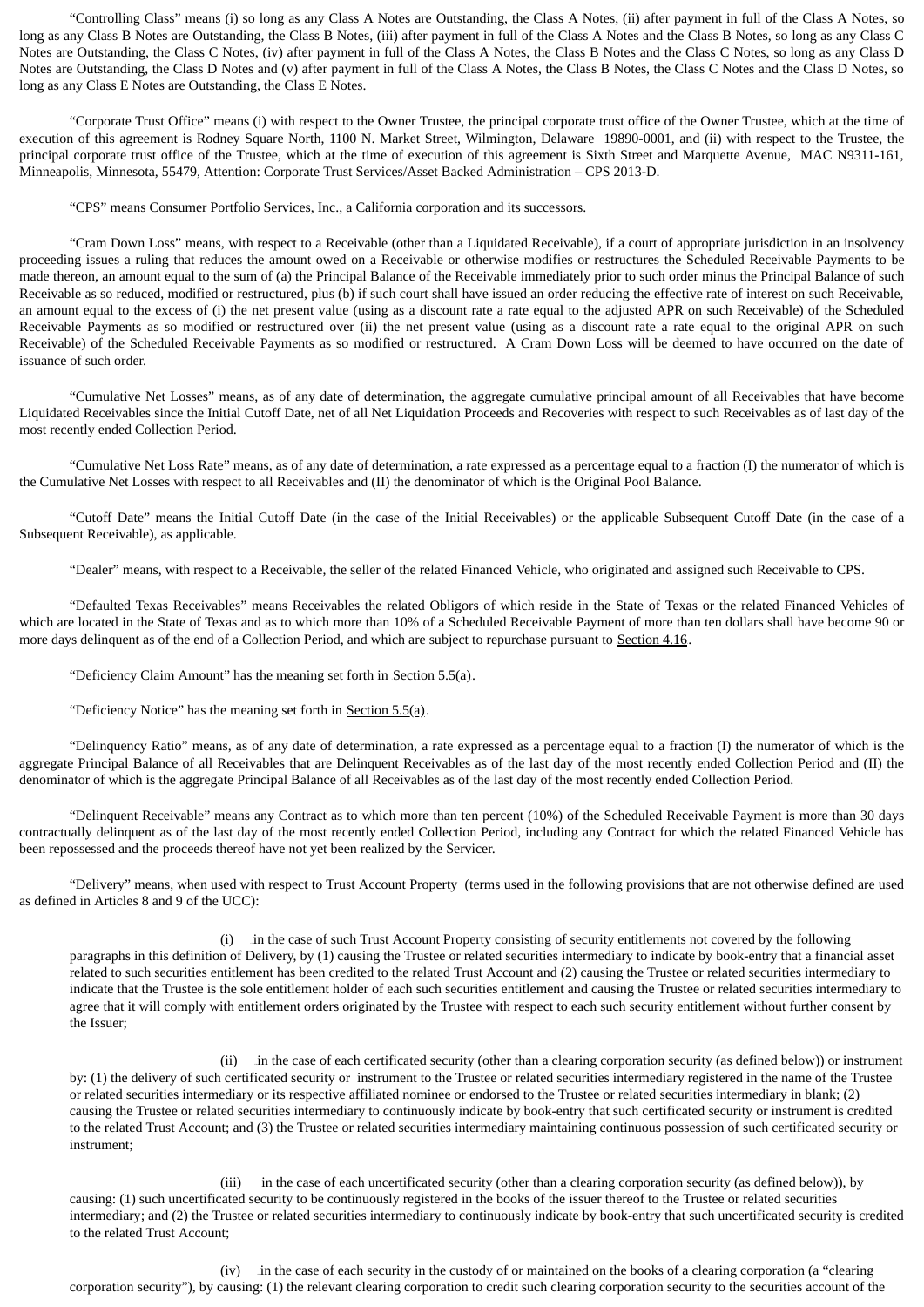Trustee or related securities intermediary at such clearing corporation; and (2) the Trustee or related securities intermediary to continuously indicate by book-entry that such clearing corporation security is credited to the related Trust Account;

(v) in the case of each security issued or guaranteed by the United States of America or agency or instrumentality thereof (other than a security issued by the Government National Mortgage Association) representing a full faith and credit obligation of the United States of America and that is maintained in book-entry records of the Federal Reserve Bank of New York ("FRBNY") (each such security, a "government security"), by causing: (1) the creation of a security entitlement to such government security by the credit of such government security to the securities account of the Trustee or related securities intermediary at the FRBNY; and (2) the Trustee or related securities intermediary to continuously indicate by book-entry that such government security is credited to the related Trust Account.

(vi) in each case of delivery contemplated pursuant to clauses (ii) through (v) hereof, the Trustee shall make appropriate notations on its records, and shall cause the same to be made on the records of its nominees, indicating that such Trust Property which constitutes a security is held in trust pursuant to and as provided in this Agreement.

"Determination Date" means the earlier of (i) the seventh Business Day of each calendar month and (ii) the fifth Business Day preceding the related Payment Date.

"Eligible Account" means a segregated direct deposit or trust account maintained with a depository institution organized under the laws of the United States of America, or any of the States thereof, or the District of Columbia, so long as (i) the long-term unsecured debt of such depository institution shall have a credit rating from Standard & Poor's of at least BBB and from Moody's in one of its generic rating categories that signifies investment grade and (ii) such depository institutions' deposits are insured by the FDIC.

"Eligible Investments" mean book-entry securities, negotiable instruments or securities represented by instruments in registered form which evidence:

(i) direct obligations of, and obligations fully guaranteed as to the full and timely payment by, the United States of America;

(ii) demand deposits, time deposits or certificates of deposit of any depository institution or trust company incorporated under the laws of the United States of America or any State thereof (or any domestic branch of a foreign bank) and subject to supervision and examination by Federal or State banking or depository institution authorities; provided, however, that at the time of the investment or contractual commitment to invest therein, the commercial paper or other short-term unsecured debt obligations (other than such obligations the rating of which is based on the credit of a Person other than such depository institution or trust company) thereof shall be rated "A-1+" by Standard & Poor's and "Prime-1" by Moody's;

(iii) commercial paper that, at the time of the investment or contractual commitment to invest therein, is rated "A-1+" by Standard & Poor's and "Prime-1" by Moody's;

(iv) bankers' acceptances issued by any depository institution or trust company referred to in clause (ii) above;

(v) repurchase obligations with respect to any security that is a direct obligation of, or fully guaranteed as to the full and timely payment by, the United States of America or any agency or instrumentality thereof the obligations of which are backed by the full faith and credit of the United States of America, in either case entered into with (a) a depository institution or trust company (acting as principal) described in clause (ii) or (b) a depository institution or trust company whose commercial paper or other short term unsecured debt obligations are rated "A-1+" by Standard & Poor's and "Prime-1" by Moody's and long term unsecured debt obligations are rated "AAA" by Standard & Poor's and "Aaa" by Moody's;

(vi) money market mutual funds registered under the Investment Company Act of 1940, as amended, having a rating, at the time of such investment, from each of Standard & Poor's and Moody's in the highest investment category granted thereby; and

(vii) any other investment as to which the Rating Agency Condition is satisfied;

provided that, an Eligible Investment must have a fixed principal amount due at maturity and, if rated by Standard & Poor's, must not have an "r" suffix attached to the rating.

Any of the foregoing Eligible Investments may be purchased by or through the Owner Trustee or the Trustee or any of their respective Affiliates.

"Eligible Servicer" means a Person that, at the time of its appointment as Servicer, (i) has a net worth of not less than \$50,000,000, (ii) is servicing a portfolio of motor vehicle retail installment sale contracts and/or motor vehicle loans, (iii) is legally qualified, and has the capacity, to service the Receivables, (iv) has demonstrated the ability to service a portfolio of motor vehicle retail installment sale contracts and/or motor vehicle loans similar to the Receivables professionally and competently in accordance with standards of skill and care that are consistent with prudent industry standards and (v) is qualified and entitled to use pursuant to a license or other written agreement, and agrees to maintain the confidentiality of, the software which the Servicer uses in connection with performing its duties and responsibilities under this Agreement or obtains rights to use, or develops at its own expense, software which is adequate to perform its duties and responsibilities under this Agreement.

"ERISA" has the meaning specified in Section  $3.2(b)$ .

"Event of Default" has the meaning specified in the Indenture.

"FDIC" means the Federal Deposit Insurance Corporation.

"Final Scheduled Payment Date" means with respect to the Class A Notes, the Class A Final Scheduled Payment Date, with respect to the Class B Notes, the Class B Final Scheduled Payment Date, with respect to the Class C Notes, the Class C Final Scheduled Payment Date, with respect to the Class D Notes, the Class D Final Scheduled Payment Date and with respect to the Class E Notes, the Class E Final Scheduled Payment Date.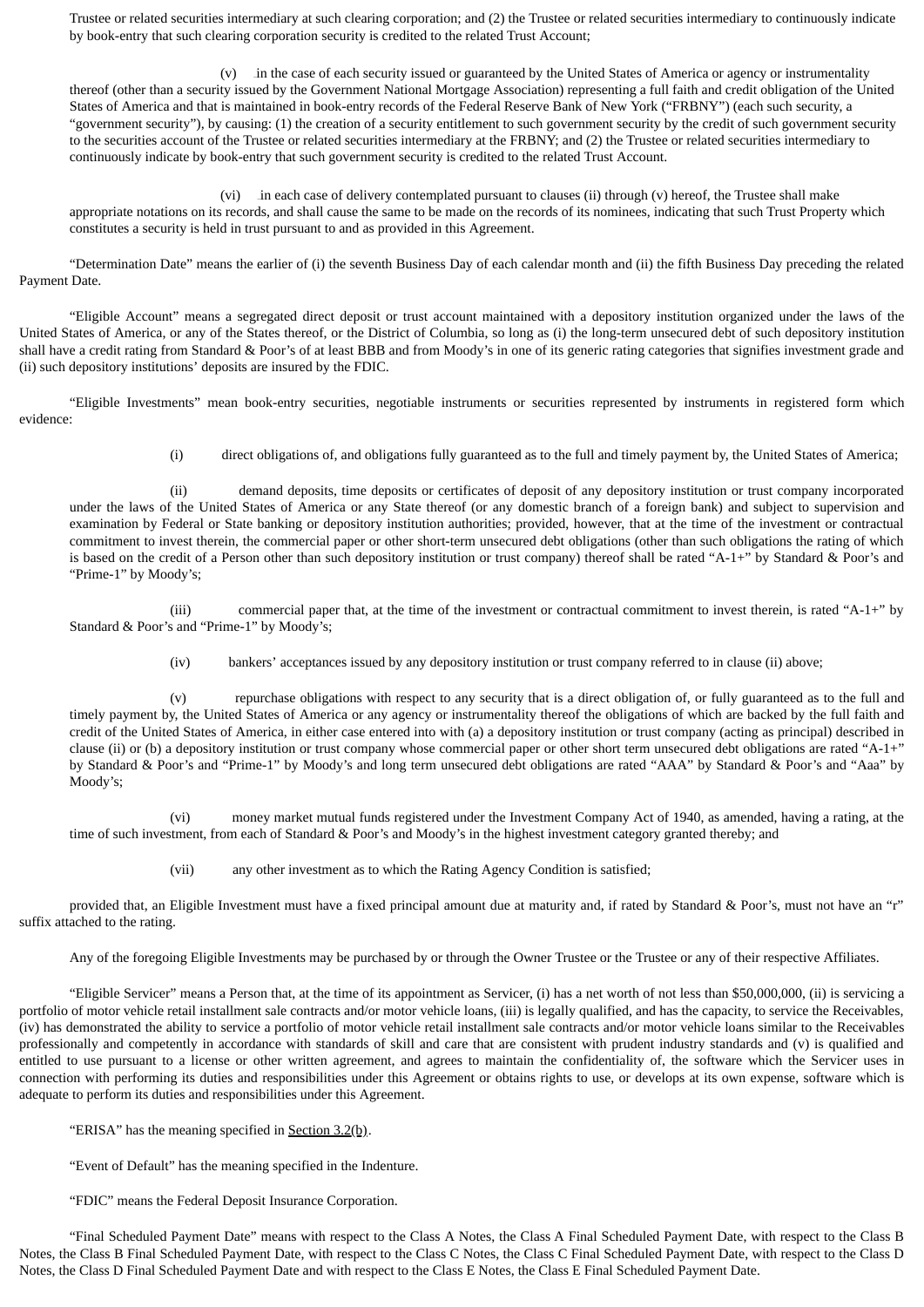"Financed Vehicle" means a new or used automobile, light truck, van or minivan, together with all accessions thereto, securing an Obligor's indebtedness under a Receivable.

"Fireside" means Fireside Bank, a California corporation.

"Funding Period" means the period beginning on and including the Closing Date and ending on the first to occur of (a) the first date on which the amount on deposit in the Pre-Funding Account (after giving effect to any transfers therefrom in connection with the transfer of Subsequent Receivables to the Issuer on such date) is less than \$100,000, (b) the date on which an Event of Default or a Servicer Termination Event occurs, (c) the date on which an Insolvency Event occurs with respect to the Seller, and (d) January 31, 2014.

"Indenture" means the Indenture dated as of December 1, 2013, between the Issuer and Wells Fargo Bank, National Association, as trustee, as the same may be amended, supplemented or otherwise modified from time to time in accordance with the terms thereof.

"Initial Cutoff Date" means the close of business on November 30, 2013.

"Initial Receivable" means each Contract related to a Financed Vehicle transferred to the Issuer pursuant to Section 2.1, which, as of the Closing Date, is listed on Schedule A (which Schedule A may be in the form of an electronic file), and all rights and obligations thereunder, except for Initial Receivables that shall have become Purchased Receivables or Sold Receivables.

"Initial Spread Account Deposit" means \$1,196,005.16.

"Initial Trust Property" means the property and proceeds conveyed pursuant to Section 2.1.

"Insolvency Event" means, with respect to a specified Person, (a) the institution of a proceeding or the filing of a petition against such Person seeking the entry of a decree or order for relief by a court having jurisdiction in the premises in respect of such Person or any substantial part of its property in an involuntary case under any applicable Federal or State bankruptcy, insolvency or other similar law now or hereafter in effect, or the appointment of a receiver, liquidator, assignee, custodian, trustee, sequestrator or similar official for such Person or for any substantial part of its property, or ordering the winding-up or liquidation of such Person's affairs, and such petition, decree or order shall remain unstayed and in effect for a period of 60 consecutive days; or (b) the commencement by such Person of a voluntary case under any applicable Federal or State bankruptcy, insolvency or other similar law now or hereafter in effect, or the consent by such Person to the entry of an order for relief in an involuntary case under any such law, or the consent by such Person to the appointment of or taking possession by, a receiver, liquidator, assignee, custodian, trustee, sequestrator, or similar official for such Person or for any substantial part of its property, or the making by such Person of any general assignment for the benefit of creditors, or the failure by such Person generally to pay its debts as such debts become due, or the taking of action by such Person in furtherance of any of the foregoing.

"Insurance Policy" means, with respect to a Receivable, any insurance policy (including the insurance policies described in Section 4.4) benefiting the holder of the Receivable providing loss or physical damage, credit life, credit disability, theft, mechanical breakdown or similar coverage with respect to the Financed Vehicle or the Obligor.

"Interest Rate" means the Class A Interest Rate, the Class B Interest Rate, the Class C Interest Rate, the Class D Interest Rate or the Class E Interest Rate, as applicable.

"Investment Earnings" means, with respect to any Payment Date and any Trust Account, the investment earnings on amounts on deposit in such Trust Account during the related Collection Period and deposited into the Collection Account on such Payment Date pursuant to Section 5.1(f).

"Issuer" means CPS Auto Receivables Trust 2013-D.

"Lien" means a security interest, lien, charge, pledge, equity, or encumbrance of any kind, other than tax liens, storage liens, mechanics' liens and any liens that attach to the respective Receivable by operation of law.

"Lien Certificate" means, with respect to a Financed Vehicle, an original certificate of title, certificate of lien or other notification (paper or electronic) issued by the Registrar of Titles of the applicable state (or by a third-party service provider authorized by the Registrar of Titles) to a secured party that indicates that the lien of the secured party on the Financed Vehicle is recorded with the State for purposes of establishing the existence and priority of a secured party's Lien on the Financed Vehicle. In any jurisdiction in which the original certificate of title is required to be given to the registered owner of the Financed Vehicle, the term "Lien Certificate" shall mean only a certificate or notification, paper or electronic, issued to a secured party.

"Liquidated Receivable" means, as of any date of determination, any Receivable as to which any of the following first occurs: (i) the related Financed Vehicle has been sold by the Servicer; (ii) the related Financed Vehicle has been repossessed and 90 days have elapsed since the date of such repossession, (iii) more than 10% of a Scheduled Receivable Payment of more than ten dollars shall have become 120 (or, if the related Financed Vehicle has been repossessed, 210) or more days delinquent as of the end of a Collection Period, (iv) with respect to which proceeds have been received which, in the Servicer's judgment, constitute the final amounts recoverable in respect of such Receivable; (v) the related Obligor has filed for bankruptcy under Federal or state law and the Servicer has determined that its loss is known; or (vi) such Receivable becomes a Sold Receivable.

"Lockbox Account" means a direct deposit account maintained on behalf of the Trustee by the Lockbox Bank pursuant to Section  $4.2(b)$ .

"Lockbox Agreement" means the Deposit Account Agreement, dated as of December 18, 2013 by and among the Lockbox Processor, the Lockbox Bank, the Servicer, the Issuer and the Trustee, as such agreement may be amended, supplemented or otherwise modified from time to time, unless the Trustee shall cease to be a party thereunder, or such agreement shall be terminated in accordance with its terms, in which event "Lockbox Agreement" shall mean such other replacement agreement therefor among the Servicer, the Trustee, the Lockbox Bank and the Lockbox Processor.

"Lockbox Bank" means, as of any date, Wells Fargo Bank, National Association or another depository institution named by the Servicer and acceptable to the Trustee at which the Lockbox Account is established and maintained as of such date.

"Lockbox Processor" means Wells Fargo Bank, National Association and its successors and assigns.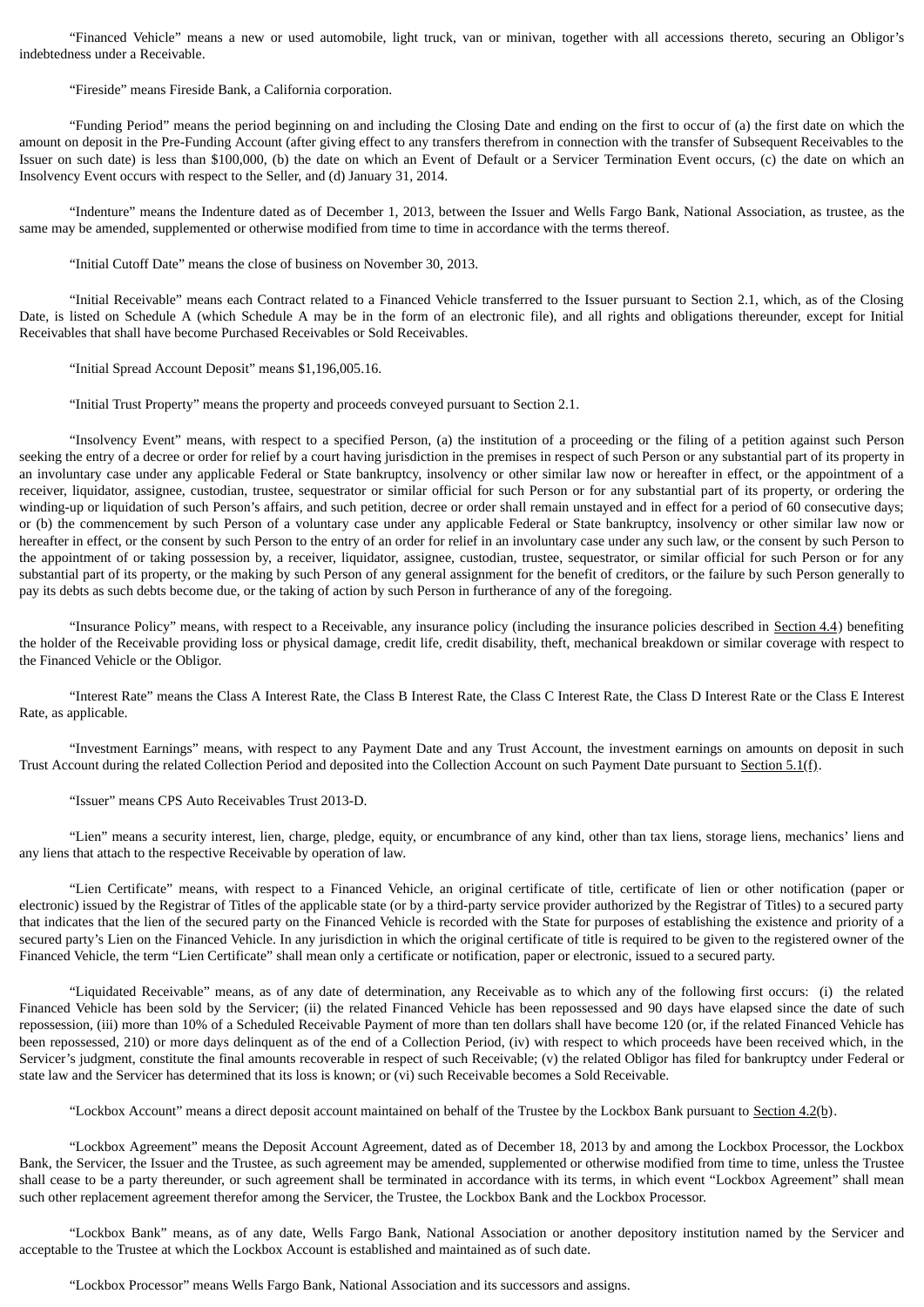"LTV" means, with respect to any Receivable, the ratio, at the time of origination, of (i) the amount financed of such Receivable to (ii) the wholesale book value of the related Financed Vehicle as set forth in the Kelly Blue Book®, the NADA Official Used Car Guide® or the Black Book Wholesale Average Condition.

"Majority Certificateholders" has the meaning assigned to such term in the Trust Agreement.

"Mandatory Redemption Date" means the first Payment Date occurring on or after the last day of the Funding Period.

"Minimum Sale Price" means (i) with respect to a Receivable (x) that has become 120 to 210 days delinquent or (y) that has become greater than 210 days delinquent and with respect to which the related Financed Vehicle has been repossessed by the Servicer and has not yet been sold at auction, the greater of (A) 55% multiplied by the Principal Balance of such Receivable and (B) the product of the three month rolling average recovery rate (expressed as a percentage) for the Servicer in its liquidation of all receivables for which it acts as servicer, either pursuant to this Agreement or otherwise, multiplied by the Principal Balance of such Receivable or (ii) with respect to a Receivable (x) the related Financed Vehicle of which has been repossessed by the Servicer and has been sold at auction and the Net Liquidation Proceeds for which have been deposited in the Collection Account, or (y) that has become greater than 210 days delinquent and the related Financed Vehicle of which has not been repossessed by the Servicer despite the Servicer's diligent efforts, consistent with its servicing obligations, to repossess the Financed Vehicle, \$1.

"Moody's" means Moody's Investors Service, Inc., or its successor.

"Net Liquidation Proceeds" means, with respect to a Liquidated Receivable, all amounts realized with respect to such Receivable during the Collection Period in which such Receivable became a Liquidated Receivable, including any Sale Amounts, net of (i) reasonable expenses incurred by the Servicer in connection with the collection of such Receivable and any repossession and disposition of the Financed Vehicle and (ii) amounts that are required to be refunded to the Obligor on such Receivable; provided, however, that the Net Liquidation Proceeds with respect to any Receivable shall in no event be less than zero.

"Non-United States Investor" has the meaning assigned to such term in the Trust Agreement.

"Note Balance" means, with respect to the Class A Notes, the Class A Note Balance, with respect to the Class B Notes, the Class B Note Balance, with respect to the Class C Notes, the Class C Note Balance, with respect to the Class D Notes, the Class D Note Balance and with respect to the Class E Notes, the Class E Note Balance.

"Note Majority" means the Holders collectively evidencing more than 50% of the aggregate outstanding Note Balance for each Class of Notes.

"Note Paying Agent" has the meaning assigned to such term in the Indenture.

"Note Prepayment Amount" means an amount equal to the Pre-Funded Amount on the Mandatory Redemption Date (after giving effect to any application thereof to acquire Subsequent Receivables on the last day of the Funding Period).

"Note Register" has the meaning assigned to such term in the Indenture.

"Note Registrar" has the meaning assigned to such term in the Indenture.

"Noteholder" or "Holder" has the meaning assigned to such term in the Indenture.

"Noteholders' Interest Carryover Shortfall" means, with respect to any Payment Date, for each Class of Notes, the excess of the Noteholders' Interest Distributable Amount for such Class of Notes for the preceding Payment Date over the amount that was actually deposited in the Collection Account on such preceding Payment Date on account of the Noteholders' Interest Distributable Amount for such Class of Notes.

"Noteholders' Interest Distributable Amount" means, with respect to any Payment Date and any Class of Notes, the sum of (i) the Noteholders' Monthly Interest Distributable Amount for such Class of Notes for such Payment Date, (ii) the Noteholders' Interest Carryover Shortfall for such Classes of Notes for such Payment Date and (iii) interest on such Noteholders' Interest Carryover Shortfall for such Class of Notes, to the extent permitted by law, at the applicable Interest Rate from and including the preceding Payment Date to but excluding the current Payment Date.

"Noteholders' Monthly Interest Distributable Amount" means for each Class of Notes (i) for the first Payment Date, an amount equal to the product of (1) the Interest Rate for such Class of Notes, (2) the Original Class Note Balance for such Class of Notes, and (3) a fraction, the numerator of which is the number of days from and including the Closing Date to and including January 14, 2014, and the denominator of which is 360; and (ii) for any Payment Date after the first Payment Date, an amount equal to the product of (1) one-twelfth of the Interest Rate for such Class of Notes and (2) the Note Balance for such Class of Notes as of the close of the preceding Payment Date (after giving effect to all distributions on account of principal on such preceding Payment Date).

"Noteholders' Principal Distributable Amount" means, with respect to any Payment Date, the excess, if any, of (x) the Aggregate Note Balance (after giving effect to any reduction thereof to occur on such Payment Date due to any payments of Class A Parity Deficit Amounts, Class B Parity Deficit Amounts, Class C Parity Deficit Amounts, Class D Parity Deficit Amounts and Class E Parity Deficit Amounts on such Payment Date) over (y)(i) the Collateral Balance as of the end of the related Collection Period less (ii) the Target Pool Overcollateralization Amount. On any Payment Date after the acceleration of the Notes pursuant to Section 5.2 of the Indenture, the Noteholders' Principal Distributable Amount shall be the Aggregate Note Balance.

"Notes" means the Class A Notes, the Class B Notes, the Class C Notes, the Class D Notes and the Class E Notes, collectively.

"Obligor" on a Receivable means the purchaser or co-purchasers of the Financed Vehicle and any other Person who owes payments under the Receivable.

"Officer's Certificate" means a certificate signed by the chairman of the board, the president, any vice chairman of the board, any vice president, the treasurer, the controller or assistant treasurer or any assistant controller, secretary or assistant secretary of CPS, the Seller or the Servicer, as appropriate.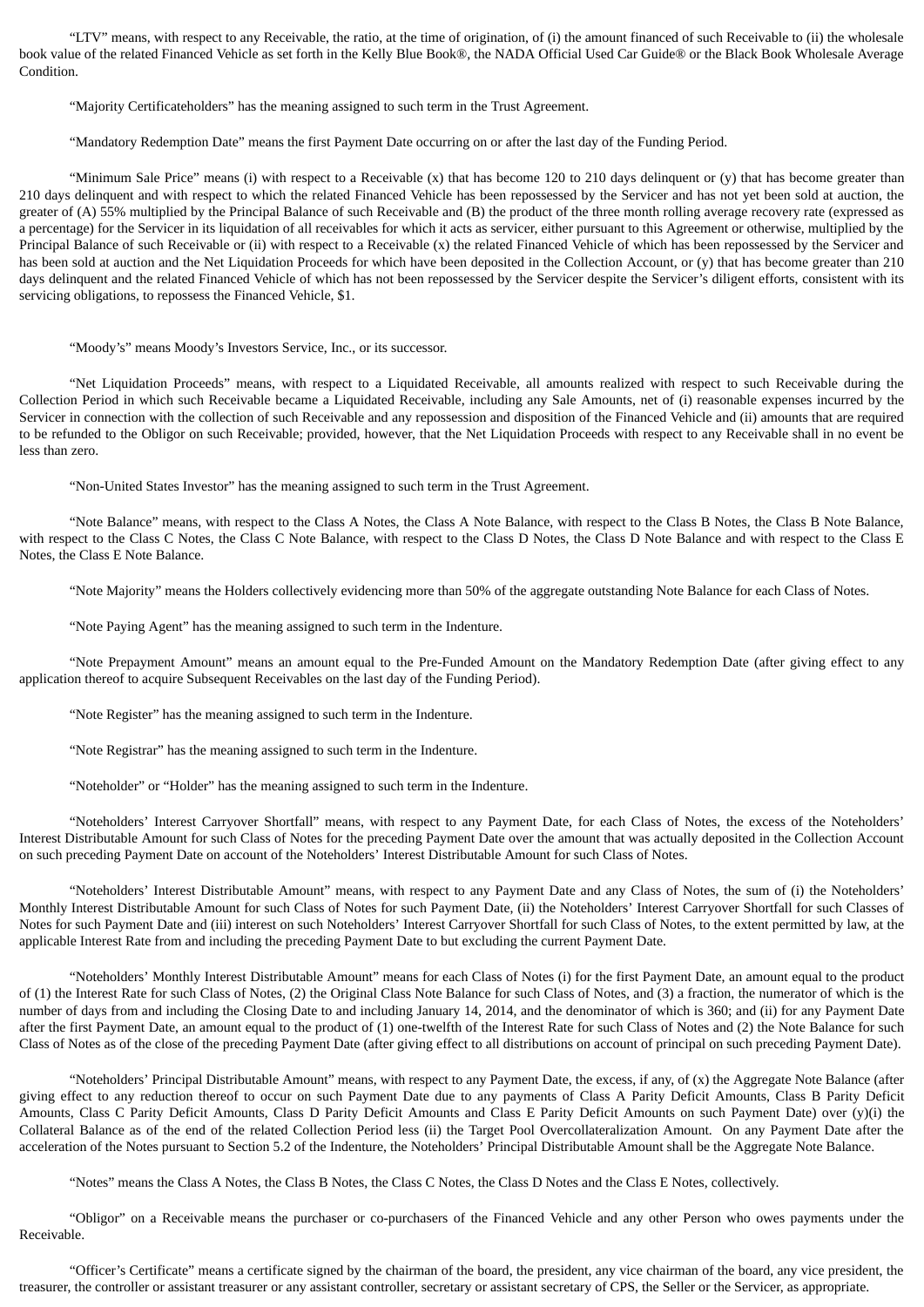"Opinion of Counsel" means a written opinion of counsel who may but need not be counsel to the Seller or the Servicer, which counsel shall be reasonably acceptable to the Trustee and which opinion shall be acceptable in form and substance to the Trustee.

"Original Class A Note Balance" means \$136,330,000.

"Original Class B Note Balance" means \$21,500,000.

"Original Class C Note Balance" means \$10,980,000.

"Original Class D Note Balance" means \$9,150,000.

"Original Class E Note Balance" means \$5,040,000.

"Original Collateral Balance" means the (i) aggregate Principal Balance of the Initial Receivables as of the Initial Cutoff Date and (ii) the initial Pre-Funded Amount.

"Original Pool Balance" means, as of any date of determination, the sum of (i) the Pool Balance as of the Initial Cutoff Date (\$119,600,516.24) and (ii) the aggregate Principal Balance of Subsequent Receivables, if any, as of their respective Subsequent Cutoff Dates.

"Other Conveyed Property" means all property conveyed by the Seller to the Trust pursuant to Sections  $2.1(p)$  through (j) of this Agreement and Sections  $2.2(a)(ii)$  through  $(x)$ .

"Outstanding" has the meaning assigned to such term in the Indenture.

"Owner Trust Estate" has the meaning assigned to such term in the Trust Agreement.

"Owner Trustee" means Wilmington Trust, National Association, not in its individual capacity but solely as Owner Trustee under the Trust Agreement, its successors in interest or any successor Owner Trustee under the Trust Agreement.

"Payment Date" means, with respect to each Collection Period, the 15th day of the following calendar month, or if such day is not a Business Day, the immediately following Business Day, commencing on January 15, 2014.

"Pending Litigation" means the litigation matters that are described under "CPS – Recent Developments" in the Confidential Private Placement Memorandum dated as of December 10, 2013.

"Percentage Interest" has the meaning assigned to such term in the Trust Agreement.

"Person" means any individual, corporation, estate, partnership, limited liability company, joint venture, association, joint stock company, trust (including any beneficiary thereof), unincorporated organization or government or any agency or political subdivision thereof.

"Placement Agency Agreement" means the Placement Agency Agreement relating to the Notes dated December 10, 2013, among Citigroup Global Markets Inc., for itself and as Representative of the several Placement Agents, CPS and the Seller.

"Placement Agent" means Citigroup Global Markets Inc. and CRT Capital Group LLC, and their respective successors and assigns.

"Pool Balance" as of any date of determination, means the aggregate Principal Balance of the Receivables (excluding Purchased Receivables, Sold Receivables and Liquidated Receivables) as of such date.

"Post Office Box" means the separate post office box in the name of the Trust established and maintained pursuant to Section 4.2.

"Post-Petition Receivable" means a Receivable, the Obligor of which, at the time of application, is or, in the case of Subsequent Receivables, will be the debtor in a Federal, State or other bankruptcy, insolvency or similar proceeding, provided that a Receivable shall no longer be considered a Post-Petition Receivable upon the related Obligor receiving a discharge in the related proceeding.

"Pre-Funded Amount" means, with respect to any date of determination, the amount then on deposit in the Pre-Funding Account (exclusive of Pre-Funding Earnings), which initially shall be \$63,399,483.76.

"Pre-Funding Account" has the meaning specified in Section  $5.1(d)$ .

"Pre-Funding Earnings" means any Investment Earnings on amounts on deposit in the Pre-Funding Account.

"Principal Balance" of a Receivable, as of any date of determination, means the Amount Financed minus the sum of the following amounts without duplication: (i) that portion of all Scheduled Receivable Payments actually received on or prior to such day allocable to principal using the Simple Interest Method; (ii) any payment of the Purchase Amount with respect to the Receivable allocable to principal; (iii) any Cram Down Loss in respect of such Receivable; and (iv) any prepayment in full or any partial prepayment applied to reduce the principal balance of the Receivable; provided, however that the Principal Balance of a Receivable that has become a Liquidated Receivable shall equal zero.

"Principal Distribution Account" means the account designated as such, established and maintained pursuant to Section  $5.1(b)$ .

"Program" has the meaning specified in Section 4.11.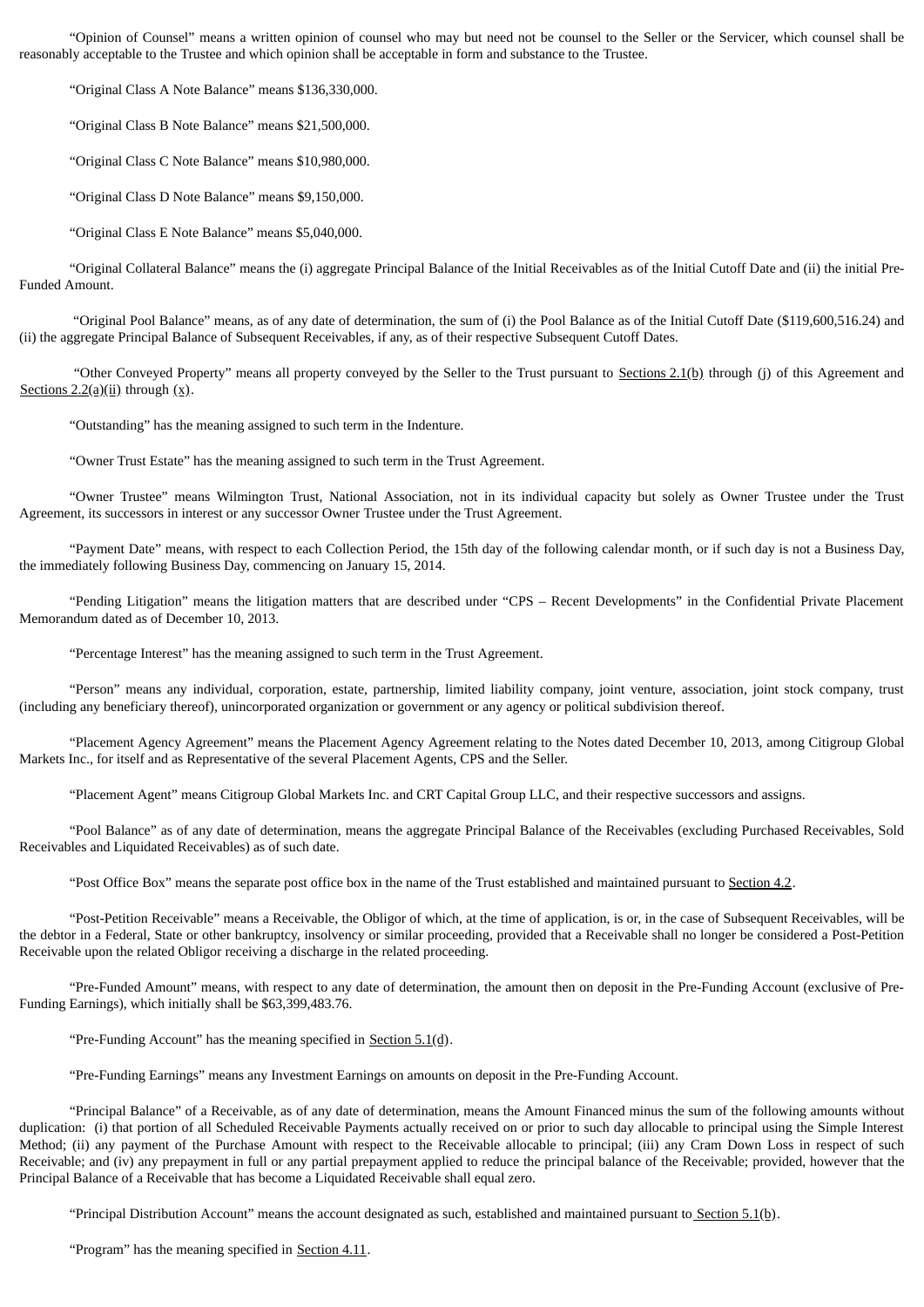"Purchase Amount" means, with respect to a Receivable, the amount, as of the close of business on the last day of a Collection Period, required to prepay in full such Receivable under the terms thereof, as reduced by the amount of any Cram Down Loss, plus all accrued and unpaid interest thereon to the end of the month of such purchase.

"Purchased Receivable" means a Receivable purchased as of the close of business on the last day of a Collection Period by the Servicer or CPS pursuant to Section 4.7 or Section 4.16, or repurchased by the Seller or CPS pursuant to Section 3.2, Section 3.4 or Section 11.1(a).

"Rating Agency" means each of Moody's and Standard & Poor's and any successors thereof. If no such organization or successor maintains a rating on the Notes, "Rating Agency" shall be a nationally recognized statistical rating organization or other comparable Person designated by the Seller, notice of which designation shall be given to the Trustee, the Owner Trustee and the Servicer.

"Rating Agency Condition" means, with respect to any action, that each Rating Agency shall have been given 10 days' (or such shorter period as shall be acceptable to each Rating Agency) prior notice thereof and that each Rating Agency shall have notified the Seller, the Servicer, the Owner Trustee and the Trustee in writing that such action will not result in a reduction or withdrawal of the then current rating of any of the Notes.

"Realized Losses" means, with respect to any Receivable that becomes a Liquidated Receivable, the excess of the Principal Balance of such Liquidated Receivable over Net Liquidation Proceeds allocable to principal.

"Receivable" means an Initial Receivable or a Subsequent Receivable, as applicable.

"Receivable Files" means the documents specified in Section 3.3(a).

"Receivables Purchase Agreement" means the Receivables Purchase Agreement dated as of December 1, 2013, by and between the Seller and CPS, as such agreement may be amended, supplemented or otherwise modified from time to time in accordance with the terms thereof, relating to the purchase of the Receivables by the Seller from CPS.

"Record Date" means, with respect to any Note, (i) with respect to the first Payment Date, the Closing Date and (ii) with respect to any subsequent Payment Date, the last day of the calendar month preceding the calendar month in which such Payment Date occurs.

"Recoveries" means with respect to a Liquidated Receivable, the monies collected from whatever source, during any Collection Period following the Collection Period in which such Receivable first became a Liquidated Receivable, net of the reasonable costs of liquidation plus any amounts required by law to be remitted to the Obligor (without duplication of amounts netted against the amounts realized in calculating the Net Liquidation Proceeds).

"Registrar of Titles" means, with respect to any State, the governmental agency or body responsible for the registration of, and, as applicable, the issuance of certificates of titles relating to, motor vehicles and liens thereon.

"Repurchase Request" means, with respect to any Receivable, any request or demand from any Person whether oral or written that such Receivable be repurchased or replaced because of a breach of any of CPS's or the Seller's representations and warranties concerning the Receivables.

"Repurchase Request Recipient" has the meaning assigned to such term in Section 13.15.

"Repurchase Rules and Regulations" has the meaning assigned to such term in Section 13.15.

"Residual Certificateholder" means each person in whose name a Residual Pass-through Certificate is registered on the Certificate Register.

"Residual Pass-through Certificate" has the meaning assigned to such term in the Trust Agreement.

"Responsible Officer" has the meaning specified in the Trust Agreement.

"Rule 15Ga-1" means Rule 15Ga-1 under the Exchange Act.

"Rule 15Ga-1 Notice" has the meaning assigned to such term in Section 13.15.

"Sale Amount" means, with respect to any Sold Receivable, the amount received from the related third-party purchaser as payment for such Sold Receivable.

"Schedule of Receivables" means the schedule of Initial Receivables attached hereto as Schedule A and the schedule of Subsequent Receivables attached to each Subsequent Transfer Agreement, collectively (which may be in the form of microfiche), as such schedules may be amended or supplemented from time to time in accordance with the terms of this Agreement.

"Scheduled Receivable Payment" means, with respect to any Collection Period for any Receivable, the amount set forth in such Receivable as required to be paid by the Obligor in such Collection Period. If after the Closing Date, the Obligor's obligation under a Receivable with respect to a Collection Period has been modified so as to differ from the amount specified in such Receivable (i) as a result of the order of a court in an insolvency proceeding involving the Obligor, (ii) pursuant to the Servicemembers Civil Relief Act, or (iii) as a result of modifications or extensions of the Receivable permitted by Section 4.2(a), the Scheduled Receivable Payment with respect to such Collection Period shall refer to the Obligor's payment obligation with respect to such Collection Period as so modified.

"Securities" means the Notes and the Residual Pass-through Certificates, collectively.

"Securityholders" means the Noteholders and the Residual Certificateholders, collectively.

"Seller" means CPS Receivables Five LLC, a Delaware limited liability company, and its successors in interest to the extent permitted hereunder.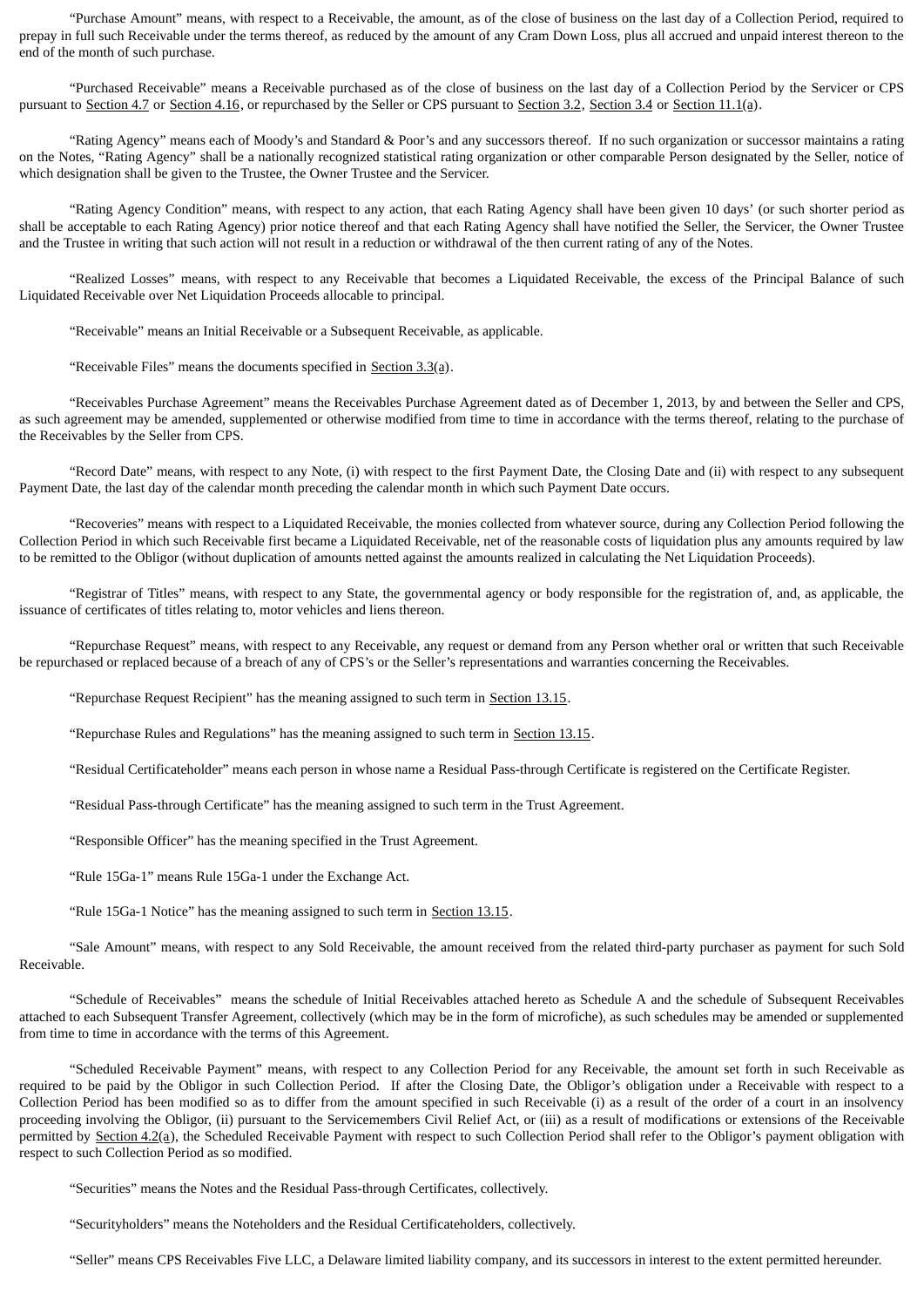"Seller's Contract Purchase Guidelines" means the set of criteria that the Seller has established for purchasing Contracts on a state-by-state basis as reflected in rate cards and the approval authority summary, as the same may be amended from time to time.

"Series 2013-D Spread Account" means the account designated as such, established and maintained pursuant to Section  $5.1(c)$ .

"Servicer" means CPS, as the servicer of the Receivables, and each successor Servicer pursuant to Section 10.3.

"Servicer Termination Event" means an event specified in Section 10.1.

"Servicer's Certificate" means a certificate completed and executed by a Servicing Officer and delivered pursuant to Section 4.9, substantially in the form of Exhibit B.

"Servicing Fee" has the meaning specified in Section 4.8.

"Servicing Officer" means any Person whose name appears on a list of Servicing Officers delivered to the Trustee, as the same may be amended from time to time.

"Simple Interest Method" means the method of allocating a fixed level payment between principal and interest, pursuant to which the portion of such payment that is allocated to interest is equal to the product of the APR multiplied by the unpaid balance multiplied by the period of time (expressed as a fraction of a year, based on the actual number of days in the calendar month and the actual number of days in the calendar year) elapsed since the preceding payment of interest was made and the remainder of such payment is allocable to principal.

"Simple Interest Receivable" means a Receivable under which the portion of the payment allocable to interest and the portion allocable to principal is determined in accordance with the Simple Interest Method.

"Skip Receivable" means a Receivable (i) that is delinquent as of the Closing Date; and (ii) with respect to which CPS (a) has concluded that the address or telephone number of the related Obligor maintained by CPS as of the Closing Date is incorrect and CPS has not been able to obtain revised contact information for such Obligor and (b) has designated the status of the Receivable as "A07" or "F07" in accordance with its servicing procedures.

"Sold Receivable" means a Receivable that was more than 120 days delinquent and was sold to an unaffiliated third party by the Issuer, at the Servicer's direction, as of the close of business on the last day of a Collection Period and in accordance with the provisions of Section 4.3(b).

"Specified Spread Account Requisite Amount" means, as of any date of determination, the lesser of (i) one percent (1.00%) of the Original Pool Balance and (ii) the Aggregate Note Balance; provided, however, that on and after the Aggregate Note Balance has been reduced to zero and all Classes of Notes have been distributed all amounts to which the Holders thereof are entitled under the Basic Documents, the Specified Spread Account Requisite Amount shall be \$0.

"Standard & Poor's" means Standard & Poor's Ratings Services, a Standard & Poor's Financial Services LLC business, or its successor.

"State" means any one of the 50 states of the United States of America or the District of Columbia.

"Subsequent Cutoff Date" with respect to each Subsequent Receivable transferred pursuant to a Subsequent Receivables Purchase Agreement, has the meaning assigned to such term in such Subsequent Receivables Purchase Agreement.

"Subsequent Receivables" means each Contract related to a Financed Vehicle transferred to the Issuer pursuant to Section 2.2 (each of which shall be listed on Schedule A to the related Subsequent Transfer Agreement), and all rights and obligations thereunder, except for Subsequent Receivables that shall have become Purchased Receivables or Sold Receivables.

"Subsequent Receivables Purchase Agreement" means an agreement by and between the Seller and CPS pursuant to which the Seller will acquire Subsequent Receivables from CPS during the Funding Period.

"Subsequent Spread Account Deposit" means, with respect to each Subsequent Transfer Date, an amount equal to one percent (1.00)% of the aggregate Principal Balance of related Subsequent Receivables as of the related Subsequent Cutoff Date transferred to the Trust on such Subsequent Transfer Date.

"Subsequent Transfer Agreement" means an agreement among the Issuer, the Seller and the Servicer, substantially in the form of Exhibit A.

"Subsequent Transfer Date" means, with respect to Subsequent Receivables, any date, occurring not more frequently than twice per calendar month, during the Funding Period on which Subsequent Receivables are transferred to the Trust pursuant to this Agreement.

"Subsequent Trust Property" means the property and proceeds conveyed pursuant to Section 2.2.

"Successor Servicing Fee Schedule" means that certain Schedule of Successor Servicing Fees, Expenses and Distributions attached hereto as Exhibit G.

"Target Pool Overcollateralization Amount" means (a) as of any Payment Date prior to the occurrence of a Trigger Event, the greater of (i) 5.00% of the Collateral Balance as of the end of the immediately preceding Collection Period and (ii) 2.50% of the Original Pool Balance; (b) as of any Payment Date on or after the occurrence of a Trigger Event, the greater of (i) 12.50% of the Collateral Balance as of the end of the immediately preceding Collection Period and (ii) 2.50% of the Original Pool Balance.

"Texas Franchise Tax" means any tax imposed by the State of Texas pursuant to Tex. Tax Code Ann. § 171.001 (Vernon 2005), as amended by Tex. H.B. 3, 79th Leg., 3d C.S. (2006).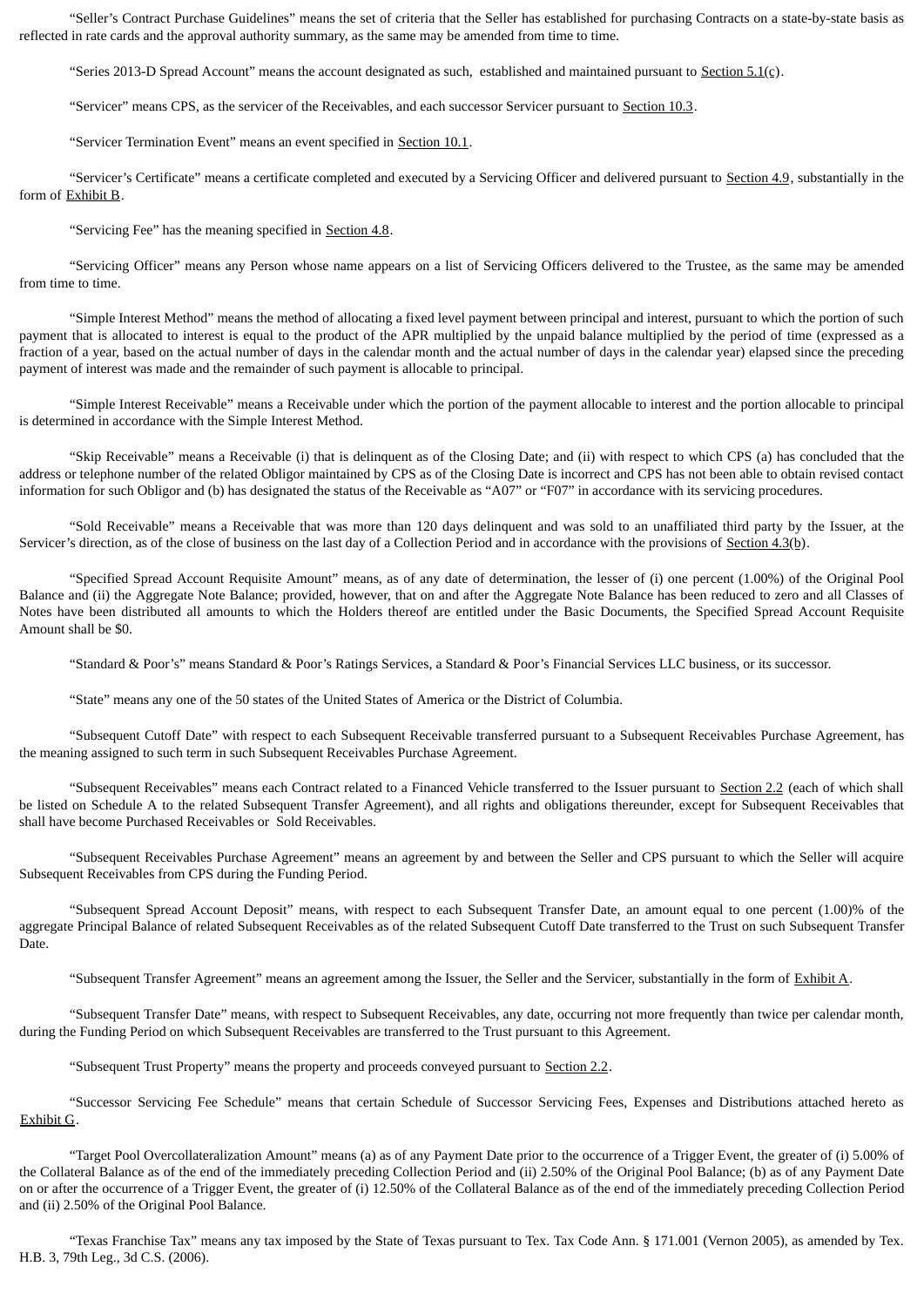"TFC" means The Finance Company, a Virginia corporation.

"Three-Month Rolling Average Delinquency Ratio" means, for any date of determination, the average of the Delinquency Ratios for each of the three immediately preceding Collection Periods.

"Three-Month Rolling Average Extension Ratio" means, for any date of determination, a rolling three month average of the ratio for each of the three immediately preceding Collection Periods, expressed as a percentage, of (i) the aggregate Principal Balance of the Receivables whose payments are extended during the related Collection Period to (ii) the Pool Balance as of the first day of the related Collection Period prior to giving effect to any payment activity on such date.

"Total Distribution Amount" means, for each Payment Date, the sum of the following amounts with respect to the related Collection Period: (i) all collections on the Receivables; (ii) Net Liquidation Proceeds received during the Collection Period with respect to Liquidated Receivables; (iii) all proceeds from Recoveries with respect to Liquidated Receivables; (iv) all proceeds received during the Collection Period from Insurance Policies (other than funds used for the repair of the related Financed Vehicle or otherwise released by CPS to the related Obligor in accordance with normal servicing procedures); (v) Investment Earnings for the related Payment Date; (vi) all Purchase Amounts deposited in the Collection Account during the related Collection Period, plus the amount of any payments made by CPS to the Trust pursuant to its indemnification obligations under the Basic Documents; (vii) following the acceleration of the Notes pursuant to Section 5.2 of the Indenture, the amount of money or property collected pursuant to Section 5.3 of the Indenture since the preceding Payment Date by the Trustee for distribution pursuant to Section 5.7 hereof; (viii) any amounts released from the Series 2013-D Spread Account in accordance with the terms of Section 5.5(b) for payment pursuant to clauses  $(xxi)$  through  $(xxiii)$  of Section 5.7(a); (ix) the proceeds of any purchase or sale of the assets of the Trust described in Sections 4.16 or 11.1 hereof; and  $(x)$  any Sale Amounts realized by the Servicer in connection with the sale of Sold Receivables pursuant to  $Section 4.3(b)$ .

"Transferred Property" has the meaning assigned thereto in the Receivables Purchase Agreement.

"Trigger Event" means, for each Payment Date, the Cumulative Net Loss Rate calculated as of the end of the related Collection Period exceeds the percentage set forth on Exhibit D hereto for such Payment Date.

"Trust" means the Issuer.

"Trust Account Property" means the Trust Accounts, all amounts and investments held from time to time in any Trust Account (whether in the form of deposit accounts, physical property, book-entry securities, uncertificated securities or otherwise), and all proceeds of the foregoing.

"Trust Accounts" means, collectively, the Collection Account, the Series 2013-D Spread Account, the Pre-Funding Account and the Principal Distribution Account.

"Trust Agreement" means the Trust Agreement dated as of October 1, 2013, by and between CPS Receivables Five LLC, as depositor, and the Owner Trustee, as amended and restated by the Amended and Restated Trust Agreement dated as of December 1, 2013, by and between the Seller, as depositor, and the Owner Trustee, as the same may be further amended, supplemented or otherwise modified from time to time in accordance with the terms thereof.

"Trust Officer" means, (i) in the case of the Trustee, any vice president, any assistant vice president, any assistant secretary, any assistant treasurer, any trust officer, or any other officer of the Trustee customarily performing functions similar to those performed by any of the above designated officers and also means, with respect to a particular corporate trust matter, any other officer to whom such matter is referred because of his knowledge of and familiarity with the particular subject, and (ii) in the case of the Owner Trustee, any officer in the Corporate Trust Office of the Owner Trustee or any agent of the Owner Trustee under a power of attorney with direct responsibility for the administration of this Agreement or any of the Basic Documents on behalf of the Owner Trustee.

"Trust Paying Agent" means the "Paying Agent" appointed and acting in such capacity pursuant to the Trust Agreement.

"Trust Property" means the Initial Trust Property and the Subsequent Trust Property, collectively.

"Trustee" means the Person acting as trustee under the Indenture, its successors in interest and any successor trustee under the Indenture.

"Trustee Fee Schedule" means the schedule attached hereto as Exhibit H.

"Trustee Fees" means the sum of (A) means the "Monthly Trustee Fee," "Collateral Custody Fees" and "Account Acceptance Fee" as reflected on the Trustee Fee Schedule; and (B) any amounts payable to the Owner Trustee pursuant to Article VIII of the Trust Agreement, in each case, due and payable on each Payment Date in respect of the immediately preceding Collection Period; provided, however, with respect to the initial Payment Date, the "Monthly Trustee Fee" shall be pro-rated based on the number of days in the period beginning on the Closing Date and ending on the last day of the first Collection Period.

"UCC" means the Uniform Commercial Code as in effect in the relevant jurisdiction on the date of the Agreement.

(b) Capitalized terms used herein and not otherwise defined herein have the meanings assigned to them in the Indenture or, if not defined therein, in the Trust Agreement.

(c) 1BAll terms defined in this Agreement shall have the defined meanings when used in any instrument governed hereby and in any certificate or other document made or delivered pursuant hereto unless otherwise defined therein.

(d) 2BAccounting terms used but not defined or partly defined in this Agreement, in any instrument governed hereby or in any certificate or other document made or delivered pursuant hereto, to the extent not defined, shall have the respective meanings given to them under generally accepted accounting principles as in effect on from time to time or any such instrument, certificate or other document, as applicable. To the extent that the definitions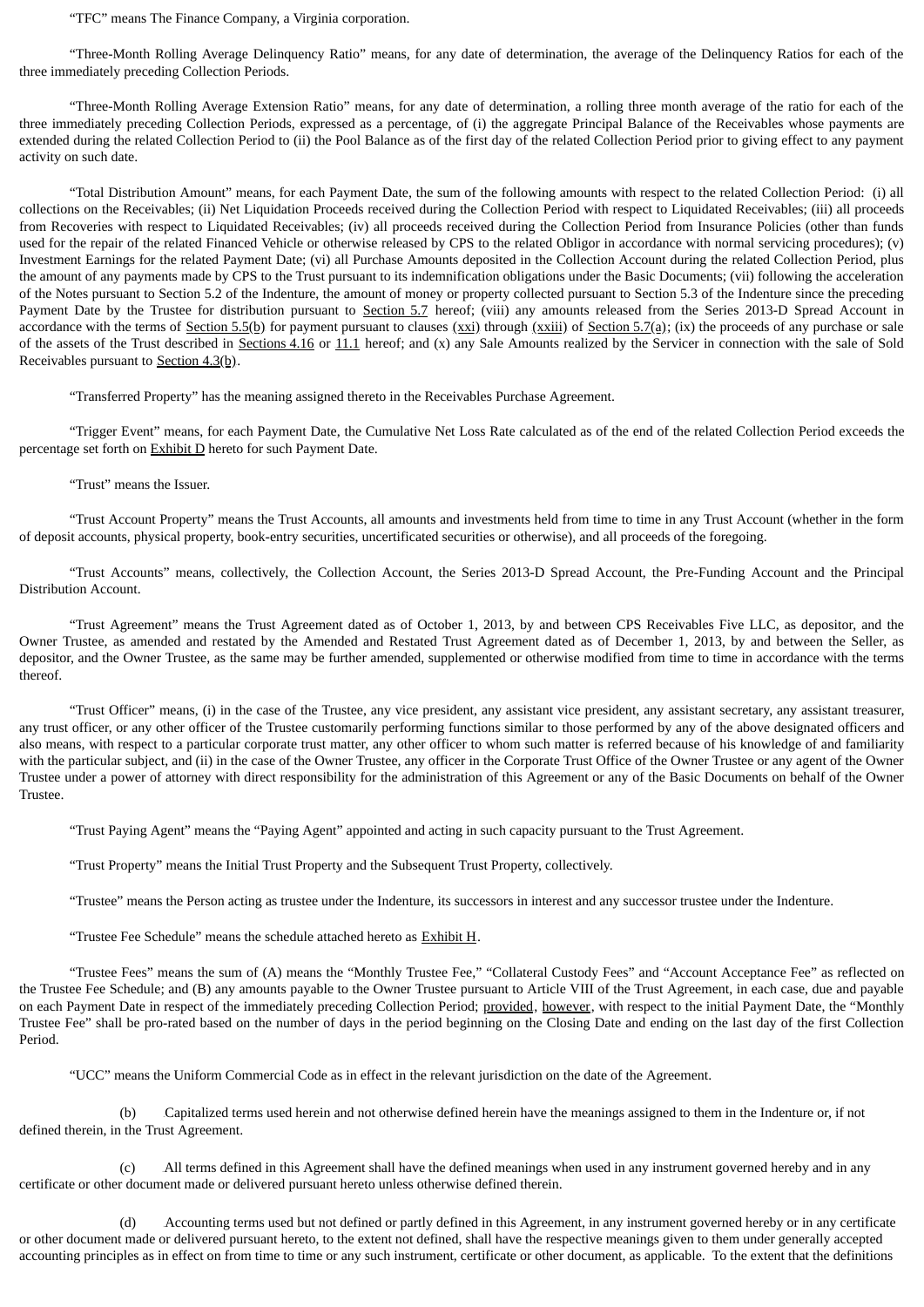of accounting terms in this Agreement or in any such instrument, certificate or other document are inconsistent with the meanings of such terms under generally accepted accounting principles, the definitions contained in this Agreement or in any such instrument, certificate or other document shall control.

(i) The words "hereof," "herein," "hereunder" and words of similar import when used in this Agreement shall refer to this Agreement as a whole and not to any particular provision of this Agreement and (ii) the word "or" is not exclusive.

(f) 4BSection, Schedule and Exhibit references contained in this Agreement are references to Sections, Schedules and Exhibits in or to this Agreement unless otherwise specified; and the term "including" shall mean "including without limitation."

 $(g)$  The definitions contained in this Agreement are applicable to the singular as well as the plural forms of such terms and to the masculine as well as to the feminine and neuter genders of such terms.

(h) 6BAny agreement, instrument or statute defined or referred to herein or in any instrument or certificate delivered in connection herewith means such agreement, instrument or statute as the same may from time to time be amended, modified or supplemented and includes (in the case of agreements or instruments) references to all attachments and instruments associated therewith; all references to a Person include its permitted successors and assigns.

#### ARTICLE 2

### CONVEYANCE OF RECEIVABLES

SECTION 2.1 Conveyance of Receivables. In consideration of the Issuer's delivery to or upon the order of the Seller on the Closing Date of the Securities, the Seller does hereby sell, transfer, assign, set over and otherwise convey to the Issuer, without recourse (subject to the obligations set forth herein) all right, title and interest of the Seller, whether now existing or hereafter arising, in, to and under:

(a) 7Bthe Initial Receivables listed in Schedule A hereto and all monies received thereunder after the Initial Cutoff Date and all Net Liquidation Proceeds and Recoveries received with respect to such Initial Receivables after the Initial Cutoff Date;

(b) the security interests in the Financed Vehicles granted by the related Obligors pursuant to the Initial Receivables and any other interest of the Seller in such Financed Vehicles, including, without limitation, the Lien Certificates with respect to such Financed Vehicles;

(c) 9Bany proceeds from claims on any physical damage, credit life and credit accident and health insurance policies or certificates relating to the Financed Vehicles securing the Initial Receivables or the Obligors thereunder;

(d) all proceeds from recourse against Dealers or Consumer Lenders with respect to the Initial Receivables;

all of the Seller's rights and benefits, but none of its obligations or burdens, under the Receivables Purchase Agreement, including a direct right to cause CPS to purchase Initial Receivables from the Issuer and to indemnify the Issuer pursuant to the Receivables Purchase Agreement under the circumstances specified therein;

(f) 12Brefunds for the costs of extended service contracts with respect to Financed Vehicles securing the Initial Receivables, refunds of unearned premiums with respect to credit life and credit accident and health insurance policies or certificates covering an Obligor or Financed Vehicle or an Obligor's obligations with respect to an Initial Receivable or a Financed Vehicle and any recourse to Dealers or Consumer Lenders for any of the foregoing;

 $(g)$  the Receivable File related to each Initial Receivable;

(h) all amounts and property from time to time held in or credited to the Collection Account, the Lockbox Account, the Pre-Funding Account, the Series 2013-D Spread Account and the Principal Distribution Account;

(i) all property (including the right to receive future Net Liquidation Proceeds) that secures an Initial Receivable that has been acquired by or on behalf of CPS or the Seller, pursuant to a liquidation of such Receivable; and

(j) all present and future claims, demands, causes and choses in action in respect of any or all of the foregoing and all payments on or under and all proceeds of every kind and nature whatsoever in respect of any or all of the foregoing, including all proceeds of the conversion, voluntary or involuntary, into cash or other liquid property, all cash proceeds, accounts, accounts receivable, notes, drafts, acceptances, chattel paper, checks, deposit accounts, insurance proceeds, condemnation awards, rights to payment of any and every kind and other forms of obligations and receivables, instruments and other property which at any time constitute all or part of or are included in the proceeds of any of the foregoing.

# SECTION 2.2 Conveyance of Subsequent Receivables.

(a) 17BSubject to the conditions set forth in paragraph (b) below, in consideration of the Issuer's delivery on each related Subsequent Transfer Date to or upon the order of the Seller of the amount described in Section 5.10(a) to be delivered to the Seller, the Seller will, on the related Subsequent Transfer Date, sell, transfer, assign, set over and otherwise convey to the Issuer without recourse (subject to the obligations set forth herein) all right, title and interest of the Seller in, to and under:

(i) the Subsequent Receivables listed in Schedule A to the related Subsequent Transfer Agreement and all monies received thereunder after the related Subsequent Cutoff Date and all Net Liquidation Proceeds and Recoveries received with respect to such Subsequent Receivables after the related Subsequent Cutoff Date;

(ii) the security interests in the Financed Vehicles granted by Obligors pursuant to the Subsequent Receivables and any other interest of the Seller in such Financed Vehicles, including, without limitation, the Lien Certificates with respect to such Financed Vehicles;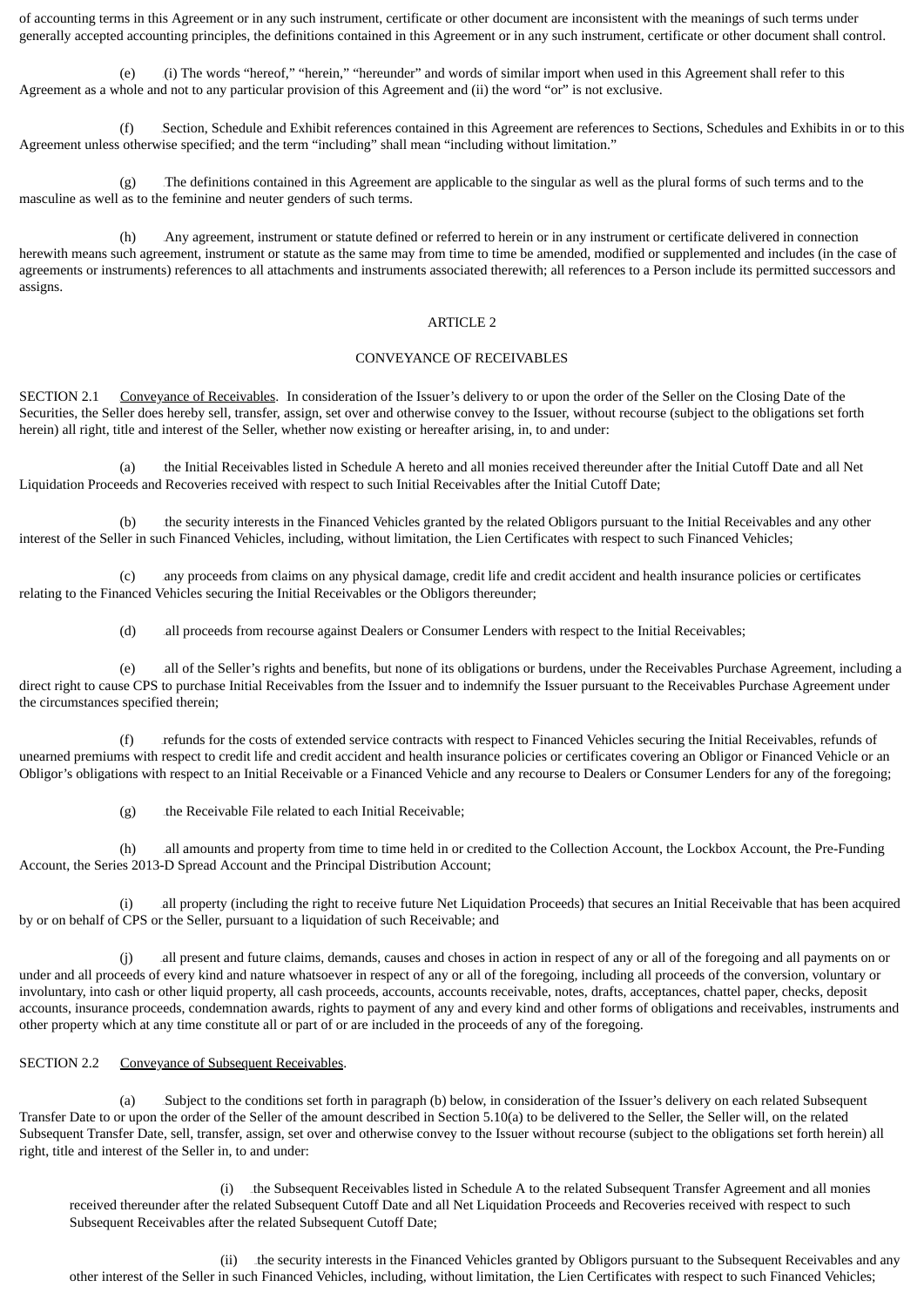(iii) 185Bany proceeds from claims on any physical damage, credit life and credit accident and health insurance policies or certificates relating to the Financed Vehicles securing the Subsequent Receivables or the Obligors thereunder;

Receivables;

(iv) 186Ball proceeds from recourse against Dealers or Consumer Lenders with respect to the related Subsequent

(v) 187Ball of the Seller's rights and benefits, but none of its obligations or burdens, under the related Subsequent Receivables Purchase Agreement, including a direct right to cause CPS to purchase Subsequent Receivables from the Issuer under certain circumstances and to indemnify the Issuer pursuant to the Subsequent Receivables Purchase Agreement;

(vi) refunds for the costs of extended service contracts with respect to Financed Vehicles securing Subsequent Receivables, refunds of unearned premiums with respect to credit life and credit accident and health insurance policies or certificates covering an Obligor or Financed Vehicle or an Obligor's obligations with respect to a Subsequent Receivable or Financed Vehicle and any recourse to Dealers or Consumer Lenders for any of the foregoing;

(vii) the Receivable File related to each Subsequent Receivable;

(viii) all amounts and property from time to time held in or credited to the Collection Account, the Pre-Funding Account, the Series 2013-D Spread Account and the Principal Distribution Account;

(ix) all property (including the right to receive future Net Liquidation Proceeds) that secured a Subsequent Receivable that has been acquired by or on behalf of CPS or the Seller pursuant to a liquidation of such Receivable; and

(x) all present and future claims, demands, causes and choses in action in respect of any or all of the foregoing and all payments on or under and all proceeds of every kind and nature whatsoever in respect of any or all of the foregoing, including all proceeds of the conversion, voluntary or involuntary, into cash or other liquid property, all cash proceeds, accounts, accounts receivable, notes, drafts, acceptances, chattel paper, checks, deposit accounts, insurance proceeds, condemnation awards, rights to payment of any and every kind and other forms of obligations and receivables, instruments and other property which at any time constitute all or part of or are included in the proceeds of any of the foregoing.

(b) The Seller shall transfer to the Issuer the Subsequent Receivables and the other property and rights related thereto described in paragraph (a) above only upon the satisfaction of each of the following conditions on or prior to the related Subsequent Transfer Date:

(i) the Seller shall have provided the Trustee, the Owner Trustee and each Rating Agency with an Addition Notice not later than five Business Days prior to such Subsequent Transfer Date and shall have provided any information reasonably requested by any of the foregoing with respect to the related Subsequent Receivables;

(ii) the Seller shall have delivered to the Owner Trustee and the Trustee a duly executed Subsequent Transfer Agreement which shall include supplements to Schedule A, listing the related Subsequent Receivables;

(iii) the Seller shall, to the extent required by Section  $4.2$ , have deposited in the Collection Account all collections in respect of the related Subsequent Receivables;

(iv) as of each Subsequent Transfer Date, (A) the Seller shall not be rendered insolvent as a result of the transfer of Subsequent Receivables on such Subsequent Transfer Date, (B) the Seller shall not intend to incur or believe that it shall incur debts that would be beyond its ability to pay as such debts mature, (C) such transfer shall not have been made with actual intent to hinder, delay or defraud any Person and (D) the assets of the Seller shall not constitute unreasonably small capital to carry out its business as then conducted;

(v) the Funding Period shall not have terminated;

(vi) after giving effect to any transfer of Subsequent Receivables on a Subsequent Transfer Date, the Receivables shall meet the following criteria (based on the characteristics of the Initial Receivables on the Initial Cutoff Date and the Subsequent Receivables on the related Subsequent Cutoff Dates): (A) the weighted average APR of such Receivables will be greater than or equal to 20.03%; (B) the weighted average remaining term of such Receivables will be within a range of 12 to 72 months; (C) not more than 92.25% of the aggregate Principal Balance of such Receivables will represent financing of used Financed Vehicles; (D) not more than 1.00% of the aggregate Principal Balance of such Receivables will have an APR in excess of 26.00% and not more than 9.50% of the aggregate Principal Balance of such Receivables will have an APR of less than 17.00%; (E) each Receivable will have an APR between 35.00% and 8.00%; (F) each Receivable will have an original term of no more than seventy-two (72) months and no more than 51.50% of the aggregate Principal Balance of such Receivables will have an original term in excess of sixty (60) months; (G) no more than 11.50% of the aggregate Principal Balance of such Receivables will have been originated in Texas; (H) no more than 11.00% of the aggregate Principal Balance of such Receivables will have been originated in California; (I) no more than 6.75% of the aggregate Principal Balance of such Receivables will have been originated in New Jersey; (J) not less than 73.00% of the aggregate Principal Balance of such Receivables will have been purchased under the Seller's "Alpha," "Super Alpha," "Alpha Plus" or "Preferred" programs; (K) no more than 7.75% of the aggregate Principal Balance of such Receivables will be originated under the Seller's First Time Buyer program; (L) no more than 9.25% of the aggregate Principal Balance of such Receivables will be originated under the Seller's Delta program; (M) no less than 11.75% of the aggregate Principal Balance of such Receivables will be originated under the Seller's Alpha Plus program; (N) no less than 17.75% of the aggregate Principal Balance of such Receivables on an aggregate basis will be originated under the Seller's Preferred and Super Alpha programs; (O) none of such Receivables will have been originated by Fireside, TFC or their respective subsidiaries; (P) no more than 9.25% of the aggregate Principal Balance of such Receivables will constitute Post-Petition Receivables; (Q) none of such Receivables will have an LTV in excess of 145.00%; (R) the weighted average LTV of such Receivables will be less than or equal to 114.60%; (S) no more than 0.15% of Receivables will have an LTV in excess of 141.00%; and (T) the Trust, the Trustee and the Owner Trustee shall have received written confirmation from a firm of certified independent public accountants as to the satisfaction of the criteria in clauses (A) through (S) above;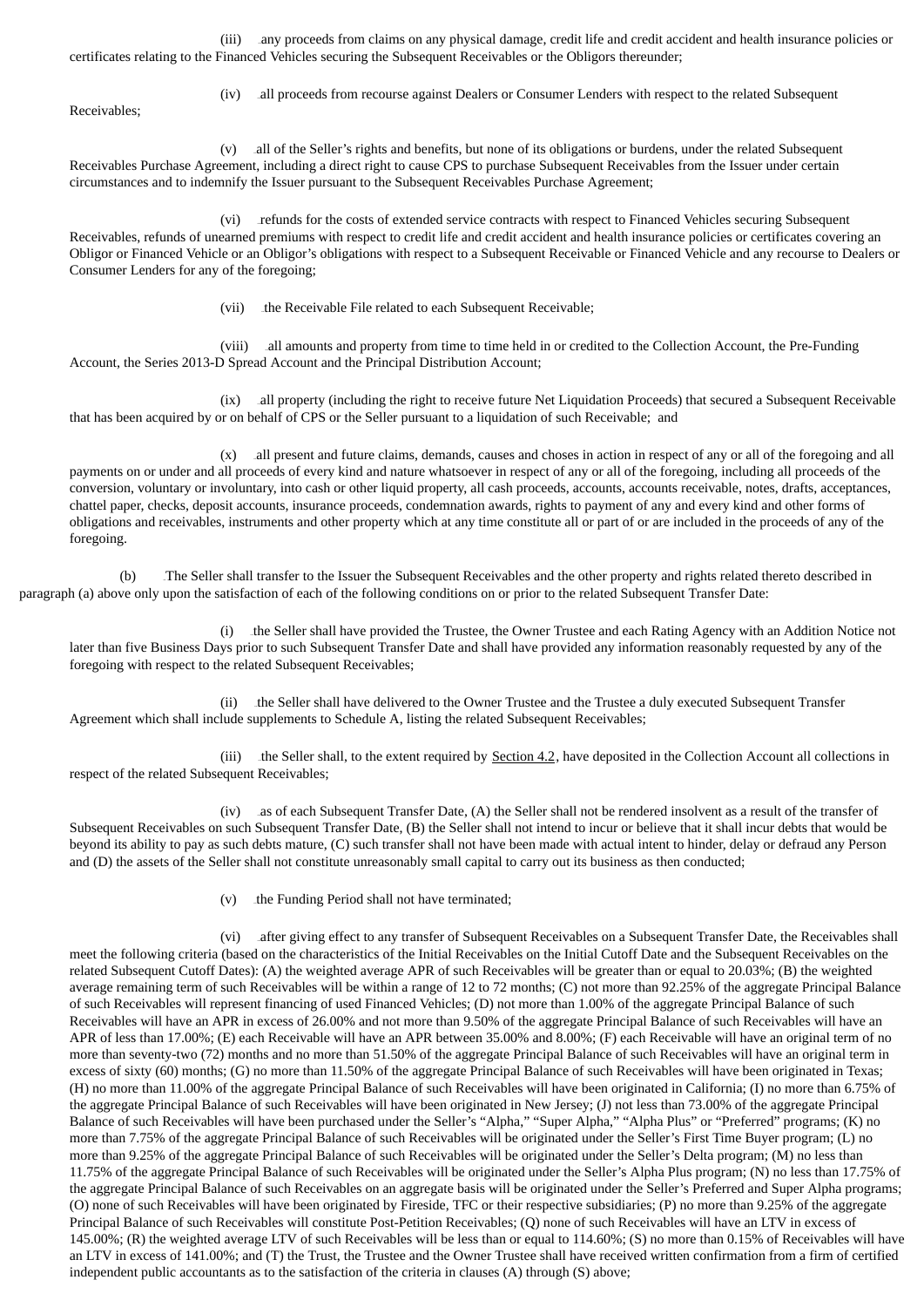(vii) each of the representations and warranties made by the Seller pursuant to Section 3.1 with respect to the related Subsequent Receivables to be transferred on such Subsequent Transfer Date shall be true and correct as of the related Subsequent Transfer Date, and the Seller shall have performed all obligations to be performed by it hereunder on or prior to such Subsequent Transfer Date;

(viii) the Seller shall, at its own expense, on or prior to the Subsequent Transfer Date indicate in its computer files that the Subsequent Receivables identified in the Subsequent Transfer Agreement have been sold to the Trust pursuant to this Agreement;

(ix) the Seller shall have taken any action required to maintain the first priority perfected ownership interest of the Issuer in the Owner Trust Estate and the first priority perfected security interest of the Trustee in the Collateral;

(x) and selection procedures adverse to the interests of the Noteholders shall have been utilized in selecting the Subsequent Receivables:

or the Noteholders;

(xi) the addition of any such Subsequent Receivables shall not result in a material adverse tax consequence to the Trust

(xii) the Seller shall have delivered (A) to the Rating Agencies and each Placement Agent an Opinion of Counsel with respect to the characterization of the transfer of such Subsequent Receivables as a "true sale", which Opinion of Counsel may be in the form of a "bring down" letter to the Opinion of Counsel delivered to the Rating Agencies and each Placement Agent on the Closing Date, and (B) to the Trustee and each Placement Agent the Opinion of Counsel required by Section  $13.2(i)(i)$ , which Opinion of Counsel may be in the form of a "bring down" letter to the Opinion of Counsel delivered to the Trustee and each Placement Agent on the Closing Date;

(xiii) each of the Seller and the Issuer shall have received verbal verification from the Rating Agencies that the addition of all such Subsequent Receivables will not result in a qualification, modification or withdrawal of the then current rating of each Class of Notes;

(xiv) the Servicer shall instruct the Trustee to transfer the Subsequent Spread Account Deposit to the Series 2013-D Spread Account with respect to the related Subsequent Receivables transferred on such Subsequent Transfer Date; and

(xv) the Seller shall have delivered to the Trustee an Officers' Certificate confirming the satisfaction of each condition precedent specified in this paragraph (b).

The Seller covenants that in the event any of the foregoing conditions precedent are not satisfied with respect to any Subsequent Receivable on the date required as specified above, the Seller will immediately repurchase such Subsequent Receivable from the Issuer, at a price equal to the Purchase Amount thereof, in the manner specified in Section 3.2.

SECTION 2.3 Transfers Intended as Sales. It is the intention of the Seller that each transfer and assignment contemplated by Sections 2.1 or 2.2 shall constitute a sale of the Trust Property from the Seller to the Trust and the beneficial interest in and title to the Trust Property shall not be part of the Seller's estate in the event of the filing of a bankruptcy petition by or against the Seller under any bankruptcy law. In the event that, notwithstanding the intent of the Seller as set forth in this Section 2.3 and in Section 13.17, the transfer and assignment contemplated hereby is held not to be a sale, this Agreement shall constitute a grant of (and the Seller does hereby grant) a security interest in all of the Seller's right, title and interest in, to and under the Trust Property to the Trust for the benefit of the Securityholders and this Agreement shall constitute a security agreement under New York law. The Seller shall take such actions as are necessary from time to time in order to maintain the perfection and priority of the Trust's security interest in the Trust Property.

## SECTION 2.4 Further Encumbrance of Trust Property.

(a) Immediately upon the conveyance to the Trust by the Seller of any item of the Trust Property pursuant to Sections 2.1 and 2.2, all right, title and interest of the Seller in and to such item of Trust Property shall terminate, and all such right, title and interest shall vest in the Trust, in accordance with the Trust Agreement and Sections 3802 and 3805 of the Statutory Trust Statute (as defined in the Trust Agreement).

Immediately upon the vesting of the Trust Property in the Trust, the Trust shall have the sole right to pledge or otherwise encumber, such Trust Property. Pursuant to the Indenture, the Trust shall grant a security interest in the Trust Property to secure the repayment of the Notes. The Residual Pass-through Certificates shall represent beneficial ownership interests in the Trust Property, and the Residual Certificateholders shall be entitled to receive distributions with respect thereto as set forth in Section  $5.7(a)(xxiii)$ .

## ARTICLE 3

## THE RECEIVABLES

SECTION 3.1 Representations and Warranties of Seller. The Seller makes the following representations and warranties as to the Receivables to the Issuer and to the Trustee for the benefit of the Noteholders on which the Issuer relies in acquiring the Receivables, and on which the Trustee is deemed to have relied in executing and performing pursuant to this Agreement, the Indenture and the other Basic Documents to which it is a party. Such representations and warranties speak as of the execution and delivery of this Agreement and as of the Closing Date (in the case of the Initial Receivables) and as of the related Subsequent Transfer Date (in the case of the Subsequent Receivables), but shall survive the sale, transfer and assignment of the Receivables to the Issuer and the pledge thereof to the Trustee for the benefit of the Noteholders pursuant to the Indenture.

(i) Characteristics of Receivables. (A) Each Receivable (1) has been originated in the United States of America by a Dealer or Consumer Lender without any fraud or misrepresentation on the part of such Dealer or Consumer Lender for the retail sale of a Financed Vehicle in the ordinary course of such Dealer's or Consumer Lender's business, such Dealer or Consumer Lender had all necessary licenses and permits to originate such Receivable in the State where such Dealer or Consumer Lender was located, has been fully and properly executed by the parties thereto, has been purchased by CPS in connection with the related Obligor's purchase of the related Financed Vehicle and has been validly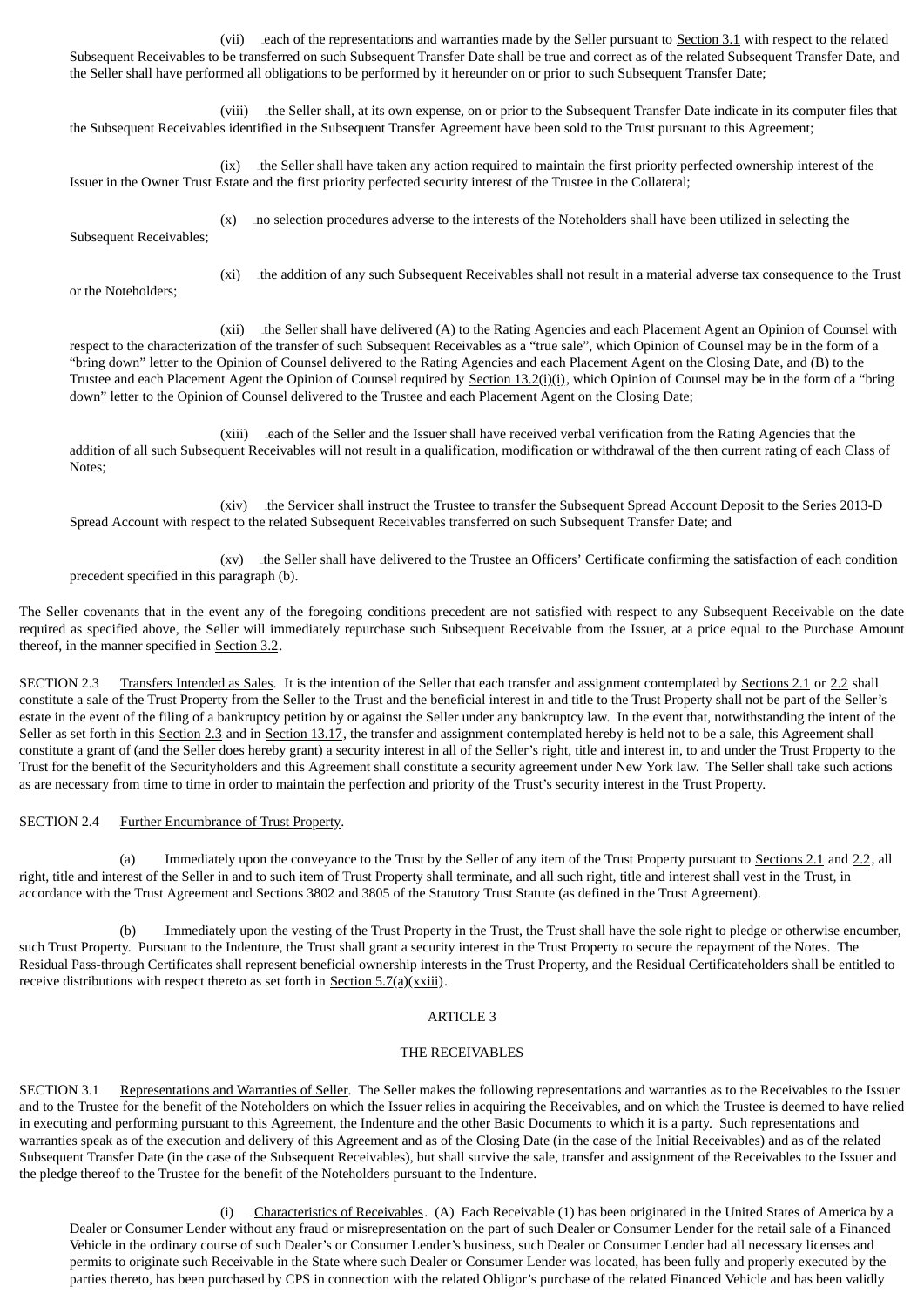assigned by such Dealer or Consumer Lender to CPS, by CPS to the Seller and by the Seller to the Issuer, (2) has created a valid, subsisting, and enforceable first priority perfected security interest in favor of CPS in the Financed Vehicle, which security interest has been assigned by CPS to the Seller, which in turn has assigned such security interest to the Trust which in turn has pledged such security interest to the Trustee, (3) contains customary and enforceable provisions such that the rights and remedies of the holder or assignee thereof shall be adequate for realization against the collateral of the benefits of the security including, without limitation, a right of repossession following a default, (4) provides for level monthly scheduled payments that fully amortize the Amount Financed over the original term (except for the last scheduled payment, which may be different from the level monthly payment) and yield interest at the Annual Percentage Rate, (5) has an Annual Percentage Rate of not less than 8.00% and not greater than 35.00%, (6) is a Simple Interest Receivable, (7) was originated by a Dealer or Consumer Lender and was sold by such Dealer or Consumer Lender without any fraud or misrepresentation on the part of such Dealer or Consumer Lender, (8) is denominated in U.S. dollars and (9) provides, in the case of a prepayment, for the full payment of the Principal Balance thereof plus accrued interest through the date of prepayment based on the Annual Percentage Rate of the Receivable.

209B(B) Approximately 91.68% of the aggregate Principal Balance of the Initial Receivables as of the Initial Cutoff Date represents financing of used automobiles, light trucks, vans or minivans; the remainder of the Initial Receivables represent financing of new vehicles; approximately 2.93% of the aggregate Principal Balance of the Initial Receivables as of the Initial Cutoff Date were originated under the CPS Preferred Program; approximately 42.86% of the aggregate Principal Balance of the Initial Receivables as of the Initial Cutoff Date were originated under the CPS Alpha Program; approximately 8.59% of the aggregate Principal Balance of the Initial Receivables as of the Initial Cutoff Date were originated under the CPS Delta Program; approximately 7.56% of the Initial Receivables as of the Initial Cutoff Date were originated under the CPS First-Time Buyer Program; approximately 10.35% of the aggregate Principal Balance of the Initial Receivables as of the Initial Cutoff Date were originated under the CPS Standard Program; approximately 14.97% of the aggregate Principal Balance of the Initial Receivables as of the Initial Cutoff Date were originated under the CPS Super Alpha Program; approximately 12.74% of the aggregate Principal Balance of the Initial Receivables as of the Initial Cutoff Date were originated under the CPS Alpha Plus Program; all of the Initial Receivables were acquired by the Seller; approximately 8.22% of the aggregate Principal Balance of the Initial Receivables as of the Initial Cutoff Date were Post-Petition Receivables; each Initial Receivable has a final scheduled payment due no later than December 31, 2019; and each Initial Receivable was originated on or before the Initial Cutoff Date.

(ii) Additional Receivables Characteristics. (A) As of the Cutoff Date (in the case of the Initial Receivables) or the applicable Subsequent Cutoff Date (in the case of the Subsequent Receivables), no Receivable is more than 30 days contractually past due with respect to any Scheduled Receivable Payment, and no extensions were granted by the Servicer to satisfy such representation; and (B) as of the Closing Date (in the case of the Initial Receivables) or the applicable Subsequent Transfer Date (in the case of the applicable Subsequent Receivables), (I) no Receivable is a Skip Receivable and (II) no Receivable is more than 60 days contractually past due with respect to any Scheduled Receivable Payment.

(iii) Schedule of Receivables; Selection Procedures. The information with respect to the Initial Receivables set forth in Schedule A to this Agreement is true and correct in all material respects as of the close of business on the Initial Cutoff Date; the information with respect to the Subsequent Receivables set forth in Schedule A to the related Subsequent Transfer Agreement is true and correct in all material respects as of the close of business on the related Subsequent Cutoff Date; no selection procedures adverse to the Securityholders have been utilized in selecting the Receivables.

 $(iv)$  *Compliance with Law.* Each Receivable, the sale of the Financed Vehicle and the sale of any physical damage, credit life and credit accident and health insurance and any extended warranties or service contracts (A) complied at the time the related Receivable was originated or made and at the execution of this Agreement (or the applicable Subsequent Transfer Agreement) complies in all material respects with all requirements of applicable Federal, State, and local laws, and regulations thereunder including, without limitation, usury laws, the Federal Truth-in-Lending Act, the Equal Credit Opportunity Act, the Fair Credit Reporting Act, the Fair Debt Collection Practices Act, the Federal Trade Commission Act, the Magnuson-Moss Warranty Act, the Federal Reserve Board's Regulations B and Z, the Servicemembers Civil Relief Act, the Military Reservist Relief Act, the Texas Consumer Credit Code, the California Automobile Sales Finance Act and State adaptations of the National Consumer Act and of the Uniform Consumer Credit Code, and all other applicable consumer credit laws and equal credit opportunity and disclosure laws, and (B) without limiting the generality of the foregoing, is not subject to liabilities or is not rendered unenforceable based on general theories of contract limitation or relief including, without limitation, theories based on unconscionable, deceptive, unfair, or predatory sales or financing practices.

(v) No Government Obligor. None of the Receivables are due from the United States of America or any State or from any agency, department, or instrumentality of the United States of America or any State.

(vi) Security Interest in Financed Vehicle. Immediately subsequent to the sale, assignment and transfer thereof to the Trust, each Receivable shall be secured by a validly perfected first priority security interest in the Financed Vehicle in favor of CPS as secured party which security interest has been validly assigned by CPS to the Seller and by the Seller to the Trust, and validly pledged by the Trust to the Trustee for the benefit of the Noteholders, and such assigned security interest is prior to all other liens upon and security interests in such Financed Vehicle that now exist or may hereafter arise or be created, except, as to priority, for any tax, storage or mechanics' Liens that may arise after the Closing Date (in the case of the Initial Receivables) or the related Subsequent Transfer Date (in the case of the Subsequent Receivables).

(vii) Receivables in Force. No Receivable has been satisfied, subordinated or rescinded, nor has any Financed Vehicle been released from the lien granted by the related Receivable in whole or in part.

waived.

(viii) \_ No Waiver. Except as permitted under Section 4.2 and clause (ix) below, no provision of a Receivable has been

(ix) DO Amendments. The terms of the related Contract have not been waived, altered, amended or modified (including, without limitation, by way of extension) in any respect, except by instruments or documents identified in the Receivable File with respect thereto, and no such waiver, alteration, amendment or modification has caused such Receivable to fail to meet all of the representations, warranties, and conditions set forth herein with respect thereto. Such Contract constitutes the entire agreement between the Seller and the related Obligor.

 $(x)$  2No Defenses. No right of rescission, setoff, counterclaim or defense exists or has been asserted or threatened with respect to any Receivable. The operation of the terms of any Receivable or the exercise of any right thereunder will not render such Receivable unenforceable in whole or in part and such Receivable is not subject to any such right of rescission, setoff, counterclaim, or defense.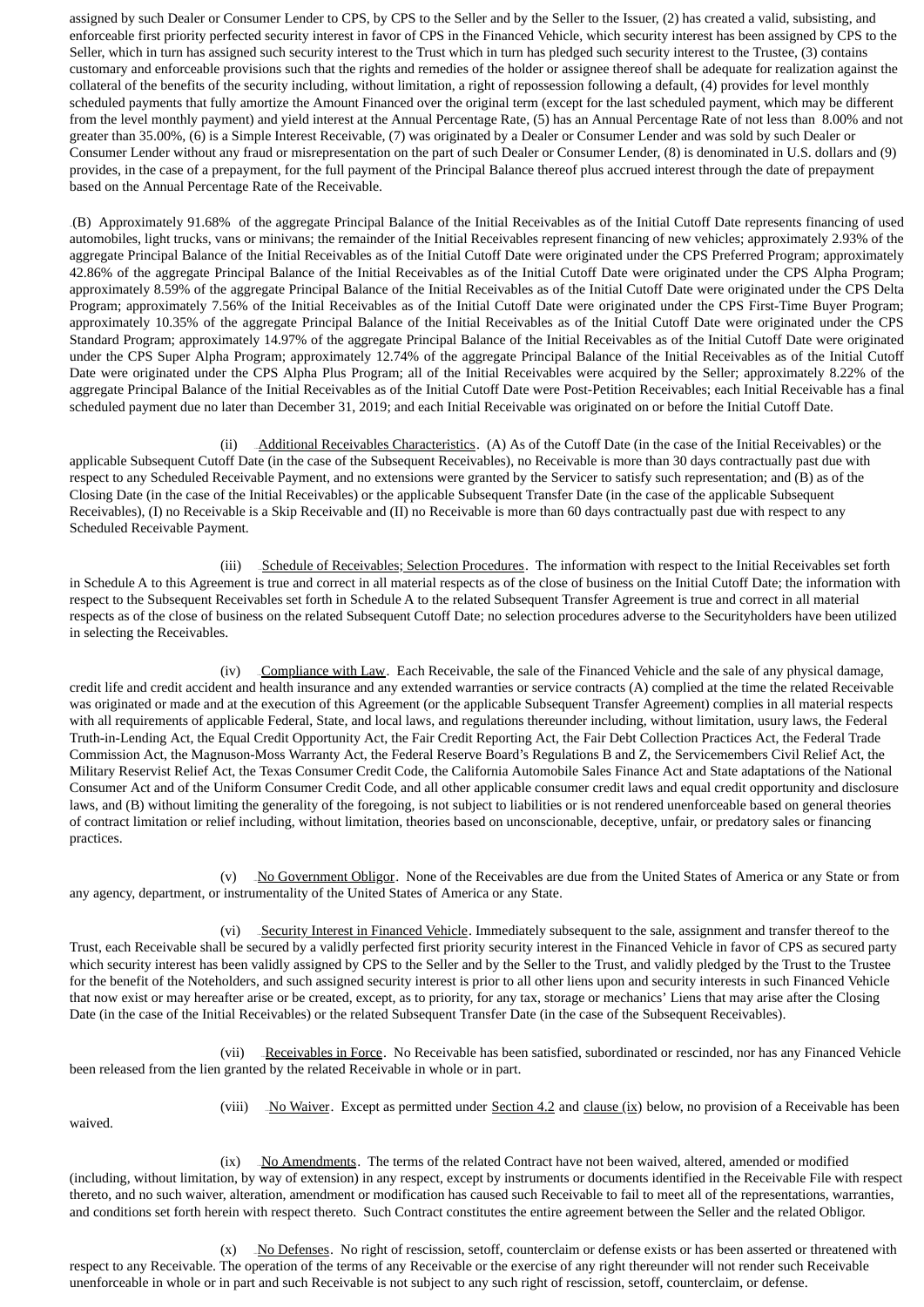$(xi)$  -No Liens. As of the applicable Cutoff Date, (a) there are no liens or claims existing or that have been filed for work, labor, storage or materials relating to a Financed Vehicle that are prior to, or equal or coordinate with, the security interest in the Financed Vehicle granted by the Receivable and (b) there is no lien against the related Financed Vehicle for delinquent taxes.

(xii) No Default; Repossession. Except for payment delinquencies continuing for a period of not more than thirty days as of the applicable Cutoff Date, no default, breach, violation or event permitting acceleration under the terms of any Receivable has occurred; and no continuing condition that with notice or the lapse of time, or both, would constitute a default, breach, violation or event permitting acceleration under the terms of any Receivable has arisen; and the Seller shall not waive and has not waived any of the foregoing (except in a manner consistent with Section 4.2 and clause (ix) above); and no Financed Vehicle shall have been repossessed or assigned for repossession as of the Closing Date (in the case of the Initial Receivables) or the related Subsequent Transfer Date (in the case of the Subsequent Receivables).

(xiii) Insurance; Other. (A) Each Obligor has obtained insurance covering the Financed Vehicle as of the execution of the Receivable insuring against loss and damage due to fire, theft, transportation, collision and other risks generally covered by comprehensive and collision coverage, and each Receivable requires the Obligor to obtain and maintain such insurance naming CPS and its successors and assigns as loss payee or an additional insured, (B) each Receivable that finances the cost of premiums for credit life and credit accident and health insurance is covered by an insurance policy or certificate of insurance naming CPS as policyholder (creditor) under each such insurance policy and certificate of insurance and (C) as to each Receivable that finances the cost of an extended service contract, the respective Financed Vehicle that secures the Receivable is covered by an extended service contract.

 $(xiv)$  Title. It is the intention of the Seller that the transfer and assignment herein contemplated constitute a sale of the Receivables and the Other Conveyed Property from the Seller to the Trust and that the beneficial interest in and title to such Receivables and the Other Conveyed Property not be part of the Seller's estate in the event of the filing of a bankruptcy petition by or against the Seller under any bankruptcy law. No Receivable or Other Conveyed Property has been sold, transferred, assigned, or pledged by the Seller to any Person other than the Trust. Immediately prior to the transfer and assignment herein contemplated, the Seller had good and marketable title to each Receivable and the Other Conveyed Property and was the sole owner thereof, free and clear of all liens, claims, encumbrances, security interests, and rights of others, and, immediately upon the transfer thereof, the Trust for the benefit of the Securityholders shall have good and marketable title to each such Receivable and will be the sole owner thereof, free and clear of all liens, encumbrances, security interests, and rights of others, and the transfer has been perfected under the UCC.

 $(xv)$  -Lawful Assignment. No Receivable has been originated in, or is subject to the laws of, any jurisdiction under which the sale, transfer, and assignment of such Receivable under this Agreement or pursuant to transfers of the Securities shall be unlawful, void, or voidable. Neither CPS nor the Seller has entered into any agreement with any account debtor that prohibits, restricts or conditions the assignment of any portion of the Receivables.

(xvi) \_All Filings Made. All filings (including, without limitation, UCC filings) necessary in any jurisdiction to give (i) the Seller a first priority perfected security interest in the Receivables and the other Transferred Property, (ii) the Issuer a first priority perfected security interest in the Receivables and the Other Conveyed Property, and (iii) the Trustee a first priority perfected security interest in the Collateral have been made, taken or performed.

(xvii) \_Receivable File; One Original. CPS has delivered to the Trustee a complete Receivable File with respect to each Receivable. There is only one original executed copy of each Receivable.

(xviii) \_ Chattel Paper. Each Contract constitutes "tangible chattel paper" under the UCC.

(xix) Title Documents. The Lien Certificate with respect to each Financed Vehicle shows, or if a new or replacement Lien Certificate is being applied for with respect to such Financed Vehicle, the Lien Certificate will be received within 180 days and will show, the Seller named as the original secured party under the related Receivable as the holder of a first priority security interest in such Financed Vehicle; provided that Lien Certificates related to up to 10% of the Initial Receivables and 10% of the Subsequent Receivables (by Principal Balance) may be received within 240 days. The Trust has the same rights as such secured party has or would have (if such secured party were still the owner of the Receivable) against all parties claiming an interest in such Financed Vehicle, and such rights have been validly pledged to the Trustee pursuant to the Indenture. With respect to each Receivable for which the Lien Certificate has not yet been returned from the Registrar of Titles, the Seller has received written evidence from the related Dealer or Consumer Lender that the related Dealer or Consumer Lender has applied for such Lien Certificate showing the Seller as first lienholder.

(xx) \_Valid and Binding Obligation of Obligor. Each Receivable is the legal, valid and binding obligation in writing of the Obligor thereunder and is enforceable in accordance with its terms, except only as such enforcement may be limited by bankruptcy, insolvency or similar laws affecting the enforcement of creditors' rights generally, and all parties to such contract had full legal capacity to execute and deliver such contract and all other documents related thereto and to grant the security interest purported to be granted thereby.

 $(xxi)$   $\Box$ Characteristics of Obligors. As of the date of each Obligor's application for financing of the vehicle purchase from which the related Receivable arises, such Obligor was domiciled in the United States. As of the Closing Date (in the case of the Initial Receivables) or the related Subsequent Transfer Date (in the case of the Subsequent Receivables), no Obligor is or will be, to the knowledge of CPS, the subject of any Federal, State or other bankruptcy, insolvency or similar proceeding other than an Obligor related to a Post-Petition Receivable.

(xxii) \_ Origination Date. Each Receivable has an origination date on or after May 1, 2013.

(xxiii) \_Maturity of Receivables. Each Receivable has an original term to maturity of not more than 72 months; the weighted average original term to maturity of the Initial Receivables was 62.89 months as of the Initial Cutoff Date; the remaining term to maturity of each Receivable was 72 months or less as of the applicable Cutoff Date; the weighted average remaining term to maturity of the Initial Receivables was 62.36 months as of the Initial Cutoff Date.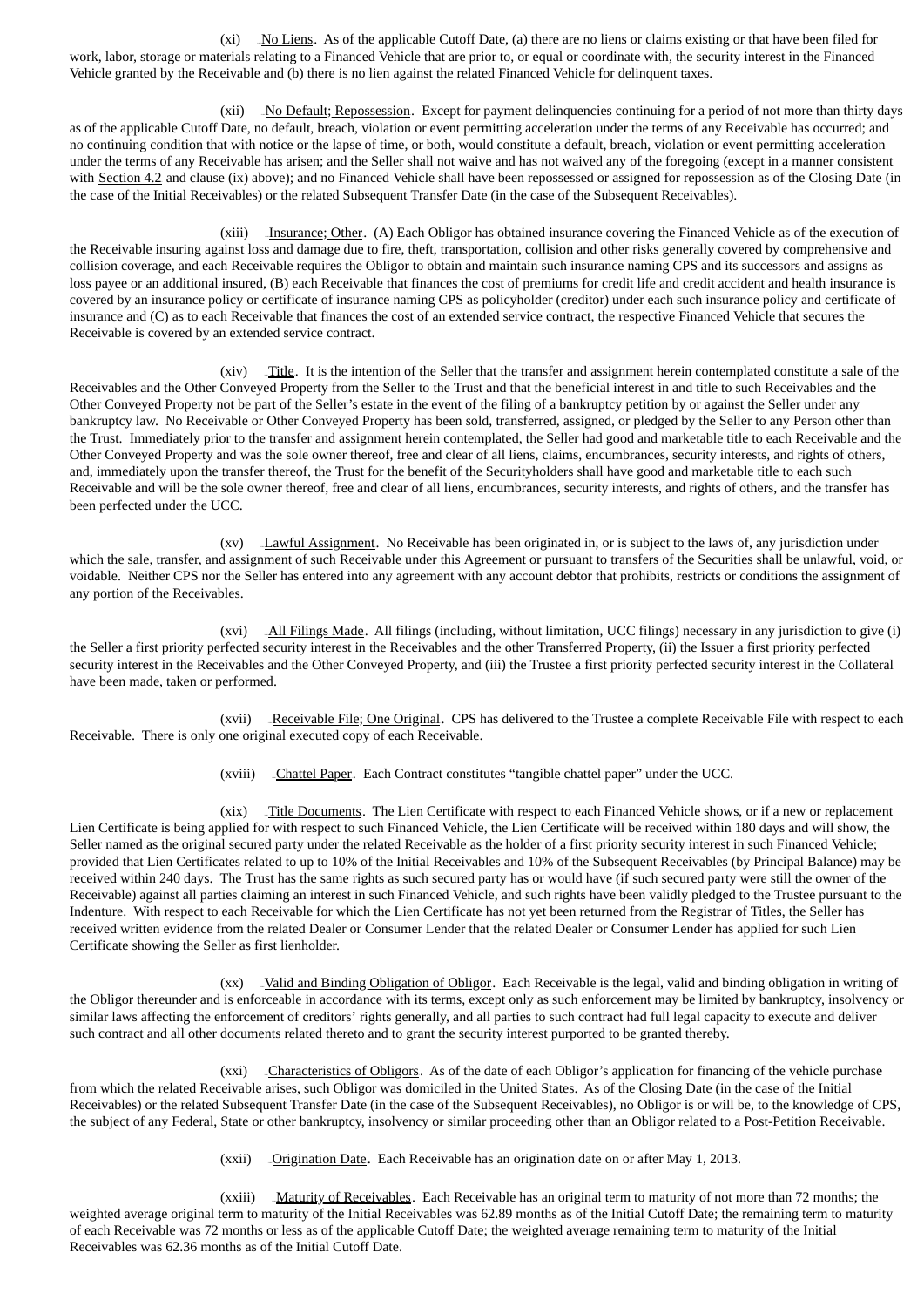\$40,000.00.

(xxv) \_\_ Origination of Receivables. Based on the billing address of the Obligors and the Principal Balances as of the Initial Cutoff Date, approximately 10.93%, 10.18%, 5.86%, 5.63% and 5.24% of the Receivables (by Principal Balance) had Obligors residing in the States of Texas, California, Georgia, New Jersey and Pennsylvania, respectively. As of the Initial Cutoff Date, no other state represented more than 5.00% of the Initial Receivables (by Principal Balance).

(xxvi) Post Office Box. On or prior to the next billing period after the applicable Cutoff Date, CPS will notify each Obligor to make payments with respect to its respective Receivables after the applicable Cutoff Date directly to the Post Office Box, and will provide each Obligor with a monthly statement in order to enable such Obligors to make payments directly to the Post Office Box.

(xxvii) Location of Receivable Files. A complete Receivable File with respect to each Receivable has been or prior to the Closing Date or the related Subsequent Transfer Date, as applicable, will be delivered to the Trustee at the location listed in Schedule B hereto.

(xxviii) Casualty and Impounding. No Financed Vehicle has suffered a Casualty and CPS has not received notice that any Financed Vehicle has been impounded.

(xxix) Principal Balance/Number of Contracts. As of the Initial Cutoff Date, the aggregate Principal Balance of the Initial Receivables was \$119,600,516.24. As of the Initial Cutoff Date, the Receivables are evidenced by 7,799 Contracts.

(xxx) Full Amount Advanced. The full amount of each Receivable has been advanced to each Obligor, and there are no requirements for future advances thereunder. The Obligor with respect to each Receivable does not have any option under the terms of the related Contract to borrow from any person additional funds secured by the Financed Vehicle.

(xxxi) No Impairment. Neither CPS nor the Seller has done anything to convey any right to any Person that would result in such Person having a right to payments due under any Receivables or otherwise to impair the rights of the Purchaser, the Issuer or the Securityholders in any Receivable or the proceeds hereof.

(xxxii) - Receivables Not Assumable. No Receivable is assumable by another Person in a manner that would release the Obligor thereof from such Obligor's obligations to CPS or the Seller with respect to such Receivable.

(xxxiii) Servicing. The servicing of each Receivable and the collection practices relating thereto have been lawful and in accordance with the standards set forth in this Agreement; other than the Servicer and the Backup Servicer, no other Person has the right to service the Receivables.

(xxxiv) Illinois Receivables. (a) The Seller does not own a substantial interest in the business of a Dealer within the meaning of Illinois Sales Finance Agency Act Rules and Regulations, Section 160.230(1) and (b) with respect to each Receivable originated in the State of Illinois, (i) the printed or typed portion of the related form of Receivable complies with the requirements of 815 ILCS 375/3(b) and (ii) the Seller has not, and for so long as such Receivable is outstanding shall not, place or cause to be placed on the related Financed Vehicle any collateral protection insurance in violation of 815 ILCS 180/10.

(xxxv) California Receivables. Each Receivable originated in the State of California has been, and at all times during the term of the Sale and Servicing Agreement will be, serviced by the Servicer in compliance with Cal. Civil Code § 2981, et seq.

(xxxvi) Creation of Security Interest. This Agreement creates a valid and continuing security interest (as defined in the UCC) in the Trust Property in favor of the Issuer for the benefit of the Securityholders, which security interest is prior to all other Liens and is enforceable as such as against creditors of and purchasers from the Seller.

(xxxvii) Perfection of Security Interest in Financed Vehicles. CPS has taken all steps necessary to perfect its security interest against the Obligors in the Financed Vehicles securing the Contracts.

(xxxviii) Perfection of Security Interest in Trust Property. The Seller has caused, the filing of all appropriate financing statements in the proper filing office in the appropriate jurisdictions under applicable law in order to perfect the security interest in the Trust Property granted to the Issuer for the benefit of the Securityholders hereunder pursuant to Section 2.3.

(xxxix) \_No Other Security Interests. Other than the security interest granted to the Issuer for the benefit of the Securityholders pursuant to Section 2.3, the Seller has not pledged, assigned, sold, granted a security interest in, or otherwise conveyed any of the Trust Property. The Seller has not authorized the filing of and is not aware of any financing statements filed against the Seller that include a description of collateral covering the Trust Property other than any financing statement relating to the security interest granted to the Issuer for the benefit of the Securityholders hereunder or that has been terminated. The Seller is not aware of any judgment or tax lien filings against the Seller.

(xl) \_Notations on Contracts; Financing Statement Disclosure. The Servicer has in its possession copies of all Contracts that constitute or evidence the Receivables. The Contracts that constitute or evidence the Receivables do not have any marks or notations indicating that they have been pledged, assigned or otherwise conveyed to any Person other than the Issuer and/or the Trustee for the benefit of the Noteholders. All financing statements filed or to be filed against the Seller in favor of the Issuer in connection herewith describing the Trust Property contain a statement to the following effect: "A purchase of or security interest in any collateral described in this financing statement will violate the rights of the secured party."

(xli) TFC and Fireside Receivables. None of the Receivables were originated by TFC or Fireside or any of their

respective subsidiaries.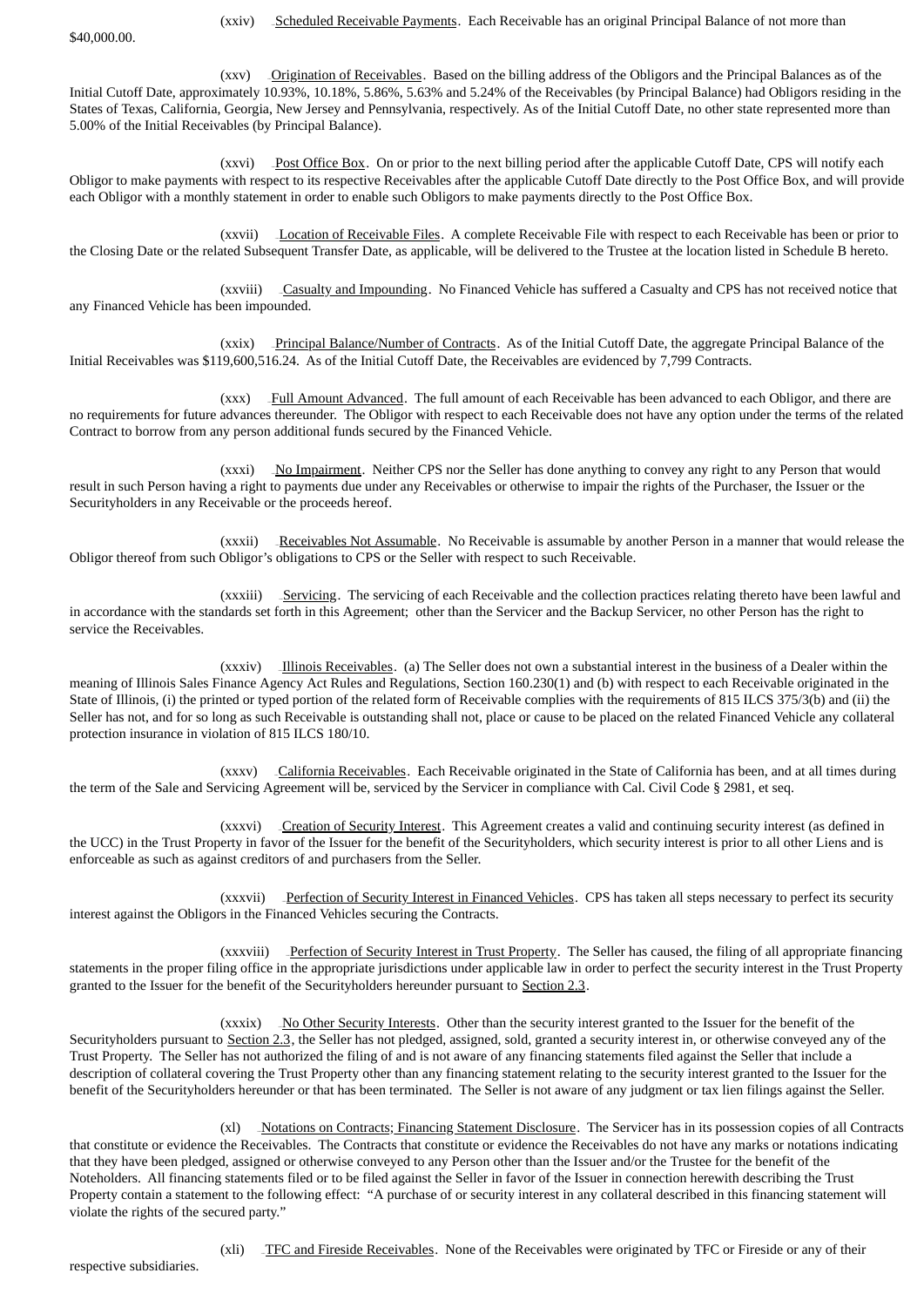-Consumer Lenders. Each Consumer Lender has obtained all necessary licenses and approvals in all jurisdictions in which the origination and purchase of installment promissory notes and security agreements and the sale thereof requires or shall require such licenses or approvals, except where the failure to obtain such licenses or approvals would not result in a material adverse effect on the value or marketability of any Receivable (including, without limitation, the enforceability or collectability of any Receivable).

The representations and warranties set forth above in paragraphs (xiv), (xvi), (xviii) and paragraphs (xxxvi) through (xlii) shall survive the termination of this Agreement and may not be waived in whole or in part.

## SECTION 3.2 Repurchase upon Breach.

(a) 21BThe Seller, the Servicer, the Trustee or (upon actual knowledge of a Responsible Officer thereof) the Owner Trustee, as the case may be, shall inform the other parties to this Agreement promptly, in writing, upon the discovery of any breach of the Seller's representations and warranties made pursuant to Section 3.1 (without regard to any limitations therein as to the Seller's knowledge). Unless the breach shall have been cured by the last day of the second Collection Period following the discovery thereof by CPS or receipt by CPS of notice of such breach, CPS (pursuant to the Receivables Purchase Agreement) shall repurchase any Receivable if the value of such Receivable is materially and adversely affected by the breach as of the last day of such second Collection Period (or, at CPS's option, the last day of the first Collection Period following the discovery) and, in the event that the breach relates to a characteristic of the Receivables in the aggregate, and if the interests of the Trust or the Securityholders are materially and adversely affected by such breach, unless the breach shall have been cured by the last day of such second Collection Period, CPS shall purchase the aggregate Principal Balance of affected Receivables, such that following such purchase such representation shall be true and correct with respect to the remainder of the Receivables in the aggregate. In consideration of the purchase of any Receivable, CPS shall remit the Purchase Amount, in the manner specified in Section 5.6. For purposes of this Section, the Purchase Amount of a Receivable that is not consistent with the warranty pursuant to Section 3.1(i)(A)(5) or (A)(6) shall include such additional amount as shall be necessary to provide the full amount of interest as contemplated therein. The sole remedy of the Issuer, the Owner Trustee, the Trustee and the Securityholders with respect to a breach of representations and warranties pursuant to Section 3.1 shall be to enforce CPS's obligation to purchase such Receivables pursuant to the Receivables Purchase Agreement; provided, however, that CPS shall indemnify the Trustee, the Owner Trustee, the Backup Servicer, the Trust and the Securityholders against all costs, expenses, losses, damages, claims and liabilities, including reasonable fees and expenses of counsel, that may be asserted against or incurred by any of them as a result of third party claims arising out of the events or facts giving rise to such breach. Upon receipt of the Purchase Amount and written instructions from the Servicer, the Trustee shall release to CPS or its designee the related Receivables File and shall execute and deliver all reasonable instruments of transfer or assignment, without recourse, as are prepared by the Seller and delivered to the Trustee and necessary to vest in CPS or such designee title to the Receivable including a Trustee's Certificate in the form of Exhibit F-1.

(b) If it is determined that consummation of the transactions contemplated by this Agreement and the other transaction documents referenced in this Agreement, the servicing and operation of the Trust pursuant to this Agreement and such other documents, or the ownership of a Note or a Residual Pass-through Certificate by a Holder constitutes a violation of the prohibited transaction rules of the Employee Retirement Income Security Act of 1974, as amended ("ERISA"), or the Internal Revenue Code of 1986, as amended (the "Code") or any successor statutes of similar impact, together with the regulations thereunder, to which no statutory exception or administrative exemption applies, such violation shall not be treated as a breach of the Seller's representations and warranties made pursuant to  $Section 3.1$  if not otherwise such a breach.

(c) Pursuant to Sections 2.1 and 2.2 of this Agreement, the Seller has conveyed to the Trust all of the Seller's right, title and interest in its rights and benefits, but none of its obligations or burdens, under the Receivables Purchase Agreement and each Subsequent Receivables Purchase Agreement, including the Seller's rights under the Receivables Purchase Agreement and each Subsequent Receivables Purchase Agreement and the delivery requirements, representations and warranties and the cure, repurchase and indemnity obligations of CPS under the Receivables Purchase Agreement and each Subsequent Receivables Purchase Agreement. The Seller hereby represents and warrants to the Trust and the Trustee for the benefit of the Noteholders that such assignment is valid, enforceable and effective to permit the Trust to enforce such obligations of CPS under the Receivables Purchase Agreement and each Subsequent Receivables Purchase Agreement.

## SECTION 3.3 Custody of Receivables Files.

(a) 25BIn connection with the sale, transfer and assignment of the Receivables and the Other Conveyed Property to the Trust pursuant to this Agreement the Trustee shall act as custodian of the following documents or instruments in its possession which shall be delivered to the Trustee by CPS on or before the Closing Date (with respect to each Initial Receivable) or the applicable Subsequent Transfer Date (with respect to each Subsequent Receivable):

and Dealer;

(i) The fully executed original of the Receivable reflecting the manual, electronic or facsimile signature of the Obligor

(ii) The Lien Certificate reflecting the security interest of CPS in the Financed Vehicle or, if not yet received, a copy of the application therefor showing CPS as secured party, or a dealer guarantee of title.

(b) 26BUpon payment in full of any Receivable, the Servicer will notify the Trustee pursuant to a certificate of an officer of the Servicer (which certificate shall include a statement to the effect that all amounts received in connection with such payments which are required to be deposited in the Collection Account pursuant to Section 4.2 have been so deposited) and shall request delivery of the Receivable and Receivable File to the Servicer.

SECTION 3.4 Acceptance of Receivable Files by Trustee. The Trustee acknowledges receipt of files that the Seller has represented are the Receivable Files for the Initial Receivables. The Trustee has reviewed such Receivable Files and has determined that it has received a file for each Initial Receivable identified in Schedule A to this Agreement. Not less than four (4) Business Days prior to each Subsequent Transfer Date, the Seller will cause to be delivered to the Trustee the Receivable Files for the Subsequent Receivables to be transferred to the Trust on such Subsequent Transfer Date. The Trustee declares that it holds and will continue to hold such files and any amendments, replacements or supplements thereto and all other assets comprising the Owner Trust Estate as Trustee in trust for the use and benefit of all present and future Securityholders. The Trustee agrees to review each file delivered to it prior to the Closing Date (in the case of the Initial Receivables) or the applicable Subsequent Transfer Date (in the case of the Subsequent Receivables) to determine whether such Receivable Files contain the documents referred to in Sections  $3.3(a)(i)$  and  $(ii)$ . If the Trustee has found or finds that a file for a Receivable has not been received, or that a file is unrelated to the Receivables identified in  $Schedule A$  to this Agreement or that any of the documents referred to in Section 3.3(a)(i) or (ii) are not contained in a Receivable File, the Trustee shall inform CPS, the Seller and the Owner Trustee promptly, in writing, of the failure to receive a file with respect to such Receivable (or of the failure of any of the aforementioned documents to be included in the Receivable File) or shall return to CPS as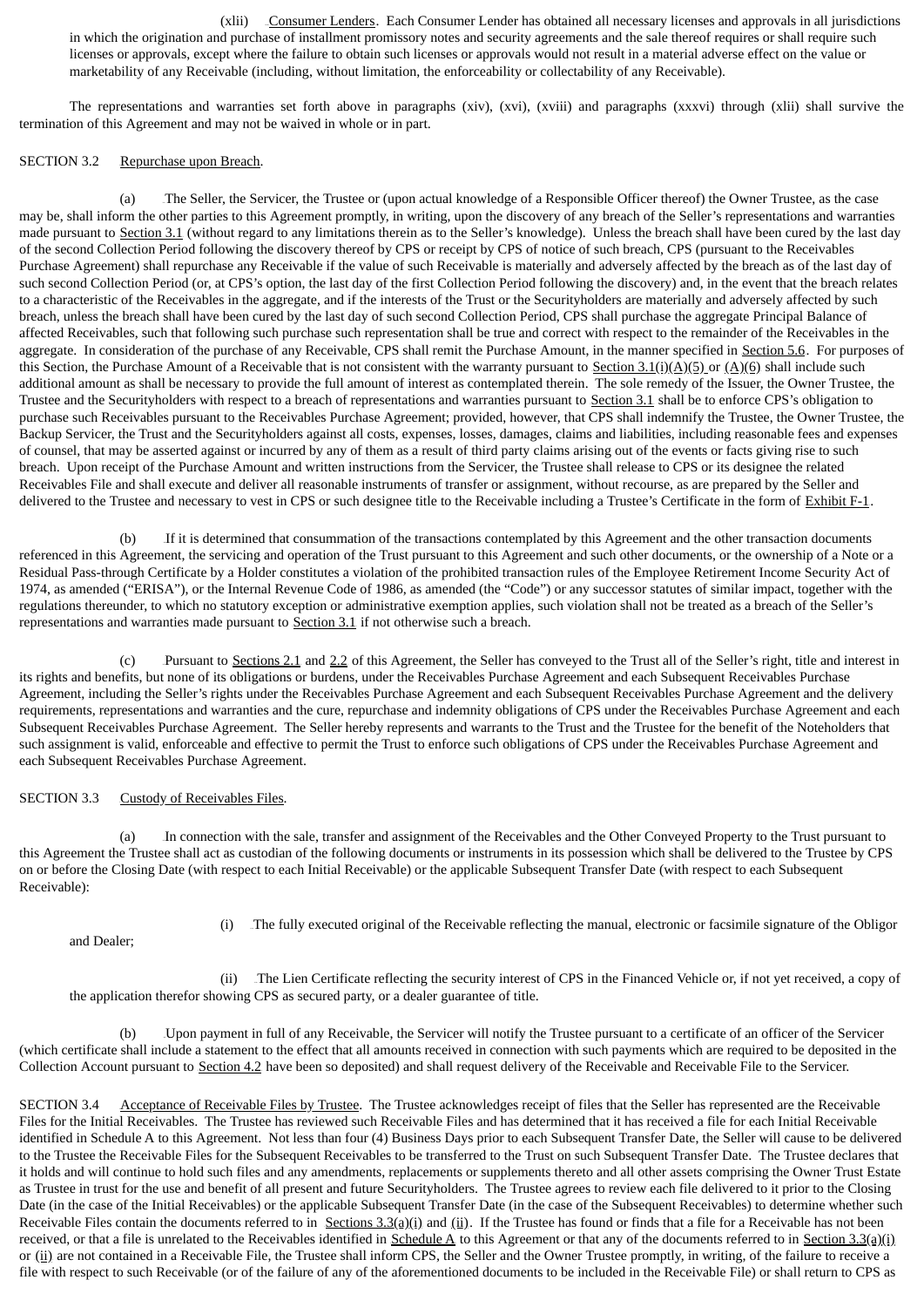the Seller's designee any file unrelated to a Receivable identified in  $Schedule A$  to this Agreement (in the case of the Initial Receivables) or Schedule A to the related Subsequent Transfer Agreement (in the case of the Subsequent Receivables), it being understood that the Trustee's obligation to review the contents of any Receivable File shall be limited as set forth in the preceding sentence. Unless such defect with respect to such Receivable File shall have been cured by the last day of the second Collection Period following discovery thereof by the Trustee, the Trustee shall cause CPS to repurchase any such Receivable as of and by no later than such last day pursuant to the Receivables Purchase Agreement. For the avoidance of doubt, typographical errors on Schedule A shall not be deemed as defects. In consideration of the purchase of the Receivable, CPS shall remit the Purchase Amount, in the manner specified in Section 5.6. The sole remedy of the Trustee, the Trust and the Securityholders with respect to a breach pursuant to this Section 3.4 shall be to require CPS to purchase the applicable Receivables pursuant to this Section 3.4; provided, however, that CPS shall indemnify the Trustee, the Owner Trustee, the Backup Servicer, the Trust and the Securityholders against all costs, expenses, losses, damages, claims and liabilities, including reasonable fees and expenses of counsel, which may be asserted against or incurred by any of them as a result of third party claims arising out of the events or facts giving rise to such breach. Upon receipt of the Purchase Amount and written instructions from the Servicer, the Trustee shall release to CPS or its designee the related Receivable File and shall execute and deliver all reasonable instruments of transfer or assignment, without recourse, as are prepared by CPS and delivered to the Trustee and are necessary to vest in CPS or such designee title to the Receivable including a Trustee's Certificate in the form of Exhibit F-1. The Trustee shall make a list of Receivables for which an application for a Lien Certificate, but no Lien Certificate, is included in the Receivable File as of the date of its review of the Receivable Files and deliver a copy of such list to the Servicer and the Owner Trustee. On the date which is 180 days following the Closing Date (in the case of the Initial Receivables) or the applicable Subsequent Transfer Date (in the case of the Subsequent Receivables) or, if any such day is not a Business Day, the next succeeding Business Day, the Trustee shall inform CPS and the other parties to this Agreement of any Receivable for which the related Receivable File on such date does not include a Lien Certificate. By no later than the last day of the related Collection Period, to the extent such Receivables exceed 10% (by Principal Balance) of the then outstanding Initial Receivables or Subsequent Receivables, as applicable, CPS shall repurchase Receivables without a Lien Certificate in the Receivable File in a sufficient amount to ensure that no more than 10% of the Initial Receivables or Subsequent Receivables (by Principal Balance), as applicable, do not have a Lien Certificate in the Receivable File. On the date that is 240 days following the Closing Date (in the case of the Initial Receivables) or the applicable Subsequent Transfer Date (in the case of the Subsequent Receivables) or, if any such day is not a Business Day, the next succeeding Business Day, the Trustee shall inform CPS and the other parties to this Agreement of any Receivable for which the related Receivable File on such date does not include a Lien Certificate, and by no later than the last day of the related Collection Period, CPS shall repurchase any such Receivable.

SECTION 3.5 Access to Receivable Files. The Trustee shall permit the Servicer access to the Receivable Files at all reasonable times during the Trustee's normal business hours. The Trustee shall, within two Business Days of the request of the Servicer or the Owner Trustee, execute such documents and instruments as are prepared by the Servicer or the Owner Trustee and delivered to the Trustee, as the Servicer, the Owner Trustee deems necessary to permit the Servicer, in accordance with its customary servicing procedures, to enforce the Receivable on behalf of the Trust and any related insurance policies covering the Obligor, the Receivable or Financed Vehicle so long as such execution in the Trustee's sole discretion does not conflict with this Agreement and will not cause it undue risk or liability. The Trustee shall not be obligated to release any document from any Receivable File unless it receives a release request signed by a Servicing Officer in the form of  $Exhibit C$  hereto (the "Release Request"). Such Release Request shall obligate the Servicer to return such document(s) to the Trustee when the need therefor no longer exists unless the Receivable shall be liquidated, in which case, the Servicer shall certify in the Release Request that all amounts required to be deposited in the Collection Account with respect to such Receivable have been so deposited.

SECTION 3.6 Trustee to Deliver Monthly Receivable File Report. Within three Business Days after the end of a month in which the Trustee releases any Receivable Files to the Servicer or after any subsequent month in which such Receivable Files remain outstanding pursuant to Section 3.5, the Trustee shall deliver to the Servicer a monthly report that identifies all Receivable Files released to the Servicer and not yet returned to the Trustee.

SECTION 3.7 Trustee to Maintain Secure Facilities. The Trustee shall maintain or cause to be maintained continuous custody of the Receivable Files in secure and fire resistant facilities in accordance with customary standards for such custody.

#### ARTICLE 4

## ADMINISTRATION AND SERVICING OF RECEIVABLES

SECTION 4.1 Duties of the Servicer. The Servicer, as agent for the Trust and the Securityholders (to the extent provided herein) shall manage, service, administer and make collections on the Receivables with reasonable care, using that degree of skill and attention customary and usual for institutions which service motor vehicle retail installment contracts or promissory notes and security agreements, in each case, similar to the Receivables and, to the extent more exacting, that the Servicer exercises with respect to all comparable automotive receivables that it services for itself or others. The Servicer's duties shall include collection and posting of all payments, responding to inquiries of Obligors on such Receivables, investigating delinquencies, sending payment statements to Obligors, reporting tax information to Obligors, accounting for collections, furnishing monthly and annual statements to the Trustee and the Owner Trustee with respect to distributions. Without limiting the generality of the foregoing, and subject to the servicing standards set forth in this Agreement, the Servicer is authorized and empowered by the Trust to execute and deliver, on behalf of itself, the Trust or the Securityholders, any and all instruments of satisfaction or cancellation, or partial or full release or discharge, and all other comparable instruments, with respect to such Receivables or to the Financed Vehicles securing such Receivables and/or the Lien Certificates. If the Servicer shall commence a legal proceeding to enforce a Receivable, the Trust shall thereupon be deemed to have automatically assigned, solely for the purpose of collection, such Receivable to the Servicer. If in any enforcement suit or legal proceeding it shall be held that the Servicer may not enforce a Receivable on the ground that it shall not be a real party in interest or a holder entitled to enforce such Receivable, the Trust shall, at the Servicer's expense and direction, take steps to enforce such Receivable, including bringing suit in its name or the name of the Securityholders. The Servicer shall prepare and furnish, and the Trustee and the Owner Trustee shall execute, any powers of attorney and other documents reasonably necessary or appropriate to enable the Servicer to carry out its servicing and administrative duties hereunder.

## SECTION 4.2 Collection of Receivable Payments; Modifications of Receivables; Lockbox Agreement.

(a) 27BConsistent with the standards, policies and procedures required by this Agreement, the Servicer shall make reasonable efforts to collect all payments called for under the terms and provisions of the Receivables as and when the same shall become due and shall follow such collection procedures as it follows with respect to all comparable automotive receivables that it services for itself or others; provided, however, that promptly after the Closing Date the Servicer shall notify each Obligor to make all payments with respect to the Receivables to the Post Office Box. The Servicer will provide each Obligor with a monthly statement in order to notify such Obligors to make payments directly to the Post Office Box. The Servicer shall allocate collections between principal and interest in accordance with the customary servicing procedures it follows with respect to all comparable automotive receivables that it services for itself or others and in accordance with the terms of this Agreement. Except as provided below, the Servicer may grant extensions on Receivables; provided, however, that the Servicer may not grant more than two extensions per calendar year with respect to a Receivable or grant an extension with respect to a Receivable for more than one calendar month or grant more than six extensions in the aggregate with respect to a Receivable (the "Aggregate Extension Limitation"); provided, further, however, that if the Servicer extends the date for final payment by the Obligor of any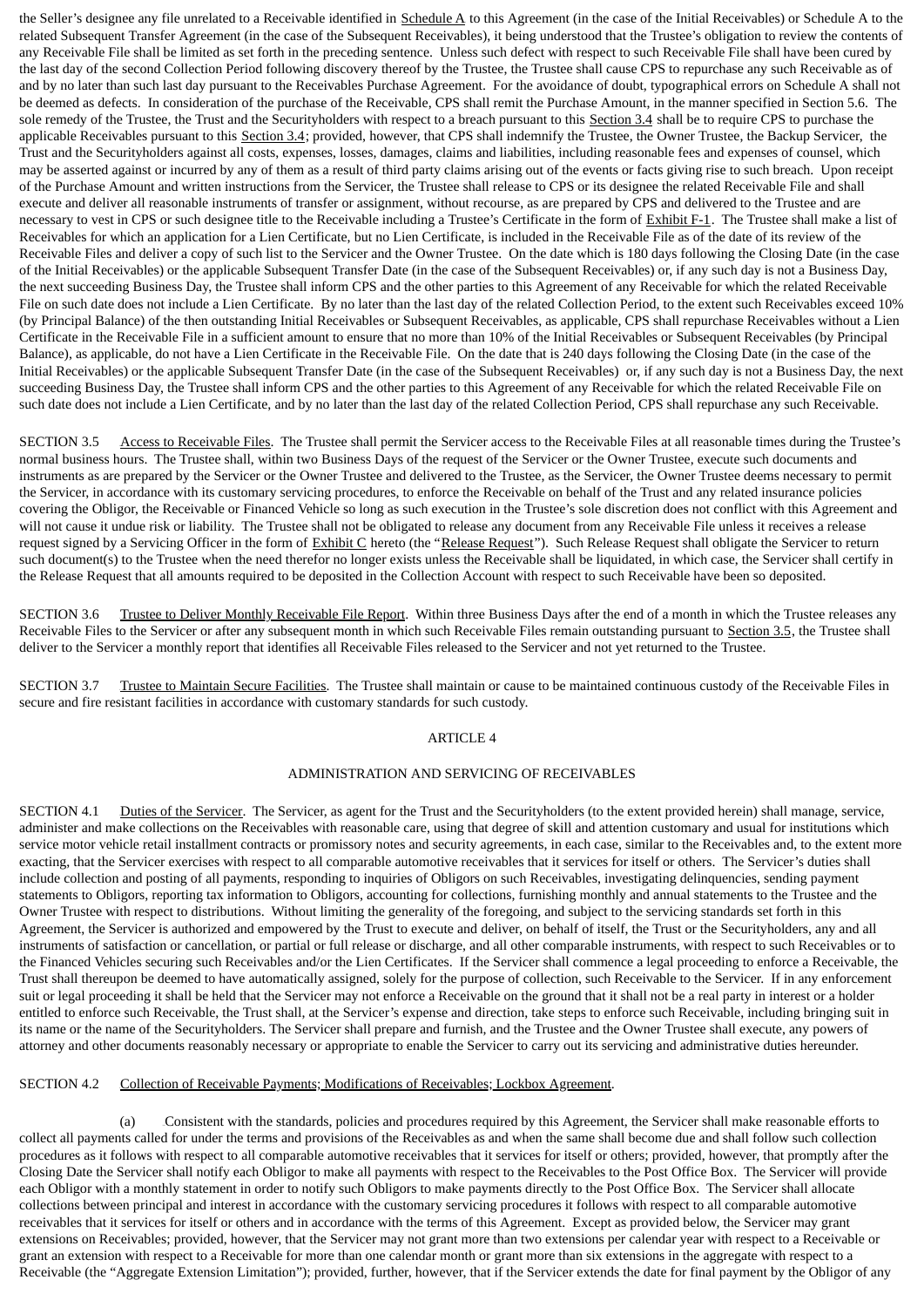Receivable beyond the last day of the penultimate Collection Period preceding the Final Scheduled Payment Date, it shall promptly purchase the Receivable from the Trust in accordance with the terms of Section 4.7 (and for purposes thereof, the Receivable shall be deemed to be materially and adversely affected by such breach). In addition, if the Servicer grants extensions with respect to any Receivables in excess of the Aggregate Extension Limitation, the Servicer will promptly purchase such Receivables from the Trust in accordance with the terms of Section 4.7 (and for purposes thereof, such Receivables shall be deemed to be materially and adversely affected by such breach). The Servicer may in its discretion waive any late payment charge or any other fees that may be collected in the ordinary course of servicing a Receivable. Notwithstanding anything to the contrary contained herein, the Servicer shall not agree to any alteration of the interest rate on any Receivable or of the amount of any Scheduled Receivable Payment on Receivables, other than to the extent that such alteration is required by applicable law or, with respect to Liquidated Receivables, if the Servicer reasonably and in good faith determines that a settlement of the outstanding Principal Balance can be expected to increase the total amount to be received by the Issuer with respect to such Receivable, then the Servicer may accept less than the full unpaid balance with respect to such Receivable.

(b) The Servicer shall establish the Lockbox Account in the name of the Trust for the benefit of the Trustee for the further benefit of the Securityholders. Pursuant to the Lockbox Agreement, the Trustee has authorized the Servicer to direct dispositions of funds on deposit in the Lockbox Account to the Collection Account (but not to any other account), and no other Person, except the Lockbox Processor and the Trustee, has authority to direct the disposition of funds on deposit in the Lockbox Account. The Lockbox Agreement shall provide that Lockbox Banks will comply with the instructions originated by the Trustee relating to the disposition of funds on deposit in the Lockbox Account. The Trustee shall have no liability or responsibility with respect to the Lockbox Processor's directions or activities as set forth in the preceding sentence. The Lockbox Account shall be established pursuant to and maintained in accordance with the Lockbox Agreement and shall be a demand deposit account established and maintained with the Lockbox Bank; provided, however, that the Trustee shall give the Servicer prior written notice of any change made in the location of the Lockbox Account. The Trustee shall establish and maintain the Post Office Box at a United States Post Office Branch in the name of the Trust for the benefit of the Securityholders.

(c) 29BNotwithstanding any Lockbox Agreement, or any of the provisions of this Agreement relating to the Lockbox Agreement, the Servicer shall remain obligated and liable to the Trust, the Trustee and Securityholders for servicing and administering the Receivables and the Other Conveyed Property in accordance with the provisions of this Agreement without diminution of such obligation or liability by virtue thereof.

(d) 30BIn the event CPS shall for any reason no longer be acting as the Servicer hereunder, the Backup Servicer or a successor Servicer shall thereupon assume all of the rights and obligations of the outgoing Servicer under the Lockbox Agreement arising from and after such assumption. In such event, the successor Servicer shall be deemed to have assumed all of the outgoing Servicer's interest therein and to have replaced the outgoing Servicer as a party to the Lockbox Agreement to the same extent as if such Lockbox Agreement had been assigned to the successor Servicer, except that the outgoing Servicer shall not thereby be relieved of any liability or obligations on the part of the outgoing Servicer to the Lockbox Bank under such Lockbox Agreement. The outgoing Servicer shall, upon request of the Trustee, but at the expense of the outgoing Servicer, deliver to the successor Servicer all documents and records relating to the Lockbox Agreement and an accounting of amounts collected and held by the Lockbox Bank and otherwise use its best efforts to effect the orderly and efficient termination of any Lockbox Agreement and transition of Obligor payments to the successor Servicer or to a lockbox established by the successor Servicer for the receipt of payments made in respect of the Receivables. The outgoing Servicer, at its expense, shall cause the Lockbox Bank to deliver to the successor Servicer or a successor Lockbox Bank, all documents and records relating to the Receivables and all amounts held (or thereafter received) by the Lockbox Bank (together with an accounting of such amounts). The outgoing Servicer shall deliver prompt written notice to the Rating Agencies of any change or transfer of the Lockbox arrangements.

(e) 31BOn each Business Day, pursuant to the Lockbox Agreement, the Lockbox Processor will transfer any payments from Obligors received in the Post Office Box to the Lockbox Account. Within two Business Days of receipt of funds into the Lockbox Account, the Servicer shall cause the Lockbox Bank to transfer funds from the Lockbox Account to the Collection Account. In addition, the Servicer shall remit all payments by or on behalf of the Obligors received by the Servicer with respect to the Receivables (other than Purchased Receivables and Sold Receivables), and all Liquidation Proceeds no later than the Business Day following receipt directly (without deposit into any intervening account) into the Lockbox Account or the Collection Account. The Servicer shall not commingle its assets and funds with those on deposit in the Lockbox Account.

## SECTION 4.3 Realization Upon Receivables.

(a) 32BOn behalf of the Trust and the Securityholders, the Servicer shall use its best efforts, consistent with the servicing procedures set forth herein, to repossess or otherwise convert the ownership of the Financed Vehicle securing any Receivable as to which the Servicer shall have determined eventual payment in full is unlikely. The Servicer shall commence efforts to repossess or otherwise convert the ownership of a Financed Vehicle or sell the related Receivable to an unaffiliated third-party on or prior to the date that an Obligor has failed to make more than 90% of a Scheduled Receivable Payment thereon in excess of \$10 for 120 days or more; provided, however, that the Servicer may elect not to commence such efforts within such time period if in its good faith judgment it determines either that it would be impracticable to do so or that the proceeds ultimately recoverable with respect to such Receivable would be increased by forbearance. The Servicer shall follow such customary and usual practices and procedures as it shall deem necessary or advisable in its servicing of automotive receivables, consistent with the standards of care set forth in Section 4.2, which may include reasonable efforts to realize upon any recourse to Dealers or Consumer Lenders and selling the Financed Vehicle at public or private sale. The foregoing shall be subject to the provision that, in any case in which the Financed Vehicle shall have suffered damage, the Servicer shall not expend funds in connection with the repair or the repossession of such Financed Vehicle unless it shall determine in its discretion that such repair and/or repossession will increase the proceeds ultimately recoverable with respect to such Receivable by an amount greater than the amount of such expenses.

(b) 33BConsistent with the standards, policies and procedures required by this Agreement, the Servicer may use its best efforts to locate a third party purchaser that is not affiliated with the Servicer, the Seller or the Issuer to purchase from the Issuer any Receivable that has become more than 120 days delinquent, and shall have the right to direct the Issuer to sell any such Receivable to such third-party purchaser; provided, that no more than 20% of the number of Receivables in the pool as of the Cutoff Date may be sold by the Issuer pursuant to this Section 4.3(b) in the aggregate; provided further, that the Servicer may elect to not direct the Issuer to sell a Receivable that has become more than 120 days delinquent if in its good faith judgment the Servicer determines that the proceeds ultimately recoverable with respect to such Receivable would be increased by forbearance. In selecting Receivables to be sold to a third party purchaser pursuant to this Section 4.3(b), the Servicer shall use commercially reasonable efforts to locate purchasers for the most delinquent Receivables first. In any event, the Servicer shall not use any procedure in selecting Receivables to be sold to third party purchasers that is materially adverse to the interest of the Securityholders. The Issuer shall sell each Sold Receivable for the greatest market price possible; provided, however, that aggregate Sale Amounts received by the Issuer for all Receivables sold to a single third-party purchaser on a single date must be at least equal to the sum of the Minimum Sale Prices for all such Receivables. The Servicer shall remit or cause the third-party purchaser to remit all sale proceeds from the sale of Receivables to the Collection Account without deposit into any intervening account as soon as practicable, but in no event later than the Business Day after receipt thereof.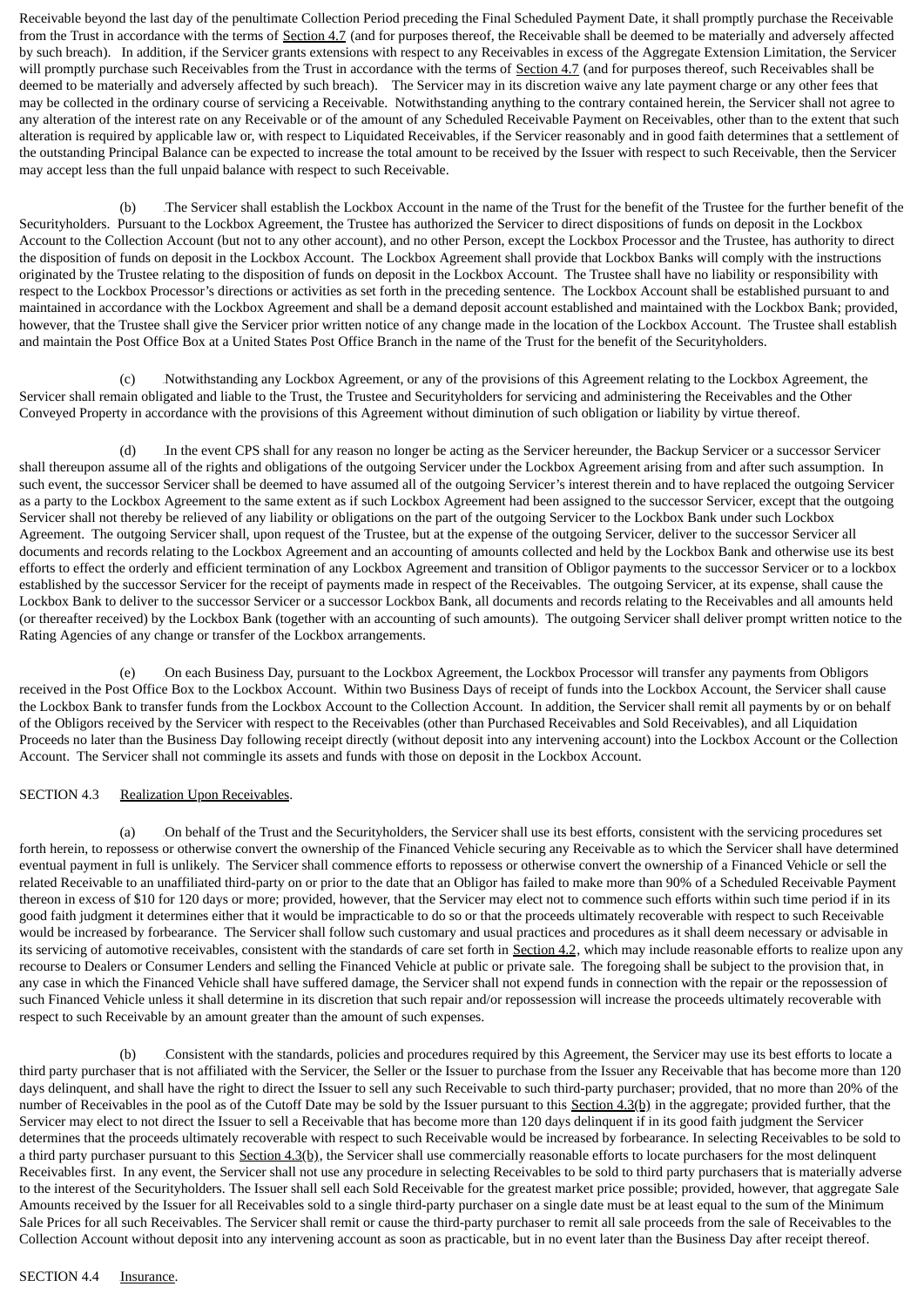(a) 34BThe Servicer, in accordance with the servicing procedures and standards set forth herein, shall require that (i) each Obligor shall have obtained insurance covering the Financed Vehicle, as of the date of the execution of the Receivable, insuring against loss and damage due to fire, theft, transportation, collision and other risks generally covered by comprehensive and collision coverage and each Receivable requires the Obligor to maintain such physical loss and damage insurance naming CPS and its successors and assigns as an additional insured, (ii) each Receivable that finances the cost of premiums for credit life and credit accident and health insurance is covered by an insurance policy or certificate naming CPS as policyholder (creditor) and (iii) as to each Receivable that finances the cost of an extended service contract, the respective Financed Vehicle which secures the Receivable is covered by an extended service contract.

(b) 35B To the extent applicable, the Servicer shall not take any action which would result in noncoverage under any of the insurance policies referred to in Section 4.4(a) which, but for the actions of the Servicer, would have been covered thereunder. The Servicer, on behalf of the Trust, shall take such reasonable action as shall be necessary to permit recovery under any of the foregoing insurance policies. Any amounts collected by the Servicer under any of the foregoing insurance policies shall be deposited in the Collection Account.

## SECTION 4.5 Maintenance of Security Interests in Vehicles.

(a) 36BConsistent with the policies and procedures required by this Agreement, the Servicer shall take such steps on behalf of the Trust as are necessary to maintain perfection of the security interest created by each Receivable in the related Financed Vehicle, including but not limited to obtaining the authorization of the Obligors and the recording, registering, filing, re-recording, re-registering and refiling of all security agreements, financing statements and continuation statements or instruments as are necessary to maintain the security interest granted by the Obligors under the respective Receivables. The Trustee hereby authorizes the Servicer, and the Servicer agrees, to take any and all steps necessary to re-perfect or continue the perfection of such security interest on behalf of the Trust as necessary because of the relocation of a Financed Vehicle or for any other reason. In the event that the assignment of a Receivable to the Trust is insufficient without a notation on the related Financed Vehicle's tangible certificate of title, or without fulfilling any additional administrative requirements under the laws of the State in which the Financed Vehicle is located (including by way of recordation of the Trustee's lien in the electronic titling system of the related Registrar of Titles), to perfect a security interest in the related Financed Vehicle in favor of the Trust, the Servicer hereby agrees that CPS's designation as the secured party on the certificate of title or as reflected in the records of the related Registrar of Titles is in its capacity as Servicer as agent of the Trust.

(b) 37BUpon the occurrence of a Servicer Termination Event, the Trustee and the Servicer shall take or cause to be taken, such action as may, in the opinion of counsel to the Trustee, which opinion shall not be an expense of the Trustee, be necessary to perfect or re-perfect the security interests in the Financed Vehicles securing the Receivables in the name of the Trust by amending the title documents of such Financed Vehicles or by such other reasonable means as may, in the opinion of counsel to the Trustee, which opinion shall not be an expense of the Trustee, be necessary or prudent. The Servicer hereby agrees to pay all expenses related to such perfection or re-perfection and to take all action necessary therefor.

SECTION 4.6 Additional Covenants of Servicer. Unless required by law or court order, the Servicer shall not release the Financed Vehicle securing each Receivable from the security interest granted by such Receivable in whole or in part except (i) in the event of payment in full by or on behalf of the Obligor thereunder or payment in full less a deficiency which the Servicer would not attempt to collect in accordance with its customary servicing practices, (ii) upon a sale of such Receivable permitted by Section 4.3(b), (iii) in connection with repossession of such Financed Vehicle, or (iv) as may be required by an insurer in order to receive proceeds from any Insurance Policy covering such Financed Vehicle. The Servicer shall not impair the rights of the Securityholders in such Receivables, nor shall the Servicer amend a Receivable, except that extensions and waivers may be granted in accordance with Section 4.2. The Servicer shall not create, incur or suffer to exist any Lien or restriction on transferability of the Receivables nor, except as contemplated by the Basic Documents, sign or file under the UCC of any jurisdiction any financing statement that names CPS or the Servicer as debtor, nor sign any security agreement authorizing any secured party thereunder to file such financing statement, with respect to the Receivables. The Servicer shall take such actions as are necessary from time to time in order to maintain the perfection and priority of the Issuer's security interest in the Trust Property.

# SECTION 4.7 Purchase of Receivables Upon Breach of Covenant

(a) Lupon discovery by any of the Servicer, the Owner Trustee or the Trustee of a breach of any of the covenants set forth in Sections  $4.2$ (a),  $4.4$ ,  $4.5$  or  $4.6$ , the party discovering such breach shall give prompt written notice to the others; provided, however, that the failure to give any such notice shall not affect any obligation of the Servicer under this **Section 4.7**. Unless the breach shall have been cured by the last day of the second Collection Period following such discovery (or, at the Servicer's election, the last day of the first following Collection Period), the Servicer shall purchase any Receivable with respect to which the Securityholders' interest therein or in the related Financed Vehicle is materially and adversely affected by such breach. In consideration of the purchase of such Receivable, the Servicer shall remit the Purchase Amount in the manner specified in Section 5.6. The sole remedy of the Trustee, the Trust, the Owner Trustee and the Securityholders with respect to a breach of Sections  $4.2(a)$ ,  $4.4$ ,  $4.5$  or  $4.6$  shall be to require the Servicer to repurchase Receivables pursuant to this Section 4.7; provided, however, that the Servicer shall indemnify the Trustee, the Backup Servicer, the Owner Trustee, the Trust and the Securityholders against all costs, expenses, losses, damages, claims and liabilities, including reasonable fees and expenses of counsel, which may be asserted against or incurred by any of them as a result of third party claims arising out of the events or facts giving rise to such breach. If it is determined that the management, administration and servicing of the Receivables and operation of the Trust pursuant to this Agreement constitutes a violation of the prohibited transaction rules of ERISA or the Code to which no statutory exception or administrative exemption applies, such violation shall not be treated as a breach of  $S_{\text{ections 4.2(a), 4.4, 4.5}}$  or  $4.6$  if not otherwise such a breach. Upon receipt of the Purchase Amount and written instructions from the Servicer, the Trustee shall release to CPS or its designee the related Receivables File and shall execute and deliver all reasonable instruments of transfer or assignment, without recourse, as are prepared by the Seller and delivered to the Trustee and necessary to vest in CPS or such designee title to the Receivable including a Trustee's Certificate in the form of Exhibit F-2.

SECTION 4.8 Servicing Fee. The Servicer shall be entitled to the "Servicing Fee" for each Payment Date, which shall be equal to the greater of (i) the result of one-twelfth times 2.50% of the Pool Balance as of the first day of the related Collection Period and (ii) the product of the number of Receivables serviced by the successor Servicer during the related Collection Period and \$15; provided, however, that with respect to the first Payment Date the Servicing Fee will be equal to the product of one-twelfth and 2.50% of the Original Pool Balance. The Servicer shall also be entitled to receive the Additional Servicing Compensation in accordance with  $Section 5.7(a)(ii)$  as compensation for its duties hereunder.

SECTION 4.9 Servicer's Certificate. By 9:00 a.m., Minneapolis time, on each Determination Date, the Servicer shall deliver to the Trustee, the Owner Trustee, the Rating Agencies and the Seller a Servicer's Certificate containing all information necessary to make the distributions pursuant to Sections 5.7 and 5.8 (including, if required, withdrawals from the Series 2013-D Spread Account) for the Collection Period preceding the date of such Servicer's Certificate and all information necessary for the Trustee to send statements to the Securityholders pursuant to  $S$ ection  $5.8(b)$  and all information necessary to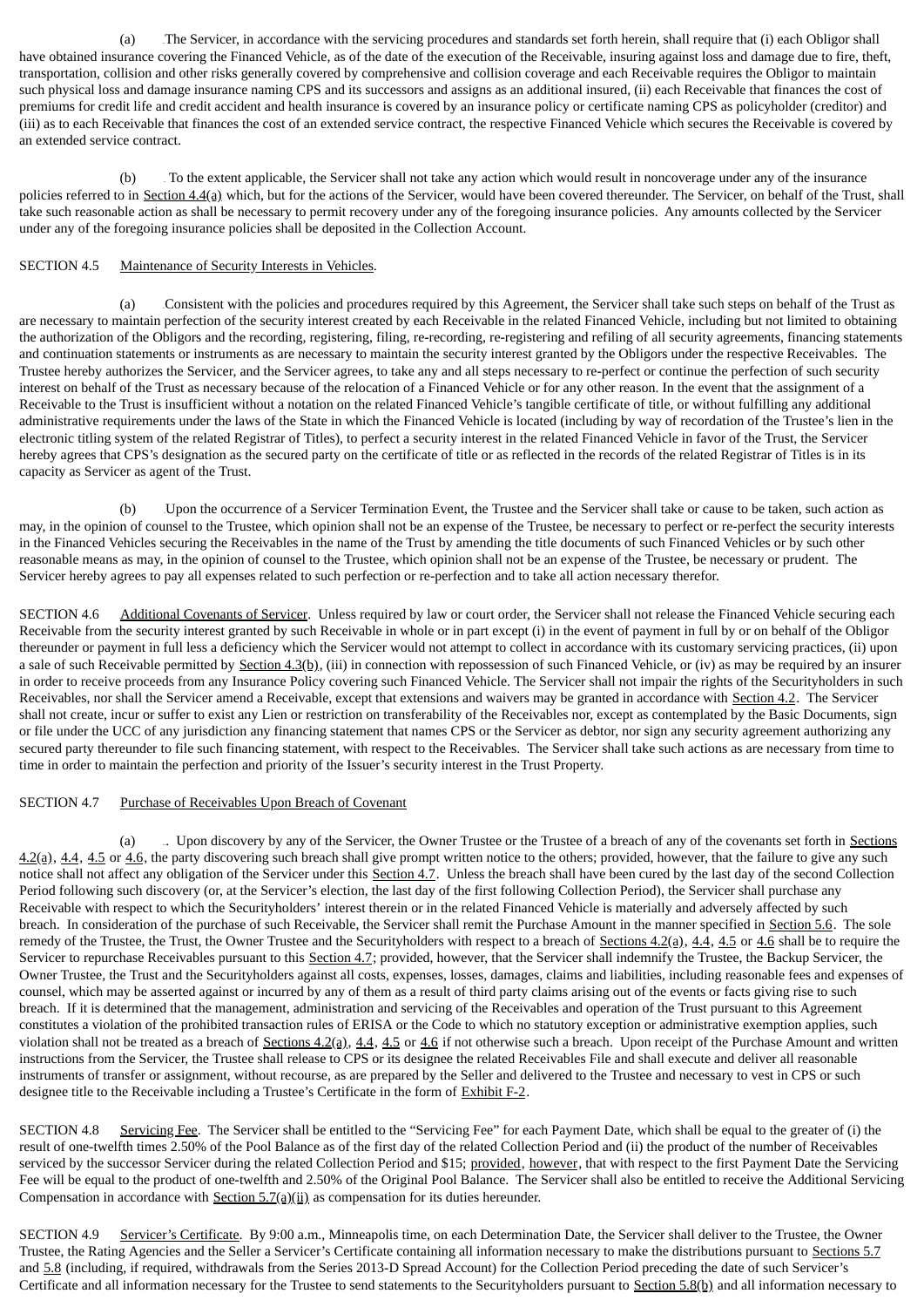enable the Backup Servicer to verify the information specified in Section 4.13(b). Receivables to be purchased by the Servicer or to be purchased by CPS shall be identified by the Servicer by account number with respect to such Receivable (as specified in  $Schedule A$ ).

### SECTION 4.10 Annual Statement as to Compliance, Notice of Servicer Termination Event.

(a) The Servicer shall deliver to the Owner Trustee, the Trustee, the Backup Servicer and the Rating Agencies, on or before March 31 of each year beginning March 31, 2015, an Officer's Certificate, dated as of December 31 of the preceding year, stating that (i) a review of the activities of the Servicer during the preceding 12-month period (or, in the case of the first such Officer's Certificate, from the Closing Date to December 31, 2014) and of its performance under this Agreement has been made under such officer's supervision and (ii) to the best of such officer's knowledge, based on such review, the Servicer has fulfilled all its obligations under this Agreement throughout such year (or, in the case of the first such Officer's Certificate, from the Closing Date to December 31, 2014), or, if there has been a default in the fulfillment of any such obligation, specifying each such default known to such officer and the nature and status thereof. The Trustee shall forward a copy of such certificate as well as the report referred to in Section 4.11 to each Noteholder and the Owner Trustee shall forward a copy to each Residual Certificateholder.

(b) The Servicer shall deliver to the Owner Trustee, the Trustee, the Backup Servicer and the Rating Agencies, promptly after having obtained knowledge thereof, but in no event later than two (2) Business Days thereafter, written notice in an Officer's Certificate of any event which with the giving of notice or lapse of time, or both, would become a Servicer Termination Event under Section 10.1.

SECTION 4.11 Annual Independent Accountants' Report. The Servicer shall cause a firm of nationally recognized independent certified public accountants (the "Independent Accountants"), who may also render other services to the Servicer or to the Seller, to deliver to the Trustee, the Owner Trustee, the Backup Servicer and the Rating Agencies, on or before March 31 of each year beginning March 31, 2015, a report dated as of December 31 of the previous year (the "Accountants' Report") and reviewing the Servicer's activities during the preceding 12-month period, addressed to the Board of Directors of the Servicer, to the Owner Trustee, the Trustee and the Backup Servicer, to the effect that such firm has examined the financial statements of the Servicer and issued its report therefor and that such examination (1) was made in accordance with generally accepted auditing standards, and accordingly included such tests of the accounting records and such other auditing procedures as such firm considered necessary in the circumstances; (2) included tests relating to auto loans serviced for others in accordance with the requirements of the Uniform Single Attestation Program for Mortgage Bankers (the "Program"), to the extent the procedures in the Program are applicable to the servicing obligations set forth in this Agreement; (3) included an examination of the delinquency and loss statistics relating to the Servicer's portfolio of automobile and light truck installment sales contracts; and (4) except as described in the report, disclosed no exceptions or errors in the records relating to automobile and light truck loans serviced for others that, in the firm's opinion, paragraph four of the Program requires such firm to report. The accountant's report shall further state that (A) a review in accordance with agreed upon procedures was made of two randomly selected Servicer Certificates; (B) except as disclosed in the report, no exceptions or errors in the Servicer Certificates were found; and (C) the delinquency and loss information relating to the Receivables and the stated amount of Liquidated Receivables, if any, contained in the Servicer Certificates were found to be accurate. In the event such firm requires the Trustee, the Owner Trustee and/or the Backup Servicer to agree to the procedures performed by such firm, the Servicer shall direct the Trustee, the Owner Trustee and/or the Backup Servicer, as applicable, in writing to so agree; it being understood and agreed that the Trustee, the Owner Trustee and/or the Backup Servicer will deliver such letter of agreement in conclusive reliance upon the direction of the Servicer, and neither the Trustee, the Owner Trustee nor the Backup Servicer makes any independent inquiry or investigation as to, and shall have no obligation or liability in respect of, the sufficiency, validity or correctness of such procedures.

The Report will also indicate that the firm is independent of the Servicer within the meaning of the Code of Professional Ethics of the American Institute of Certified Public Accountants.

SECTION 4.12 Access to Certain Documentation and Information Regarding Receivables. The Servicer shall provide to representatives of the Trustee, the Owner Trustee, the Backup Servicer and the Rating Agencies reasonable access to the documentation regarding the Receivables. In each case, such access shall be afforded without charge but only upon reasonable request and during normal business hours. Nothing in this Section shall derogate from the obligation of the Servicer to observe any applicable law prohibiting disclosure of information regarding the Obligors, and the failure of the Servicer to provide access as provided in this Section as a result of such obligation shall not constitute a breach of this Section.

## SECTION 4.13 Verification of Servicer's Certificate.

(a) 41BOn or before the fifth calendar day of each month, the Servicer will deliver to the Trustee and the Backup Servicer a computer diskette (or other electronic transmission) in a format acceptable to the Trustee and the Backup Servicer containing information with respect to the Receivables as of the close of business on the last day of the related Collection Period which information is necessary for preparation of the Servicer's Certificate. The Backup Servicer shall use such computer diskette (or other electronic transmission) to verify certain information specified in Section 4.13(b) contained in the Servicer's Certificate delivered by the Servicer, and the Backup Servicer shall notify the Servicer of any discrepancies on or before the second Business Day following the Determination Date. In the event that the Backup Servicer reports any discrepancies, the Servicer and the Backup Servicer shall attempt to reconcile such discrepancies prior to the second Business Day prior to the related Payment Date, but in the absence of a reconciliation, the Servicer's Certificate shall control for the purpose of calculations and distributions with respect to the related Payment Date. In the event that the Backup Servicer and the Servicer are unable to reconcile discrepancies with respect to a Servicer's Certificate by the related Payment Date, the Servicer shall cause a firm of independent certified public accountants, at the Servicer's expense, to audit the Servicer's Certificate and, prior to the fifth calendar day of the following month, reconcile the discrepancies. The effect, if any, of such reconciliation shall be reflected in the Servicer's Certificate for such next succeeding Determination Date. Other than the duties specifically set forth in this Agreement, the Backup Servicer shall have no obligations hereunder, including, without limitation, to supervise, verify, monitor or administer the performance of the Servicer. The Backup Servicer shall have no liability for any actions taken or omitted by the Servicer. The duties and obligations of the Backup Servicer shall be determined solely by the express provisions of this Agreement and no implied covenants or obligations shall be read into this Agreement against the Backup Servicer.

- (b) The Backup Servicer shall review each Servicer's Certificate delivered pursuant to Section  $4.13(q)$  and shall:
	- (i) confirm that such Servicer's Certificate is complete on its face;

(ii) load the computer diskette (which shall be in a format acceptable to the Backup Servicer) received from the Servicer pursuant to Section  $4.13(a)$  hereof, confirm that such computer diskette is in a readable form and calculate and confirm the Pool Balance for the most recent Payment Date;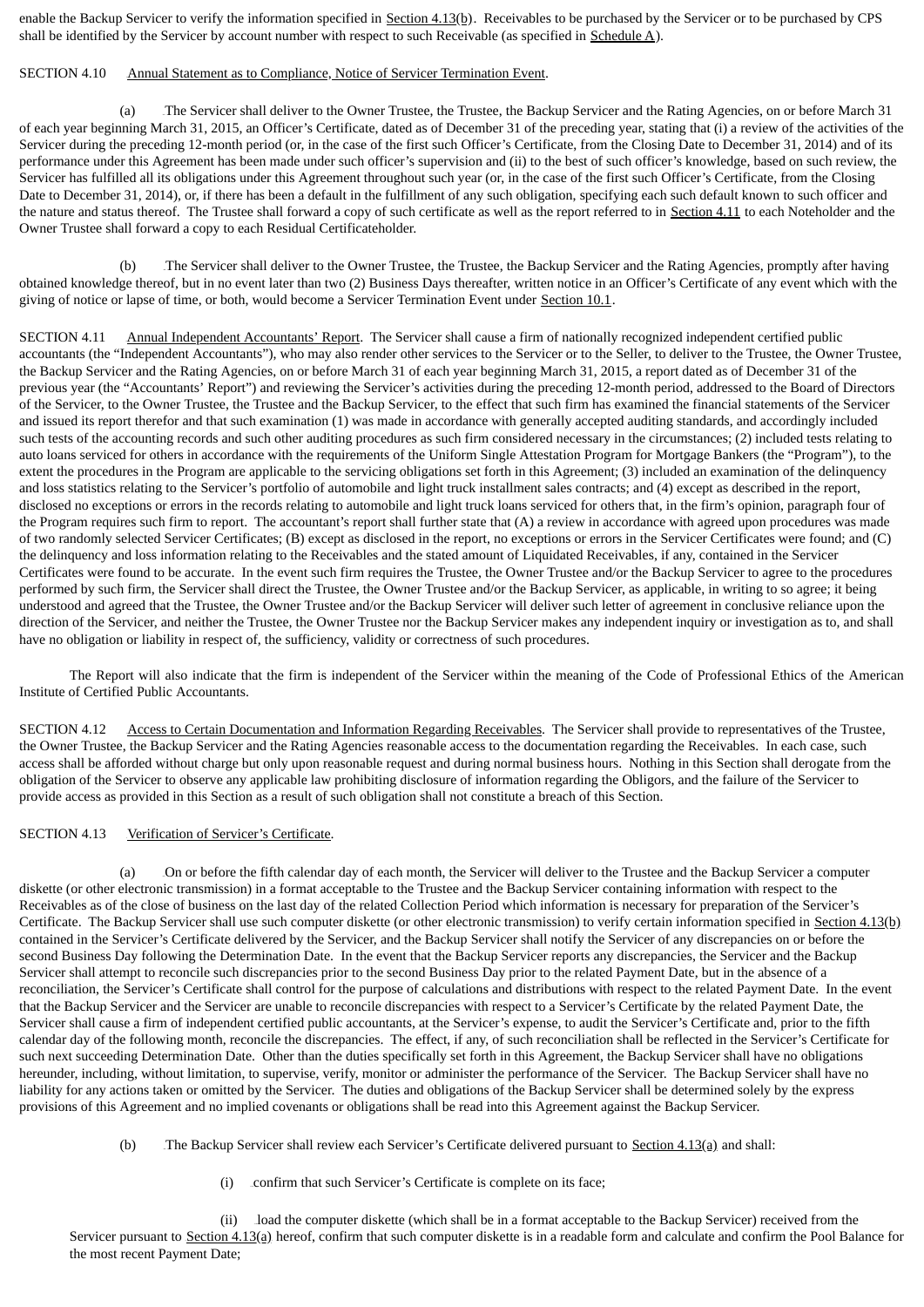(iii) 255Bconfirm, based solely on the information shown on the Servicer's Certificate, that the Total Distribution Amount, the Noteholders' Principal Distributable Amount, the Class A Parity Deficit Amount, the Class B Parity Deficit Amount, the Class C Parity Deficit Amount, the Class D Parity Deficit Amount, the Class E Parity Deficit Amount, the Noteholders' Interest Distributable Amount for each Class of Notes, the amount, if any, to be distributed to the Residual Certificateholders on such Payment Date, the Backup Servicing Fee, the Servicing Fee, the Trustee Fees, the amount on deposit in the Series 2013-D Spread Account and the Pre-Funding Account, the Cumulative Net Loss Rate in the Servicer's Certificate are accurate based solely on the recalculation of the Servicer's Certificate and without further investigation;

(iv) 256Bconfirm the calculation of the Trigger Events based solely upon the information contained on the applicable

computer diskette; and

(v) by the third Business Day following the Backup Servicer's receipt of the Servicer's Certificate and following the Backup Servicer's review of such Servicer's Certificate and the related monthly tape, the Backup Servicer shall provide the Trustee with a certificate (i) describing those activities it performed in its review of the monthly tape and the Servicer's Certificate, (ii) listing those parts of the Servicer's Certificate that it confirmed were correct, (iii) listing those parts of the Servicer's Certificate that it found to be incorrect, and (iv) describing any discrepancies, inconsistencies, incorrect information or incorrect calculations that were revealed by its review of the Servicer's Certificate and the related monthly tape.

(c) 43BOn or prior to the Closing Date, the Backup Servicer will cause an affiliate of the Back-up Servicer to data map to their servicing system all servicing/loan file information, including all relevant borrower contact information such as address and phone numbers as well as loan balance and payment information, including comment histories and collection notes. On or before the fifth calendar day of each month, the Servicer will provide to an affiliate of the Backup Servicer an electronic transmission of all servicing/loan information, including all relevant borrower contact information such as address and phone numbers as well as loan balance and payment information, including comment histories and collection notes, and the Backup Servicer will cause such affiliate to review each file to ensure that it is in readable form and verify that the data balances conform to the trial balance reports received from the Servicer. Additionally, the Backup Servicer shall cause such affiliate to store each such file.

SECTION 4.14 [Reserved].

SECTION 4.15 Fidelity Bond. The Servicer shall maintain a fidelity bond in such form and amount as is customary for entities acting as custodian of funds and documents in respect of consumer contracts on behalf of institutional investors.

SECTION 4.16 Optional Purchase of Certain Receivables. CPS shall have the right, which right may be assigned by CPS to an Affiliate, but not the obligation, to repurchase on the last day of any Collection Period any Defaulted Texas Receivables at a price equal to at least the fair market value of such Defaulted Texas Receivables, so long as the fair market value is not less than the related aggregate Purchase Amount, plus the costs and expenses of the Servicer and the Trust (including any outstanding reimbursements) in connection with such optional purchase. To exercise such option, CPS shall (subject to the proviso below) deposit in the Collection Account pursuant to Section 5.6 (or remit to the Servicer, if CPS is not then Servicer) an amount equal to the related aggregate Purchase Amount for such Defaulted Texas Receivables and thereafter shall succeed to all interests of the Trust in and to such Defaulted Texas Receivables. Upon notice of receipt of the related aggregate Purchase Amount for such Defaulted Texas Receivables and written instructions from the Servicer, the Trustee shall release to CPS or its designee the related Receivables Files and shall execute and deliver all reasonable instruments of transfer or assignment, without recourse, as are prepared by CPS and delivered to the Trustee and necessary to vest in CPS or such designee title to such Defaulted Texas Receivables including a Trustee's Certificate in the form of Exhibit F-2.

## ARTICLE 5

## TRUST ACCOUNTS; DISTRIBUTIONS; STATEMENTS TO SECURITYHOLDERS

## SECTION 5.1 Establishment of Trust Accounts.

(a) 44BThe Trustee, on behalf of the Securityholders, shall establish and maintain in its own name an Eligible Account (the "Collection Account"), bearing a designation clearly indicating that the funds deposited therein are held for the benefit of the Trustee on behalf of the Securityholders. On the Closing Date, the Servicer will deposit, on behalf of the Seller, in the Collection Account, an amount equal to \$1,199,734.99 representing collections on the Initial Receivables received from and including the day after the Initial Cutoff Date through the Business Day immediately preceding the Closing Date, but not previously deposited into the Collection Account.

(b) 45BThe Trustee, on behalf of the Noteholders, shall establish and maintain in its own name an Eligible Account (the "Principal Distribution Account"), bearing a designation clearly indicating that the funds deposited therein are held for the benefit of the Trustee on behalf of the Noteholders. The Principal Distribution Account shall initially be established with the Trustee.

(c) 46BThe Trustee, on behalf of the Noteholders, shall establish and maintain in its own name an Eligible Account (the "Series 2013-D Spread Account"), bearing a designation clearly indicating that the funds deposited therein are held for the benefit of the Trustee on behalf of the Noteholders. The Series 2013-D Spread Account shall initially be established with the Trustee. On the Closing Date, the Seller shall deposit the Initial Spread Account Deposit in the Series 2013-D Spread Account from the proceeds of the sale of the Notes.

(d) 47BThe Trustee, on behalf of the Noteholders, shall establish and maintain in its own name an Eligible Account (the "Pre-Funding Account"), bearing a designation clearly indicating that the funds deposited therein are held for the benefit of the Trustee on behalf of the Noteholders. The Pre-Funding Account shall initially be established with the Trustee.

(e) 48BFunds on deposit in the Collection Account, the Series 2013-D Spread Account and the Pre-Funding Account shall be invested by the Trustee (or any custodian with respect to funds on deposit in any such account) in Eligible Investments selected in writing by the Servicer (pursuant to standing instructions or otherwise). Funds on deposit in the Principal Distribution Account shall not be invested. All such Eligible Investments shall be held by or on behalf of the Trustee for the benefit of the Securityholders. Other than as permitted by the Rating Agencies, funds on deposit in any Trust Account shall be invested in Eligible Investments that will mature so that such funds will be available at the close of business on the Business Day immediately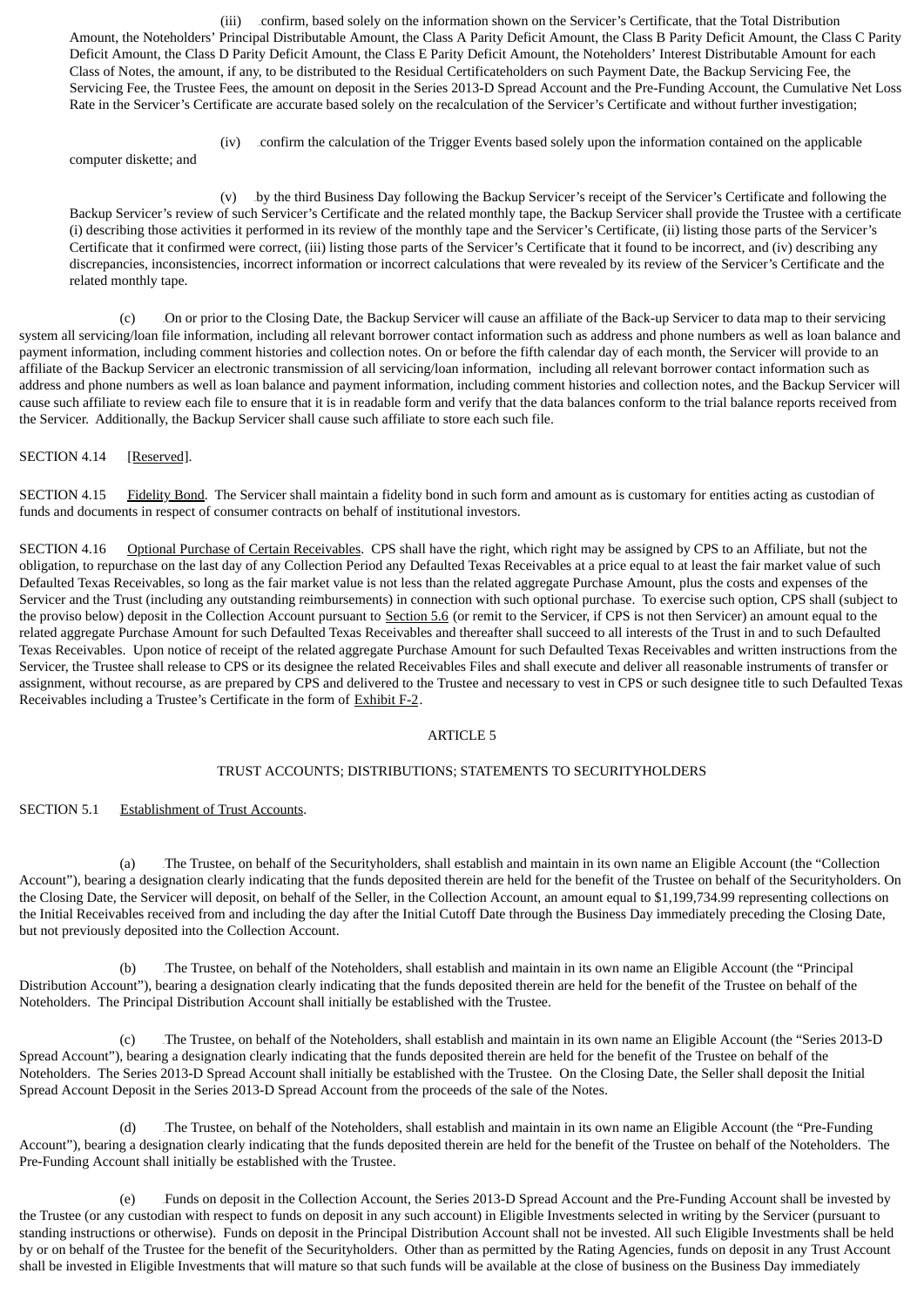preceding the following Payment Date. Funds deposited in a Trust Account on the day immediately preceding a Payment Date upon the maturity of any Eligible Investments are not required to be invested overnight. All Eligible Investments will be held to maturity.

(f) 49BAll investment earnings of moneys deposited in the Trust Accounts shall be deposited (or caused to be deposited) by the Trustee in the Collection Account for distribution pursuant to Section 5.7(a) and any loss resulting from such investments shall be charged to such account. The Servicer will not direct the Trustee to make any investment of any funds held in any of the Trust Accounts unless the security interest granted and perfected in such account will continue to be perfected in such investment, in either case without any further action by any Person, and, in connection with any direction to the Trustee to make any such investment, if requested by the Trustee, the Servicer shall deliver to the Trustee an Opinion of Counsel, acceptable to the Trustee, to such effect.

(g) The Trustee shall not in any way be held liable by reason of any insufficiency in any of the Trust Accounts resulting from any loss on any Eligible Investment included therein except for losses attributable to the Trustee's negligence or bad faith or its failure to make payments on such Eligible Investments issued by the Trustee, in its commercial capacity as principal obligor and not as trustee, in accordance with their terms.

(h) If (i) the Servicer shall have failed to give investment directions for any funds on deposit in the Trust Accounts to the Trustee by 1:00 p.m. Eastern Time (or such other time as may be agreed by the Issuer and Trustee) on any Business Day; or (ii) an Event of Default shall have occurred and be continuing but the Notes shall not have been declared due and payable, or, if such Notes shall have been declared due and payable following an Event of Default, amounts collected or receivable from the Trust Property are being applied as if there had not been such a declaration; then the Trustee shall, to the fullest extent practicable, invest and reinvest funds in the Trust Accounts in one or more Eligible Investments described in clause (ii) of the definition thereof.

(i) 52BThe Trustee shall possess all right, title and interest in all funds on deposit from time to time in the Trust Accounts and in all proceeds thereof (including all Investment Earnings on the Trust Accounts) and all such funds, investments, proceeds and income shall be part of the Trust Property. Except as otherwise provided herein, the Trust Accounts shall be under the sole dominion and control of the Trustee. If at any time any of the Trust Accounts ceases to be an Eligible Account, the Servicer shall within five Business Days establish a new Trust Account as an Eligible Account and shall transfer any cash and/or any investments to such new Trust Account. The Servicer shall promptly notify the Rating Agencies and the Owner Trustee of any change in the location of any of the aforementioned accounts. In connection with the foregoing, the Servicer agrees that, in the event that any of the Trust Accounts are not accounts with the Trustee, the Servicer shall notify the Trustee in writing promptly upon any of such Trust Accounts ceasing to be an Eligible Account.

(j) Notwithstanding anything to the contrary herein or in any other document relating to a Trust Account, the "securities intermediary's jurisdiction" (within the meaning of Section 8-110 of the UCC) or the "bank's jurisdiction" (with the meaning of 9-304 of the UCC), as applicable, with respect to each Trust Account shall be the State of New York.

 $(k)$  With respect to the Trust Account Property, the Trustee agrees that:

(A) any Trust Account Property that is held in deposit accounts shall be held solely in an Eligible Account; and, each such Eligible Account shall be subject to the exclusive custody and control of the Trustee and the Trustee shall have sole signature authority with respect thereto; and

(B) any other Trust Account Property shall be delivered to the Trustee in accordance with the definition of "Delivery".

## SECTION 5.2 [Reserved].

SECTION 5.3 Certain Reimbursements to the Servicer. The Servicer will be entitled to be reimbursed from amounts on deposit in the Collection Account with respect to a Collection Period for amounts previously deposited in the Collection Account but later determined by the Servicer to have resulted from mistaken deposits or postings or checks returned for insufficient funds. The amount to be reimbursed hereunder shall be paid to the Servicer on the related Payment Date pursuant to Section 5.7(a)(ii) upon certification by the Servicer of such amounts and the provision of such information to the Trustee; provided, however, that the Servicer must provide such certification within three months of its becoming aware of such mistaken deposit, posting or returned check.

SECTION 5.4 Application of Collections. All collections for each Collection Period shall be applied by the Servicer as follows:

With respect to each Receivable (other than a Purchased Receivable or a Sold Receivable), payments by or on behalf of the Obligor shall be applied to interest and principal in accordance with the Simple Interest Method.

#### SECTION 5.5 Withdrawals from Series 2013-D Spread Account.

(a) 55BIn the event that the Servicer's Certificate with respect to any Determination Date shall state that the Total Distribution Amount with respect to such Determination Date is insufficient to make the payments required to be made on the related Payment Date pursuant to Sections  $5.7(q)(i)$ through (xix) (such deficiency being a "Deficiency Claim Amount"), then on or prior to the Business Day immediately preceding the related Payment Date, the Trustee shall deliver to the Owner Trustee and the Servicer, by hand delivery, telex or facsimile transmission, a written notice (a "Deficiency Notice") specifying the Deficiency Claim Amount for such Payment Date. On the related Payment Date, the Trustee shall transfer an amount equal to such Deficiency Claim Amount from the Series 2013-D Spread Account (to the extent of funds on deposit therein) to the Collection Account for distribution pursuant to Sections  $5.7(a)(i)$  through  $(xix)$ .

(On each Payment Date, to the extent that there are amounts on deposit in the Series 2013-D Spread Account (after the distribution of amounts from the Collection Account in accordance with Sections  $5.7(a)(i)$  through  $(xix)$  on such Payment Date) in excess of the Specified Spread Account Requisite Amount, the Trustee shall transfer such amounts to the Collection Account for distribution on such Payment Date pursuant to Sections  $5.7(xxi)$  through  $(xxiii)$ .

SECTION 5.6 Additional Deposits. The Servicer or CPS, as the case may be, shall deposit or cause to be deposited in the Collection Account the aggregate Purchase Amount with respect to Purchased Receivables, the aggregate Sale Amount with respect to Sold Receivables and all amounts to be paid by CPS pursuant to its indemnification obligations under the Basic Documents and the Servicer shall deposit or cause to be deposited therein all amounts to be paid under Sections 4.16 and 11.1. All such deposits made pursuant to Section 4.16 shall be made, in immediately available funds, on the Business Day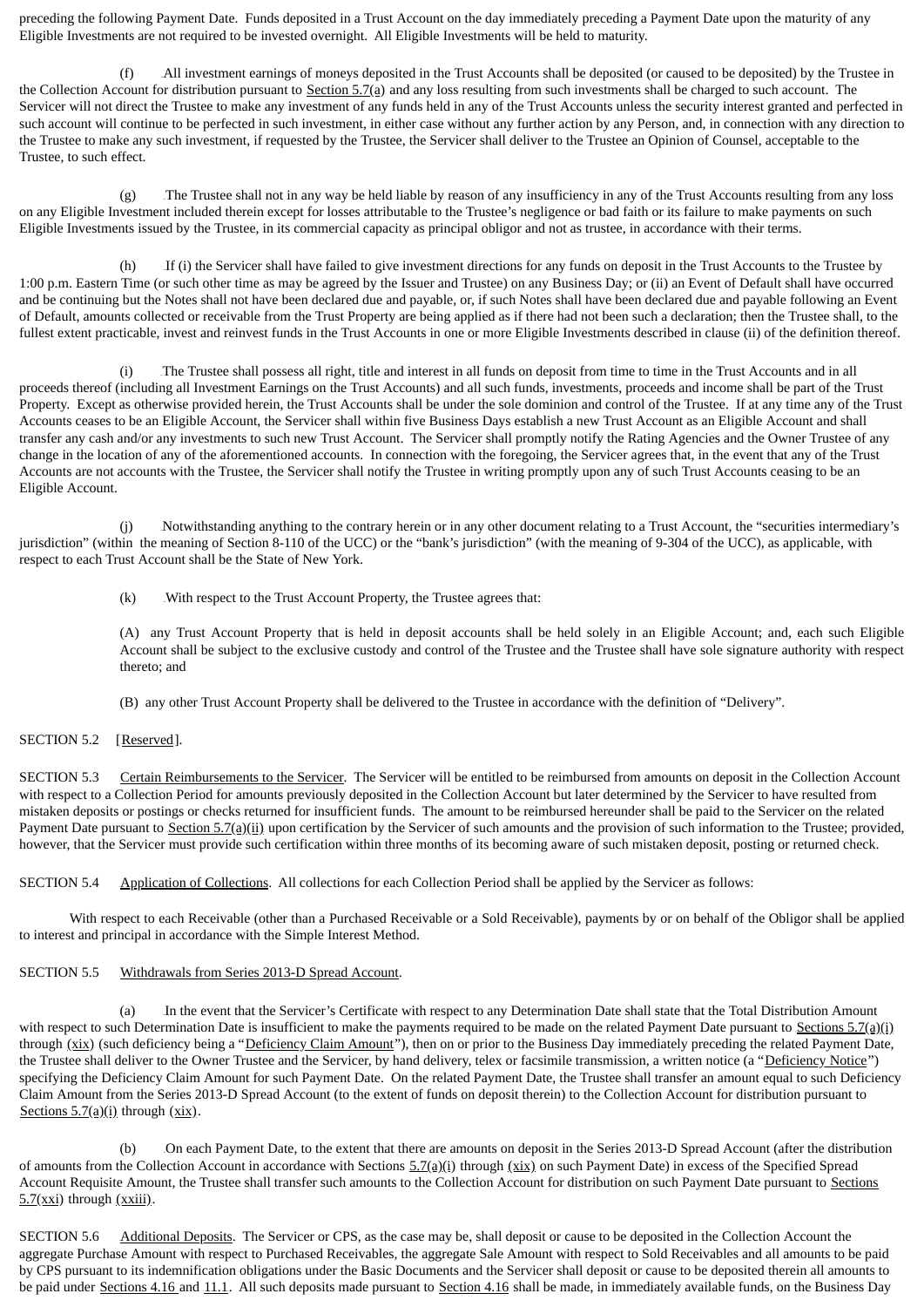preceding the related Determination Date. All such deposits made pursuant to Section 11.1 shall be made, in immediately available funds, on the Business Day preceding the related Payment Date. On each Payment Date, the Trustee shall remit to the Collection Account any amounts withdrawn from the Series 2013-D Spread Account pursuant to Section 5.5.

#### SECTION 5.7 Distributions.

(a) 57BOn each Payment Date, the Trustee (based on the information contained in the Servicer's Certificate delivered on the related Determination Date) shall make the following distributions in the following order of priority:

(i) to the Backup Servicer so long as the Backup Servicer is not acting as the successor Servicer, from the Total Distribution Amount and any amount deposited in the Collection Account pursuant to Section 5.5(a), the Backup Servicing Fee and all unpaid Backup Servicing Fees from prior Collection Periods;

(ii) 259Bto the Servicer, from the Total Distribution Amount (as such Total Distribution Amount has been reduced by payments pursuant to clause (i) above), and any amount deposited in the Collection Account pursuant to Section 5.5(a), the Servicing Fee and all unpaid Servicing Fees from prior Collection Periods, all Additional Servicing Compensation and all reimbursements to which the Servicer is entitled pursuant to Section 5.3;

(iii) to the Backup Servicer or such other Person appointed successor Servicer pursuant to  $Section 10.3(b)$ , from the</u> Total Distribution Amount (as such Total Distribution Amount has been reduced by payments pursuant to clauses (i) and (ii) above), and any amount deposited in the Collection Account pursuant to Section 5.5(a), to the extent not previously paid by the predecessor Servicer pursuant to this Agreement, reasonable transition expenses (up to a maximum of \$150,000 for all such expenses incurred over the term of this Agreement) incurred by such Person in becoming the successor Servicer;

(iv) 261Bconcurrently, to the Trustee and the Owner Trustee, *pro rata*, from the Total Distribution Amount (as such Total Distribution Amount has been reduced by payments pursuant to clauses (i) through (iii) above) and any amount deposited in the Collection Account pursuant to Section 5.5(a), the Trustee Fees and reasonable out-of-pocket expenses thereof (including reasonable counsel fees and expenses), and all unpaid Trustee Fees and unpaid reasonable out-of-pocket expenses (including reasonable counsel fees and expenses) from prior Collection Periods; provided, however, that expenses and other amounts payable to the Trustee and the Owner Trustee pursuant to this clause  $(iv)$  shall be limited to a total of \$50,000 per annum; provided further, however, that if an Event of Default has occurred and is continuing, then such expenses payable pursuant to this  $clause (iv)$  shall not be so limited;

(v) 262Bto the holders of the Class A Notes, *pro rata*, from the Total Distribution Amount (as such Total Distribution Amount has been reduced by payments pursuant to clauses (i) through (iv) above), and any amount deposited in the Collection Account pursuant to Section 5.5(a), the Noteholders' Interest Distributable Amount for the Class A Notes for such Payment Date;

(vi) to the Principal Distribution Account, from the Total Distribution Amount (as such Total Distribution Amount has been reduced by payments pursuant to clauses (i) through  $(y)$  above), and any amount deposited in the Collection Account pursuant to Section  $5.5(a)$ , an amount equal to the Class A Parity Deficit Amount;

(vii) if such Payment Date is the Class A Final Scheduled Payment Date, to the Principal Distribution Account, from the Total Distribution Amount (as such Total Distribution Amount has been reduced by payments pursuant to clauses (i) through (vi) above), and any amount deposited in the Collection Account pursuant to  $Section 5.5(q)$ , an amount equal to the Class A Note Balance;

(viii) 265Bto the Holders of the Class B Notes, *pro rata*, from the Total Distribution Amount (as such Total Distribution Amount has been reduced by payments pursuant to clauses (i) through (vii) above), and any amount deposited in the Collection Account pursuant to Section 5.5(a), an amount equal to the Noteholders' Interest Distributable Amount for the Class B Notes for such Payment Date;

(ix) to the Principal Distribution Account, from the Total Distribution Amount (as such Total Distribution Amount has been reduced by payments pursuant to clauses (i) through (viii) above), and any amount deposited in the Collection Account pursuant to Section  $5.5(a)$ , an amount equal to the Class B Parity Deficit Amount;

(x) if such Payment Date is the Class B Final Scheduled Payment Date, to the Principal Distribution Account, from the Total Distribution Amount (as such Total Distribution Amount has been reduced by payments pursuant to clauses (i) through (ix) above), and any amount deposited in the Collection Account pursuant to Section 5.5(a), an amount equal to the Class B Note Balance;

(xi) 268Bto the Holders of the Class C Notes, *pro rata*, from the Total Distribution Amount (as such Total Distribution Amount has been reduced by payments pursuant to clauses (i) through  $(x)$  above), and any amount deposited in the Collection Account pursuant to Section 5.5(a), an amount equal to the Noteholders' Interest Distributable Amount for the Class C Notes for such Payment Date;

(xii) to the Principal Distribution Account, from the Total Distribution Amount (as such Total Distribution Amount has been reduced by payments pursuant to  $\underline{clauses(i)}$  through  $(\underline{x_i})$  above), and any amount deposited in the Collection Account pursuant to Section  $5.5(a)$ , an amount equal to the Class C Parity Deficit Amount;

(xiii) if such Payment Date is the Class C Final Scheduled Payment Date, to the Principal Distribution Account, from the Total Distribution Amount (as such Total Distribution Amount has been reduced by payments pursuant to *clauses (i)* through (xii) above), and any amount deposited in the Collection Account pursuant to Section  $5.5(a)$ , an amount equal to the Class C Note Balance;

(xiv) 271Bto the Holders of the Class D Notes, *pro rata*, from the Total Distribution Amount (as such Total Distribution Amount has been reduced by payments pursuant to clauses (i) through (xiii) above), and any amount deposited in the Collection Account pursuant to Section 5.5(a), an amount equal to the Noteholders' Interest Distributable Amount for the Class D Notes for such Payment Date;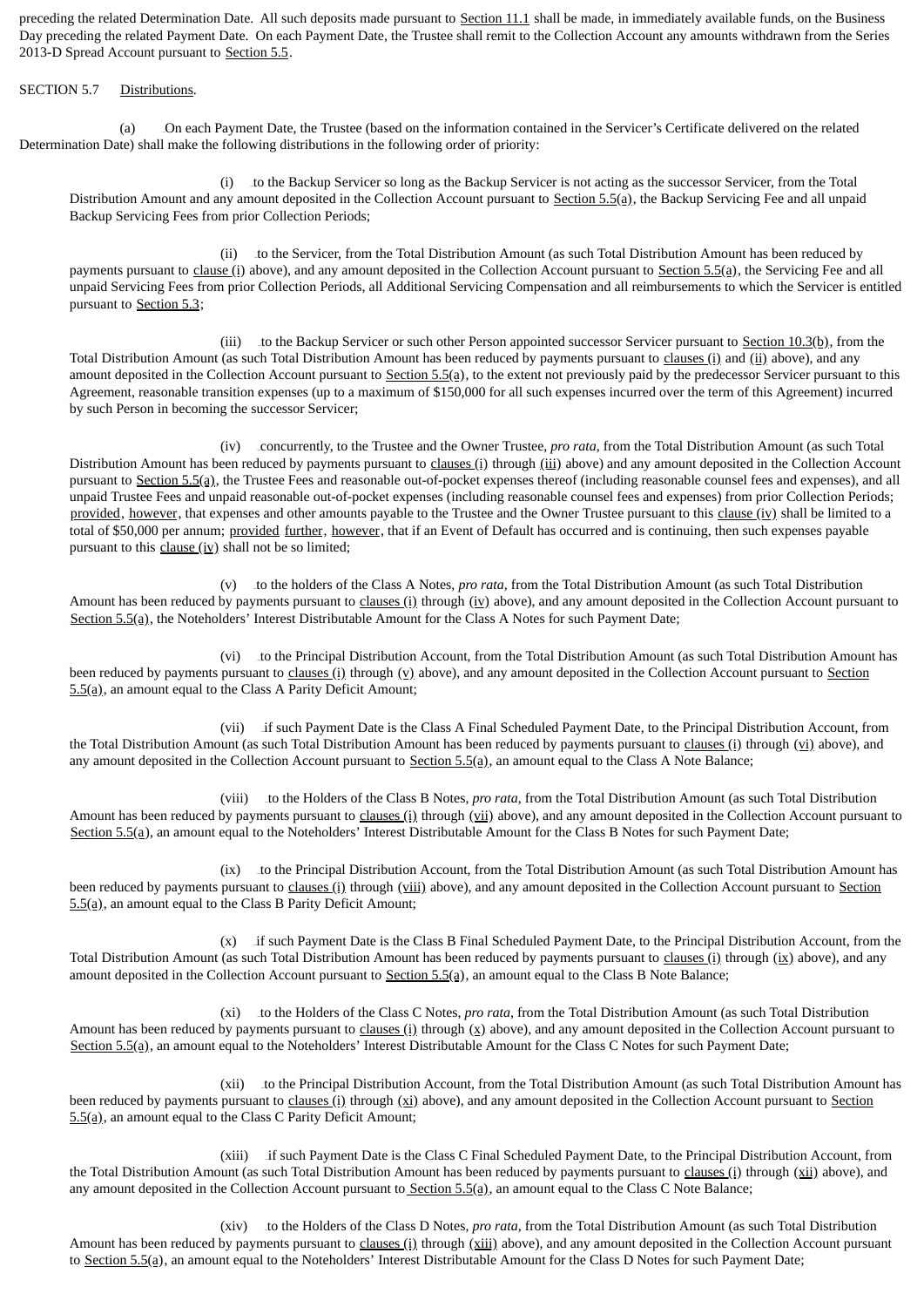(xv) to the Principal Distribution Account, from the Total Distribution Amount (as such Total Distribution Amount has been reduced by payments pursuant to clauses (i) through (xiv) above), and any amount deposited in the Collection Account pursuant to Section  $5.5(a)$ , an amount equal to the Class D Parity Deficit Amount;

(xvi) if such Payment Date is the Class D Final Scheduled Payment Date, to the Principal Distribution Account, from the Total Distribution Amount (as such Total Distribution Amount has been reduced by payments pursuant to clauses (i) through  $(xy)$  above), and any amount deposited in the Collection Account pursuant to  $Section 5.5(a)$ , an amount equal to the Class D Note Balance;

(xvii) 274Bto the Holders of the Class E Notes, *pro rata*, from the Total Distribution Amount (as such Total Distribution Amount has been reduced by payments pursuant to clauses (i) through (xvi) above), and any amount deposited in the Collection Account pursuant to Section 5.5(a), an amount equal to the Noteholders' Interest Distributable Amount for the Class E Notes for such Payment Date;

(xviii) to the Principal Distribution Account, from the Total Distribution Amount (as such Total Distribution Amount has been reduced by payments pursuant to clauses (i) through (xvii) above), and any amount deposited in the Collection Account pursuant to Section  $5.5(a)$ , an amount equal to the Class E Parity Deficit Amount;

(xix) 276Bif such Payment Date is the Class E Final Scheduled Payment Date, to the Principal Distribution Account, from the Total Distribution Amount (as such Total Distribution Amount has been reduced by payments pursuant to clauses (i) through (xviii) above), and any amount deposited in the Collection Account pursuant to  $Section 5.5(a)$ , an amount equal to the Class E Note Balance;

(xx) to the Trustee, from the Total Distribution Amount (as such Total Distribution Amount has been reduced by payments made pursuant to clauses (i) through (xix) above) for deposit into the Series 2013-D Spread Account, the remaining Total Distribution Amount until the amount in the Series 2013-D Spread Account equals the Specified Spread Account Requisite Amount;

(xxi) to the Principal Distribution Account, from the Total Distribution Amount (as such Total Distribution Amount has been reduced by payments made pursuant to clauses (i) through  $(xx)$  above), and any amount deposited in the Collection Account pursuant to Section  $5.5(a)$ , the Noteholders' Principal Distributable Amount, if any, for such Payment Date;

(xxii) to the Backup Servicer, the Trustee and the Owner Trustee, as applicable, from the Total Distribution Amount (as such Total Distribution has been reduced by payments made pursuant to clauses (i) through  $(xxi)$  above), and any amount deposited in the Collection Account pursuant to Section 5.5(a), any amounts owing to the Backup Servicer, the Trustee and Owner Trustee under the Basic Documents, to the extent not previously paid, and

(xxiii) to the Certificate Distribution Account, for distribution by the Trust Paying Agent in accordance with the provisions of the Trust Agreement, any remaining Total Distribution Amount;

provided, however, that, following an acceleration of the Notes pursuant to Section 5.2(a) of the Indenture, the Total Distribution Amount shall be paid pursuant to Section 5.6(a) of the Indenture.

(b) 58BIn the event that the Collection Account is maintained with an institution other than the Trustee, the Servicer shall instruct and cause such institution to make all deposits and distributions pursuant to Section  $5.7(a)$  on the related Payment Date.

## SECTION 5.8 Principal Distribution Account.

(a) 59BOn each Payment Date, the Trustee shall distribute all amounts on deposit in the Principal Distribution Account to the Noteholders in respect of the Notes to the extent of amounts due and unpaid on the Notes for principal in the following amounts and in the following order of priority:

(i) 281Bto the Holders of the Class A Notes, *pro rata*, in reduction of the Class A Note Balance, all amounts on deposit in the Principal Distribution Account until the outstanding principal amount of the Class A Notes has been reduced to zero;

(ii) 282Bto the Holders of the Class B Notes, *pro rata*, in reduction of the Class B Note Balance, all amounts on deposit in the Principal Distribution Account until the outstanding principal amount of the Class B Notes has been reduced to zero;

(iii) 283Bto the Holders of the Class C Notes, *pro rata*, in reduction of the Class C Note Balance, all amounts on deposit in the Principal Distribution Account until the outstanding principal amount of the Class C Notes has been reduced to zero;

(iv) 284Bto the Holders of the Class D Notes, *pro rata*, in reduction of the Class D Note Balance, all amounts on deposit in the Principal Distribution Account until the outstanding principal amount of the Class D Notes has been reduced to zero; and

(v) 285Bto the Holders of the Class E Notes, *pro rata*, in reduction of the Class E Note Balance, all amounts on deposit in the Principal Distribution Account until the outstanding principal amount of the Class E Notes has been reduced to zero.

(b) On each Payment Date, the Trustee shall provide or make available electronically (or, upon written request, by first class mail or facsimile) to each Noteholder the statement or statements provided to the Trustee by the Servicer pursuant to Section 5.11 hereof on such Payment Date; *provided, however,* the Trustee shall have no obligation to provide such information described in this Section 5.8(b) until it has received the requisite information from the Servicer.

(c) 61BIn the event that any withholding tax is imposed on the Trust's payment (or allocations of income) to a Noteholder, such tax shall reduce the amount otherwise distributable to the Noteholder in accordance with this Section 5.8. The Trustee is hereby authorized and directed to retain from amounts otherwise distributable to the Noteholders sufficient funds for the payment of any tax that is legally owed by the Trust (but such authorization shall not prevent the Trustee from contesting any such tax in appropriate proceedings, and withholding payment of such tax, if permitted by law, pending the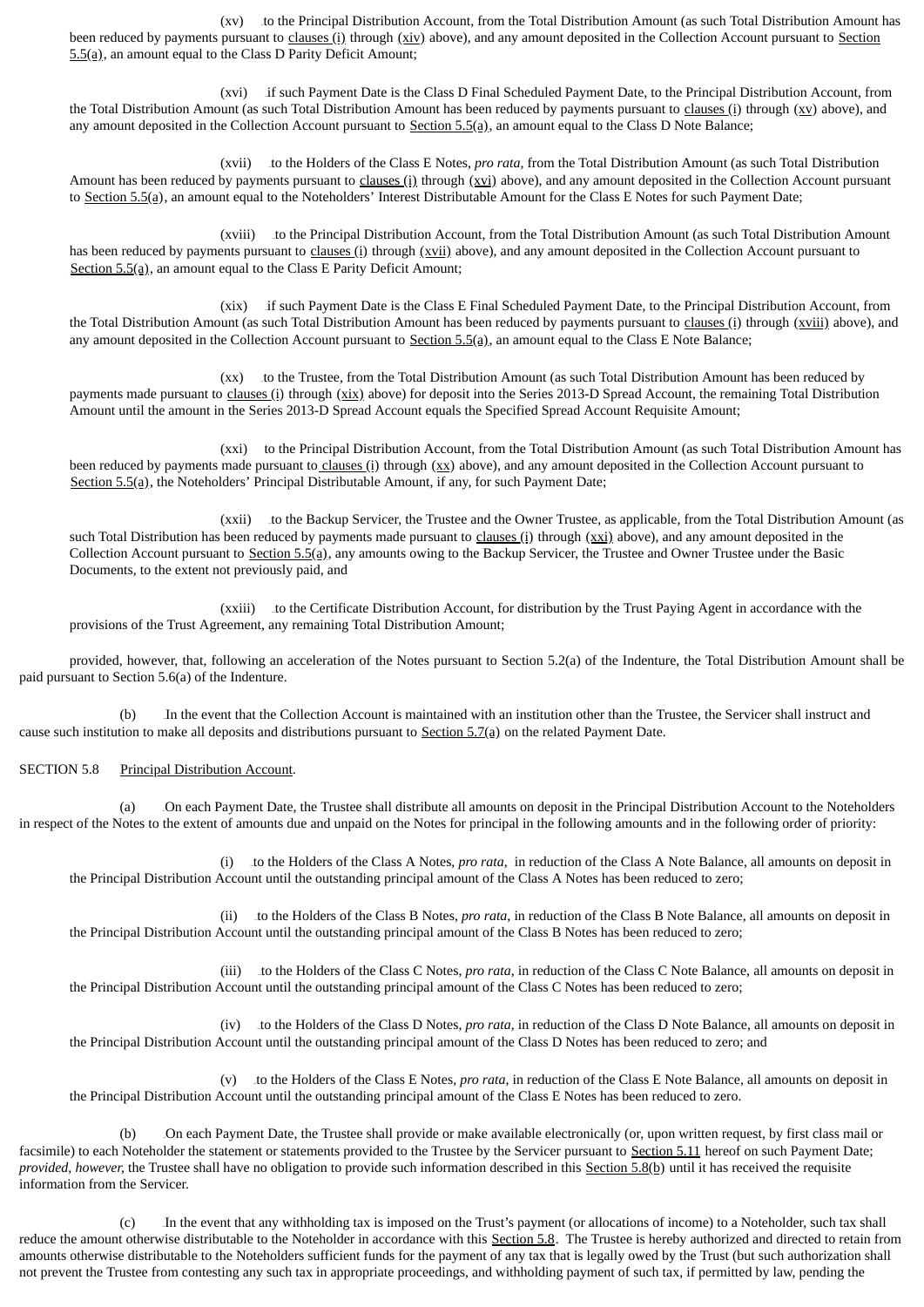outcome of such proceedings). The amount of any withholding tax imposed with respect to a Noteholder shall be treated as cash distributed to such Noteholder at the time it is withheld by the Trust and remitted to the appropriate taxing authority. If, after consultations with experienced counsel, the Trustee determines that there is a reasonable likelihood that withholding tax is payable with respect to a distribution (such as a distribution to a Non-United States Investor), the Trustee may in its sole discretion withhold such amounts in accordance with this clause (c). In the event that a Noteholder wishes to apply for a refund of any such withholding tax, the Trustee shall reasonably cooperate with such Noteholder in making such claim so long as such Noteholder agrees to reimburse the Trustee for any out-of-pocket expenses incurred.

(d) Distributions required to be made to Noteholders on any Payment Date shall be made to each Noteholder of record on the preceding Record Date either by wire transfer, in immediately available funds, to the account of such Noteholder at a bank or other entity having appropriate facilities therefor, if (i) such Holder shall have provided to the Note Registrar appropriate written instructions at least five Business Days prior to such Payment Date and such Holder's Notes in the aggregate evidence a denomination of not less than \$1,000,000 or (ii) such Noteholder is the Seller, or an Affiliate thereof, or, if not, by check mailed to such Noteholder at the address of such holder appearing in the Note Register; provided, however, that, unless Definitive Notes have been issued pursuant to Section 2.12 of the Indenture, with respect to Notes registered on the Record Date in the name of the nominee of the Clearing Agency (initially, such nominee to be Cede & Co.), distributions will be made by wire transfer in immediately available funds to the account designated by such nominee. Notwithstanding the foregoing, the final distribution in respect of any Note (whether on the Final Scheduled Payment Date or otherwise) will be payable only upon presentation and surrender of such Note at the office or agency maintained for that purpose by the Note Registrar pursuant to Section 2.4 of the Indenture.

Each Noteholder, by its acceptance of its Note, will be deemed to have consented to the provisions of Sections 5.7 and 5.8 relating to the priority of payments, and will be further deemed to have acknowledged that no property rights in any amount or the proceeds of any such amount shall vest in such Noteholder until such amounts have been distributed to such Noteholder pursuant to such provisions; *provided*, that the foregoing shall not restrict the right of any Noteholder, upon compliance with the provisions hereof from seeking to compel the performance of the provisions hereof by the parties hereto.

SECTION 5.9 [Reserved].

## SECTION 5.10 Pre-Funding Account.

(a) 63BOn the Closing Date, the Trustee will deposit, on behalf of the Seller, the Pre-Funded Amount into the Pre-Funding Account from the proceeds of the sale of the Notes. On each Subsequent Transfer Date, the Servicer shall instruct the Trustee to withdraw from the Pre-Funding Account (i) an amount equal to the excess of (a) the Principal Balance of the Subsequent Receivables transferred to the Issuer on such Subsequent Transfer Date over (b) the Subsequent Spread Account Deposit for such Subsequent Transfer Date, and to distribute such amount to or upon the order of the Seller upon satisfaction of the conditions set forth in this Agreement with respect to such transfer; and (ii) an amount equal to the Subsequent Spread Account Deposit on such Subsequent Transfer Date and deposit such amount into the Series 2013-D Spread Account upon satisfaction of the conditions set forth in this Agreement with respect to such transfer.

(b) If the Pre-Funded Amount has not been reduced to zero on the date on which the Funding Period ends, after giving effect to any reductions in the Pre-Funded Amount on such date, the Servicer shall instruct the Trustee to withdraw from the Pre-Funding Account on the Mandatory Redemption Date the Pre-Funded Amount (exclusive of any Pre-Funding Earnings) and deposit an amount equal to the Note Prepayment Amount into the Principal Distribution Account.

(c) All Pre-Funding Earnings will be deposited in the Collection Account on each Payment Date and deemed to be part of the Total Distribution Amount.

#### SECTION 5.11 Statements to Securityholders.

(a) Cn or prior to each Payment Date, the Servicer shall provide to the Trustee and the Owner Trustee (with a copy to the Rating Agencies) for the Trustee and the Owner Trustee to forward or make available to each Securityholder of record (in the case of the Trustee, pursuant to Section  $5.8(b)$ ) the statement or statements provided by the Servicer in substantially the form attached hereto as Exhibit E setting forth at least the following information:

- (i) the amount of any distributions allocable to principal of each Class of Notes;
- (ii) the amount of such distribution allocable to interest on or with respect to each Class of Notes;
- (iii) the Pool Balance as of the close of business on the last day of the related Collection Period;

clause (i) above;

(iv) the Note Balance for each Class of Notes after giving effect to payments allocated to principal reported under

(v) the amount of the Servicing Fee paid to the Servicer with respect to the related Collection Period, and the amount of any unpaid Servicing Fees and the change in such amount from the prior Payment Date;

(vi) the amount of the Backup Servicing Fee and the Trustee Fees paid to the Backup Servicer, the Trustee and the Owner Trustee, as applicable, with respect to the related Collection Period, and the amount of any unpaid Backup Servicing Fees and Trustee Fees and the change in all such amounts from the prior Payment Date;

- (vii) the Noteholders' Interest Carryover Shortfall for each Class of Notes for such Payment Date;
- (viii) the amount, if any, paid to the Noteholders from the Series 2013-D Spread Account for such Payment Date;

(ix) the aggregate amount in the Series 2013-D Spread Account and the change in such amount from the previous Payment Date and the Specified Spread Account Requisite Amount for such Payment Date;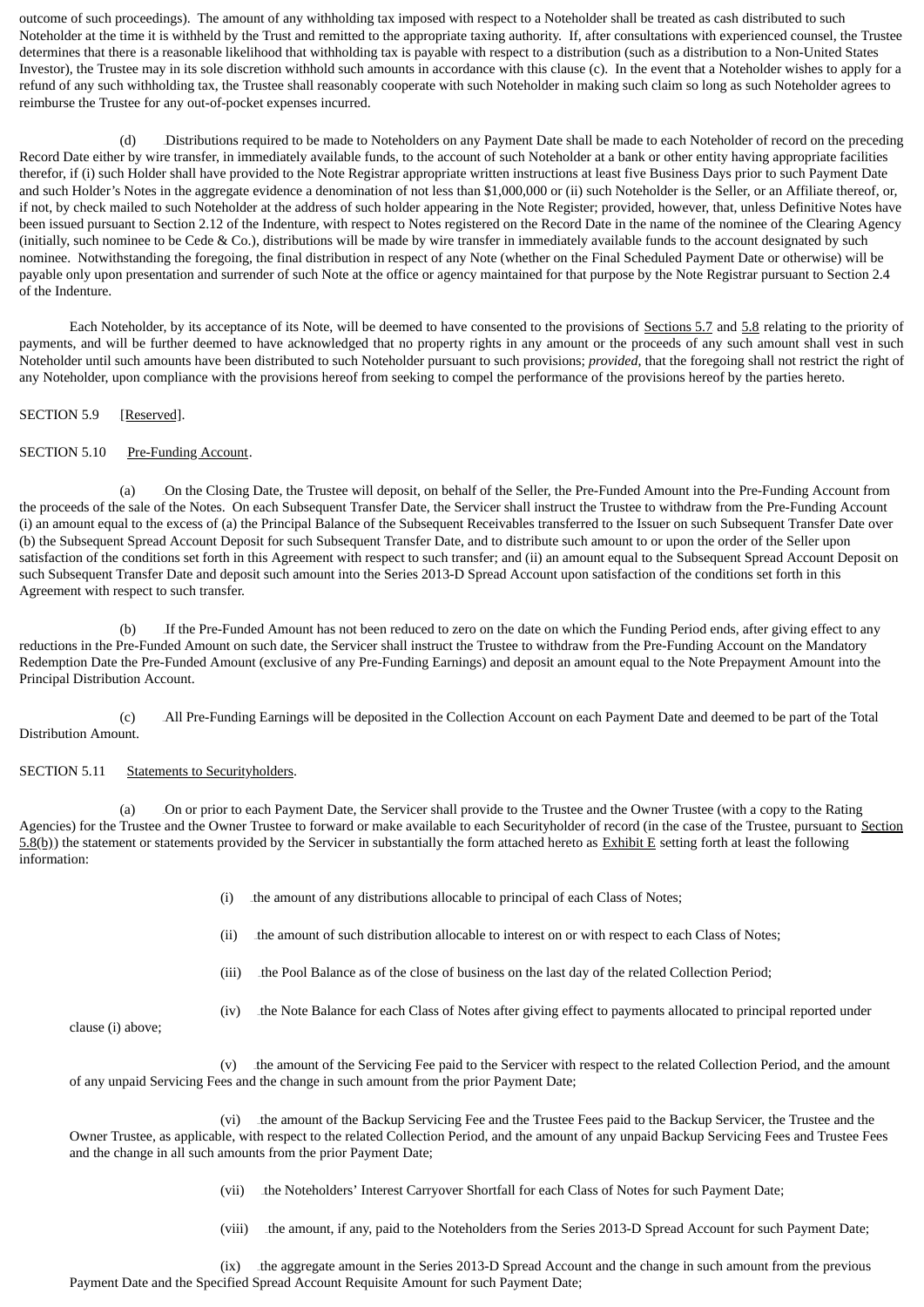$(x)$  the number of Receivables and the aggregate net balance thereon for which the related Obligors are delinquent in making Scheduled Receivable Payments for (a) 31 to 60 days, (b) 61 to 90 days, and (c) 91 days or more;

(xi) the number and the aggregate Purchase Amounts for Receivables purchased by CPS or purchased by the Servicer during the related Collection Period and summary information as to losses and delinquencies with respect to such Receivables;

(xii) the Principal Balance of all Receivables that have become Liquidated Receivables, net of Recoveries, during the related Collection Period;

(xiii) the cumulative Principal Balance of all Receivables that have become Liquidated Receivables, net of Recoveries, during the period from the Cutoff Date to the last day of the related Collection Period;

(xiv) the amount of any Texas Franchise Tax due and owing by CPS under the Receivables Purchase Agreement to the taxing authority of the State of Texas on or prior to the related Payment Date or paid by CPS since the prior Payment Date;

(xv) the Three-Month Rolling Average Extension Ratio, the Cumulative Net Loss Rate, the Delinquency Ratio and the Three-Month Rolling Average Delinquency Ratio;

(xvi) the aggregate Sale Amount with respect to Sold Receivables, if any, during the related Collection Period;

(xvii) for any Payment Date during the Funding Period, the Pre-Funded Amount and the change in such amount from the previous Payment Date; and

(xviii) for the Mandatory Redemption Date, the amount of any remaining Pre-Funded Amount that was not used to fund the purchase of Subsequent Receivables.

(b) Within 60 days after the end of each calendar year, the Servicer shall deliver to the Trustee a statement setting forth the amounts paid during such preceding calendar year in respect of paragraphs (i), (ii), (v) and (vi) above. The Trustee shall mail a copy of such statement to each person who at any time during such preceding calendar year shall have been a Securityholder of record and received any payment in respect of the Securities.

(c) 68BThe Trustee may make available to the Securityholders, via the Trustee's Internet Website, all statements described herein and, with the consent or at the direction of the Seller, such other information regarding the Notes and/or the Receivables as the Trustee may have in its possession, but only with the use of a password provided by the Trustee. The Trustee will make no representation or warranties as to the accuracy or completeness of such documents and will assume no responsibility therefor.

The Trustee's Internet Website shall be initially located at "www.CTSLink.com" or at such other address as shall be specified by the Trustee from time to time in writing to the Securityholders. In connection with providing access to the Trustee's Internet Website, the Trustee may require registration and the acceptance of a disclaimer. The Trustee shall not be liable for the dissemination of information in accordance with this Agreement.

(d) The Servicer will supply to the Trustee, at the time and in the manner required by applicable Treasury Regulations, for further distribution to such Persons, and to the extent, required by applicable Treasury Regulations information with respect to any "original issue discount" accruing on the Class D Notes and the Class E Notes.

> ARTICLE 6 [RESERVED] ARTICLE 7 [RESERVED] ARTICLE 8 THE SELLER

SECTION 8.1 Representations of the Seller. The Seller makes the following representations for the benefit of the Securityholders and on which the Issuer is deemed to have relied in acquiring the Receivables and on which the Trustee is deemed to have relied in executing and performing pursuant to this Agreement, the Indenture and the other Basic Documents to which it is a party. The representations speak as of the execution and delivery of this Agreement, as of the Closing Date and each Subsequent Transfer Date, and shall survive each sale of the Receivables to the Issuer and the pledge thereof to the Trustee pursuant to the Indenture and the issuance of the Notes and the Residual Pass-through Certificates.

(a) Crganization and Good Standing. The Seller has been duly formed and is validly existing as a limited liability company solely under the laws of the State of Delaware and is in good standing under the laws of the State of Delaware, with power and authority to own its properties and to conduct its business as such properties are currently owned and such business is currently conducted, and had at all relevant times, and now has, power, authority and legal right to acquire, own and sell the Receivables and the Other Conveyed Property transferred to the Trust.

(b) Due Qualification. The Seller is duly qualified to do business as a foreign limited liability company in good standing, and has obtained all necessary licenses and approvals in all jurisdictions in which the ownership or lease of property or the conduct of its business or the consummation of the transactions contemplated by the Basic Documents shall require such qualifications.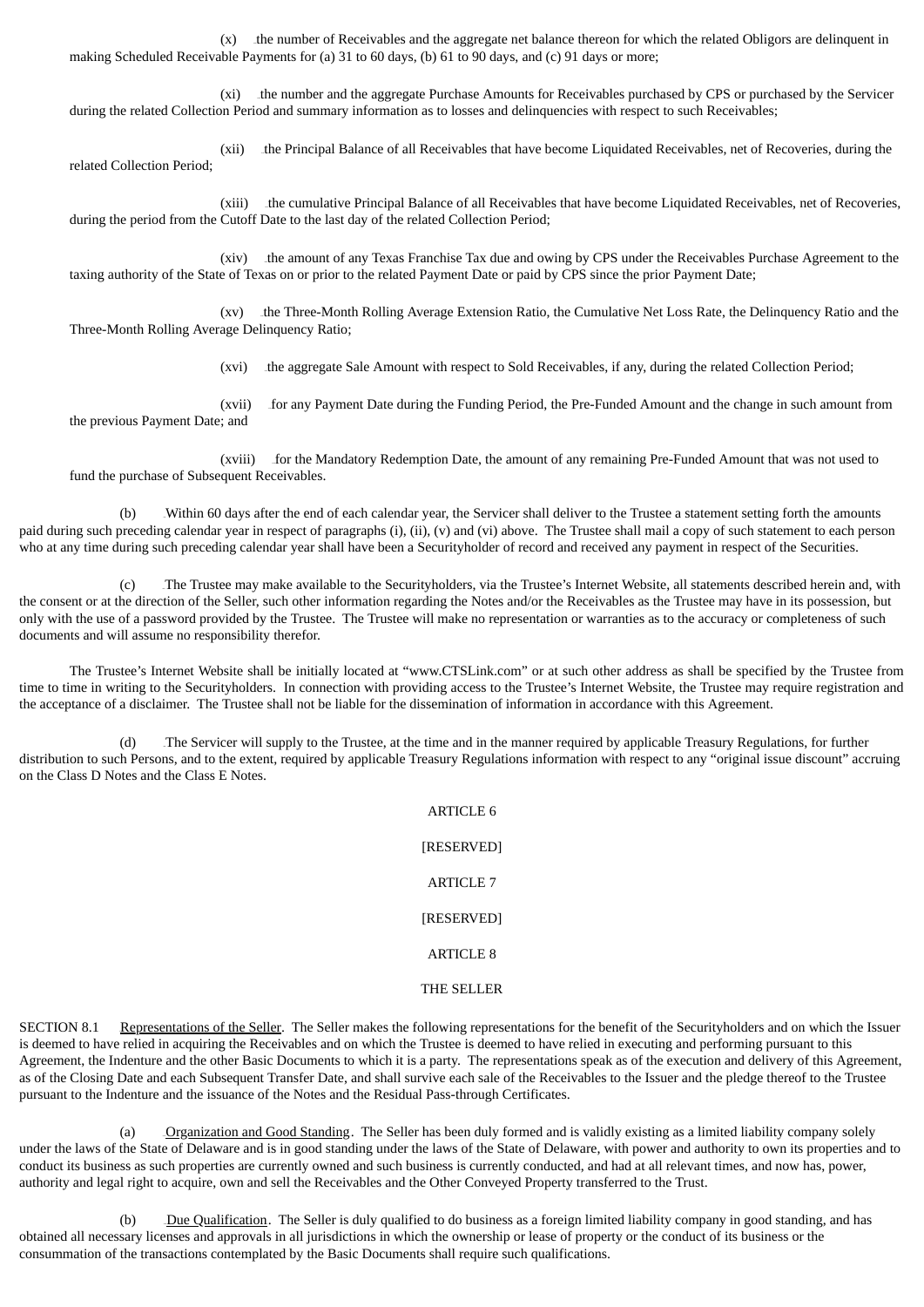(c) Power and Authority. The Seller has the power and authority to execute and deliver this Agreement and the Basic Documents to which it is a party and to carry out its terms and their terms, respectively; the Seller has full power and authority to sell and assign the Receivables and the Other Conveyed Property to be sold and assigned to and deposited with the Trust by it and has duly authorized such sale and assignment to the Trust by all necessary corporate action; and the execution, delivery and performance of this Agreement and the Basic Documents to which the Seller is a party have been duly authorized by the Seller by all necessary corporate action.

(d) Valid Sale, Binding Obligations. This Agreement effects a valid sale, transfer and assignment of the Receivables and the Other Conveyed Property, enforceable against the Seller and creditors of and purchasers from the Seller; and this Agreement and the Basic Documents to which the Seller is a party, when duly executed and delivered, shall constitute legal, valid and binding obligations of the Seller enforceable in accordance with their respective terms, except as enforceability may be limited by bankruptcy, insolvency, reorganization or other similar laws affecting the enforcement of creditors' rights generally and by equitable limitations on the availability of specific remedies, regardless of whether such enforceability is considered in a proceeding in equity or at law.

(e)  $\Delta$ No Violation. The consummation of the transactions contemplated by this Agreement and the Basic Documents and the fulfillment of the terms of this Agreement and the Basic Documents shall not conflict with, result in any breach of any of the terms and provisions of or constitute (with or without notice, lapse of time or both) a default under the certificate of formation or the limited liability company agreement of the Seller, or any indenture, agreement, mortgage, deed of trust or other instrument to which the Seller is a party or by which it is bound, or result in the creation or imposition of any Lien upon any of its properties pursuant to the terms of any such indenture, agreement, mortgage, deed of trust or other instrument, other than the Basic Documents, or violate any law, order, rule or regulation applicable to the Seller of any court or of any Federal or State regulatory body, administrative agency or other governmental instrumentality having jurisdiction over the Seller or any of its properties.

(f)  $\sqrt{N}$  Proceedings. There are no proceedings or investigations pending or, to the Seller's knowledge, threatened against the Seller, before any court, regulatory body, administrative agency or other tribunal or governmental instrumentality having jurisdiction over the Seller or its properties (A) asserting the invalidity of this Agreement, the Securities or any of the Basic Documents, (B) seeking to prevent the issuance of the Securities or the consummation of any of the transactions contemplated by this Agreement or any of the Basic Documents, (C) seeking any determination or ruling that might materially and adversely affect the performance by the Seller of its obligations under, or the validity or enforceability of, this Agreement or any of the Basic Documents, or (D) relating to the Seller and which might adversely affect the Federal or State income, excise, franchise or similar tax attributes of the Securities.

(g) No Consents. No consent, approval, authorization or order of or declaration or filing with any governmental authority is required for the issuance or sale of the Securities or the consummation of the other transactions contemplated by this Agreement, except such as have been duly made or obtained.

(h) Financial Condition. The Seller is able to and does pay its liabilities as they mature. The Seller is not in default under any obligation to pay money to any Person except for matters being disputed in good faith that do not involve an obligation of the Seller on a promissory note. The Seller will not use the proceeds from the transactions contemplated by the Basic Documents to give any preference to any creditor or class of creditors, and such transaction will not leave the Seller with remaining assets which are unreasonably small compared to its ongoing operations.

Fraudulent Conveyance. The Seller is not selling the Receivables to the Trust with any intent to hinder, delay or defraud any of its creditors; the Seller will not be rendered insolvent as a result of the sale of the Receivables to the Trust.

(j) Tax Returns. The Seller has filed on a timely basis all tax returns which are required to be filed by it and paid all taxes, including any assessments received by it, to the extent that such taxes have become due (other than taxes, the amount or validity of which are currently being contested in good faith by appropriate proceedings and with respect to which reserves in conformity with GAAP have been provided by the books of the Seller).

(k) Certificates, Statements and Reports. Neither this Agreement nor any officer's certificates, statements, reports or other documents prepared by Seller and furnished by Seller to the Trustee pursuant to this Agreement or any other Basic Document to which it is a party, and in connection with the transactions contemplated hereby or thereby (including but not limited to information regarding loan loss and delinquency experience), when taken as a whole, do not contain any untrue statement of a material fact or omit to state a material fact necessary to make the statements contained herein or therein not misleading.

(l) Legal Counsel, etc. Seller consulted with its own legal counsel and independent accountants to the extent it deems necessary regarding the tax, accounting and regulatory consequences of the transactions contemplated hereby, Seller is not participating in such transactions in reliance on any representations of any other party, their affiliates, or their counsel with respect to tax, accounting and regulatory matters.

(m) Chief Executive Office. The chief executive office of the Seller is at 19500 Jamboree Road, Irvine, California 92612.

(n) Separateness Covenants. The Seller is in compliance in all material respects with Section 9(b) of its limited liability company agreement relating to the separateness of the Seller from any other Person.

SECTION 8.2 Sale Treatment. The Seller agrees to treat the conveyances hereunder as secured financings for tax and accounting purposes and as a sale for all other purposes (including without limitation legal and bankruptcy purposes), on all relevant books, records, tax returns, financial statements and other applicable documents.

SECTION 8.3 Changes to Seller's Contract Purchase Guidelines. The Seller covenants that it will not make any material changes to the Seller's Contract Purchase Guidelines, or its classification of Obligors within such programs during the Funding Period unless, after giving effect to any such changes, the Rating Agency Condition is satisfied.

SECTION 8.4 <sup>U</sup>Liability of Seller; Indemnities. The Seller shall be liable in accordance herewith only to the extent of the obligations specifically undertaken by the Seller under this Agreement.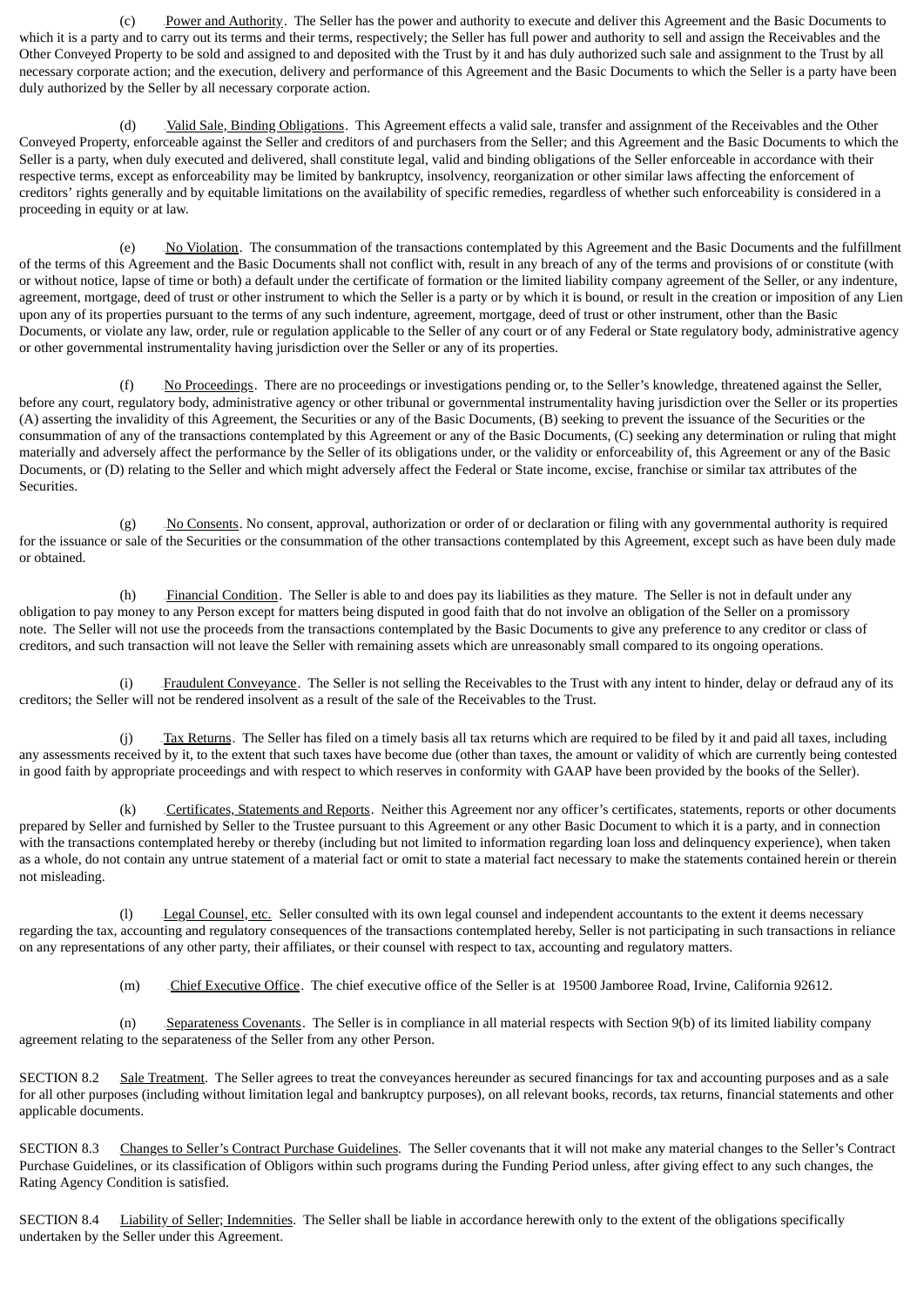(a) 84BThe Seller shall indemnify, defend and hold harmless the Issuer, the Owner Trustee, the Securityholders, the Backup Servicer and the Trustee from and against any taxes that may at any time be asserted against any such Person with respect to the transactions contemplated in this Agreement and any of the Basic Documents (except any income taxes arising out of fees paid to the Owner Trustee, the Trustee and the Backup Servicer and except any taxes to which the Owner Trustee, or the Trustee may otherwise be subject), including without limitation any sales, gross receipts, general corporation, tangible personal property, privilege or license taxes (but, in the case of the Issuer and the Securityholders, not including any taxes asserted with respect to federal or other income taxes arising out of distributions on the Notes and the Residual Pass-through Certificates) and costs and expenses in defending against the same.

(b) The Seller shall indemnify, defend and hold harmless the Issuer, the Owner Trustee, the Trustee and the Securityholders from and against any loss, liability or expense incurred by reason of (i) the Seller's willful misfeasance, bad faith or negligence in the performance of its duties under this Agreement, or by reason of reckless disregard of its obligations and duties under this Agreement and (ii) the Seller's or the Issuer's violation of Federal or State securities laws in connection with the offering and sale of the Notes or the Residual Pass-through Certificates.

(c) The Seller shall indemnify, defend and hold harmless each of the Owner Trustee, the Trustee and the Backup Servicer and its respective officers, directors, employees and agents from and against any and all costs, expenses, losses, claims, damages and liabilities arising out of, or incurred in connection with the acceptance or performance of the trusts and duties set forth herein and in the Basic Documents (other than overhead and expenses incurred in the normal course of business) except to the extent that such cost, expense, loss, claim, damage or liability shall be due to such entity's (or its officers', directors', employees' or agents') willful misfeasance, bad faith or negligence (except for errors in judgment).

Indemnification under this Section shall survive the resignation or removal of the Owner Trustee, the Trustee or the Backup Servicer and the termination of this Agreement or the Indenture or the Trust Agreement, as applicable, and shall include reasonable fees and expenses of counsel and other expenses of litigation. If the Seller shall have made any indemnity payments pursuant to this Section and the Person to or on behalf of whom such payments are made thereafter shall collect any of such amounts from others, such Person shall promptly repay such amounts to the Seller, without interest.

SECTION 8.5 Merger or Consolidation of, or Assumption of the Obligations of, Seller. Any Person (a) into which the Seller may be merged or consolidated, (b) which may result from any merger or consolidation to which the Seller shall be a party or (c) which may succeed to the properties and assets of the Seller substantially as a whole, which Person in any of the foregoing cases executes an agreement of assumption to perform every obligation of the Seller under this Agreement, shall be the successor to the Seller hereunder without the execution or filing of any document or any further act by any of the parties to this Agreement; provided, however, that (i) immediately after giving effect to such transaction, no representation or warranty made pursuant to Section 3.1 shall have been breached and no Servicer Termination Event, and no event which, after notice or lapse of time, or both, would become a Servicer Termination Event shall have occurred and be continuing, (ii) the Seller shall have delivered to the Owner Trustee and the Trustee an Officers' Certificate and an Opinion of Counsel each stating that such consolidation, merger or succession and such agreement of assumption comply with this Section and that all conditions precedent, if any, provided for in this Agreement relating to such transaction have been complied with, (iii) the Rating Agency Condition shall have been satisfied with respect to such transaction and (iv) the Seller shall have delivered to the Owner Trustee and the Trustee an Opinion of Counsel stating that, in the opinion of such counsel, either (A) all financing statements and continuation statements and amendments thereto have been authorized and filed that are necessary fully to preserve and protect the interest of the Owner Trustee and the Trustee, respectively, in the Receivables and the Other Conveyed Property and reciting the details of such filings or (B) no such action shall be necessary to preserve and protect such interest. Notwithstanding anything herein to the contrary, the execution of the foregoing agreement of assumption and compliance with clauses (i), (ii), (iii) and (iv) above shall be conditions to the consummation of the transactions referred to in clauses (a), (b) or (c) above.

SECTION 8.6 Limitation on Liability of Seller and Others. The Seller and any director or officer or employee or agent of the Seller may rely in good faith on the advice of counsel or on any document of any kind, prima facie properly executed and submitted by any Person respecting any matters arising under any Basic Document. The Seller shall not be under any obligation to appear in, prosecute or defend any legal action that shall not be incidental to its obligations under this Agreement, and that in its opinion may involve it in any expense or liability.

SECTION 8.7 Seller May Own Residual Pass-through Certificates or Notes. The Seller and any Affiliate thereof may in its individual or any other capacity become the owner or pledgee of Securities with the same rights as it would have if it were not the Seller or an Affiliate thereof, except as expressly provided herein or in any Basic Document. Securities so owned by the Seller or such Affiliate shall have an equal and proportionate benefit under the provisions of the Basic Documents, without preference, priority or distinction as among all of the Securities; provided, however, that any Notes owned by the Seller or any Affiliate thereof, during the time such Securities are so owned by them, shall be without voting rights for any purpose set forth in the Basic Documents. The Seller shall notify the Owner Trustee and the Trustee promptly after it or any of its Affiliates become the owner of a Security.

## ARTICLE 9

## THE SERVICER

SECTION 9.1 Representations of Servicer. The Servicer makes the following representations for the benefit of the Securityholders, on which the Issuer is deemed to have relied in acquiring the Receivables and on which the Trustee is deemed to have relied in executing and performing pursuant to this Agreement, the Indenture and the other Basic Documents to which it is a party. The representations speak as of the execution and delivery of this Agreement and as of the Closing Date, and as of each Subsequent Transfer Date, and shall survive the sale of the Receivables to the Issuer and the pledge thereof to the Trustee pursuant to the Indenture.

(a) Crganization and Good Standing. The Servicer has been duly incorporated and is validly existing as a corporation solely under the laws of the State of California, in good standing thereunder, with power, authority and legal right to own its properties and to conduct its business as such properties are currently owned and such business is presently conducted, and had at all relevant times, and shall have, power, authority and legal right to acquire, own and service the Receivables.

(b) Due Qualification. The Servicer is duly qualified to do business as a foreign corporation in good standing and has obtained all necessary licenses and approvals, in all jurisdictions in which the ownership or lease of property or the conduct of its business (including the servicing of the Receivables as required by this Agreement) or the consummation of the transactions contemplated by the Basic Documents requires or shall require such qualification.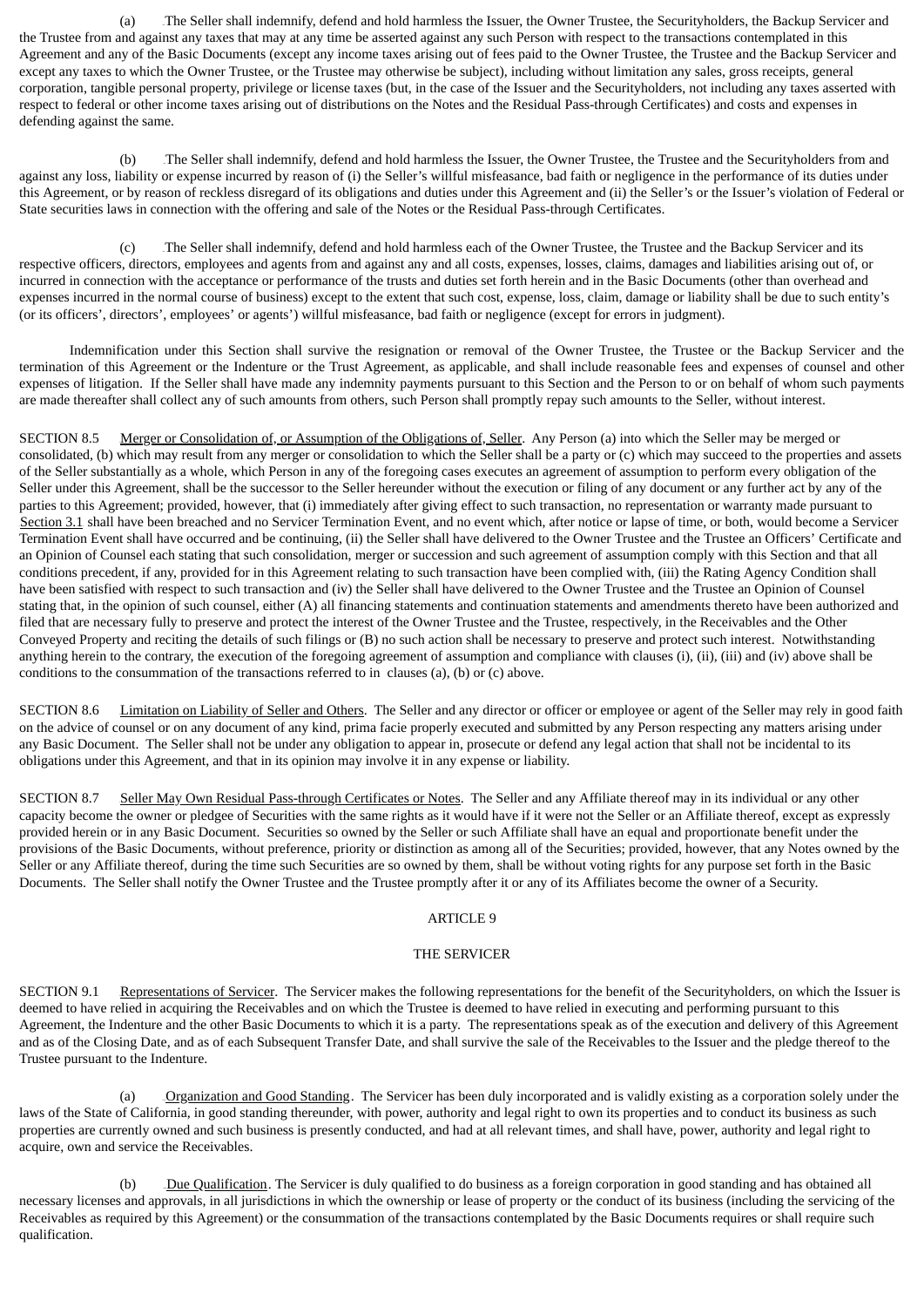(c) Power and Authority. The Servicer has the power and authority to execute and deliver this Agreement and the Basic Documents to which it is a party and to carry out its terms and their terms, respectively, and the execution, delivery and performance of this Agreement and the Basic Documents to which it is a party have been duly authorized by the Servicer by all necessary corporate action.

(d) Binding Obligation. This Agreement and the Basic Documents to which the Servicer is a party shall constitute legal, valid and binding obligations of the Servicer enforceable in accordance with their respective terms, except as enforceability may be limited by bankruptcy, insolvency, reorganization, or other similar laws affecting the enforcement of creditors' rights generally and by equitable limitations on the availability of specific remedies, regardless of whether such enforceability is considered in a proceeding in equity or at law.

(e) No Violation. The consummation of the transactions contemplated by this Agreement and the Basic Documents to which to the Servicer is a party, and the fulfillment of the terms of this Agreement and the Basic Documents to which the Servicer is a party, shall not conflict with, result in any breach of any of the terms and provisions of, or constitute (with or without notice or lapse of time) a default under, the articles of incorporation or bylaws of the Servicer, or any indenture, agreement, mortgage, deed of trust or other instrument to which the Servicer is a party or by which it is bound or any of its properties are subject, or result in the creation or imposition of any Lien upon any of its properties pursuant to the terms of any such indenture, agreement, mortgage, deed of trust or other instrument, other than the Basic Documents, or violate any law, order, rule or regulation applicable to the Servicer of any court or of any Federal or State regulatory body, administrative agency or other governmental instrumentality having jurisdiction over the Servicer or any of its properties.

 $(f)$  No Proceedings. There are no proceedings or investigations pending or, to the Servicer's knowledge, threatened against the Servicer, before any court, regulatory body, administrative agency or other tribunal or governmental instrumentality having jurisdiction over the Servicer or its properties (A) asserting the invalidity of this Agreement or any of the Basic Documents, (B) seeking to prevent the issuance of the Securities or the consummation of any of the transactions contemplated by this Agreement or any of the Basic Documents, or (C) except for the Pending Litigation, seeking any determination or ruling that might materially and adversely affect the performance by the Servicer of its obligations under, or the validity or enforceability of, this Agreement, the Securities or any of the Basic Documents or (D) relating to the Servicer and which might adversely affect the Federal or State income, excise, franchise or similar tax attributes of the Securities.

(g) No Consents. No consent, approval, authorization or order of or declaration or filing with any governmental authority is required for the issuance or sale of the Securities or the consummation of the other transactions contemplated by this Agreement, except such as have been duly made or obtained.

(h) Taxes. The Servicer has filed on a timely basis all tax returns which are required to be filed by it and paid all taxes, including any assessments received by it, to the extent that such taxes have become due (other than taxes, the amount or validity of which are currently being contested in good faith by appropriate proceedings and with respect to which reserves in conformity with GAAP have been provided on the books of the Servicer).

Chief Executive Office. The Servicer hereby represents and warrants to the Trustee that the Servicer's principal place of business and chief executive office is, and for the four months preceding the date of this Agreement has been, located at: 19500 Jamboree Road, Irvine, California 92612.

### SECTION 9.2 Liability of Servicer; Indemnities.

(a) The Servicer (in its capacity as such) shall be liable hereunder only to the extent of the obligations in this Agreement specifically undertaken by the Servicer and the representations made by the Servicer.

(i) The Servicer shall indemnify, defend and hold harmless the Trust, the Trustee, the Owner Trustee, the Backup Servicer and the Securityholders from and against any and all costs, expenses, losses, damages, claims and liabilities, arising out of or resulting from the use, ownership, repossession or operation by the Servicer or any Affiliate or agent or sub-contractor thereof of any Financed Vehicle;

(ii) The Servicer (unless the Backup Servicer is the Servicer) shall indemnify, defend and hold harmless the Trust, the Trustee, the Owner Trustee, the Backup Servicer and the Securityholders from and against any taxes that may at any time be asserted against any of such parties with respect to the transactions contemplated in this Agreement, including, without limitation, any sales, gross receipts, general corporation, tangible personal property, privilege or license taxes (but not including federal or other income taxes, including franchise taxes (other than Texas Franchise Tax, if CPS is the Servicer) asserted with respect to, and as of the date of, the sale of the Receivables and the Other Conveyed Property to the Trust or the issuance and original sale of the Securities and, in the case of the Issuer and the Securityholders, not including any taxes asserted with respect to federal or other income taxes arising out of distributions on the Notes and Residual Pass-through Certificates) and costs and expenses in defending against the same;

(iii) The Servicer shall indemnify, defend and hold harmless the Trust, the Trustee, the Owner Trustee, the Backup Servicer, each Placement Agent, their respective officers, directors, agents and employees and the Securityholders from and against any and all costs, expenses, losses, claims, damages, and liabilities to the extent that such cost, expense, loss, claim, damage, or liability arose out of, or was imposed upon the Trust, the Trustee, the Owner Trustee, the Backup Servicer, each Placement Agent or the Securityholders or such officers, directors, agents or employees through the negligence, willful misfeasance or bad faith of the Servicer in the performance of its duties under this Agreement, by reason of reckless disregard of its obligations and duties under this Agreement or as a result of a breach of any representation or warranty made by the Servicer in this Agreement (without regard to any exception relating to the Pending Litigation).

(iv) The Servicer shall indemnify, defend, and hold harmless the Trustee, the Owner Trustee and the Backup Servicer from and against all costs, expenses, losses, claims, damages, and liabilities arising out of or incurred in connection with the acceptance or performance of the trusts and duties herein contained or in the Trust Agreement, if any, except to the extent that such cost, expense, loss, claim, damage or liability: (A) shall be due to the willful misfeasance, bad faith, or negligence (except for errors in judgment) of the Trustee, the Owner Trustee or the Backup Servicer, as applicable or (B) relates to any tax other than the taxes with respect to which the Servicer shall be required to indemnify the Trustee, the Owner Trustee or the Backup Servicer.

(v) CPS shall indemnify, defend and hold harmless the Trust, the Trustee, the Owner Trustee, the Backup Servicer and the Securityholders against any and all costs, expenses, losses, damages, claims and liabilities arising out of or resulting from CPS's involvement in,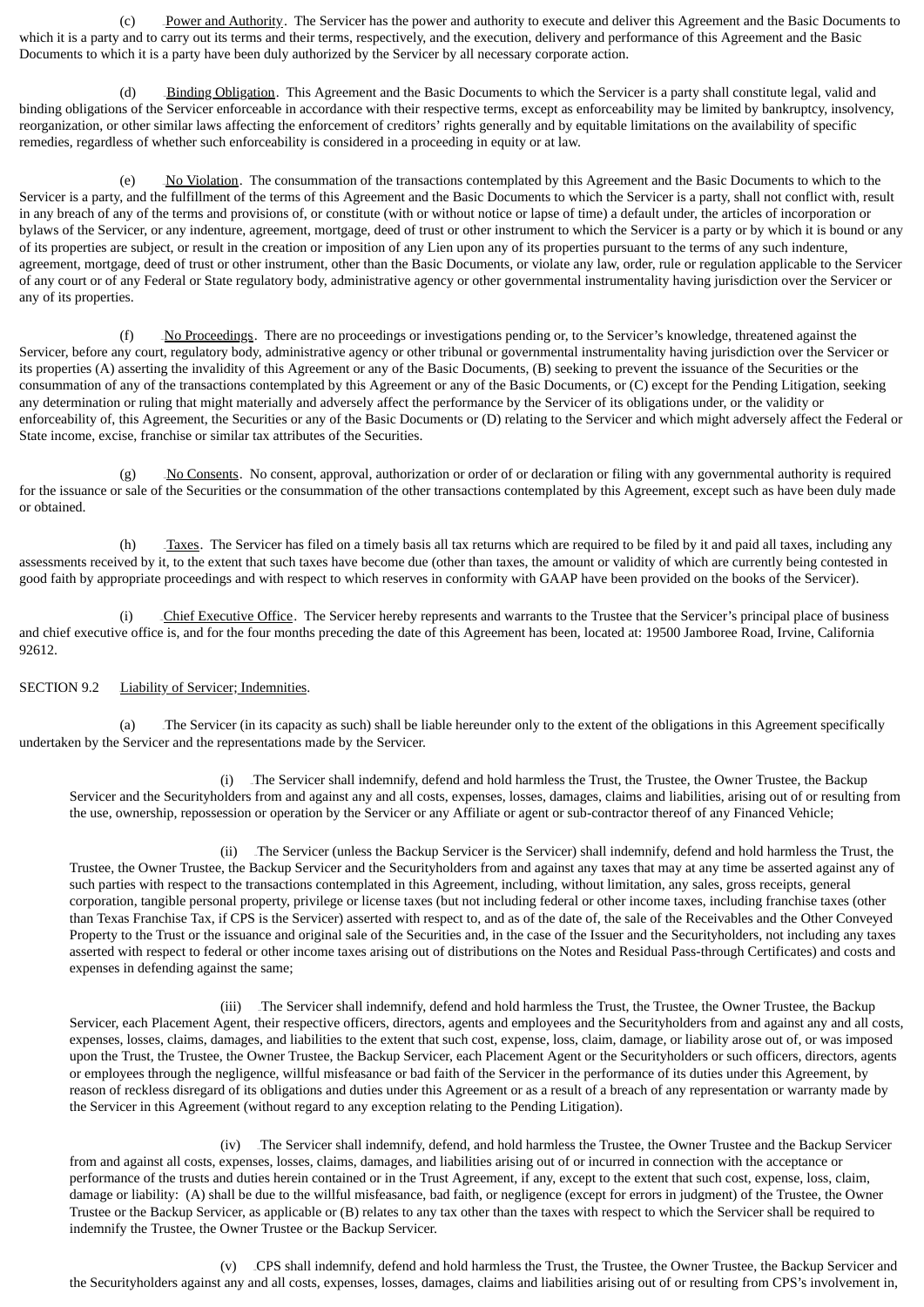or the effect on any Receivable as a result of, the Pending Litigation.

(b) Notwithstanding the foregoing, the Servicer shall not be obligated to defend, indemnify, and hold harmless any Noteholders for any losses, claims, damages or liabilities incurred by any Securityholders arising out of claims, complaints, actions and allegations relating to Section 406 of ERISA or Section 4975 of the Code as a result of the purchase or holding of a Security by such Noteholder with the assets of a plan subject to such provisions of ERISA or the Code or the servicing, management and operation of the Trust.

(c) For purposes of this Section 9.2, in the event of the termination of the rights and obligations of the Servicer (or any successor thereto pursuant to Section 9.3) as Servicer pursuant to Section 10.1, or a resignation by such Servicer pursuant to this Agreement, such Servicer shall be deemed to be the Servicer pending appointment of a successor Servicer pursuant to Section 10.2. The provisions of this Section 9.2(c) shall in no way affect the survival pursuant to Section  $9.2(d)$  of the indemnification by the Servicer provided by Section  $9.2(d)$ .

(d) Indemnification under this Section 9.2 shall survive the termination of this Agreement and any resignation or removal of CPS as Servicer and shall include reasonable fees and expenses of counsel and expenses of litigation. If the Servicer shall have made any indemnity payments pursuant to this Section and the recipient thereafter collects any of such amounts from others, the recipient shall promptly repay such amounts to the Servicer, without interest.

### SECTION 9.3 Merger or Consolidation of, or Assumption of the Obligations of, the Servicer or Backup Servicer.

(a) 100BCPS shall not merge or consolidate with any other person, convey, transfer or lease substantially all its assets as an entirety to another Person, or permit any other Person to become the successor to CPS's business unless, after the merger, consolidation, conveyance, transfer, lease or succession, the successor or surviving entity shall be capable of fulfilling the duties of CPS contained in this Agreement. Any corporation (i) into which CPS may be merged or consolidated, (ii) resulting from any merger or consolidation in which CPS shall be a constituent corporation, (iii) which acquires by conveyance, transfer, or lease substantially all of the assets of CPS, or (iv) succeeding to the business of CPS, in any of the foregoing cases shall execute an agreement of assumption to perform every obligation of CPS under this Agreement and, whether or not such assumption agreement is executed, shall be the successor to CPS under this Agreement without the execution or filing of any paper or any further act on the part of any of the parties to this Agreement, anything in this Agreement to the contrary notwithstanding; provided, however, that nothing contained herein shall be deemed to release CPS from any obligation. CPS shall provide notice of any merger, consolidation or succession pursuant to this Section to the Owner Trustee, the Trustee, the Securityholders and the Rating Agencies. Notwithstanding the foregoing, CPS shall not merge or consolidate with any other Person or permit any other Person to become a successor to CPS's business, unless (x) immediately after giving effect to such transaction, no representation, warranty or covenant made pursuant to Sections 9.1 (other than clause (a) with respect to its state of incorporation and clause (i)) or  $4.6$  shall have been breached (for purposes hereof, such representations and warranties shall be deemed made as of the date of the consummation of such transaction) and no event that, after notice or lapse of time, or both, would become a Servicer Termination Event shall have occurred and be continuing, (y) CPS shall have delivered to the Owner Trustee, the Trustee and the Rating Agencies an Officer's Certificate and an Opinion of Counsel each stating that such consolidation, merger or succession and such agreement of assumption comply with this Section and that all conditions precedent, if any, provided for in this Agreement relating to such transaction have been complied with, and (z) CPS shall have delivered to the Owner Trustee, the Trustee and the Rating Agencies an Opinion of Counsel, stating in the opinion of such counsel, either (A) all financing statements and continuation statements and amendments thereto have been authorized and filed that are necessary to preserve and protect the interest of the Owner Trustee and the Trustee, respectively, in the Receivables and the Other Conveyed Property and reciting the details of the filings or (B) no such action shall be necessary to preserve and protect such interest.

(b) Any corporation (i) into which the Backup Servicer may be merged or consolidated, (ii) resulting from any merger or consolidation in which the Backup Servicer shall be a constituent corporation, (iii) which acquires by conveyance, transfer or lease substantially all of the assets of the Backup Servicer, or (iv) succeeding to the business of the Backup Servicer, in any of the foregoing cases shall execute an agreement of assumption to perform every obligation of the Backup Servicer under this Agreement and, whether or not such assumption agreement is executed, shall be the successor to the Backup Servicer under this Agreement without the execution or filing of any paper or any further act on the part of any of the parties to this Agreement, anything in this Agreement to the contrary notwithstanding; provided, however, that nothing contained herein shall be deemed to release the Backup Servicer from any obligation.

SECTION 9.4 Limitation on Liability of Servicer, Backup Servicer and Others. Neither the Servicer, the Backup Servicer nor any of the directors or officers or employees or agents of the Servicer or Backup Servicer shall be under any liability to the Trust or the Securityholders, except as provided in this Agreement, for any action taken or for refraining from the taking of any action pursuant to this Agreement; provided, however, that this provision shall not protect the Servicer, the Backup Servicer or any such person against any liability that would otherwise be imposed by reason of a breach of this Agreement or willful misfeasance, bad faith or negligence in the performance of duties. CPS, the Backup Servicer and any director, officer, employee or agent of CPS or the Backup Servicer may rely in good faith on the written advice of counsel or on any document of any kind prima facie properly executed and submitted by any Person respecting any matters arising under this Agreement. In addition, the Backup Servicer shall not be under any obligation to appear in, prosecute or defend any legal action that shall not be incidental to its obligations under this Agreement, and that in its opinion may involve it in any expense or liability.

SECTION 9.5 Delegation of Duties. The Servicer may at any time delegate duties under this Agreement to sub-contractors who are in the business of servicing automotive receivables; provided, however, that no such delegation or sub-contracting of duties by the Servicer shall relieve the Servicer of its responsibility with respect to such duties.

## SECTION 9.6 Servicer and Backup Servicer Not to Resign»

(a) - Nubject to the provisions of Section 9.3, neither the Servicer nor the Backup Servicer shall resign from the obligations and duties imposed on it by this Agreement as Servicer or Backup Servicer except (i) upon a determination that by reason of a change in legal requirements the performance of its duties under this Agreement would cause it to be in violation of such legal requirements in a manner that would have a material adverse effect on the Servicer or the Backup Servicer, as the case may be, or, (ii) in the case of the Backup Servicer, upon the prior written consent of Holders of a majority of the aggregate outstanding Note Balance of the Controlling Class. Any such determination permitting the resignation of the Servicer or Backup Servicer shall be evidenced by an Opinion of Counsel to such effect delivered and acceptable to the Trustee and the Owner Trustee. No resignation of the Servicer shall become effective until the Backup Servicer or a successor Servicer that is an Eligible Servicer shall have assumed the responsibilities and obligations of the Servicer pursuant to Section 10.3. No resignation of the Backup Servicer shall become effective until a Person that is an Eligible Servicer shall have assumed the responsibilities and obligations of the Backup Servicer; provided, however, that in the event a successor Backup Servicer is not appointed within 60 days after the Backup Servicer has given notice of its resignation and has provided the Opinion of Counsel required by this Section 9.6, the Backup Servicer may petition a court for its removal.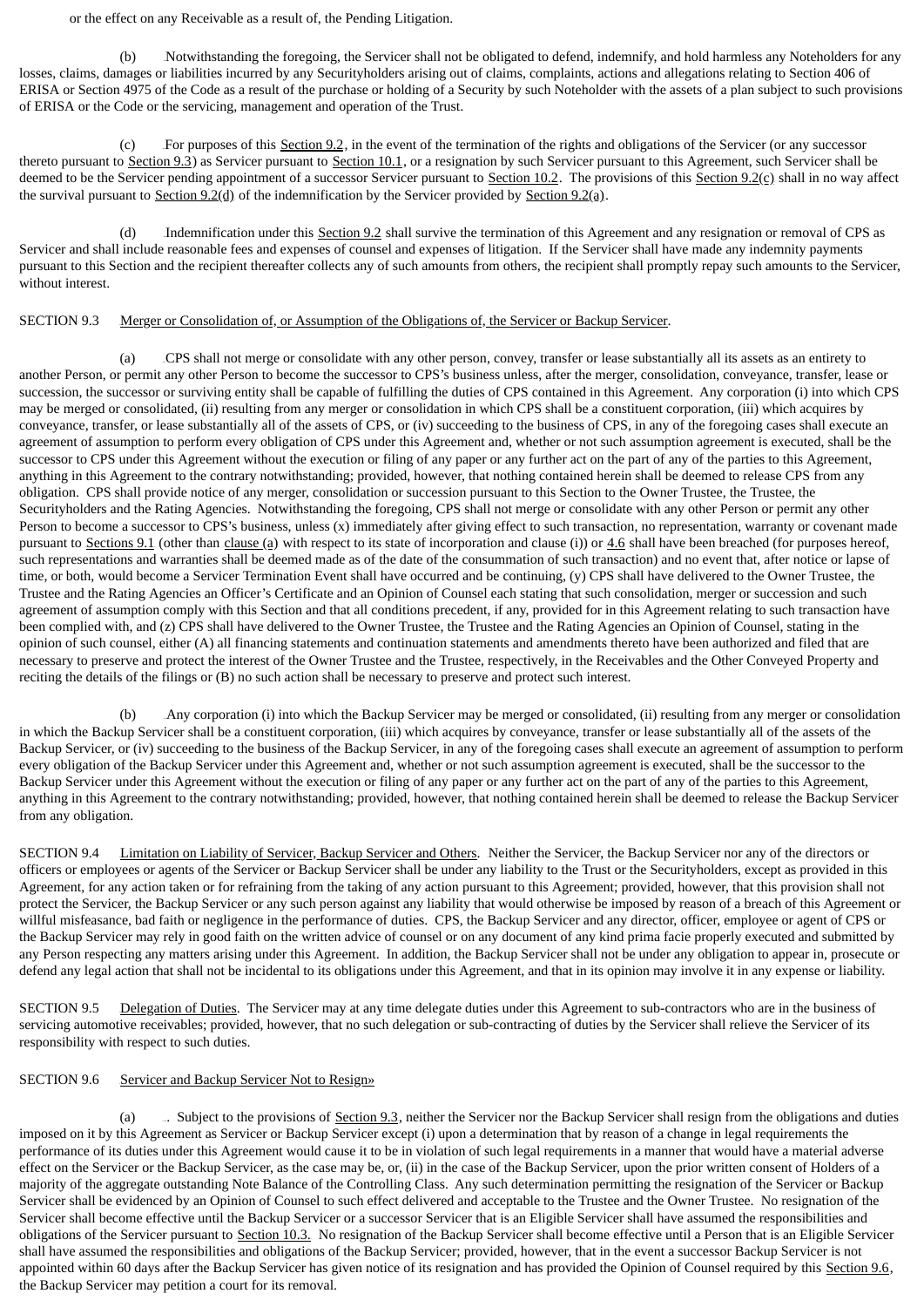### ARTICLE 10

#### DEFAULT

SECTION 10.1 Servicer Termination Event. For purposes of this Agreement, each of the following shall constitute a "Servicer Termination Event":

(a) Any failure by the Servicer to deliver to the Trustee for distribution to any Noteholder or to the Trust Paying Agent for distribution to any Residual Certificateholder, or for deposit into the Collection Account or the Series 2013-D Spread Account, any payment required under the terms of this Agreement, which failure continues unremedied for a period of two Business Days (one Business Day with respect to the payment of Purchase Amounts) after the earlier of (i) knowledge thereof by a Responsible Officer of the Servicer and (ii) written notice thereof shall have been given to the Servicer by the Trustee or by Holders of a majority of the aggregate outstanding Note Balance of the Controlling Class; or

(b) 104BFailure by the Servicer to deliver to the Trustee the Servicer's Certificate within three days after the date on which such Servicer's Certificate is required to be delivered under Section 4.9; or

Failure on the part of the Servicer duly to observe or perform any other covenants or agreements of the Servicer set forth in this Agreement or, if the Servicer is CPS, failure of CPS to duly perform any other covenants or agreements of CPS set forth in this Agreement, which failure (i) materially and adversely affects the rights of Noteholders and (ii) continues unremedied for a period of 30 days after the earlier of knowledge thereof by the Servicer or after the date on which written notice of such failure, requiring the same to be remedied, shall have been given to the Servicer by the Trustee or by Holders of a majority of the aggregate outstanding Note Balance of the Controlling Class; or

(d) The occurrence of an Insolvency Event with respect to the Servicer or the Seller; or

(e) 107BFailure on the part of the Servicer to observe its covenants and agreements relating to (i) merger or consolidation or (ii) preservation of its ownership (or security interest) in repossessed Financed Vehicles delivered for sale to dealers; or

(f) 108BAny representation, warranty or statement of the Servicer made in this Agreement or any certificate, report or other writing delivered pursuant hereto shall prove to be incorrect in any material respect as of the time when the same shall have been made (excluding, however, any representation or warranty set forth in this Agreement relating to the characteristics of the Receivables), and the incorrectness of such representation, warranty or statement has a material adverse effect on the Trust or the Securityholders and, within 30 days after the earlier of (i) knowledge thereof by a Responsible Officer of the Servicer or (ii) after written notice thereof shall have been given to the Servicer by the Trustee or by Holders of a majority of the aggregate outstanding Note Balance of the Controlling Class, the circumstances or condition in respect of which such representation, warranty or statement was incorrect shall not have been eliminated or otherwise cured.

SECTION 10.2 Consequences of a Servicer Termination Event. If a Servicer Termination Event shall occur and be continuing, the Trustee shall terminate, at the written direction of the Holders of Notes evidencing not less than a majority of the aggregate outstanding Note Balance of the Controlling Class by notice given in writing to the Servicer and the Backup Servicer, all of the rights and obligations of the Servicer under this Agreement. If a Servicer Termination Event shall occur and be continuing on or after the date on which each class of Notes has been repaid in full, the Majority Certificateholders may terminate by notice given in writing to the Servicer and the Backup Servicer all of the rights and obligations of the Servicer under this Agreement. The Servicer shall be entitled to its pro rata share of the Servicing Fee for the number of days in the Collection Period prior to the effective date of its termination. On or after the receipt by the Servicer of such written notice or upon the date, if any, specified in such notice, all authority, power, obligations and responsibilities of the Servicer under this Agreement, whether with respect to the Notes, the Residual Pass-through Certificates, the Receivables or the Other Conveyed Property or otherwise, automatically shall pass to, be vested in and become obligations and responsibilities of the Backup Servicer (or such other successor Servicer appointed under Section 10.3); provided, however, that the successor Servicer shall have no liability with respect to any obligation that was required to be performed by the terminated Servicer prior to the date that the successor Servicer becomes the Servicer or any claim of a third party based on any alleged action or inaction of the terminated Servicer. The successor Servicer is authorized and empowered by this Agreement to execute and deliver, on behalf of the terminated Servicer, as attorney-in-fact or otherwise, any and all documents and other instruments and to do or accomplish all other acts or things necessary or appropriate to effect the purposes of such notice of termination, whether to complete the transfer and endorsement of the Receivables and the Other Conveyed Property and related documents to show the Trust as lienholder or secured party on the related Lien Certificates, or otherwise. The terminated Servicer agrees to cooperate with the successor Servicer in effecting the termination of the responsibilities and rights of the terminated Servicer under this Agreement, including, without limitation, the transfer to the successor Servicer for administration by it of all cash amounts that shall at the time be held by the terminated Servicer for deposit, or have been deposited by the terminated Servicer, in the Collection Account or thereafter received with respect to the Receivables and the delivery to the successor Servicer of all Receivable Files that shall at the time be held by the terminated Servicer and a computer tape in readable form as of the most recent Business Day containing all information necessary to enable the successor Servicer to service the Receivables and the Other Conveyed Property. All reasonable costs and expenses (including reasonable attorneys' fees and boarding fees) incurred in connection with transferring any Receivable Files to the successor Servicer and amending this Agreement to reflect such succession as Servicer pursuant to this Section 10.2 shall be paid by the terminated Servicer upon presentation of reasonable documentation of such costs and expenses. In addition, any successor Servicer shall be entitled to payment from the terminated Servicer for reasonable transition expenses incurred in connection with acting as successor Servicer, and to the extent not so paid, such payment shall be made pursuant to Section 5.7(a). Upon receipt of notice of the occurrence of a Servicer Termination Event, the Trustee shall give notice thereof to the Rating Agencies. The successor Servicer shall terminate the Lockbox Agreement and direct the Obligors to make all payments under the Receivables directly to the successor Servicer (in which event the successor Servicer shall process such payments in accordance with Section 4.2(e)), or to a lockbox established by the successor Servicer at the successor Servicer's expense, which shall be reimbursable pursuant to the terms of clause (iii) of Section 5.7(a). The terminated Servicer shall grant the Trustee and the successor Servicer reasonable access to the terminated Servicer's premises at the terminated Servicer's expense.

## SECTION 10.3 Appointment of Successor.

(a) On and after the time the Servicer receives a notice of termination pursuant to  $Section 10.2$  or upon the resignation of the Servicer pursuant to Section 9.6, the predecessor Servicer shall continue to perform its functions as Servicer under this Agreement, in the case of termination, only until the date specified in such termination notice or, if no such date is specified in a notice of termination, until receipt of such notice, and, in the case of resignation, until a successor Servicer has been appointed (the "Assumption Date"). Subject to prior selection of a successor Servicer in accordance with subsection (b) below, in the event of a termination or resignation of the Servicer, Wells Fargo Bank, National Association, as Backup Servicer, shall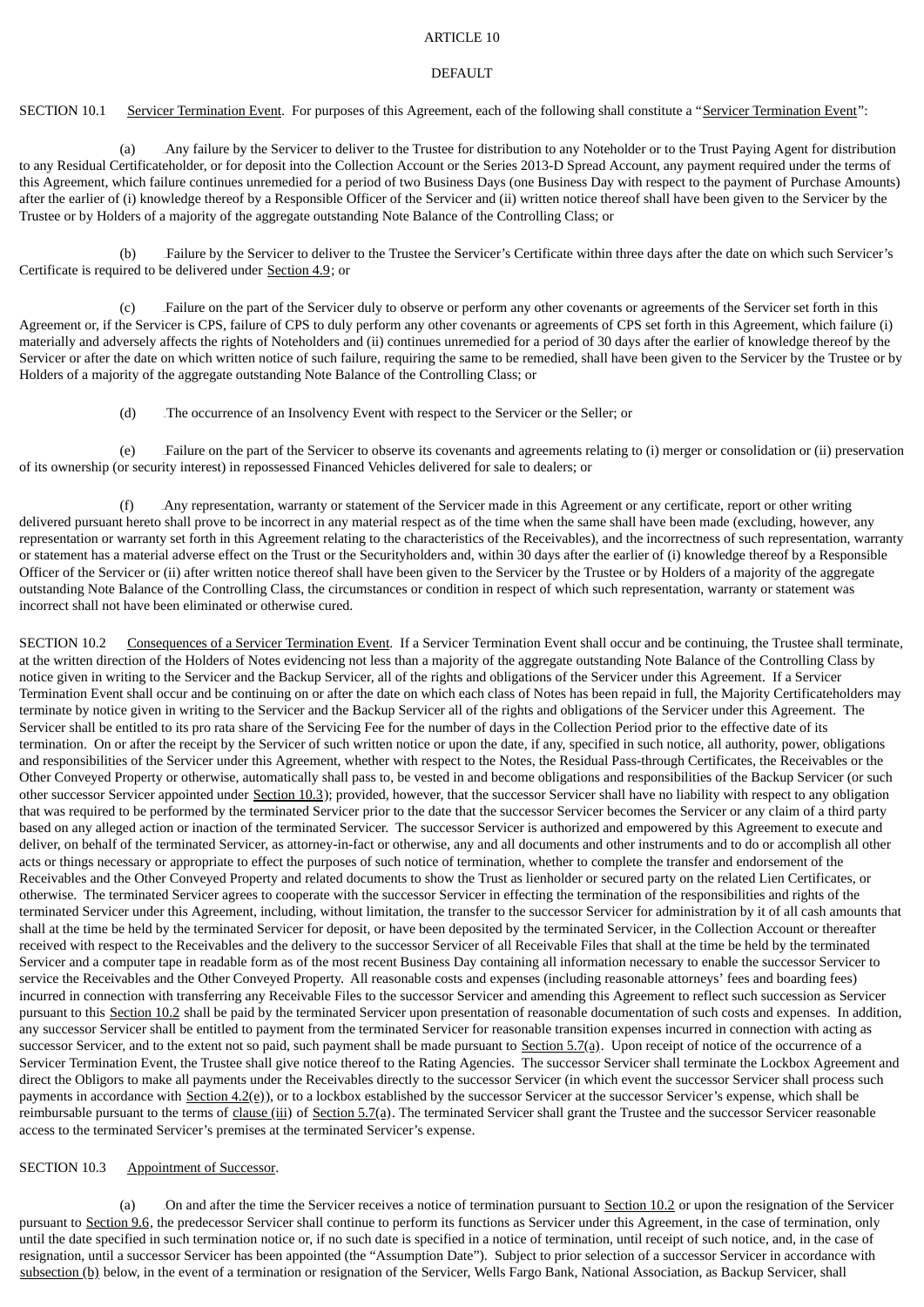automatically assume the obligations of the Servicer hereunder on the Assumption Date, and shall be subject to all the rights, responsibilities, restrictions, duties, liabilities and termination provisions relating thereto in this Agreement except as otherwise indicated herein. Notwithstanding the foregoing, if the Backup Servicer is the outgoing Servicer or shall be unwilling or legally unable to act as successor Servicer, the Trustee shall appoint, or petition a court of competent jurisdiction to appoint, an Eligible Servicer as the successor Servicer hereunder. Pending appointment pursuant to the preceding sentence, the Backup Servicer shall act as successor Servicer unless it is legally unable to do so, in which event the outgoing Servicer shall continue to act as Servicer until a successor has been appointed and accepted such appointment. The Trustee and such successor Servicer shall take such action, consistent with this Agreement, as shall be necessary to effectuate any such succession.

(b) Unless Holders of Notes evidencing not less than a majority of the aggregate outstanding Note Balance of the Controlling Class have previously confirmed in writing that the Backup Servicer shall become successor Servicer upon the Servicer's resignation or removal, the Holders of Notes evidencing not less than a majority of the aggregate outstanding Note Balance of the Controlling Class may at any time thirty (30) days (i) prior to the effective date of the resignation of the Servicer or (ii) prior to the Assumption Date, appoint a Person that is an Eligible Servicer other than the Backup Servicer to become the successor Servicer in accordance with Section 10.2 on and after the Assumption Date or the resignation of the Servicer. Prior to such assumption, such successor Servicer shall execute and deliver a written assumption agreement by such Person to serve as Servicer. If upon the termination of the Servicer pursuant to Section 10.2 or the resignation of the Servicer pursuant to Section 9.6, the Holders of Notes evidencing not less than a majority of the aggregate outstanding Note Balance of the Controlling Class appoint a successor Servicer other than the Backup Servicer, the Backup Servicer shall not be relieved of its duties as Backup Servicer hereunder, including its obligation to become successor Servicer; provided that pending the assumption of the servicing duties by a successor Servicer appointed by the Holders of Notes evidencing not less than a majority of the aggregate outstanding Note Balance of the Controlling Class, the Backup Servicer shall not be deemed to have assumed any of the obligations of the successor Servicer hereunder.

(c) 111BNotwithstanding the Backup Servicer's assumption of, and its agreement to perform and observe, all duties, responsibilities and obligations of CPS as Servicer under this Agreement arising on and after the Assumption Date, the Backup Servicer shall not be deemed to have assumed or to become liable for, or otherwise have any liability, whether provided for by the terms of this Agreement, arising by operation of law or otherwise, for any duties, responsibilities, obligations or liabilities of CPS or any predecessor Servicer (i) arising under Sections 4.7 and 9.2, regardless of when the liability, duty, responsibility or obligation of CPS or any predecessor Servicer therefor arose, (ii) required to be performed by CPS or any predecessor Servicer prior to the Assumption Date or any claim of any third party based on any alleged action or inaction of CPS or any predecessor Servicer, or (iii) with respect to the payment of any taxes required to be paid by CPS or any predecessor Servicer. The indemnification obligations of the Backup Servicer, upon becoming a successor Servicer, are expressly limited to those instances of gross negligence or willful misconduct of the Backup Servicer in its role as successor Servicer that occur after the Assumption Date.

(d) Any successor Servicer, including the Backup Servicer, shall be entitled to receive the Servicing Fee and Additional Servicing Compensation as compensation and its reimbursable expenses in accordance with the priority of payments set forth in  $Secti(1)$ .

(e) 113BNotwithstanding anything contained in this Agreement to the contrary, the successor Servicer is authorized to accept and rely on all of the accounting records (including computer records) and work of the predecessor Servicer relating to the Receivables (collectively, the "Predecessor Servicer Work Product") without any audit or other examination thereof, and the successor Servicer shall have no duty, responsibility, obligation or liability for the acts and omissions of the predecessor Servicer. If any error, inaccuracy, omission or incorrect or non-standard practice or procedure (collectively, "Errors") exists in any Predecessor Servicer Work Product and such Error makes it materially more difficult to service or should cause or materially contribute to the successor Servicer making or continuing any Error (collectively, "Continuing Errors"), the successor Servicer shall have no duty, responsibility, obligation or liability for such Continuing Errors; provided, however, that the successor Servicer agrees to use its best efforts to prevent further Continuing Errors. If the successor Servicer becomes aware of Errors or Continuing Errors, it shall use its best efforts, at the direction of Holders constituting a majority of the aggregate outstanding Note Balance of the Controlling Class, which shall have been given prior written notice by the Trustee (upon receipt of notice from the successor Servicer) of the nature of such Errors and Continuing Errors, to reconstruct and reconcile such data as is commercially reasonable to correct such Errors and Continuing Errors and to prevent future Continuing Errors. The successor Servicer shall be entitled to recover its costs expended in connection with such efforts in accordance with  $Section 5.7(a)$ .

SECTION 10.4 Notification to Securityholders. Upon any termination of, or appointment of a successor to, the Servicer, the Trustee shall give prompt written notice thereof to each Securityholder, the Owner Trustee and to the Rating Agencies.

SECTION 10.5 Waiver of Past Defaults. The Holders of Notes evidencing not less than a majority of the aggregate outstanding Note Balance of the Controlling Class may, on behalf of all Noteholders, waive any default by the Servicer in the performance of its obligations under this Agreement and the consequences thereof (except a default in making any required deposits to or payments from any of the Trust Accounts in accordance with the terms of this Agreement). Upon any such waiver of a past default, such default shall cease to exist, and any Servicer Termination Event arising therefrom shall be deemed to have been remedied for every purpose of this Agreement. No such waiver shall extend to any subsequent or other default or impair any right consequent thereto.

SECTION 10.6 Action Upon Certain Failures of the Servicer. In the event that a Responsible Officer of the Trustee shall have actual knowledge of any failure of the Servicer specified in Section 10.1 that would give rise to a right of termination under such Section upon the Servicer's failure to remedy the same after notice, the Trustee shall give notice thereof to the Servicer. For all purposes of this Agreement (including, without limitation, this Section 10.6), the Trustee shall not be deemed to have knowledge of any failure of the Servicer as specified in Sections  $10.1(c)$  through (f) unless notified thereof in writing by the Servicer or by a Securityholder. The Trustee shall be under no duty or obligation to investigate or inquire as to any potential failure of the Servicer specified in Section 10.1.

## ARTICLE 11

#### **TERMINATION**

## SECTION 11.1 Optional Purchase of All Receivables.

On any Payment Date on or after the last day of any Collection Period as of which the Pool Balance shall be less than or equal to 10% of the Original Collateral Balance, the Servicer shall have the option to purchase the Owner Trust Estate, other than the Trust Accounts. To exercise such option, the Servicer shall (subject to the proviso below) deposit in the Collection Account pursuant to Section 5.6 an amount equal to the fair market value of the Receivables (including Liquidated Receivables) as of such date, plus the appraised value of any other property held by the Trust, such value to be determined by an appraiser mutually agreed upon by the Servicer and the Trustee, and shall succeed to all interests in and to the Trust; provided, however, that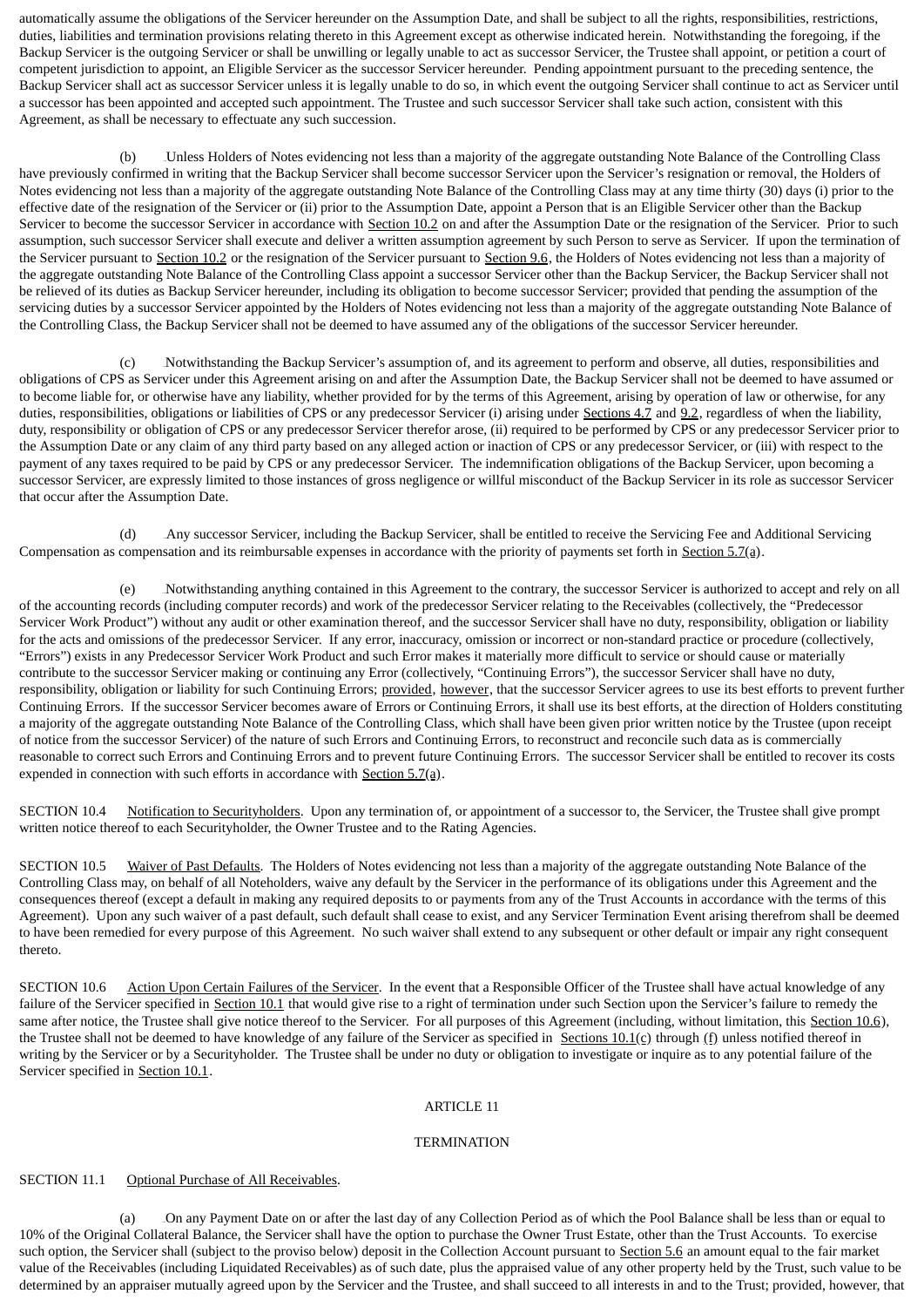the amount to be paid for such purchase shall be sufficient to pay the (i) the aggregate outstanding Note Balance, (ii) accrued and unpaid interest on the Notes, and (iii) the unpaid expenses of the Trust, including without limitation expenses incurred by the Trust in connection with the exercise of such repurchase option. Upon receipt of an amount equal to the fair market value of the Receivables and written instructions from the Servicer, the Trustee shall release to the Servicer or its designee the related Receivables Files and shall execute and deliver all reasonable instruments of transfer or assignment, without recourse, as are prepared by the Seller and delivered to the Trustee and necessary to vest in the Servicer or such designee title to the Receivables including a Trustee's Certificate in the form of Exhibit F-2. To the extent such option to purchase the Owner Trust Estate is rescinded pursuant to Section 10.1 of the Indenture, the Securityholders shall on the related Payment Date receive the payments of interest and principal that would be due to the Securityholders on such Payment Date as if such option to purchase the Owner Trust Estate had never been exercised.

(b) Notice of any termination of the Trust shall be given by the Servicer, which notice shall include, among other things, the items specified in Section 9.1(c) of the Trust Agreement, to the Owner Trustee, the Trustee and the Rating Agencies as soon as practicable after the Servicer has received notice thereof.

#### ARTICLE 12

# ADMINISTRATIVE DUTIES OF THE SERVICER

## SECTION 12.1 Administrative Duties.

(a) Duties with Respect to the Indenture. The Servicer shall perform all its duties and the duties of the Issuer under the Indenture. In addition, the Servicer shall consult with the Owner Trustee as the Servicer deems appropriate regarding the duties of the Issuer under the Indenture. The Servicer shall monitor the performance of the Issuer and shall advise the Owner Trustee when action is necessary to comply with the Issuer's duties under the Indenture. The Servicer shall prepare for execution by the Issuer or shall cause the preparation by other appropriate Persons of all such documents, reports, filings, instruments, certificates and opinions as it shall be the duty of the Issuer to prepare, file or deliver pursuant to the Indenture. In furtherance of the foregoing, the Servicer shall take all necessary action that is the duty of the Issuer to take pursuant to the Indenture, including, without limitation, pursuant to Sections 2.7, 3.5, 3.6, 3.7, 3.9, 3.17, 5.1(b), 8.3, 9.2, 9.3, 11.1 and 11.15 of the Indenture.

## (b) Duties with Respect to the Issuer.

(i) 309BIn addition to the duties of the Servicer set forth in this Agreement or any of the Basic Documents, the Servicer shall perform such calculations and shall prepare for execution by the Issuer or the Owner Trustee or shall cause the preparation by other appropriate Persons of all such documents, reports, filings, instruments, certificates and opinions as it shall be the duty of the Issuer or the Owner Trustee to prepare, file or deliver pursuant to this Agreement or any of the Basic Documents or under State and Federal tax and securities laws, and at the request of the Owner Trustee shall take all appropriate action that it is the duty of the Issuer to take pursuant to this Agreement or any of the Basic Documents. In accordance with the directions of the Issuer or the Owner Trustee, the Servicer shall administer, perform or supervise the performance of such other activities in connection with the Collateral (including the Basic Documents) as are not covered by any of the foregoing provisions and as are expressly requested by the Issuer or the Owner Trustee and are reasonably within the capability of the Servicer. The Servicer shall perform its administrative duties with respect to the Issuer in accordance with the requirements enumerated in Section 6.7 of the Trust Agreement. The Servicer shall monitor the activities of the Issuer to assure compliance by the Issuer with the requirements of Section 6.7 of the Trust Agreement. The Servicer shall promptly take such action as may be required to correct any noncompliance by the Issuer with the requirements of Section 6.7 of the Trust Agreement.

(ii) 310BNotwithstanding anything in this Agreement or any of the Basic Documents to the contrary, the Servicer shall be responsible for promptly notifying the Owner Trustee and the Trustee in the event that any withholding tax is imposed on the Issuer's payments (or allocations of income) to a Noteholder as contemplated by this Agreement. Any such notice shall be in writing and specify the amount of any withholding tax required to be withheld by the Owner Trustee or the Trustee pursuant to such provision.

(iii) Notwithstanding anything in this Agreement or the Basic Documents to the contrary, the Servicer shall be responsible for performance of the duties of the Issuer or the Seller set forth in Section 5.1 of the Trust Agreement with respect to, among other things, accounting and reports to Residual Certificateholders; provided, however, that, once prepared by the Servicer, the Owner Trustee shall retain responsibility for the distribution of any such reports or accounting actually provided to the Owner Trustee and necessary to enable each Residual Certificateholder to prepare its Federal and State income tax returns.

(iv) The Servicer shall perform the duties of the Servicer specified in Section 10.2 of the Trust Agreement required to be performed in connection with the resignation or removal of the Owner Trustee, and any other duties expressly required to be performed by the Servicer under this Agreement or any of the Basic Documents.

(v) In carrying out the foregoing duties or any of its other obligations under this Agreement, the Servicer may enter into transactions with or otherwise deal with any of its Affiliates; provided, however, that the terms of any such transactions or dealings shall be in accordance with any directions received from the Issuer and shall be, in the Servicer's opinion, no less favorable to the Issuer in any material respect.

(c) Tax Matters. The Servicer shall prepare and file, on behalf of the Seller, all tax returns, tax elections, financial statements and such annual or other reports of the Issuer as are necessary for preparation of tax reports as provided in Article V of the Trust Agreement, including without limitation, Internal Revenue Service Form 1099. All tax returns will be signed by the person required or authorized to sign such returns under applicable law.

(d) Mon-Ministerial Matters. With respect to matters that in the reasonable judgment of the Servicer are non-ministerial, the Servicer shall not take any action pursuant to this Article XII unless within a reasonable time before the taking of such action, the Servicer shall have notified the Owner Trustee and the Trustee of the proposed action and the Owner Trustee and, with respect to items (i), (ii), (iii) and (iv) below, the Trustee shall not have withheld consent or provided an alternative direction. For the purpose of the preceding sentence, "non-ministerial matters" shall include: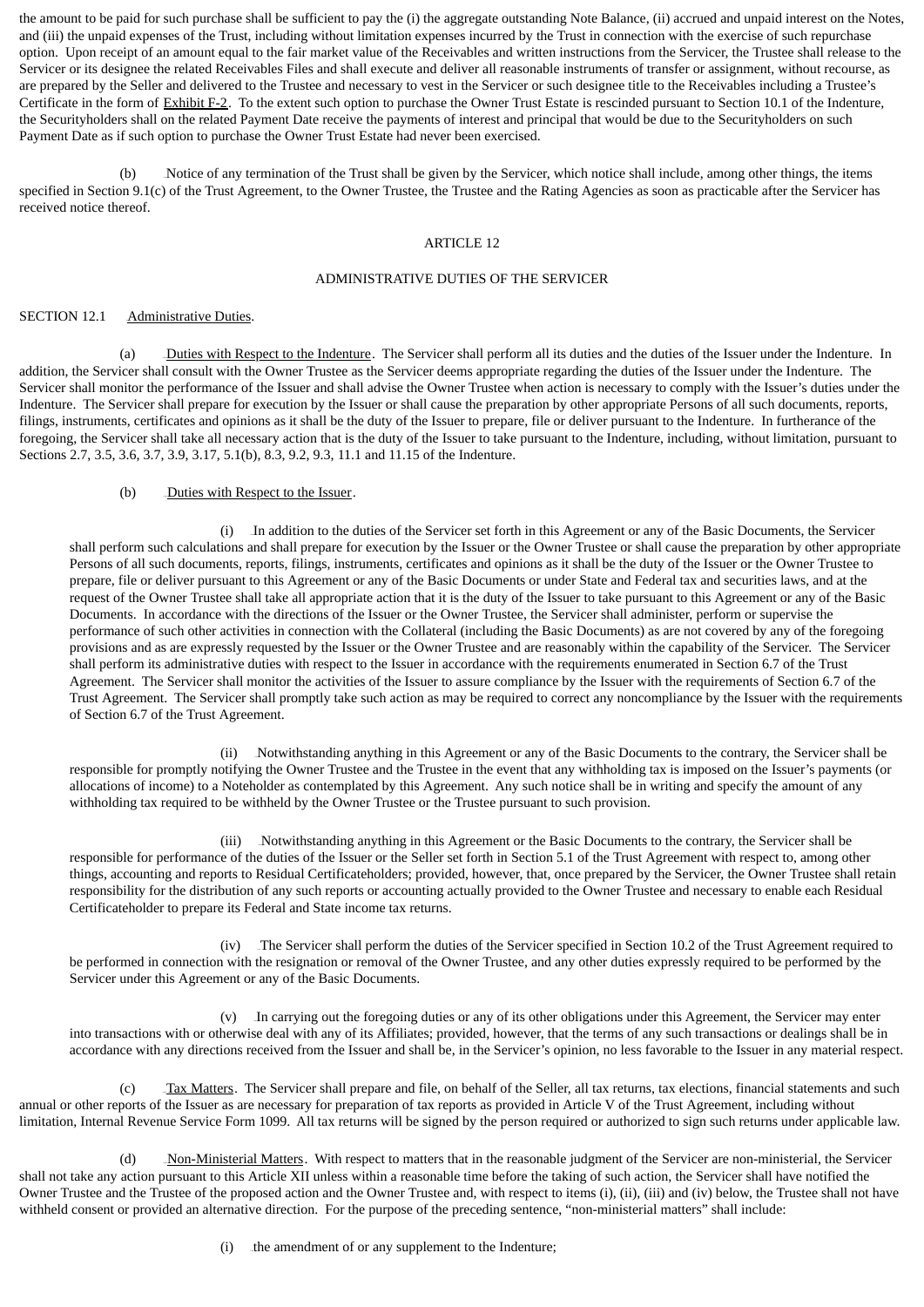(ii) 315Bthe initiation of any claim or lawsuit by the Issuer and the compromise of any action, claim or lawsuit brought by or against the Issuer (other than in connection with the collection of the Receivables);

(iii) the amendment, change or modification of this Agreement or any of the Basic Documents;

(iv) the appointment of successor Note Registrars, successor Note Paying Agents and successor Trustees pursuant to the Indenture or the appointment of successor Servicers or the consent to the assignment by the Note Registrar, Note Paying Agent or Trustee of its obligations under the Indenture; and

 $(v)$  the removal of the Trustee.

(e)  $\quad$  Exceptions. Notwithstanding anything to the contrary in this Agreement except as expressly provided herein or in the other Basic Documents, the Servicer, in its capacity as such hereunder, shall not be obligated to, and shall not, (1) make any payments to the Securityholders under the Basic Documents, (2) sell the Owner Trust Estate pursuant to Section 5.3 of the Indenture, (3) take any other action that the Issuer directs the Servicer not to take on its behalf or (4) in connection with its duties hereunder assume any indemnification obligation of any other Person.

(f) Limitation of Successor Servicer's Obligations. The successor Servicer shall not be responsible for any obligations or duties of the Servicer under this Section 12.1.

SECTION 12.2 Records. The Servicer shall maintain appropriate books of account and records relating to services performed under this Agreement, which books of account and records shall be accessible for inspection by the Issuer, the Backup Servicer, the Owner Trustee and the Trustee at any time during normal business hours.

SECTION 12.3 Additional Information to be Furnished to the Issuer. The Servicer shall furnish to the Issuer from time to time such additional information regarding the Collateral as the Issuer shall reasonably request.

# ARTICLE 13

# MISCELLANEOUS PROVISIONS

### SECTION 13.1 Amendment.

(a) This Agreement may be amended from time to time by the parties hereto without the consent of any of the Noteholders, to cure any ambiguity, to correct or supplement any provisions in this Agreement, to comply with any changes in the Code, or to make any other provisions with respect to matters or questions arising under this Agreement that shall not be inconsistent with the provisions of this Agreement; provided, however, that such action shall not, as evidenced by an Opinion of Counsel delivered to the Owner Trustee and the Trustee, adversely affect in any material respect the interests of any Noteholder without such Noteholder's consent. Any such amendment shall be deemed to not adversely affect in any material respect the interests of a Noteholder if the Rating Agency Condition with respect to the related Class is satisfied (and upon such satisfaction, no Opinion of Counsel shall be necessary with respect to the related Class).

This Agreement may also be amended from time to time by the parties hereto, with the consent of Holders of a majority of the aggregate outstanding Note Balance of the Controlling Class, for the purpose of adding any provisions to or changing in any manner or eliminating any of the provisions of this Agreement or of modifying in any manner the rights of the Noteholders; provided, however, without the consent of each Noteholder affected thereby, no such amendment shall, (a) increase or reduce in any manner the amount of, or accelerate or delay the timing of, collections of payments on Receivables or distributions that shall be required to be made for the benefit of the Noteholders, (b) change the date of payment of any installment of principal of or interest on any Note, or reduce the principal amount thereof, the interest rate thereon or the redemption price with respect thereto; (c) reduce the percentage of the Note Balance of each Class of Notes, the Holders of which are required to consent to any such amendment; or (d) adversely affect in any material respect the interests of any Noteholder. Any such amendment shall be deemed to not adversely affect in any material respect the interests of a Noteholder if the Rating Agency Condition with respect to the related Class is satisfied.

Promptly after the execution of any such amendment or consent, the Trustee shall furnish written notification of the substance of such amendment or consent to each Noteholder and the Rating Agencies.

It shall not be necessary for the consent of Noteholders pursuant to this Section to approve the particular form of any proposed amendment or consent, but it shall be sufficient if such consent shall approve the substance thereof. The manner of obtaining such consents (and any other consents of Noteholders provided for in this Agreement) and of evidencing the authorization of any action by Noteholders shall be subject to such reasonable requirements as the Trustee or the Owner Trustee, as applicable, may prescribe.

Prior to the execution of any amendment to this Agreement, the Owner Trustee and the Trustee shall be entitled to receive and rely upon an Opinion of Counsel stating that the execution of such amendment is authorized or permitted by this Agreement and the Opinion of Counsel referred to in Section  $13.2(i)$ (i) has been delivered. The Owner Trustee, the Backup Servicer and the Trustee may, but shall not be obligated to, enter into any such amendment which affects the Issuer's, the Owner Trustee's, the Backup Servicer's or the Trustee's, as applicable, own rights, duties or immunities under this Agreement or otherwise.

(b) 123BNotwithstanding the foregoing, no amendment shall be made that would cause the Trust to be classified for United States Federal income tax purposes as an association (or publicly traded partnership) taxable as a corporation.

### SECTION 13.2 Protection of Title to Trust.

(a) The Seller or Servicer or both shall authorize and file such financing statements and cause to be authorized and filed such continuation statements, all in such manner and in such places as may be required by law fully to preserve, maintain and protect the interest of the Issuer and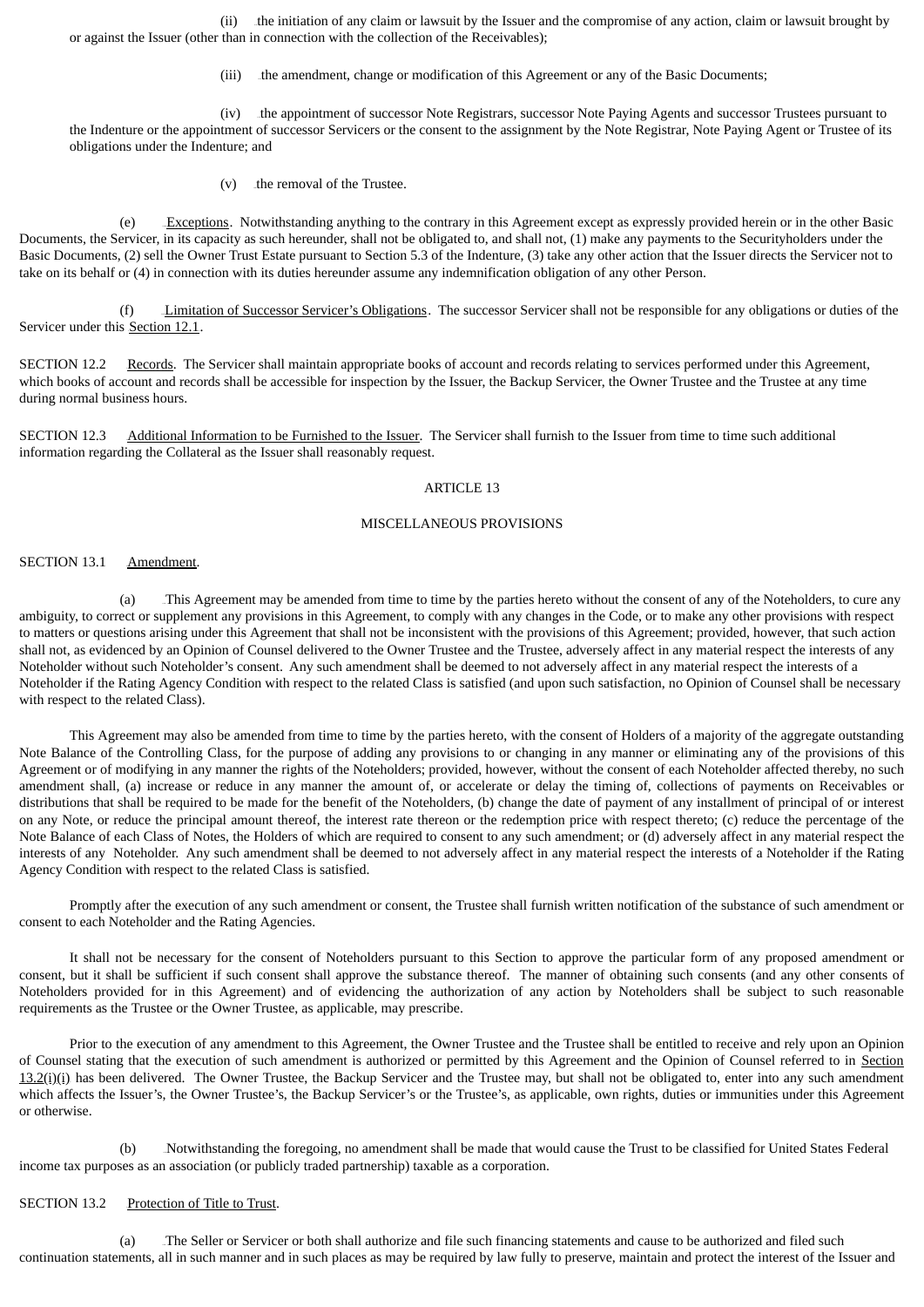the interests of the Trustee in the Receivables and in the proceeds thereof. The Seller shall deliver (or cause to be delivered) to the Owner Trustee and the Trustee file-stamped copies of, or filing receipts for, any document filed as provided above, as soon as available following such filing.

(b) Neither the Seller nor the Servicer shall change its name, identity, jurisdiction of organization, form of organization or corporate structure in any manner that would, could or might make any financing statement or continuation statement filed in accordance with paragraph (a) above seriously misleading within the meaning of section 9-506(a) of the UCC, unless it shall have given the Owner Trustee and the Trustee at least five days' prior written notice thereof and shall have promptly filed appropriate amendments to all previously filed financing statements or continuation statements. Promptly upon such filing, the Seller or the Servicer, as the case may be, shall deliver an Opinion of Counsel to the Issuer, the Owner Trustee and the Trustee stating either (A) all financing statements and continuation statements have been authorized and filed that are necessary fully to preserve and protect the interest of the Trust and the Trustee in the Receivables, and reciting the details of such filings or referring to prior Opinions of Counsel in which such details are given, or (B) no such action shall be necessary to preserve and protect such interest.

(c) 126BEach of the Seller and the Servicer shall have an obligation to give the Owner Trustee and the Trustee at least 60 days' prior written notice of any change in its jurisdiction of organization if, as a result of such change, the applicable provisions of the UCC would require the filing of any amendment of any previously filed financing or continuation statement or of any new financing statement and shall promptly file any such amendment or new financing statement. The Servicer shall at all times maintain its jurisdiction of organization within the United States of America. Each of the Seller and Servicer shall at all times be organized solely under the laws of one State.

(d) The Servicer shall maintain accounts and records as to each Receivable accurately and in sufficient detail to permit (i) the reader thereof to know at any time the status of such Receivable, including payments and recoveries made and payments owing (and the nature of each) and (ii) reconciliation between payments or recoveries on (or with respect to) each Receivable and the amounts from time to time deposited in the Collection Account in respect of such Receivable.

(e) 128BThe Servicer shall maintain its computer systems so that, from and after the time of sale under this Agreement of the Receivables to the Issuer, the Servicer's master computer records (including any backup archives) that refer to a Receivable shall indicate clearly the interest of the Trust in such Receivable and that such Receivable is owned by the Trust. Indication of the Trust's interest in a Receivable shall be deleted from or modified on the Servicer's computer systems when, and only when, the related Receivable shall have been paid in full or repurchased.

(f) 129BIf at any time the Seller or the Servicer shall propose to sell, grant a security interest in or otherwise transfer any interest in automotive receivables to any prospective purchaser, lender or other transferee, the Servicer shall give to such prospective purchaser, lender or other transferee computer tapes, records or printouts (including any restored from backup archives) that, if they shall refer in any manner whatsoever to any Receivable, shall indicate clearly that such Receivable has been sold and is owned by the Trust.

(g) 130BThe Servicer shall permit the Trustee, the Backup Servicer, the Owner Trustee and their respective agents at any time during normal business hours to inspect, audit, and make copies of and abstracts from the Servicer's records regarding any Receivable.

(h) 131BUpon request, the Servicer shall furnish to the Owner Trustee or to the Trustee, within five Business Days, a list of all Receivables (by contract number and name of Obligor) then held as part of the Owner Trust Estate, together with a reconciliation of such list to the Schedule of Receivables and to each of the Servicer's Certificates furnished before such request indicating removal of Receivables from the Owner Trust Estate.

(i) The Servicer shall deliver to the Owner Trustee and the Trustee:

(i) if required pursuant to  $Section 13.1$ , promptly after the execution and delivery of each amendment, waiver or consent, an Opinion of Counsel stating that, in the opinion of such counsel, either (A) all financing statements and continuation statements have been authorized and filed that are necessary fully to preserve and protect the interest of the Trust and the Trustee in the Receivables, and reciting the details of such filings or referring to prior Opinions of Counsel in which such details are given, or (B) no such action shall be necessary to preserve and protect such interest; and

(ii) vithin 90 days after the beginning of each calendar year beginning with the first calendar year beginning more than three months after the Cutoff Date, an Opinion of Counsel, dated as of a date during such 90-day period, stating that, in the opinion of such counsel, either (A) all financing statements and continuation statements have been authorized and filed that are necessary fully to preserve and protect the interest of the Trust and the Trustee in the Receivables, and reciting the details of such filings or referring to prior Opinions of Counsel in which such details are given, or (B) no such action shall be necessary to preserve and protect such interest.

Each Opinion of Counsel referred to in clause (i) or (ii) above shall specify any action necessary (as of the date of such opinion) to be taken in the following year to preserve and protect such interest.

## SECTION 13.3 Notices.

(a) All demands, notices and communications upon or to the Seller, the Servicer, the Owner Trustee, the Trustee or the Rating Agencies under this Agreement shall be in writing, personally delivered, electronically delivered (to the extent provided below), or mailed by certified mail, return receipt requested, and shall be deemed to have been duly given upon receipt (a) in the case of the Seller to CPS Receivables Five LLC, 19500 Jamboree Road, Irvine, CA 92612, (b) in the case of the Servicer to Consumer Portfolio Services, Inc., 19500 Jamboree Road, Irvine, CA 92612, Attention: General Counsel, (c) in the case of the Issuer or the Owner Trustee, at the Corporate Trust Office of the Owner Trustee, (d) in the case of the Trustee or the Backup Servicer, at the Corporate Trust Office, (e) in the case of Standard & Poor's, via electronic delivery to Servicer\_reports@sandp.com; for any information not available in electronic format, send hard copies to: Standard & Poor's Ratings Services, 55 Water Street, 41st Floor, New York, New York 10041-0003, Attention: ABS Surveillance Group, and (f) in the case of Moody's, via electronic delivery to Servicerreports@moodys.com; for any information not available in electronic format, send hard copies to: Moody's Investors Service, Inc., ABS Monitoring Department, 7 World Trade Center, 250 Greenwich Street, New York, New York 10007. Any notice required or permitted to be mailed to a Securityholder shall be given by first class mail, postage prepaid, at the address of such Securityholder as shown in the Certificate Register or Note Register, as applicable. Any notice so mailed within the time prescribed in the Agreement shall be conclusively presumed to have been duly given, whether or not the Securityholder shall receive such notice.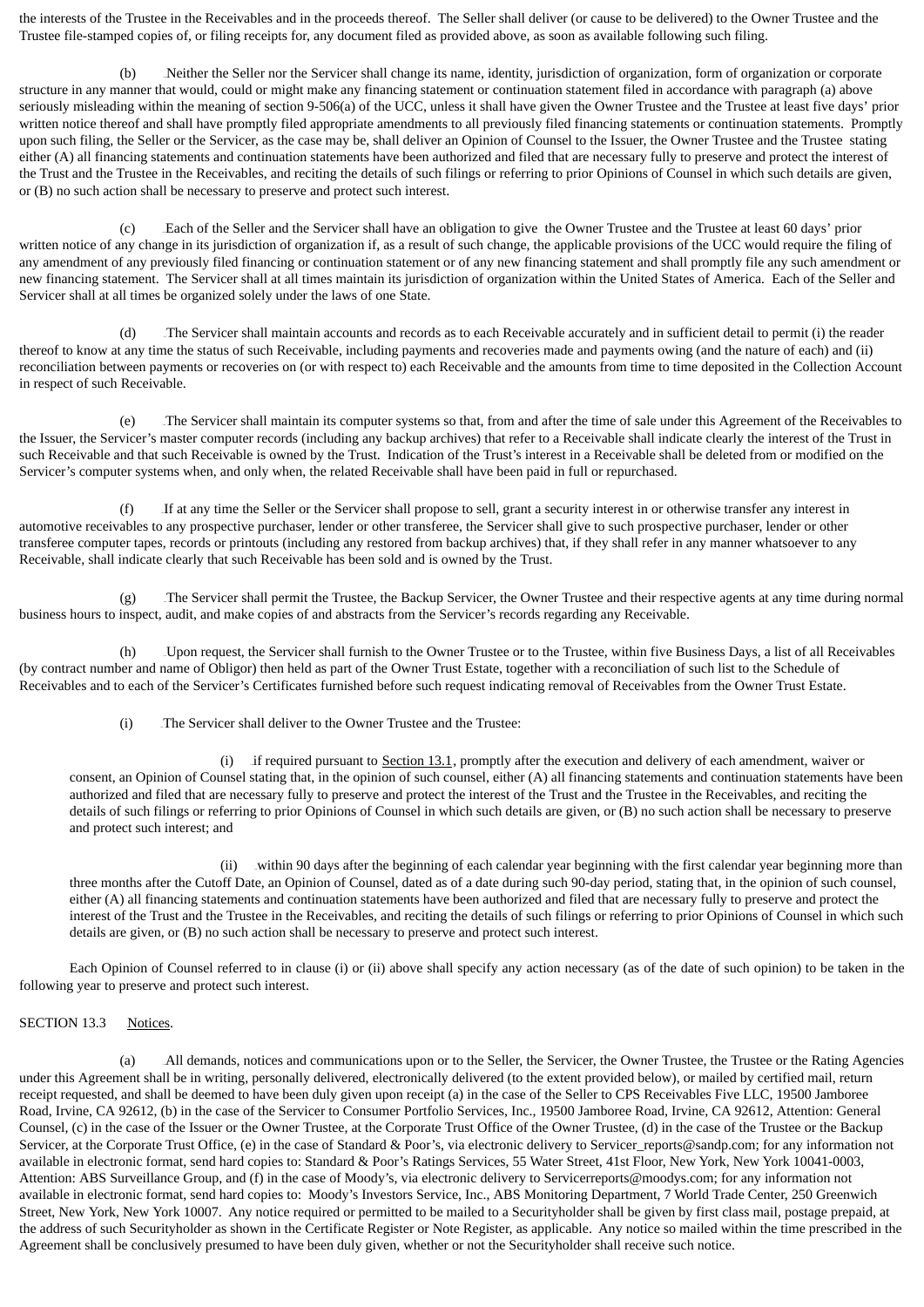(b) Any notice delivered to the Noteholders or to the Trustee for distribution to the Noteholders shall also be delivered concurrently to the Residual Certificateholders or to the Owner Trustee for distribution to the Residual Certificateholders by the party responsible for delivering such notice to the Noteholders or to the Trustee for distribution to the Noteholders.

SECTION 13.4 Assignment. This Agreement shall inure to the benefit of and be binding upon the parties hereto and their respective successors and permitted assigns. Notwithstanding anything to the contrary contained herein, except as provided in Sections 8.5 and 9.3 and as provided in the provisions of this Agreement concerning the resignation of the Servicer, this Agreement may not be assigned by the Seller or the Servicer without the prior written consent of the Owner Trustee, the Trustee, the Backup Servicer and the Holders of Notes evidencing not less than 66 and 2/3% of the Note Balance of each Class of Notes, and prompt written notice to the Rating Agencies.

SECTION 13.5 Limitations on Rights of Others. The provisions of this Agreement are solely for the benefit of the parties hereto and for the benefit of the Owner Trustee, the Residual Certificateholders and the Noteholders, as third-party beneficiaries. Nothing in this Agreement, whether express or implied, shall be construed to give to any other Person any legal or equitable right, remedy or claim in the Owner Trust Estate or under or in respect of this Agreement or any covenants, conditions or provisions contained herein.

SECTION 13.6 Severability. Any provision of this Agreement that is prohibited or unenforceable in any jurisdiction shall, as to such jurisdiction, be ineffective to the extent of such prohibition or unenforceability without invalidating the remaining provisions hereof, and any such prohibition or unenforceability in any jurisdiction shall not invalidate or render unenforceable such provision in any other jurisdiction.

SECTION 13.7 Separate Counterparts. This Agreement may be executed by the parties hereto in separate counterparts, each of which when so executed and delivered shall be an original, but all such counterparts shall together constitute but one and the same instrument.

SECTION 13.8 Headings. The headings of the various Articles and Sections herein and the Table of Contents attached hereto are for convenience of reference only and shall not define or limit any of the terms or provisions hereof.

SECTION 13.9 Governing Law. EXCEPT AS PROVIDED OTHERWISE IN SECTION 13.17, THIS AGREEMENT SHALL BE CONSTRUED IN ACCORDANCE WITH, AND THIS AGREEMENT AND ALL MATTERS ARISING OUT OF OR RELATING IN ANY WAY TO THIS AGREEMENT SHALL BE GOVERNED BY, THE LAWS OF THE STATE OF NEW YORK, WITHOUT REGARD TO CONFLICTS OF LAWS PRINCIPLES.

SECTION 13.10 Assignment to Trustee. The Seller hereby acknowledges and consents to any mortgage, pledge, assignment and grant of a security interest by the Issuer to the Trustee pursuant to the Indenture for the benefit of the Issuer Secured Parties of all right, title and interest of the Issuer in, to and under the Receivables and Other Conveyed Property and/or the assignment of any or all of the Issuer's rights and obligations hereunder to the Trustee.

## SECTION 13.11 Nonpetition Covenants.

(a) 135BNotwithstanding any prior termination of this Agreement, none of the Servicer, the Seller or the Backup Servicer shall, prior to the date which is one year and one day after the termination of this Agreement with respect to the Issuer, acquiesce, petition or otherwise invoke or cause the Issuer to invoke the process of any court or government authority for the purpose of commencing or sustaining a case against the Issuer under any Federal or State bankruptcy, insolvency or similar law or appointing a receiver, liquidator, assignee, trustee, custodian, sequestrator or other similar official of the Issuer or any substantial part of its property, or ordering the winding up or liquidation of the affairs of the Issuer.

(b) Notwithstanding any prior termination of this Agreement, none of the Servicer or the Backup Servicer shall, prior to the date that is one year and one day after the termination of this Agreement in accordance with Article XI, with respect to the Seller, acquiesce to, petition or otherwise invoke or cause the Seller to invoke the process of any court or government authority for the purpose of commencing or sustaining a case against the Seller under any Federal or State bankruptcy, insolvency or similar law, appointing a receiver, liquidator, assignee, trustee, custodian, sequestrator, or other similar official of the Seller or any substantial part of its property, or ordering the winding up or liquidation of the affairs of the Seller.

## SECTION 13.12 Limitation of Liability of Owner Trustee and Trustee.

(a) 137BNotwithstanding anything contained herein to the contrary, this Agreement has been countersigned by Wilmington Trust, National Association not in its individual capacity but solely in its capacity as Owner Trustee of the Issuer and in no event shall Wilmington Trust, National Association in its individual capacity or, except as expressly provided in the Trust Agreement, as Owner Trustee have any liability for the representations, warranties, covenants, agreements or other obligations of the Issuer hereunder or in any of the certificates, notices or agreements delivered pursuant hereto, as to all of which recourse shall be had solely to the assets of the Issuer. For all purposes of this Agreement, in the performance of its duties or obligations hereunder or in the performance of any duties or obligations of the Issuer hereunder, the Owner Trustee shall be subject to, and entitled to the benefits of, the terms and provisions of Articles VI, VII and VIII of the Trust Agreement.

(b) Notwithstanding anything contained herein to the contrary, this Agreement has been executed and delivered by Wells Fargo Bank, National Association, not in its individual capacity but solely as Trustee and Backup Servicer and in no event shall Wells Fargo Bank, National Association, have any liability for the representations, warranties, covenants, agreements or other obligations of the Issuer hereunder or in any of the certificates, notices or agreements delivered pursuant hereto, as to all of which recourse shall be had solely to the assets of the Issuer.

(c) 139BIn no event shall Wells Fargo Bank, National Association, in any of its capacities hereunder, be deemed to have assumed any duties of the Owner Trustee under the Delaware Statutory Trust Statute, common law, or the Trust Agreement.

SECTION 13.13 Independence of the Servicer. For all purposes of this Agreement, the Servicer shall be an independent contractor and shall not be subject to the supervision of the Issuer, the Trustee and Backup Servicer or the Owner Trustee with respect to the manner in which it accomplishes the performance of its obligations hereunder. Unless expressly authorized by this Agreement, the Servicer shall have no authority to act for or represent the Issuer or the Owner Trustee in any way and shall not otherwise be deemed an agent of the Issuer or the Owner Trustee.

SECTION 13.14 No Joint Venture. Nothing contained in this Agreement (i) shall constitute the Servicer and either of the Issuer or the Owner Trustee as members of any partnership, joint venture, association, syndicate, unincorporated business or other separate entity, (ii) shall be construed to impose any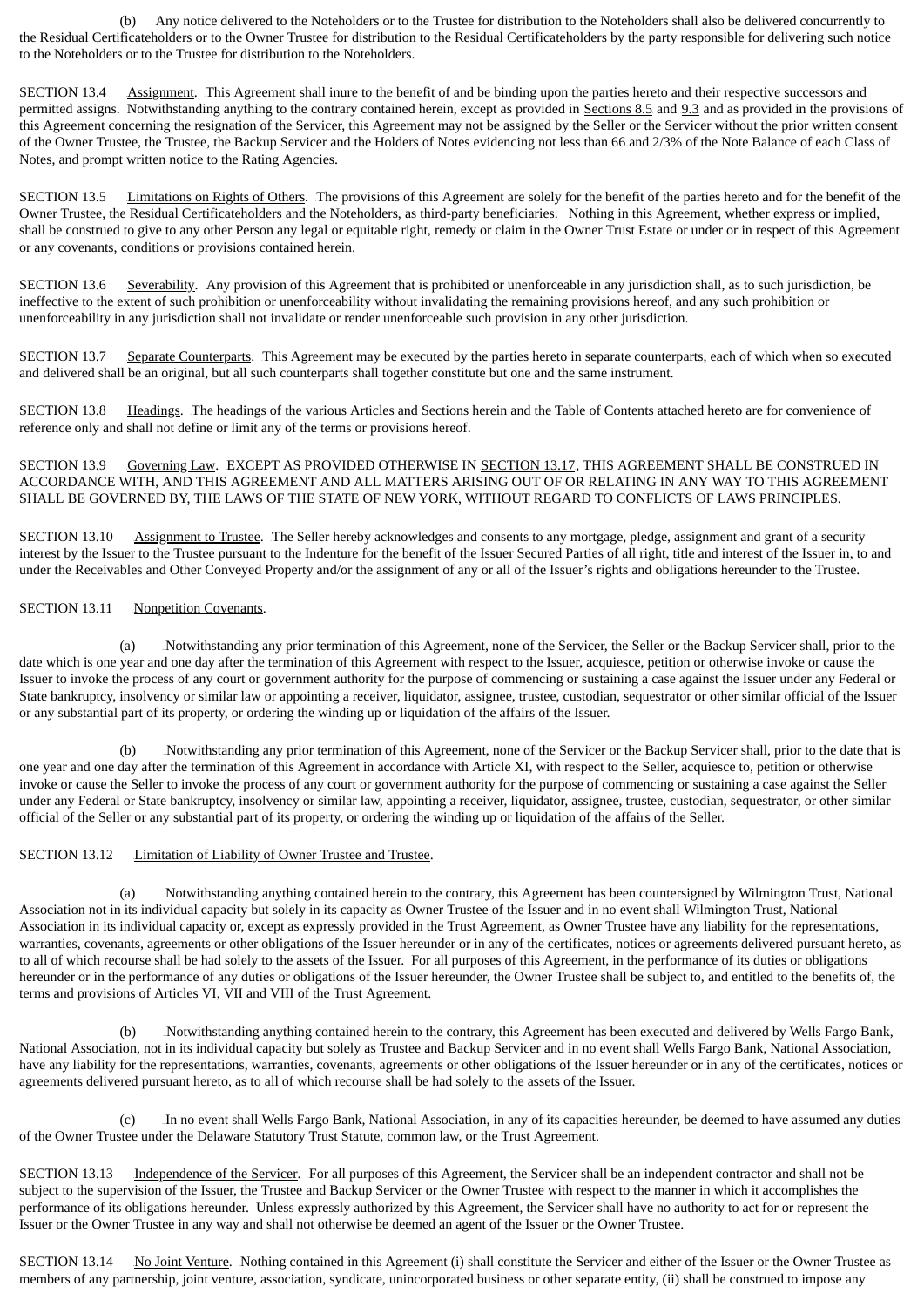liability as such on any of them or (iii) shall be deemed to confer on any of them any express, implied or apparent authority to incur any obligation or liability on behalf of the others.

### SECTION 13.15 Covenant of Trustee and Servicer Regarding Rule 15Ga-1

If the Seller, CPS, the Servicer or the Trustee (each a "Repurchase Request Recipient"): (1) receives a Repurchase Request; or (2) receives a withdrawal of a Repurchase Request by the Person making such Repurchase Request, then such party shall give written notice thereof to the Seller and CPS promptly but in any case within ten (10) Business Days from the date of receipt thereof. Each notice required by this Section 13.15 (a "Rule 15Ga-1 Notice") shall include: (i) the date the Repurchase Request was received by the Repurchase Request Recipient or the date the withdrawal of the Repurchase Request was received by the Repurchase Request Recipient, as the case may be; (ii) the identity of the related Receivable; (iii) the identity of the Person making the Repurchase Request, (iv) the basis for the Repurchase Request asserted by the Person making the Repurchase Request, to the extent known to the Repurchase Request Recipient; (v) a statement from the Repurchase Request Recipient as to whether it currently plans to pursue a repurchase pursuant to Section 3.2(a) with respect to any Receivables related to such Repurchase Request; and (vi) any written correspondence from the Person making the Repurchase Request to the extent related to such Repurchase Request. Each Rule 15Ga-1 Notice may be delivered by electronic means to the e-mail address of CPS set forth below.

None of the Trustee or the Servicer (other than CPS) shall accept any oral Repurchase Request, and each of the Trustee and the Servicer (other than CPS) shall direct any Person making an oral Repurchase Request to submit it in writing (including through email) to CPS. Such Repurchase Requests must be submitted in writing (including through email) to repurchase@consumerportfolio.com or such other email address as CPS shall designate from time to time) with a subject line of "Repurchase Request – CPS ART 2013-D".

The parties hereto acknowledge and agree that the purpose of this Section 13.15 is to facilitate compliance by CPS and the Seller with Rule 15Ga-1 and Items 1104(e) and 1121(c) of Regulation AB (the "Repurchase Rules and Regulations"). The parties hereto acknowledge that interpretations of the requirements of the Repurchase Rules and Regulations may change over time, whether due to interpretive guidance provided by the Securities Exchange Commission or its staff, consensus among participants in the asset-backed securities markets, advice of counsel, or otherwise, and agree to comply with reasonable requests made by CPS and the Seller in good faith for delivery of information under these provisions on the basis of such evolving interpretations. The Trustee shall cooperate fully with CPS and the Seller to deliver any and all records and any other information necessary in the good faith determination of CPS and the Seller to permit them to comply with the provisions of the Repurchase Rules and Regulations.

### SECTION 13.16 Acknowledgment of Roles

The parties expressly acknowledge and consent to Wells Fargo Bank, National Association acting in the multiple capacities of Backup Servicer and Trustee under the Basic Documents. The parties agree that Wells Fargo Bank, National Association in such multiple capacities shall not be subject to any claim, defense or liability arising from its performance in any such capacity based on conflict of interest principles, duty of loyalty principles or other breach of fiduciary duties to the extent that any such conflict or breach arises from the performance by Wells Fargo Bank, National Association of any other such capacity or capacities in accordance with this Agreement or any other Basic Documents to which it is a party.

SECTION 13.17 Intention of Parties Regarding Delaware Securitization Act. It is the intention of the Seller and the Issuer that the transfer and assignment of the Trust Property contemplated by Section 2.1 shall constitute a sale of the Trust Property from the Seller to the Issuer, conveying good title thereto free and clear of any liens, and the beneficial interest in and title to the Trust Property shall not be part of the Seller's estate in the event of the filing of a bankruptcy petition by or against the Seller under any bankruptcy or similar law. In addition, for purposes of complying with the requirements of the Asset-Backed Securities Facilitation Act of the State of Delaware, 6 Del. C. § 2701A, et seq. (the "Securitization Act"), each of the parties hereto hereby agrees that:

(a) 140Bany property, assets or rights purported to be transferred, in whole or in part, by the Seller to the Issuer pursuant to this Agreement shall be deemed to no longer be the property, assets or rights of the Seller;

(b) none of the Seller, its creditors or, in any insolvency proceeding with respect to the Seller or the Seller's property, a bankruptcy trustee, receiver, debtor, debtor in possession or similar person, to the extent the issue is governed by Delaware law, shall have any rights, legal or equitable, whatsoever to reacquire (except pursuant to a provision of this Agreement), reclaim, recover, repudiate, disaffirm, redeem or recharacterize as property of the Seller any property, assets or rights purported to be transferred, in whole or in part, by the Seller to the Issuer pursuant to this Agreement;

(c) 142Bin the event of a bankruptcy, receivership or other insolvency proceeding with respect to the Seller or the Seller's property, to the extent the issue is governed by Delaware law, such property, assets and rights shall not be deemed to be part of the Seller's property, assets, rights or estate; and

(d) 143Bthe transaction contemplated by this Agreement shall constitute a "securitization transaction" as such term is used in the Securitization Act.

IN WITNESS WHEREOF, the parties hereto have caused this Agreement to be duly executed and delivered by their respective duly authorized officers as of the day and the year first above written.

#### CPS AUTO RECEIVABLES TRUST 2013-D

By: WILMINGTON TRUST, NATIONAL ASSOCIATION, not in its individual capacity, but solely as Owner Trustee on behalf of the Trust

By: /s/ DORRI COSTELLO Name: Dorri Costello Title: Assistant Vice President